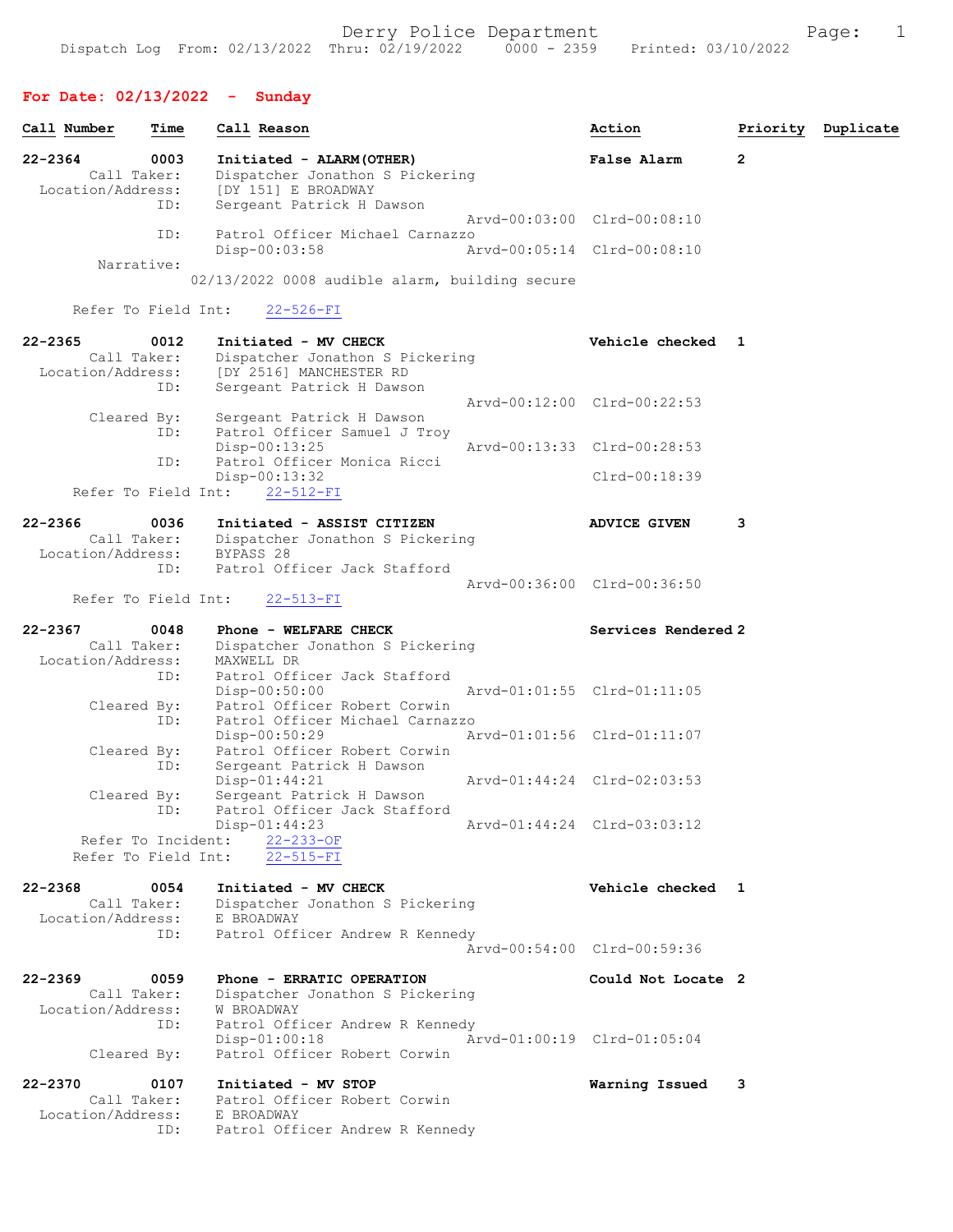Arvd-01:07:00 Clrd-01:13:40 Refer To Citation: 22-576-CN 22-2371 0117 Initiated - MV CHECK Vehicle checked 1 Call Taker: Patrol Officer Robert Corwin Location/Address: [DY 15] HAMPSTEAD RD ID: Patrol Officer Jack Stafford Arvd-01:17:00 Clrd-01:44:13 Cleared By: Dispatcher Jonathon S Pickering ID: Patrol Officer Michael Carnazzo Disp-01:18:01 Arvd-01:19:13 Clrd-01:33:36 Cleared By: Dispatcher Jonathon S Pickering ID: Sergeant Patrick H Dawson Disp-01:20:19 Arvd-01:20:22 Clrd-01:33:34<br>Cleared By: Dispatcher Jonathon S Pickering Dispatcher Jonathon S Pickering 22-2372 0123 Initiated - MV CHECK Vehicle checked 1 Call Taker: Patrol Officer Robert Corwin Location/Address: E BROADWAY ID: Patrol Officer Andrew R Kennedy Arvd-01:23:00 Clrd-01:33:49 Cleared By: Dispatcher Jonathon S Pickering ID: Patrol Officer Samuel J Troy Disp-01:24:52 Arvd-01:24:54 Clrd-01:33:48 Cleared By: Dispatcher Jonathon S Pickering Refer To Field Int: 22-527-FI 22-2373 0207 Phone - ALARM(OTHER) Services Rendered 2 Call Taker: Dispatcher Jonathon S Pickering Location/Address: [DY 151] E BROADWAY ID: Patrol Officer Andrew R Kennedy Disp-02:07:38 Arvd-02:07:40 Clrd-02:28:26 Narrative: 02/13/2022 0207 audible called in by neighbor, keyholder contacted Narrative: 02/13/2022 0220 keyholder on scene Refer To Field Int: 22-529-FI 22-2374 0218 Initiated - PROPERTY CHECK Services Rendered 2 Call Taker: Dispatcher Jonathon S Pickering Location/Address: [DY 3352] ROCKINGHAM RD ID: Patrol Officer Michael Carnazzo Arvd-02:18:00 Clrd-02:18:30 22-2375 0220 Initiated - MV CHECK Vehicle checked 1 Call Taker: Dispatcher Jonathon S Pickering Location/Address: S MAIN ST ID: Sergeant Patrick H Dawson Arvd-02:20:00 Clrd-02:24:55 Narrative: 02/13/2022 0224 tailgate open, attempted contact with owner, no answer 22-2376 0229 Phone - DOMESTIC DISTURBANCE Verbal in Nature 1 Call Taker: Dispatcher Jonathon S Pickering Location/Address: PARKLAND DR ID: Patrol Officer Michael Carnazzo Disp-02:30:39 Arvd-02:30:44 Clrd-02:52:14 ID: Patrol Officer Andrew R Kennedy<br>Disp-02:30:42 Arvd-02:31:03 Clrd-03:03:36 Disp-02:30:42 Arvd-02:31:03 Clrd-03:03:36 ID: Sergeant Patrick H Dawson Disp-02:38:20 Arvd-02:38:21 Clrd-02:47:21 ID: Sergeand 1:<br>Disp-02:38:20<br>Refer To Field Int: 22-514-FI 22-2377 0303 Phone - FOLLOW-UP ADVICE GIVEN 2 Call Taker: Dispatcher Jonathon S Pickering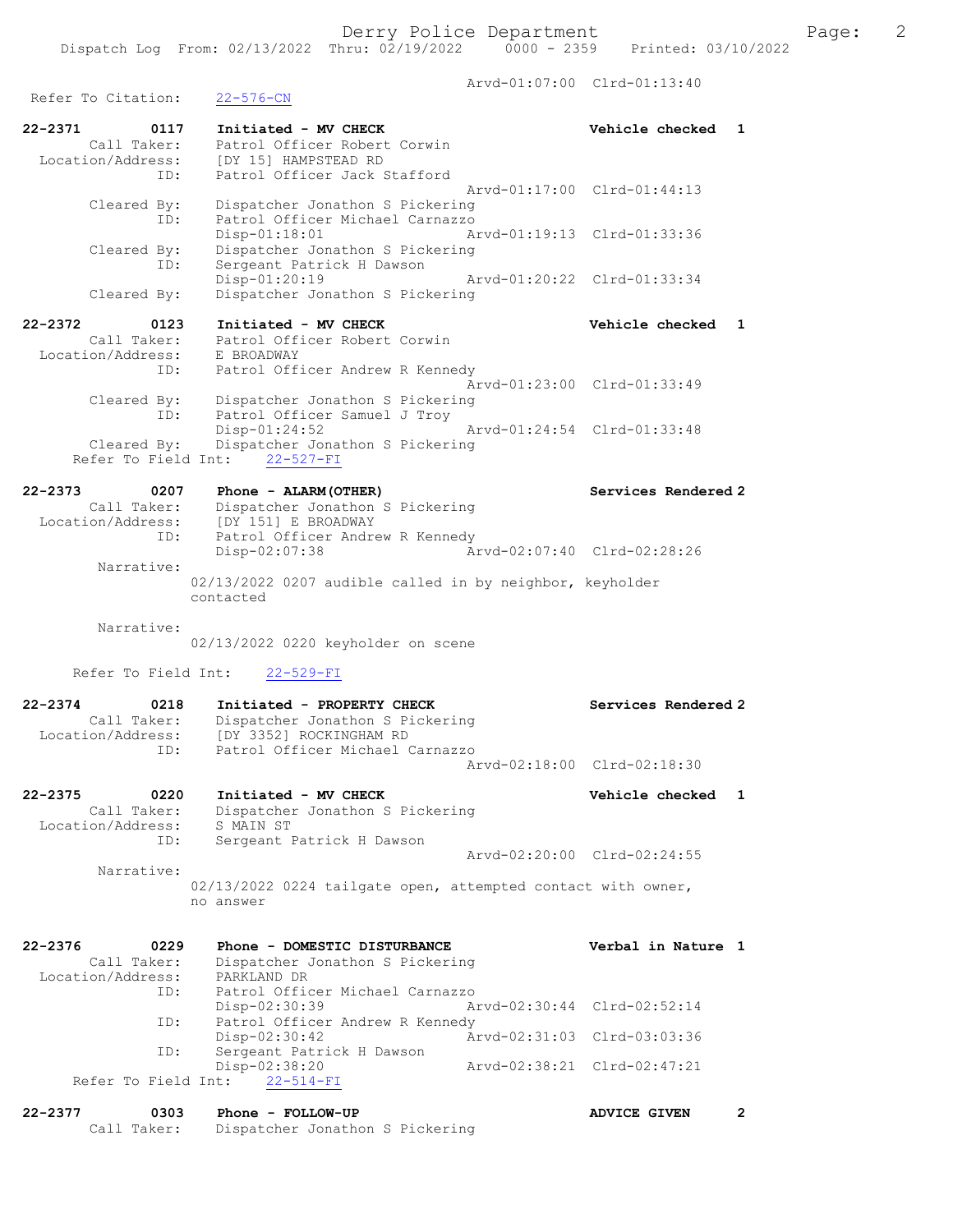Derry Police Department The Page: 3 Dispatch Log From: 02/13/2022 Thru: 02/19/2022 0000 - 2359 Printed: 03/10/2022 Location/Address: FRANKLIN ST ID: Patrol Officer Andrew R Kennedy<br>Disp-03:04:05 Am Disp-03:04:05 Arvd-03:06:35 Clrd-03:17:21<br>TD: Patrol Officer Jack Stafford Patrol Officer Jack Stafford<br>Disp-03:04:05 Disp-03:04:05 Arvd-03:06:34 Clrd-03:17:22<br>ID: Sergeant Patrick H Dawson Sergeant Patrick H Dawson<br>Disp-03:06:30 Disp-03:06:30 Arvd-03:17:20 Clrd-03:17:20 22-2378 0321 Initiated - MV STOP Warning Issued 3 Call Taker: Dispatcher Jonathon S Pickering Location/Address: RT 28 ID: Patrol Officer Michael Carnazzo Arvd-03:21:00 Clrd-03:28:53<br>22-577-CN Refer To Citation: 22-2379 0643 Initiated - DEPARTMENT INFO Services Rendered 3 Call Taker: Dispatcher Jonathon S Pickering Location/Address: [DY 2] MUNICIPAL DR ID: Dispatcher Jonathon S Pickering Arvd-06:43:00 Clrd-06:43:37 Narrative: 02/13/2022 0643 Highway paged for icy road conditions 22-2380 0852 Phone - ASSIST OTHER AGENCY Assistance Rendered 3 Call Taker: Dispatcher Jess W Arcand Location/Address: RT 93<br>TD: Patro na 32<br>Patrol Officer Nicholas M Granville Disp-08:53:10 Clrd-08:59:33<br>TD: Patrol Officer Blake A Martineau ID: Patrol Officer Blake A Martineau Disp-08:53:12 Arvd-08:56:53 Clrd-09:16:11 ID: Sergeant Seth Plumer<br>Disp-08:55:28 Disp-08:55:28 Arvd-08:57:56 Clrd-09:16:13 Narrative: 02/13/2022 0859 ASSIST NHSP WITH MVA ON ROUTE 93. NHSP ON SCENE Refer To Field Int: 22-516-FI 22-2381 0904 Phone - PARKING COMPLAINT Parking Ticket Issued 1 Call Taker: Dispatcher Jess W Arcand Location/Address: SUMMIT AVE<br>TD: Patrol Off Patrol Officer Nicholas M Granville<br>Disp-09:04:35 Arvd-0 Disp-09:04:35 Arvd-09:10:25 Clrd-09:25:24 22-2382 0932 Initiated - FOLLOW-UP Services Rendered 2 Call Taker: Dispatcher Jess W Arcand Location/Address: MAXWELL DR ID: Patrol Officer Melissa M Houde Arvd-09:32:00 Clrd-09:45:41 22-2383 0946 Phone - MV ACCIDENT Report Taken 1 Call Taker: Dispatcher Jess W Arcand Location/Address: WINDHAM DEPOT RD ID: Patrol Officer Blake A Martineau<br>Disp-09:47:21 Mrvd-09:53:14 Clrd-10:34:30 Disp-09:47:21 Arvd-09:53:14 Clrd-10:34:30 ID: Patrol Officer Nicholas M Granville Disp-10:05:30 Clrd-10:07:05 Refer To Citation: 22-723-CN Narrative: 02/13/2022 0958 NH 4P354 REQUEST AAA. AAA UNABLE TO RESPOND IN TIMELY MANNER. MOVING TO NEXT ON LIST SPACETOWN AUTO. SPACETOWN UNABLE TO RESPOND. MOVING TO NEXT ON LIST RECOVERY SOLUTIONS. RECOVERY NOTIFIED AND RESPONDING

Narrative:

02/13/2022 1012 RECOVERY ON SCENE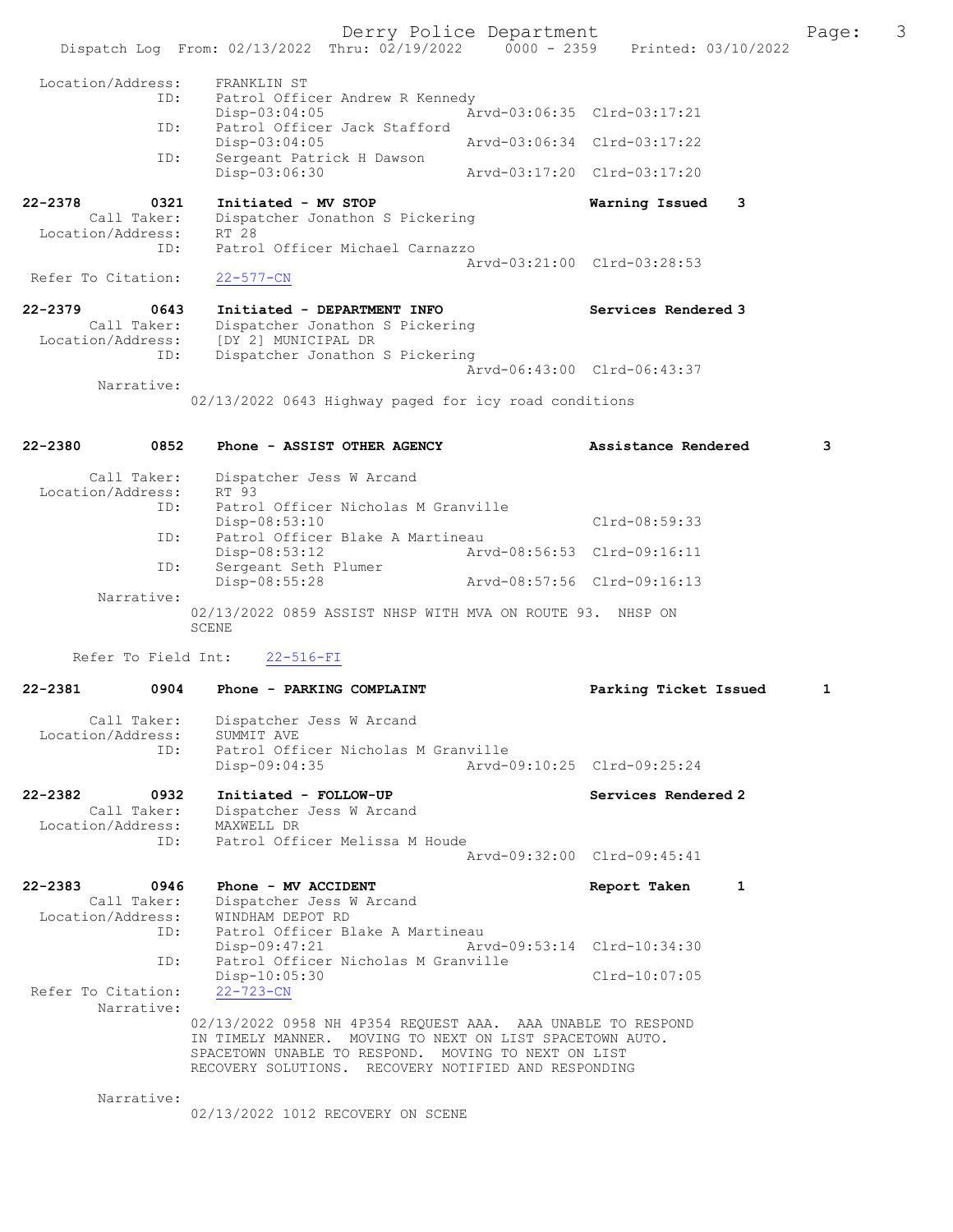Narrative:

02/13/2022 1034 REPORTABLE. Carracedo v. Tree

Refer To Accident: 22-89-AC

| Call Taker:<br>Location/Address:                | 0954<br>ID: | Initiated - SUBPOENA DELIVERY<br>Dispatcher Jess W Arcand<br>PEBBLE LN<br>Patrol Officer Melissa M Houde                               | Not Served<br>Arvd-09:54:00 Clrd-09:58:32                  | 1 |
|-------------------------------------------------|-------------|----------------------------------------------------------------------------------------------------------------------------------------|------------------------------------------------------------|---|
| 22-2385<br>Call Taker:<br>Location/Address:     | 1003<br>ID: | Initiated - MV STOP<br>Dispatcher Jess W Arcand<br>CRYSTAL AVE<br>Patrol Officer Sara R Joyce                                          | Summons Issued                                             | 3 |
| Refer To Citation:                              |             | 22-816-003006                                                                                                                          | Arvd-10:03:00 Clrd-10:12:15                                |   |
| 22-2386                                         | 1005        | Initiated - FOLLOW-UP                                                                                                                  | No Action Required                                         | 2 |
| Call Taker:<br>Location/Address:                | ID:         | Dispatcher Jess W Arcand<br>MUNICIPAL DR<br>Detective Victoria M Kidd                                                                  | Arvd-10:05:00 Clrd-10:40:16                                |   |
| 22-2387<br>Call Taker:<br>Location/Address:     | 1012        | Phone - Wildlife Complaint<br>Dispatcher Jess W Arcand<br>MAURICE RD                                                                   | Services Rendered 2                                        |   |
|                                                 | ID:<br>ID:  | Patrol Officer Melissa M Houde<br>Disp-10:13:44<br>Sergeant Seth Plumer<br>Disp-10:13:47                                               | Arvd-10:20:04 Clrd-10:27:46<br>$Clrd-10:27:21$             |   |
| Narrative:                                      |             | 02/13/2022 1012 INJURED DEER                                                                                                           |                                                            |   |
| Narrative:<br>Refer To Field Int:               |             | 02/13/2022 1027 DEER RAN OFF INTO THE WOODS<br>$22 - 547 - FI$                                                                         |                                                            |   |
| $22 - 2388$                                     | 1039        | Phone - MEDICAL EMERGENCY                                                                                                              | Assistance Rendered                                        | 1 |
| Call Taker:<br>Location/Address:                |             |                                                                                                                                        |                                                            |   |
|                                                 | ID:<br>ID:  | Dispatcher Jess W Arcand<br>LARAWAY CT<br>Patrol Officer Sara R Joyce<br>$Disp-10:40:13$<br>Detective Victoria M Kidd<br>Disp-10:40:26 | Arvd-10:40:29 Clrd-10:53:00<br>Arvd-10:40:47 Clrd-10:53:02 |   |
| Refer To Field Int:                             | ID:         | Sergeant Seth Plumer<br>Disp-10:52:47<br>$22 - 517 - FI$                                                                               | Arvd-10:52:49 Clrd-10:53:04                                |   |
| 22-2389<br>Call Taker:<br>Location/Address:     | 1105        | Initiated - PAPER SERVICE<br>Dispatcher Jess W Arcand<br>VISA AVE                                                                      | Not Served                                                 | 3 |
|                                                 | ID:         | Patrol Officer Melissa M Houde                                                                                                         | Arvd-11:05:00 Clrd-11:08:55                                |   |
| $22 - 2390$<br>Call Taker:<br>Location/Address: | 1117<br>ID: | Initiated - ROAD HAZARD<br>Dispatcher Jess W Arcand<br>FRANKLIN ST + FOLSOM RD<br>Detective Victoria M Kidd                            | Services Rendered 2                                        |   |
| Narrative:                                      |             | 02/13/2022 1125 DPD CONE PUT IN PLACE. DPW NOTIFIED OF<br>POTHOLE                                                                      | Arvd-11:17:00 Clrd-11:34:00                                |   |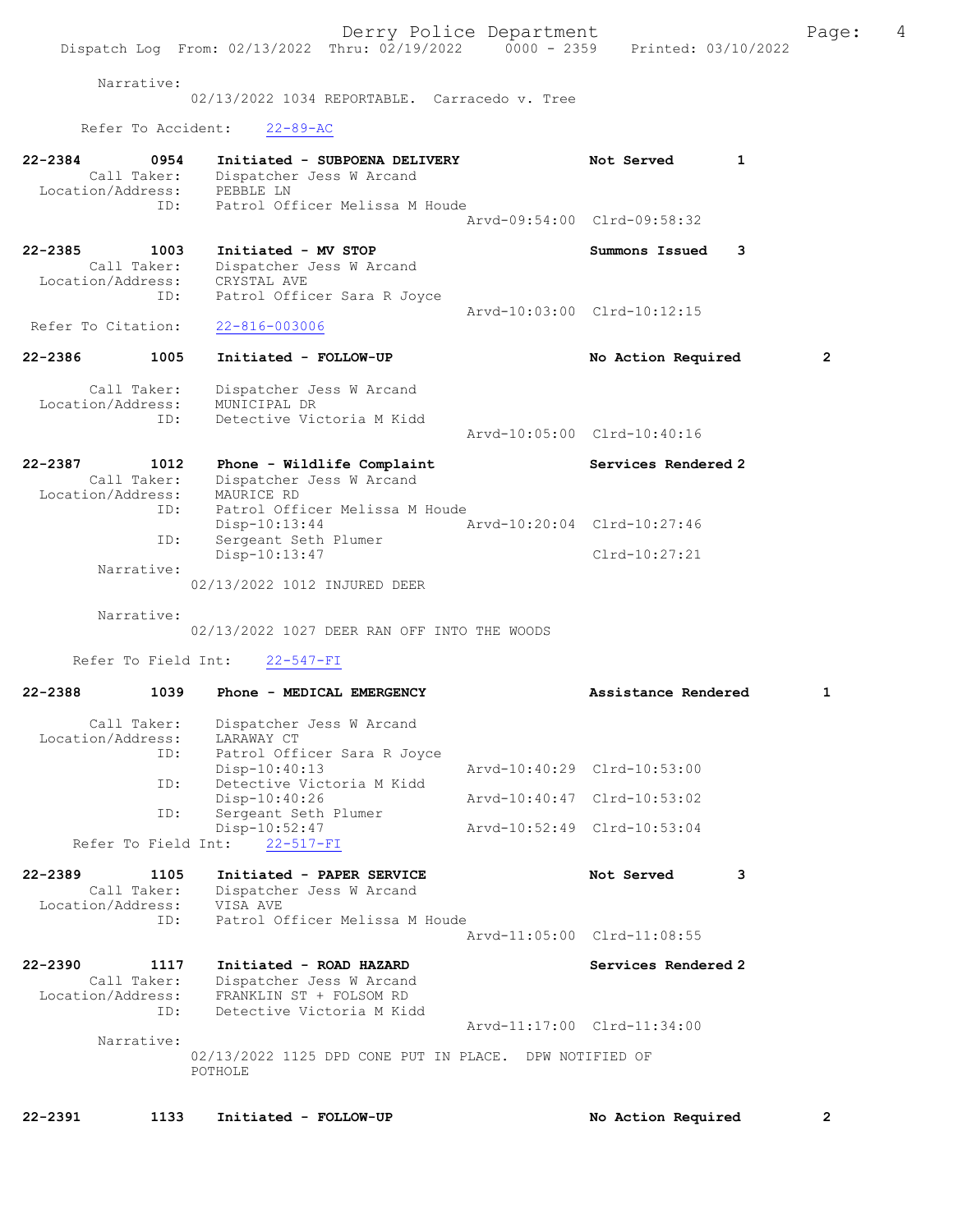Derry Police Department<br>Page: 5 (19/2022 - 0000 - 2359 - Printed: 03/10/2022 Dispatch Log From: 02/13/2022 Thru: 02/19/2022 Call Taker: Dispatcher Jess W Arcand Location/Address: MUNICIPAL DR<br>TD: Patrol Office Patrol Officer Nicholas M Granville Arvd-11:33:00 Clrd-11:49:51 22-2392 1140 911 - MEDICAL EMERGENCY Assistance Rendered 1 Call Taker: Dispatcher Jess W Arcand<br>ion/Address: LINLEW DR Location/Address: ID: Patrol Officer Melissa M Houde<br>
Disp-11:40:52 Disp-11:40:52 <br>
Detective Victoria M Kidd<br>
Detective Victoria M Kidd Detective Victoria M Kidd<br>Disp-11:40:56 Disp-11:40:56 <br>
D: Sergeant Seth Plumer <br>  $\frac{11:42:53 \text{ Clrd}-11:59:09}{\text{Nrd}-11:42:53}$ Sergeant Seth Plumer Disp-11:47:22 Arvd-11:47:24 Clrd-11:59:09 Refer To Field Int: 22-518-FI 22-2393 1148 911 - SUSPICIOUS ACTIVITY Services Rendered 2 Call Taker: Dispatcher Jess W Arcand<br>ion/Address: VALLEY ST Location/Address:<br>ID: Patrol Officer Blake A Martineau<br>Disp-11:49:47 Art Disp-11:49:47 Arvd-11:56:14 Clrd-12:15:29<br>TD: Patrol Officer Nicholas M Granville Patrol Officer Nicholas M Granville<br>Disp-11:50:30 Arvd-1 Arvd-11:53:48 Clrd-12:15:31 22-2394 1227 Initiated - FOLLOW-UP No Action Required 2 Call Taker: Dispatcher Jess W Arcand<br>.on/Address: SOUTH AVE Location/Address:<br>ID: Patrol Officer Sara R Joyce Arvd-12:27:00 Clrd-12:40:06<br>TD: Patrol Officer Nicholas M Granville Patrol Officer Nicholas M Granville Disp-12:27:46 Arvd-12:30:25 Clrd-12:40:04 22-2395 1325 Initiated - FOLLOW-UP No Action Required 2 Call Taker: Dispatcher Jess W Arcand<br>Location/Address: [DY 2] MUNICIPAL DR ess: [DY 2] MUNICIPAL DR<br>ID: Patrol Officer Sara Patrol Officer Sara R Joyce Arvd-13:25:00 Clrd-13:40:09 22-2396 1338 Initiated - FOLLOW-UP No Action Required 2 Call Taker: Dispatcher Jess W Arcand<br>on/Address: ROWERS RD Location/Address:<br>TD: Detective Victoria M Kidd Arvd-13:38:00 Clrd-13:38:36 22-2397 1356 Initiated - FOLLOW-UP No Action Required 2 Call Taker: Dispatcher Jess W Arcand<br>ion/Address: MUNICIPAL DR Location/Address:<br>TD: Patrol Officer Nicholas M Granville Arvd-13:56:00 Clrd-14:49:19 22-2398 1409 Initiated - MV STOP Warning Issued 3 Call Taker: Dispatcher Jess W Arcand<br>.on/Address: MANCHESTER RD Location/Address:<br>ID: Patrol Officer Sara R Joyce Arvd-14:09:00 Clrd-14:12:44<br>22-578-CN Refer To Citation: 22-2399 1418 Initiated - MV STOP Warning Issued 3 Call Taker: Dispatcher Jess W Arcand<br>ion/Address: MANCHESTER RD Location/Address:<br>ID: Detective Victoria M Kidd Arvd-14:18:00 Clrd-14:23:09 ID: Patrol Officer Sara R Joyce<br>Disp-14:22:04 Disp-14:22:04 Arvd-14:22:07 Clrd-14:26:58 Refer To Citation: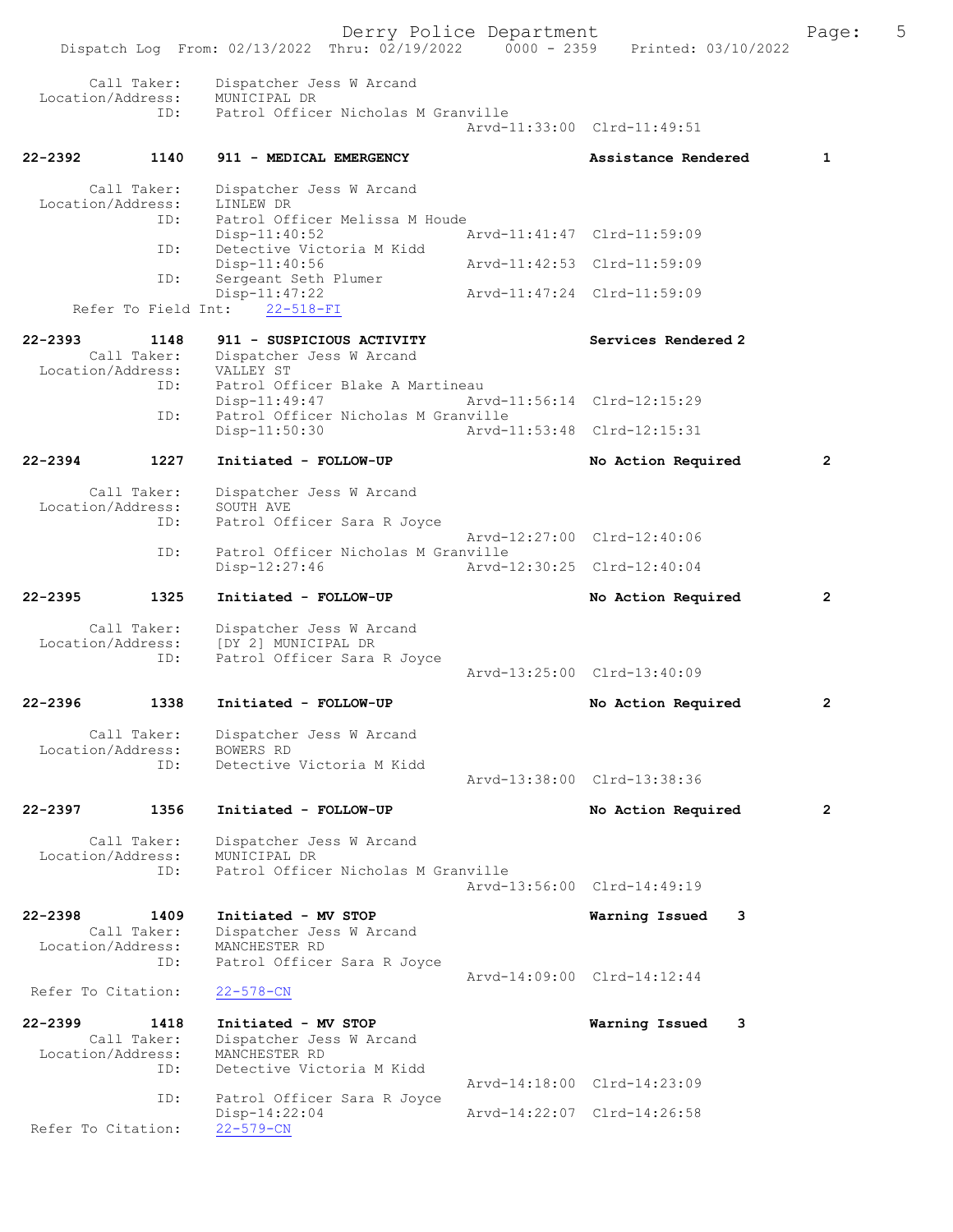| $22 - 2400$<br>1445<br>Call Taker:<br>Location/Address: | Phone - ROAD HAZARD<br>Dispatcher Jess W Arcand<br>ROCKINGHAM RD                | Services Rendered 2                       |
|---------------------------------------------------------|---------------------------------------------------------------------------------|-------------------------------------------|
| ID:                                                     | Detective Victoria M Kidd                                                       |                                           |
| Cleared By:                                             | Disp-14:49:39<br>Dispatcher Christina L Power                                   | Arvd-14:54:30 Clrd-15:06:37               |
| $22 - 2401$<br>1545<br>Call Taker:<br>Location/Address: | Initiated - MV STOP<br>Dispatcher Christina L Power<br>MANCHESTER RD            | Warning Issued<br>3                       |
| ID:<br>Refer To Citation:                               | Patrol Officer Nathan S Lavoie<br>$22 - 580 - CN$                               | Arvd-15:45:00 Clrd-15:54:59               |
| $22 - 2402$<br>1556                                     | Initiated - MV STOP                                                             | Warning Issued<br>3                       |
| Call Taker:<br>Location/Address:<br>ID:                 | Dispatcher Christina L Power<br>MANCHESTER RD<br>Patrol Officer Nathan S Lavoie |                                           |
| Refer To Citation:                                      | $22 - 581 - CN$                                                                 | Aryd-15:56:00 Clrd-16:18:47               |
| 22-2403<br>1641                                         | Phone - WELFARE CHECK                                                           | $\overline{2}$<br>Transported to Hospital |
| Call Taker:<br>Location/Address:                        | Dispatcher Christina L Power<br>RICHARDSON DR                                   |                                           |
| ID:                                                     | Patrol Officer Melissa M Houde<br>$Disp-16:42:53$                               | Arvd-16:46:09 Clrd-18:08:45               |
| ID:                                                     | Detective Victoria M Kidd<br>$Disp-16:42:56$                                    | Arvd-16:48:47 Clrd-17:31:09               |
| ID:                                                     | Sergeant Jeffrey M Dawe<br>Disp-16:42:59                                        | Arvd-16:54:43 Clrd-17:43:38               |
| ID:                                                     | Patrol Officer Ryan M Panaro<br>$Disp-17:21:48$                                 | Arvd-17:21:49 Clrd-17:43:36               |
| Narrative:                                              | 02/13/2022 1656 DFD requested                                                   |                                           |
| Narrative:                                              | 02/13/2022 1708 one in custody for an IEA                                       |                                           |
| Narrative:                                              | 02/13/2022 1714 enroute to PMC s/m 65504.6                                      |                                           |
| Narrative:                                              | 02/13/2022 1724 off at PMC e/m 65510.6                                          |                                           |
| 22-2404<br>1818<br>Call Taker:<br>Location/Address:     | Initiated - MV STOP<br>Dispatcher Christina L Power<br>CRYSTAL AVE              | Warning Issued<br>3                       |
| ID:                                                     | Patrol Officer Scott M Beegan                                                   | Aryd-18:18:00 Clrd-18:24:58               |
| Refer To Citation:                                      | $22 - 582 - CN$                                                                 |                                           |
| 1842<br>22-2405                                         | Phone - DOMESTIC DISTURBANCE                                                    | No Action Required<br>1                   |
| Call Taker:<br>Location/Address:<br>ID:                 | Dispatcher Christina L Power<br>ALADDIN CIR<br>Patrol Officer Ryan M Panaro     |                                           |
| Cleared By:<br>ID:                                      | Disp-18:49:21<br>Patrol Officer Robert Corwin<br>Patrol Officer Scott M Beegan  | Arvd-18:49:24 Clrd-19:03:07               |
| Cleared By:<br>Refer To Field Int:                      | Disp-18:49:23<br>Patrol Officer Robert Corwin<br>$22 - 519 - FI$                | Arvd-18:49:25 Clrd-19:03:23               |
| 22-2406<br>1856                                         | Phone - NOISE COMPLAINT                                                         | Quieted on Request<br>2                   |
|                                                         |                                                                                 |                                           |

 Call Taker: Patrol Officer Robert Corwin Location/Address: FOREST RIDGE RD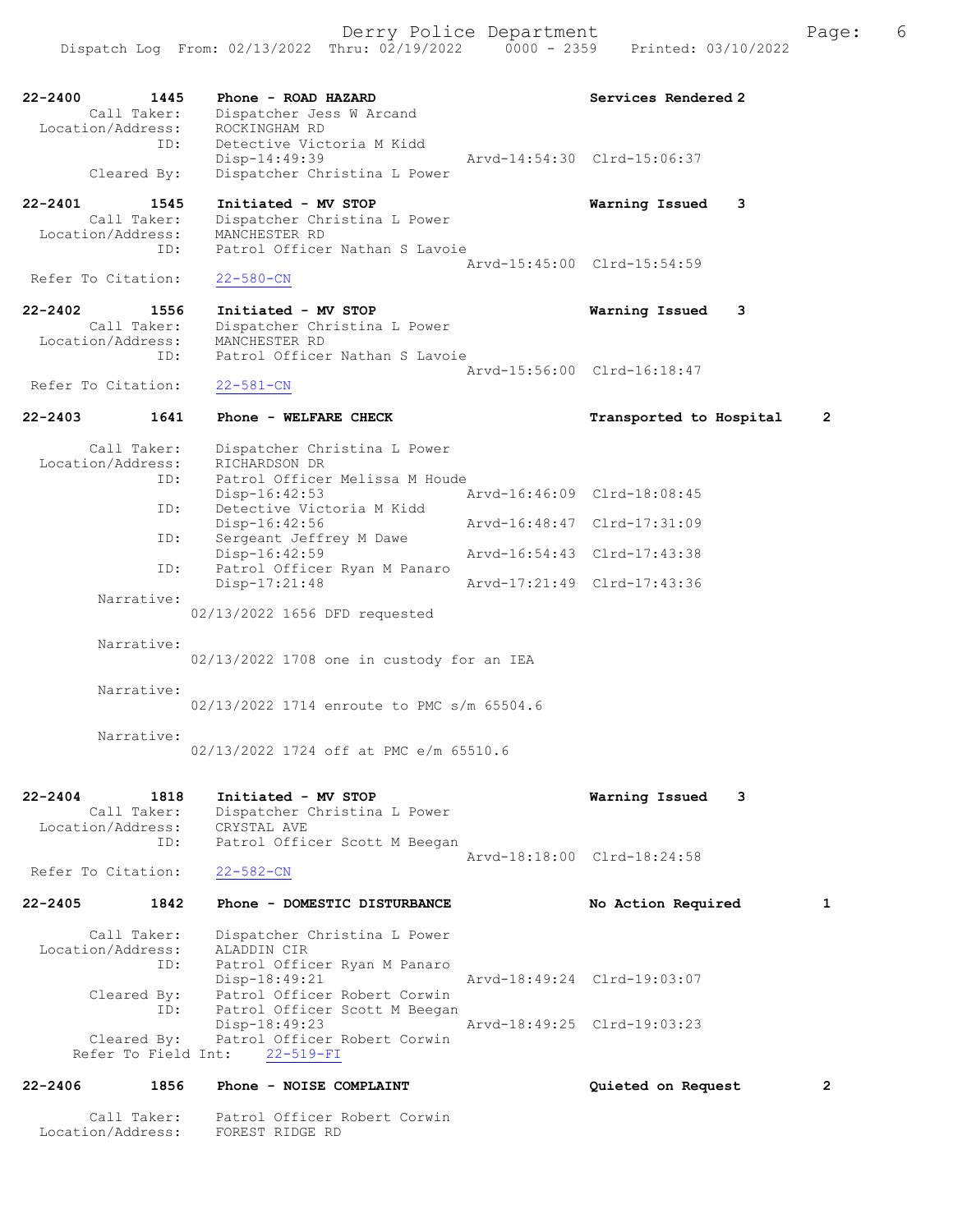Derry Police Department The Page: 7 Dispatch Log From: 02/13/2022 Thru: 02/19/2022 0000 - 2359 Printed: 03/10/2022 ID: Patrol Officer Nathan S Lavoie Disp-18:57:58 Arvd-19:04:11 Clrd-19:22:15 Cleared By: Dispatcher Christina L Power ID: Sergeant Jeffrey M Dawe Disp-19:05:29 Arvd-19:12:20 Clrd-19:22:20 Arrived By: Dispatcher Christina L Power Cleared By: Dispatcher Christina L Power

stomping on floor

Refer To Field Int: 22-543-FI

Narrative:

| $22 - 2407$<br>2028 | Phone - DEPARTMENT INFO      | Message Delivered 3         |
|---------------------|------------------------------|-----------------------------|
| Call Taker:         | Dispatcher Christina L Power |                             |
| Location/Address:   | MUNICIPAL DR                 |                             |
| ID:                 | Dispatcher Christina L Power |                             |
|                     | Disp-20:29:34                | Arvd-20:29:35 Clrd-20:29:37 |
| Narrative:          |                              |                             |
|                     | DPW notified of FFP          |                             |

| 22-2408<br>2054    | Initiated - MV ACCIDENT                              | Report Taken                |  |
|--------------------|------------------------------------------------------|-----------------------------|--|
| Call Taker:        | Dispatcher Christina L Power                         |                             |  |
| Location/Address:  | HAMPSTEAD RD                                         |                             |  |
| ID:                | Patrol Officer Casey J Noyes                         |                             |  |
|                    |                                                      | Arvd-20:54:00 Clrd-22:23:13 |  |
| ID:                | Patrol Officer Ryan M Panaro                         |                             |  |
|                    | $Disp-22:00:18$                                      | Arvd-22:00:20 Clrd-22:23:10 |  |
| Refer To Citation: | $22 - 583 - CN$                                      |                             |  |
| Narrative:         |                                                      |                             |  |
|                    | 02/13/2022 2137 next on the list requested, Birch St |                             |  |
|                    | Collision assigned                                   |                             |  |

Narrative:

Hirst vs roadside, full report

Refer To Accident: 22-90-AC

| 22-2409                   | 2108 | Initiated - MV ACCIDENT                                  |  | Report Taken                |  |
|---------------------------|------|----------------------------------------------------------|--|-----------------------------|--|
| Call Taker:               |      | Patrol Officer Robert Corwin                             |  |                             |  |
| Location/Address:         |      | BYPASS 28                                                |  |                             |  |
|                           | ID:  | Patrol Officer Melissa M Houde                           |  |                             |  |
|                           |      |                                                          |  | Aryd-21:08:00 Clrd-21:52:54 |  |
| Cleared By:<br>Narrative: |      | Dispatcher Christina L Power                             |  |                             |  |
|                           |      | 02/13/2022 2136 next on the list requested, LBP assigned |  |                             |  |

Narrative:

02/13/2022 2148 wrecker on scene

Narrative:

meola v mailbox (#99), full report.

Refer To Accident: 22-91-AC

| 22-2410           | 2128           | Phone - ROAD HAZARD           | Removed Hazard              | 2 |
|-------------------|----------------|-------------------------------|-----------------------------|---|
|                   | Call Taker:    | Patrol Officer Robert Corwin  |                             |   |
| Location/Address: |                | BYPASS 28                     |                             |   |
|                   | ID:            | Patrol Officer Scott M Beegan |                             |   |
|                   |                | $Disp-21:29:21$               | Arvd-21:39:30 Clrd-22:01:15 |   |
|                   | Arrived By:    | Dispatcher Christina L Power  |                             |   |
|                   | Cleared By:    | Dispatcher Christina L Power  |                             |   |
|                   | ID:            | Sergeant Jeffrey M Dawe       |                             |   |
|                   |                | Disp-21:56:41                 | Arvd-21:56:43 Clrd-22:01:13 |   |
|                   | Dispatched By: | Dispatcher Christina L Power  |                             |   |
|                   | Arrived By:    | Dispatcher Christina L Power  |                             |   |
|                   | Cleared By:    | Dispatcher Christina L Power  |                             |   |
|                   | Narrative:     |                               |                             |   |
|                   |                | bumper in roadway             |                             |   |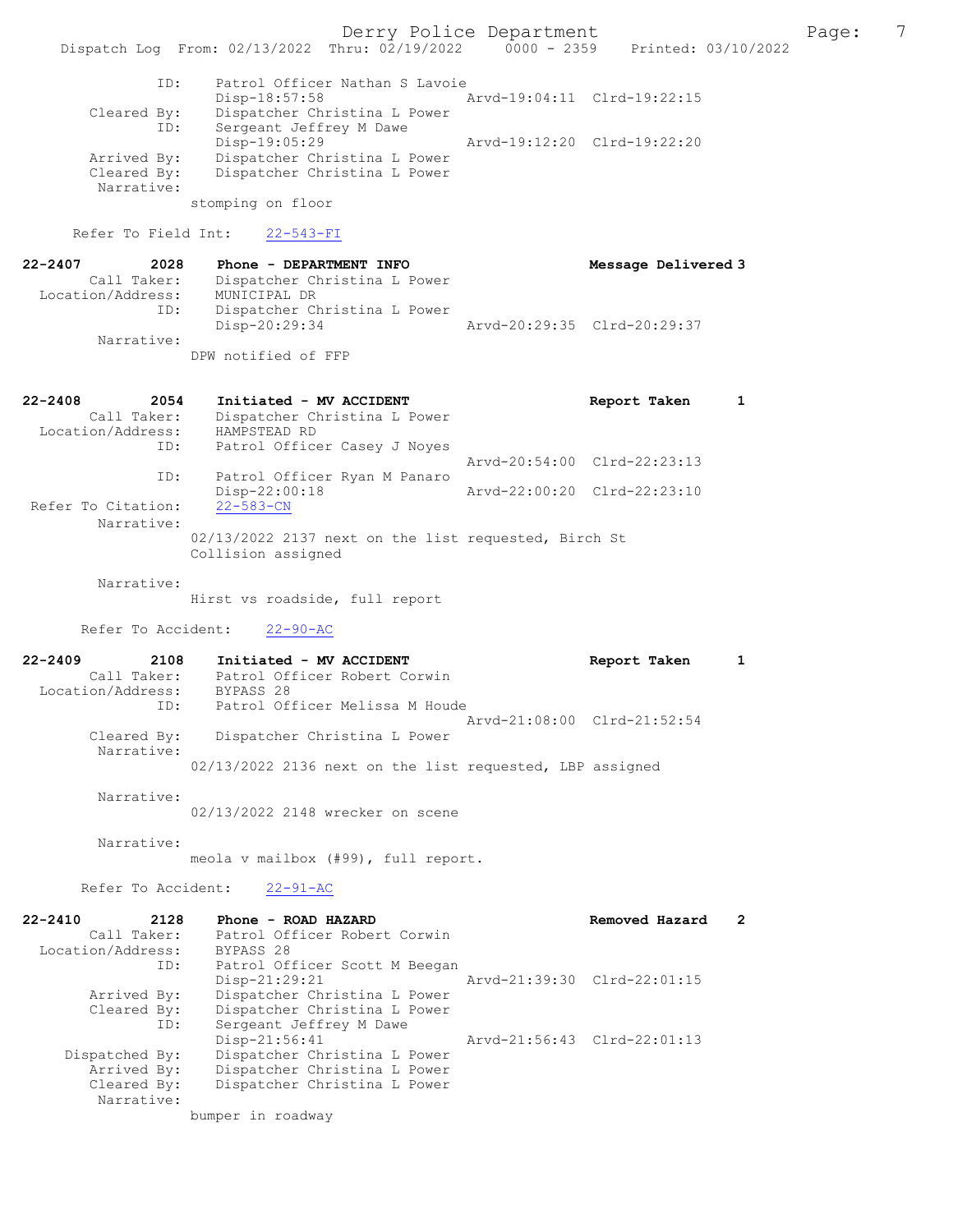Narrative:

02/13/2022 2156 follow up on Happy Ave

Narrative:

returned to owner

| 22-2411           | 2147                                    | Phone - NOISE COMPLAINT                                                                        | 2<br>Quieted on Request            |
|-------------------|-----------------------------------------|------------------------------------------------------------------------------------------------|------------------------------------|
|                   | Call Taker:<br>Location/Address:<br>ID: | Patrol Officer Robert Corwin<br>LINWOOD AVE<br>Patrol Officer Nathan S Lavoie<br>Disp-21:53:17 | Arvd-21:58:44 Clrd-22:02:58        |
|                   | Arrived By:<br>Cleared By:<br>ID:       | Dispatcher Christina L Power<br>Dispatcher Christina L Power<br>Patrol Officer Melissa M Houde |                                    |
|                   | Arrived By:<br>Cleared By:              | Disp-21:53:21<br>Dispatcher Christina L Power<br>Dispatcher Christina L Power                  | Arvd-21:58:45 Clrd-22:02:56        |
|                   | Narrative:                              | loud tv                                                                                        |                                    |
|                   | Refer To Field Int:                     | $22 - 544 - FI$                                                                                |                                    |
| 22-2412           | 2216                                    | Phone - NOISE COMPLAINT                                                                        | $\mathbf{2}$<br>Quieted on Request |
|                   | Call Taker:<br>Location/Address:        | Dispatcher Christina L Power<br>E BROADWAY                                                     |                                    |
|                   | ID:                                     | Patrol Officer Nathan S Lavoie                                                                 |                                    |
|                   | ID:                                     | Disp-22:17:21<br>Patrol Officer Scott M Beegan                                                 | Arvd-22:20:11 Clrd-22:28:47        |
|                   |                                         | $Disp-22:17:24$<br>Refer To Field Int: 22-596-FI                                               | Arvd-22:20:11 Clrd-22:28:49        |
| $22 - 2413$       | 2229                                    | Phone - JUVENILE OFFENSES                                                                      | $\overline{2}$<br>Report Taken     |
|                   | Call Taker:                             | Dispatcher Christina L Power                                                                   |                                    |
|                   | Location/Address:<br>ID:                | BOYD RD<br>Sergeant Jeffrey M Dawe                                                             |                                    |
|                   |                                         | Disp-22:29:12                                                                                  | Arvd-22:32:05 Clrd-23:11:09        |
|                   | Cleared By:<br>ID:                      | Dispatcher Jonathon S Pickering<br>Patrol Officer Ryan M Panaro                                |                                    |
|                   |                                         | Disp-22:32:03                                                                                  | Arvd-22:32:56 Clrd-23:10:53        |
|                   | Cleared By:<br>ID:                      | Dispatcher Jonathon S Pickering<br>Patrol Officer Casey J Noyes                                |                                    |
|                   |                                         | Disp-22:32:55                                                                                  | Arvd-22:35:05 Clrd-23:10:44        |
|                   | Cleared By:<br>ID:                      | Dispatcher Jonathon S Pickering<br>Patrol Officer Nathan S Lavoie                              |                                    |
|                   |                                         | Disp-22:43:15                                                                                  | Arvd-22:43:16 Clrd-23:11:08        |
|                   | Cleared By:<br>ID:                      | Dispatcher Jonathon S Pickering<br>Patrol Officer Melissa M Houde                              |                                    |
|                   |                                         | Disp-22:43:41                                                                                  | Arvd-22:43:44 Clrd-23:10:41        |
|                   | Cleared By:<br>Narrative:               | Dispatcher Jonathon S Pickering                                                                |                                    |
|                   |                                         | 02/13/2022 2246 ped check E Broadway/Hoodkroft                                                 |                                    |
|                   | Narrative:                              |                                                                                                |                                    |
|                   |                                         | 02/13/2022 2310 report taken for JPPO                                                          |                                    |
|                   | Refer To Summons:<br>Refer To Incident: | $22 - 174 - AR$<br>$22 - 234 - OF$                                                             |                                    |
|                   |                                         |                                                                                                |                                    |
| $22 - 2414$       | 2231<br>Call Taker:                     | Phone - VEHICLE OFF THE ROAD<br>Dispatcher Christina L Power                                   | Could Not Locate 2                 |
| Location/Address: |                                         | RT 121                                                                                         |                                    |

|             | Patrol Officer Scott M Beegan |                             |  |
|-------------|-------------------------------|-----------------------------|--|
|             | Disp-22:31:57                 | Arvd-22:48:56 Clrd-22:55:47 |  |
| Cleared By: | Patrol Officer Robert Corwin  |                             |  |

22-2415 2249 Phone - NOISE COMPLAINT Quieted on Request 2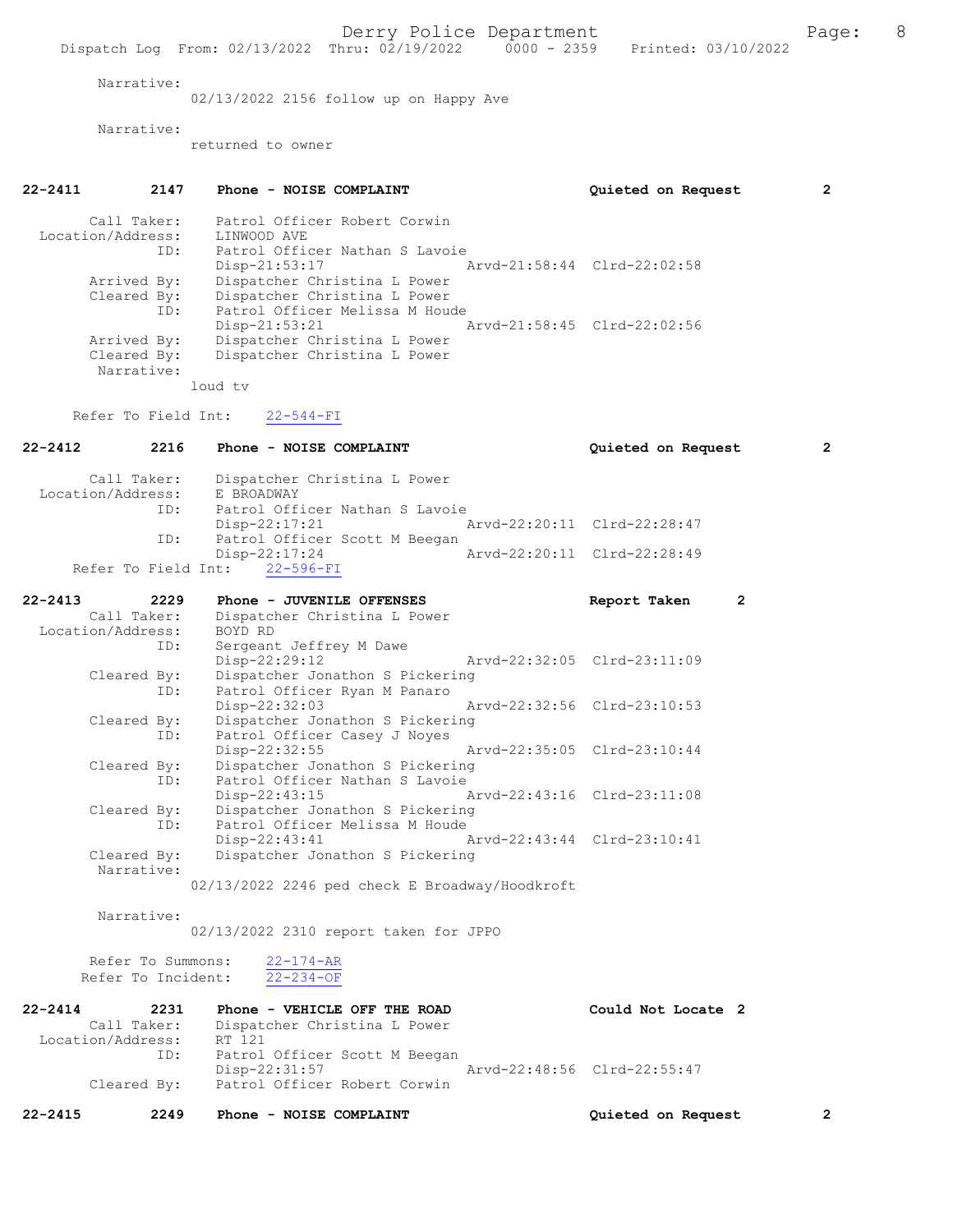Derry Police Department Fage: 9

| Call Taker:<br>Location/Address: | Patrol Officer Robert Corwin<br>ELM ST |                             |  |
|----------------------------------|----------------------------------------|-----------------------------|--|
| ID:                              | Patrol Officer Michael Carnazzo        |                             |  |
|                                  | Disp-23:20:13                          | Arvd-23:28:51 Clrd-23:30:36 |  |
| Dispatched By:                   | Dispatcher Jonathon S Pickering        |                             |  |
| Arrived By:                      | Dispatcher Jonathon S Pickering        |                             |  |
| Cleared By:                      | Dispatcher Jonathon S Pickering        |                             |  |
| ID:                              | Patrol Officer Scott M Beegan          |                             |  |
|                                  | Disp-23:20:15                          | Arvd-23:28:50 Clrd-23:30:35 |  |
| Dispatched By:                   | Dispatcher Jonathon S Pickering        |                             |  |
| Arrived By:                      | Dispatcher Jonathon S Pickering        |                             |  |
| Cleared By:                      | Dispatcher Jonathon S Pickering        |                             |  |
| ID:                              | Sergeant Patrick H Dawson              |                             |  |
|                                  | Disp-23:28:49                          | Arvd-23:28:50 Clrd-23:30:35 |  |
| Dispatched By:                   | Dispatcher Jonathon S Pickering        |                             |  |
| Arrived By:                      | Dispatcher Jonathon S Pickering        |                             |  |
| Cleared By:                      | Dispatcher Jonathon S Pickering        |                             |  |
| Narrative:                       |                                        |                             |  |

loud music

Refer To Field Int: 22-562-FI

| $22 - 2416$       | 2337 | Phone - DOMESTIC DISTURBANCE    | Verbal in Nature 1                       |  |
|-------------------|------|---------------------------------|------------------------------------------|--|
| Call Taker:       |      | Dispatcher Jonathon S Pickering |                                          |  |
| Location/Address: |      | MEADOWBROOK RD                  |                                          |  |
|                   | ID:  | Patrol Officer Jack Stafford    |                                          |  |
|                   |      | Disp-23:38:41                   | Arvd-23:44:34 Clrd-02/14/2022 @ 00:01:12 |  |
|                   | ID:  | Patrol Officer Scott M Beegan   |                                          |  |
|                   |      | $Disp-23:38:42$                 | Arvd-23:44:27 Clrd-02/14/2022 @ 00:01:13 |  |
|                   | ID:  | Sergeant Patrick H Dawson       |                                          |  |
|                   |      | $Disp-23:41:53$                 | Arvd-23:43:01 Clrd-02/14/2022 @ 00:01:14 |  |
|                   | ID:  | Patrol Officer Jeffrey R Pike   |                                          |  |
|                   |      | Disp-23:43:44                   | Arvd-23:49:47 Clrd-02/14/2022 @ 00:01:12 |  |
| Narrative:        |      |                                 |                                          |  |

02/13/2022 2348 off with both parties

Refer To Field Int: 22-524-FI

# For Date: 02/14/2022 - Monday

| $22 - 2417$       | 0039<br>Call Taker:<br>Location/Address:<br>ID: | Phone - ERRATIC OPERATION<br>Dispatcher Jonathon S Pickering<br>W BROADWAY<br>Patrol Officer Michael Carnazzo | Could Not Locate 2          |                |
|-------------------|-------------------------------------------------|---------------------------------------------------------------------------------------------------------------|-----------------------------|----------------|
|                   |                                                 | Disp-00:40:34                                                                                                 | Arvd-00:43:07 Clrd-01:06:31 |                |
| 22-2418           | 0106                                            | Initiated - PROPERTY CHECK                                                                                    | No Action Required          | $\overline{2}$ |
|                   | Call Taker:<br>ID:                              | Dispatcher Jonathon S Pickering<br>Location/Address: PIERCE AVE<br>Patrol Officer Michael Carnazzo            |                             |                |
|                   |                                                 |                                                                                                               | Arvd-01:06:00 Clrd-01:07:00 |                |
|                   |                                                 |                                                                                                               | Verbal in Nature 1          |                |
| $22 - 2419$       | 0117                                            | Phone - DOMESTIC DISTURBANCE                                                                                  |                             |                |
|                   | Call Taker:                                     | Dispatcher Jonathon S Pickering                                                                               |                             |                |
| Location/Address: |                                                 | MEADOWBROOK RD                                                                                                |                             |                |
|                   | ID:                                             | Patrol Officer Jack Stafford                                                                                  |                             |                |
|                   |                                                 | Disp-01:17:40                                                                                                 | Arvd-01:25:50 Clrd-01:34:30 |                |
|                   | ID:                                             | Patrol Officer Monica Ricci                                                                                   |                             |                |
|                   |                                                 | $Disp-01:17:41$                                                                                               | Arvd-01:25:22 Clrd-01:34:29 |                |
|                   | ID:                                             | Sergeant Patrick H Dawson                                                                                     |                             |                |
|                   |                                                 | $Disp-01:17:42$                                                                                               | Arvd-01:25:24 Clrd-01:34:28 |                |
|                   |                                                 | Refer To Field Int: 22-525-FI                                                                                 |                             |                |

| Call Taker:       | Dispatcher Jonathon S Pickering |                             |  |
|-------------------|---------------------------------|-----------------------------|--|
| Location/Address: | TSIENNETO RD                    |                             |  |
| TD:               | Patrol Officer Monica Ricci     |                             |  |
|                   | Disp-01:49:32                   | Arvd-01:52:11 Clrd-02:02:39 |  |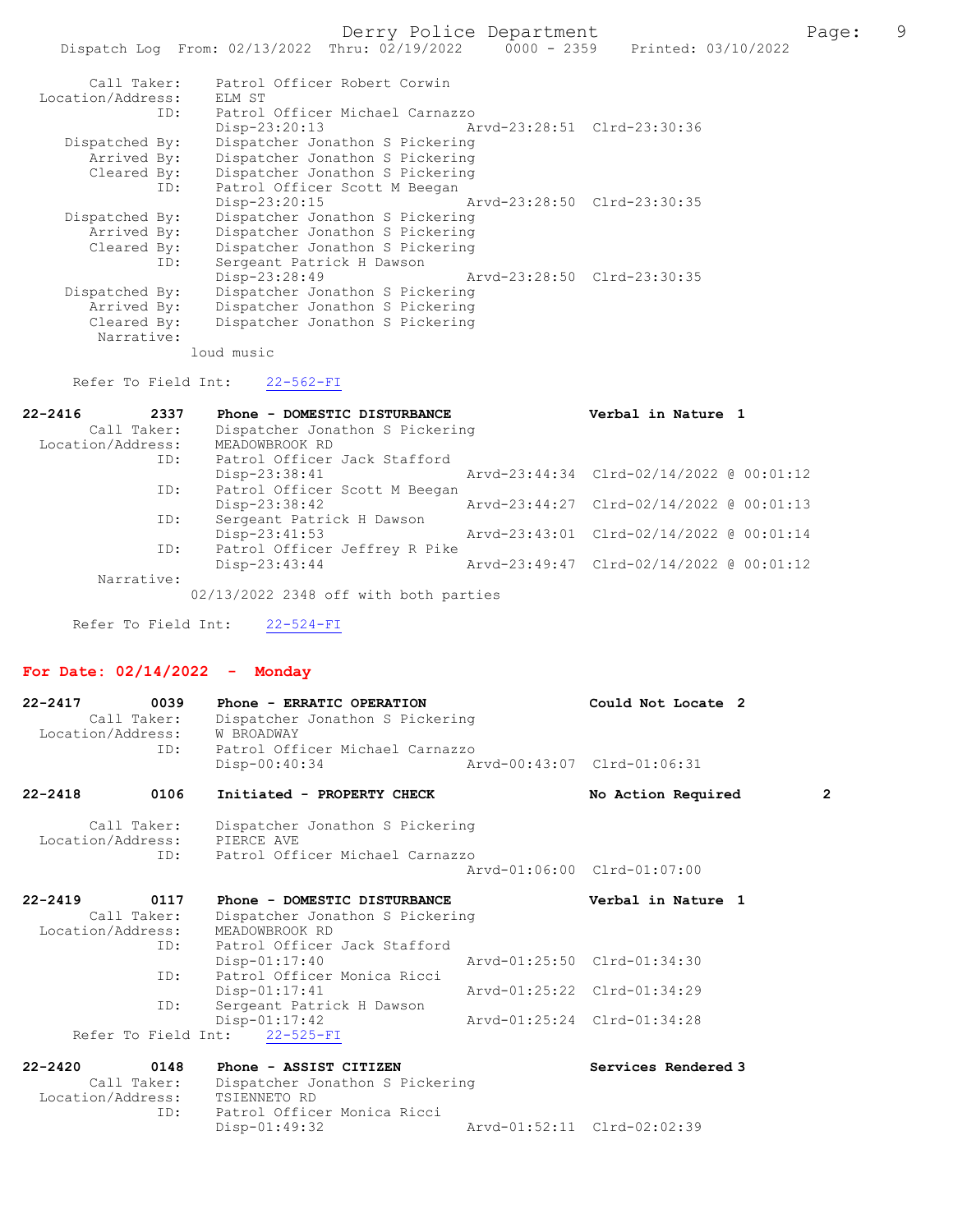Derry Police Department Fage: 10 Dispatch Log From: 02/13/2022 Thru: 02/19/2022 0000 - 2359 Printed: 03/10/2022 Narrative: 02/14/2022 0149 MV lockout Refer To Field Int: 22-563-FI 22-2421 0510 Initiated - ABANDONED 911 No Action Required 1 Call Taker: Dispatcher Jonathon S Pickering Location/Address: PEMBROKE DR ID: Dispatcher Jonathon S Pickering Arvd-05:10:00 Clrd-05:11:19 Narrative: 02/14/2022 0511 accidental Refer To Field Int: 22-530-FI 22-2422 0600 Initiated - MV STOP Warning Issued 3<br>Call Taker: Dispatcher Jonathon S Pickering Call Taker: Dispatcher Jonathon S Pickering Location/Address: RT 28 ID: Patrol Officer Jeffrey R Pike Arvd-06:00:00 Clrd-06:06:14 Refer To Citation: 22-584-CN 22-2423 0647 Initiated - MV STOP Warning Issued 3 Call Taker: Dispatcher Jess W Arcand Location/Address: MUNICIPAL DR ID: Patrol Officer Jeffrey R Pike Arvd-06:47:00 Clrd-06:55:00 22-2424 0648 Phone - MV ACCIDENT Report Taken 1 Call Taker: Dispatcher Jess W Arcand Location/Address: FAIRWAY DR ID: Patrol Officer Sara R Joyce Disp-06:51:03 Arvd-06:51:51 Clrd-07:29:13 Narrative: 02/14/2022 0653 OFF WITH NH VETSGRL AND NH NPO-37 Narrative: 02/14/2022 0730 REPORTABLE. FLANAGAN V. JOHNSON Refer To Accident: 22-92-AC 22-2425 0659 Phone - SUSPICIOUS ACTIVITY Services Rendered 2 Call Taker: Dispatcher Jess W Arcand Location/Address: TSIENNETO RD ID: Patrol Officer Nicholas M Granville Disp-07:07:34 Arvd-07:11:09 Clrd-07:23:23 22-2426 0754 Phone - CRIMINAL TRESPASS Services Rendered 2 Call Taker: Dispatcher Jess W Arcand Location/Address: S RANGE RD ID: Patrol Officer Timothy J Underhill Disp-07:55:16 Arvd-08:13:06 Clrd-09:18:47 Refer To Field Int: 22-531-FI 22-2427 0812 Phone - JUVENILE OFFENSES Arrest(s) Made 2 Call Taker: Dispatcher Jess W Arcand Location/Address: PERLEY RD ID: Patrol Officer Sara R Joyce Soo. International Disp-08:33:04<br>Disp-08:33:04 Arvd-08:36:15 Clrd-09:20:51<br>D: Sergeant Seth Plumer Sergeant Seth Plumer<br>Disp-08:40:04 Disp-08:40:04 Arvd-08:40:07 Clrd-11:24:46<br>TD: Patrol Officer Blake A Martineau Patrol Officer Blake A Martineau<br>Disp-08:52:46 Arw Disp-08:52:46 Arvd-08:52:48 Clrd-09:56:01 ID: Patrol Officer Joshua W Morse<br>Disp-09:28:00 Disp-09:28:00 Arvd-09:28:03 Clrd-10:22:42 ID: Patrol Officer Scott M Beegan<br>Disp-09:28:02 Disp-09:28:02 Arvd-09:28:06 Clrd-10:22:44 ID: Patrol Officer Blake A Martineau Disp-10:48:57 Arvd-10:48:59 Clrd-12:04:44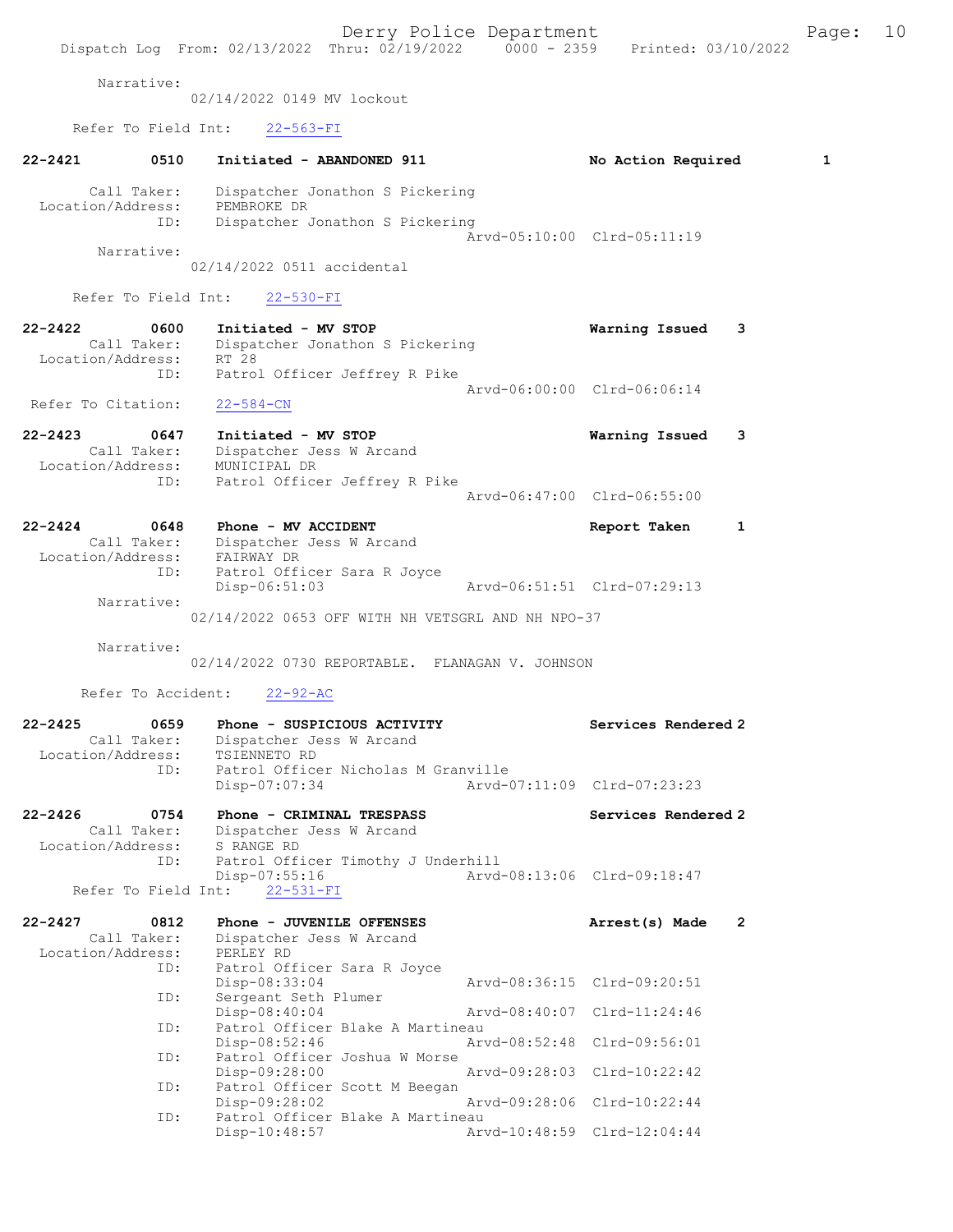Derry Police Department [11 | Page: 11 | Page: 11 | Page: 11 | Page: 11 | Page: 11 | Page: 11 | Page: 11 | Page: 11 | Page: 11 | Page: 11 | Page: 11 | Page: 11 | Page: 11 | Page: 11 | Page: 11 | Page: 11 | Page: 12 | Page: Dispatch Log From: 02/13/2022 Thru: 02/19/2022 ID: Patrol Officer Joshua W Morse Disp-11:53:46 Arvd-11:53:48 Clrd-13:04:02 Patrol Officer Scott M Beegan Narrative: 02/14/2022 0859 325 HAS ONE DETAINED Narrative: 02/14/2022 0904 325 DETAINED PERSON NOW IN CUSTODY Narrative: 02/14/2022 0905 436 EN ROUTE TO HQ WITH ONE SM 50998.5 Narrative: 02/14/2022 0908 S8 OFF AT HOODKROFT DR Narrative: 02/14/2022 0909 OFF AT HQ EM 50999.3 Narrative: 02/14/2022 0915 SECOND SUBJECT IN CUSTODY. 325 TRANSPORTING TO HQ SM 47781.5 Narrative: 02/14/2022 0918 OFF AT HQ EM 47782.5 Narrative: 02/14/2022 0922 22-133-AR AND 22-134-AR BOTH IDENTIFIED AS JUVENILE Narrative: 02/14/2022 0944 22-133-AR RELEASED TO A PARENT Narrative: 02/14/2022 1014 22-134-AR PLACED IN CELL 3 Narrative: 02/14/2022 1049 325 TRANSPORTING ONE TO DDC SM 47785.7 Narrative: 02/14/2022 1051 OFF AT DDC EM 47786.8 Narrative: 02/14/2022 1141 325 EN ROUTE TO HQ WITH ONE SM 47786.8 Narrative: 02/14/2022 1143 DFD NOTIFIED AND RESPONDING Narrative: 02/14/2022 1144 OFF AT HQ EM 47787.8 Narrative: 02/14/2022 1147 DFD OFF AT HQ Narrative: 02/14/2022 1213 637 AND 619 TRANSPORTING ONE TO YSDU SM 39910.7 Narrative: 02/14/2022 1235 OFF AT YSDU EM 39925.0 Narrative: 02/14/2022 1246 RELEASED TO YSDU Refer To Arrest: 22-133-AR Refer To Arrest: 22-134-AR 22-2428 0850 Phone - Dog Bite Complaint Report Taken 2 Call Taker: Dispatcher Jess W Arcand<br>ion/Address: PINGREE HILL RD Location/Address:<br>ID:

Patrol Officer Nicholas M Granville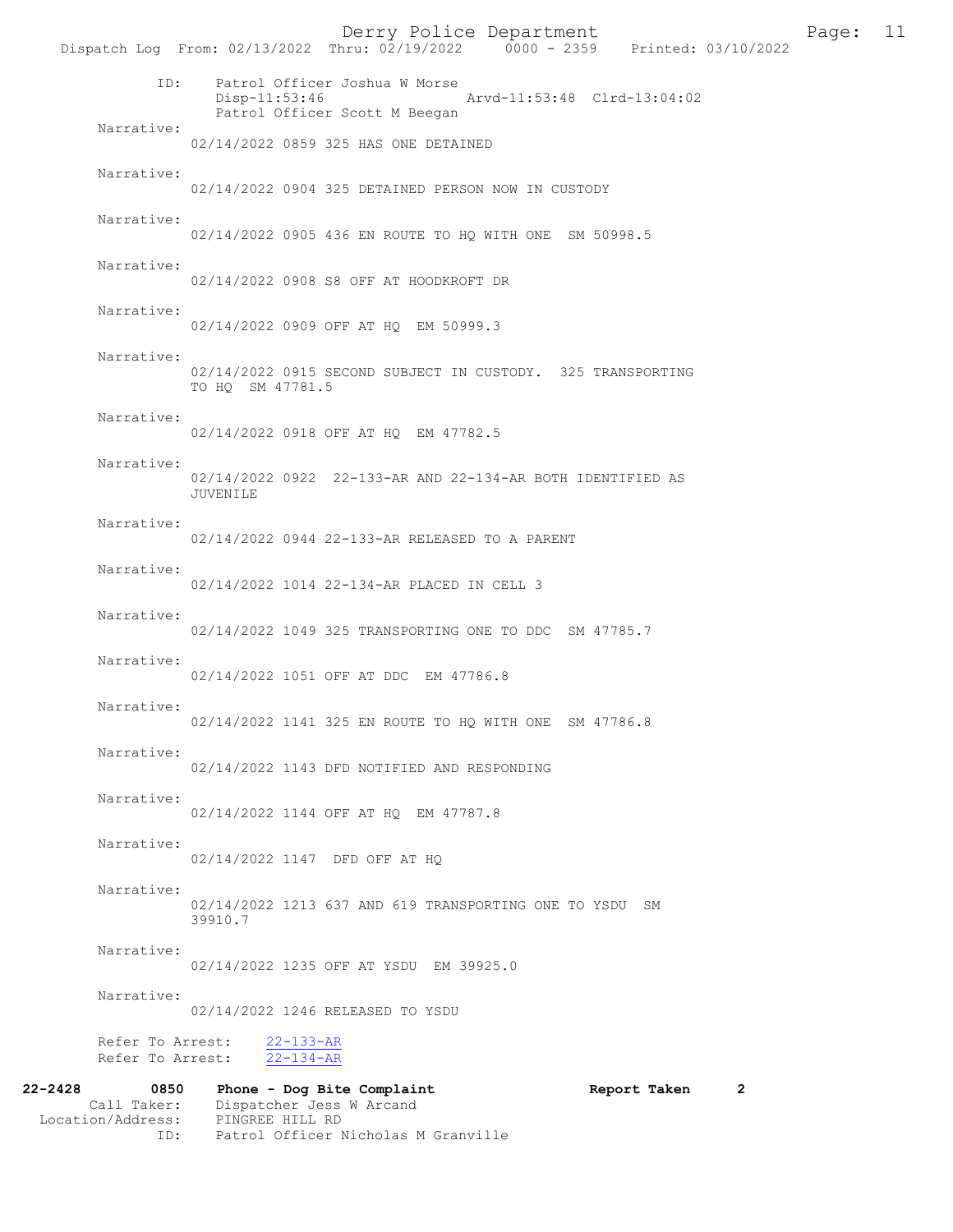Disp-08:50:31 Arvd-08:57:21 Clrd-09:19:12 Refer To Incident: 22-235-OF 22-2429 0901 Phone - ALARM, BURGLAR False Alarm 1 Call Taker: Dispatcher Jess W Arcand Location/Address: [DY 1596] HOOD RD ID: Detective Victoria M Kidd Disp-09:08:02 Arvd-09:16:06 Clrd-09:27:46 Refer To Field Int: 22-591-FI 22-2430 0942 Initiated - FOLLOW-UP No Action Required 2 Call Taker: Dispatcher Jess W Arcand Location/Address: MUNICIPAL DR ID: Patrol Officer Sara R Joyce Arvd-09:42:00 Clrd-11:28:31 22-2431 0956 Initiated - PAPER SERVICE Services Rendered 3 Call Taker: Dispatcher Jess W Arcand Location/Address: MANNING ST ID: Patrol Officer Blake A Martineau Arvd-09:56:00 Clrd-10:06:28 22-2432 1002 Initiated - SUBPOENA DELIVERY Served 1 Call Taker: Dispatcher Jess W Arcand Location/Address: WINDHAM DEPOT RD ID: Patrol Officer Timothy J Underhill Arvd-10:02:00 Clrd-10:05:42 22-2433 1022 Walk-In - WARRANT ARREST Arrest(s) Made 2 Call Taker: Dispatcher Jess W Arcand Location/Address: MUNICIPAL DR ID: Patrol Officer Joshua W Morse Disp-10:23:20 Arvd-10:23:23 Clrd-11:28:08<br>ID: Patrol Officer Scott M Beegan Disp-Io.23.20<br>Patrol Officer Scott M Beegan Disp-10:33:19 Arvd-10:33:21 Clrd-11:28:12 Narrative: 02/14/2022 1022 ONE IN CUSTODY ON A DERRY WARRANT FOR CONDUCT AFTER AN ACCIDENT Narrative: 02/14/2022 1123 IDENTIFIED AS: JAIME GUAY 23 FAIRWAY DR APT 37 DERRY NH DOB 9/5/81 Narrative: 02/14/2022 1123 RELEASED ON PR BAIL WITH COURT 4/14/22 PER BC MENCIS Refer To Arrest: 22-135-AR 22-2434 1033 Initiated - FOLLOW-UP No Action Required 2 Call Taker: Dispatcher Jess W Arcand Location/Address: MUNICIPAL DR ID: Patrol Officer Blake A Martineau Arvd-10:33:00 Clrd-10:48:47 22-2435 1036 Phone - ASSIST OTHER AGENCY Assistance Rendered 3 Call Taker: Dispatcher Jess W Arcand Location/Address: SCOBIE POND RD ID: Detective Victoria M Kidd Disp-10:40:35 Arvd-10:47:36 Clrd-11:53:51 Narrative: 02/14/2022 1036 ASSIST GOFFSTOWN PD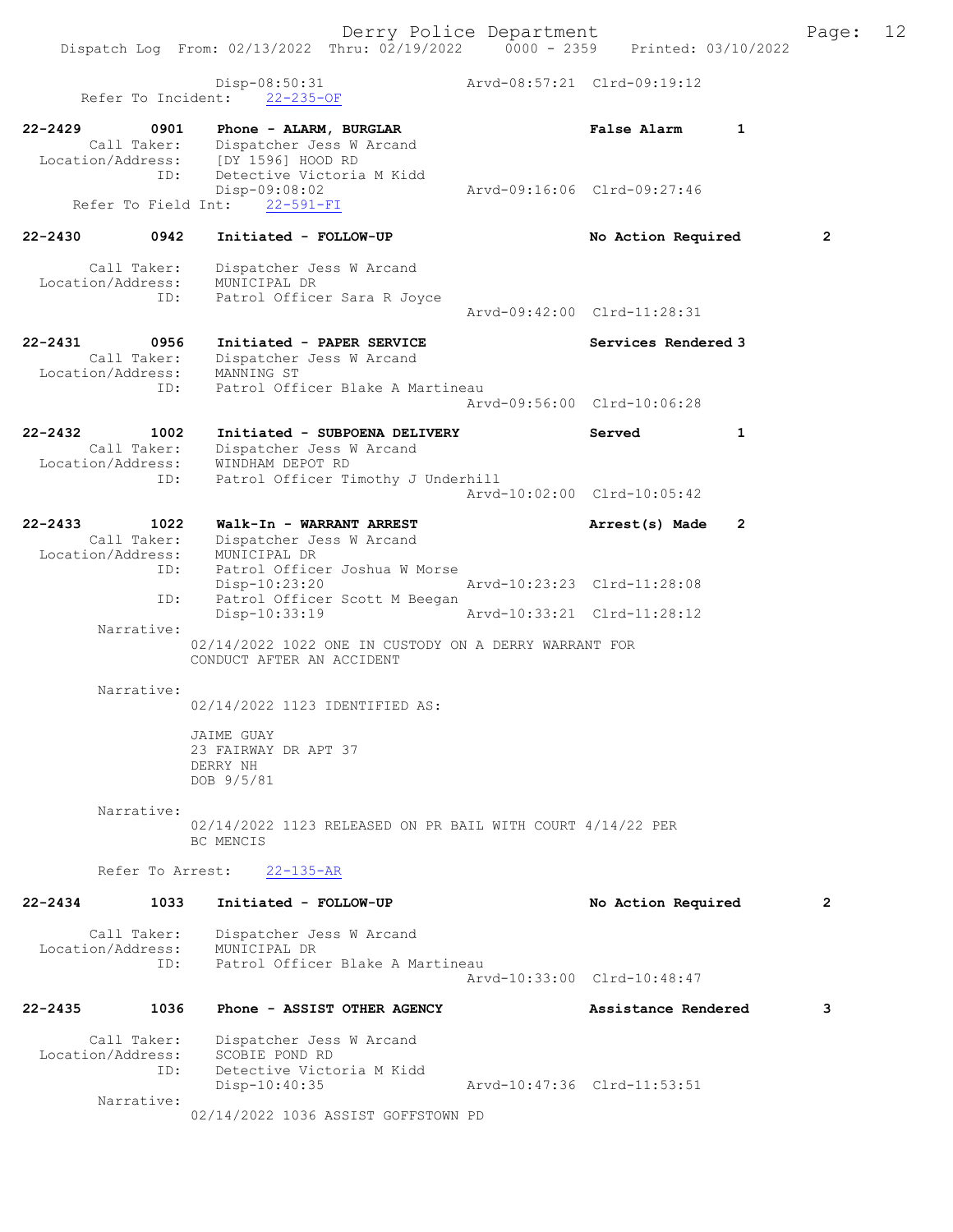22-2436 1046 Initiated - MV STOP Warning Issued 3 Call Taker: Dispatcher Jess W Arcand Location/Address: E DERRY RD ID: Patrol Officer Timothy J Underhill Arvd-10:46:00 Clrd-10:49:24 Refer To Citation: 22-586-CN 22-2437 1047 Other - Drop Box Maintenance Report Taken 3 Call Taker: Dispatcher Jess W Arcand Refer To Incident: 22-236-OF 22-2438 1057 Phone - MV ACCIDENT Report Taken 1 Call Taker: Dispatcher Jess W Arcand Location/Address: PEARL ST ID: Patrol Officer Timothy J Underhill Disp-10:59:00 Arvd-11:03:25 Clrd-11:22:39 Narrative: 02/14/2022 1122 NONREPORTABLE. ALCUS VS NO PARKING SIGN Refer To Accident: 22-93-AC 22-2439 1208 Initiated - DEPARTMENT INFO Services Rendered 3 Call Taker: Dispatcher Jess W Arcand Location/Address: MUNICIPAL DR ID: Detective Peter A Houlis Arvd-12:08:00 Clrd-12:12:03 Refer To Field Int: 22-534-FI 22-2440 1208 Phone - FOUND/LOST PROPERTY Collected for Disposal 3 Call Taker: Dispatcher Jess W Arcand Location/Address: HOODKROFT DR ID: Patrol Officer Sara R Joyce Disp-12:27:14 Arvd-12:33:40 Clrd-12:34:56 Narrative: 02/14/2022 1227 FOUND SYRINGE 22-2441 1221 Initiated - THEFT Report Taken 2 Call Taker: Detective Victoria M Kidd Location/Address: [DY 146] ASHLEIGH DR ID: Detective Victoria M Kidd Arvd-12:21:00 Clrd-12:24:21 Narrative: Past Tense. \$64.30 in merchandise. Refer To Incident: 22-237-OF 22-2442 1251 Initiated - MV STOP Warning Issued 3 Call Taker: Dispatcher Jess W Arcand Location/Address: TINKHAM AVE ID: Patrol Officer Sara R Joyce Arvd-12:51:00 Clrd-12:58:15 Refer To Citation: 22-588-CN 22-2443 1253 Initiated - FOLLOW-UP Cleared 2 Call Taker: Dispatcher Jess W Arcand Location/Address: [DY 2] MUNICIPAL DR ID: Patrol Officer Timothy J Underhill Arvd-12:53:00 Clrd-13:03:32 22-2444 1258 Phone - VIN CHECK Assistance Rendered 3 Call Taker: Dispatcher Jess W Arcand<br>ion/Address: WAYNE DR Location/Address:<br>ID: Patrol Officer Nicholas M Granville<br>Disp-12:59:30 Arvd-1 Disp-12:59:30 Arvd-13:09:21 Clrd-13:21:37 22-2445 1304 Initiated - MV STOP Warning Issued 3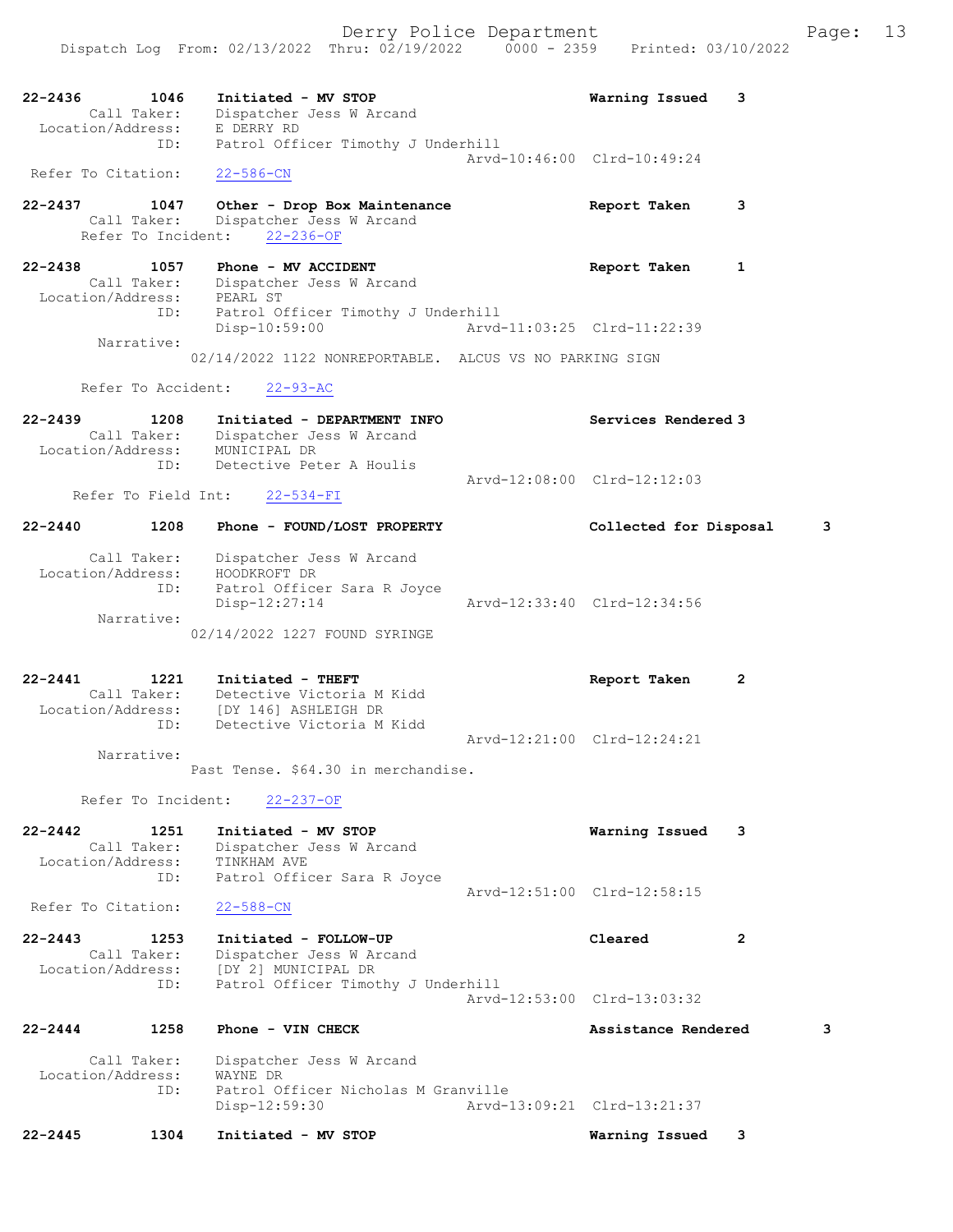Derry Police Department Fage: 14 Dispatch Log From: 02/13/2022 Thru: 02/19/2022 0000 - 2359 Printed: 03/10/2022 Call Taker: Dispatcher Jess W Arcand Location/Address: CRYSTAL AVE ID: Patrol Officer Timothy J Underhill Arvd-13:04:00 Clrd-13:07:11<br>22-590-CN Refer To Citation: 22-2446 1326 Phone - WELFARE CHECK Services Rendered 2 Call Taker: Dispatcher Jess W Arcand Location/Address: [DY 276] GRINNELL RD ID: Patrol Officer Blake A Martineau Disp-13:27:49<br>http://www.arvd-13:37:25 Clrd-13:56:16 Refer To Field Int: 22-535-FI 22-2447 1328 Initiated - FOLLOW-UP No Action Required 2 Call Taker: Dispatcher Jess W Arcand Location/Address: [DY 2] MUNICIPAL DR ID: Patrol Officer Sara R Joyce Arvd-13:28:00 Clrd-14:08:04 22-2448 1336 Phone - ASSIST OTHER AGENCY Services Rendered 3 Call Taker: Dispatcher Jess W Arcand Location/Address: HAMPSTEAD RD + RT 121 ID: Patrol Officer Nicholas M Granville Disp-13:37:22 Arvd-13:55:44 Clrd-13:55:59 22-2449 1356 Initiated - FOLLOW-UP Services Rendered 2 Call Taker: Dispatcher Jess W Arcand Location/Address: E BROADWAY ID: Patrol Officer Blake A Martineau Arvd-13:56:00 Clrd-14:16:51 22-2450 1403 Phone - WELFARE CHECK Cancelled Prior to Arrival 2 Call Taker: Dispatcher Jess W Arcand Location/Address: MEADOWBROOK RD ID: Patrol Officer Nicholas M Granville Disp-14:08:16 Clrd-14:12:00 ID: Patrol Officer Sara R Joyce Disp-14:08:19 Clrd-14:11:56 22-2451 1411 Phone - WELFARE CHECK Services Rendered 2 Call Taker: Dispatcher Jess W Arcand Location/Address: LANE RD ID: Patrol Officer Timothy J Underhill Arvd-14:19:19 Clrd-14:28:44 Disp-14:11:51<br>ID: Patrol Officer Sara R Joyce<br>Disp-14:12:12 Disp-14:12:12 Arvd-14:22:07 Clrd-14:28:42 22-2452 1428 Initiated - INTERNET OFFENSES Report Taken 2 Call Taker: Dispatcher Jess W Arcand Location/Address: MUNICIPAL DR ID: Detective Scott A Tompkins Arvd-14:28:00 Clrd-14:28:36<br>22-238-OF **Arvd-14:28:00** Refer To Incident: 22-2453 1435 Initiated - MV STOP Warning Issued 3 Call Taker: Dispatcher Jess W Arcand Location/Address: CRYSTAL AVE ID: Detective Victoria M Kidd Arvd-14:35:00 Clrd-14:39:30 Cleared By: Detective Victoria M Kidd Refer To Citation: 22-592-CN 22-2454 1436 Initiated - RECOVERED STOLEN MV Arrest(s) Made 3 Call Taker: Dispatcher Jess W Arcand Location/Address: LINLEW DR ID: Patrol Officer Sara R Joyce Arvd-14:36:00 Clrd-15:06:47 Cleared By: Dispatcher Christina L Power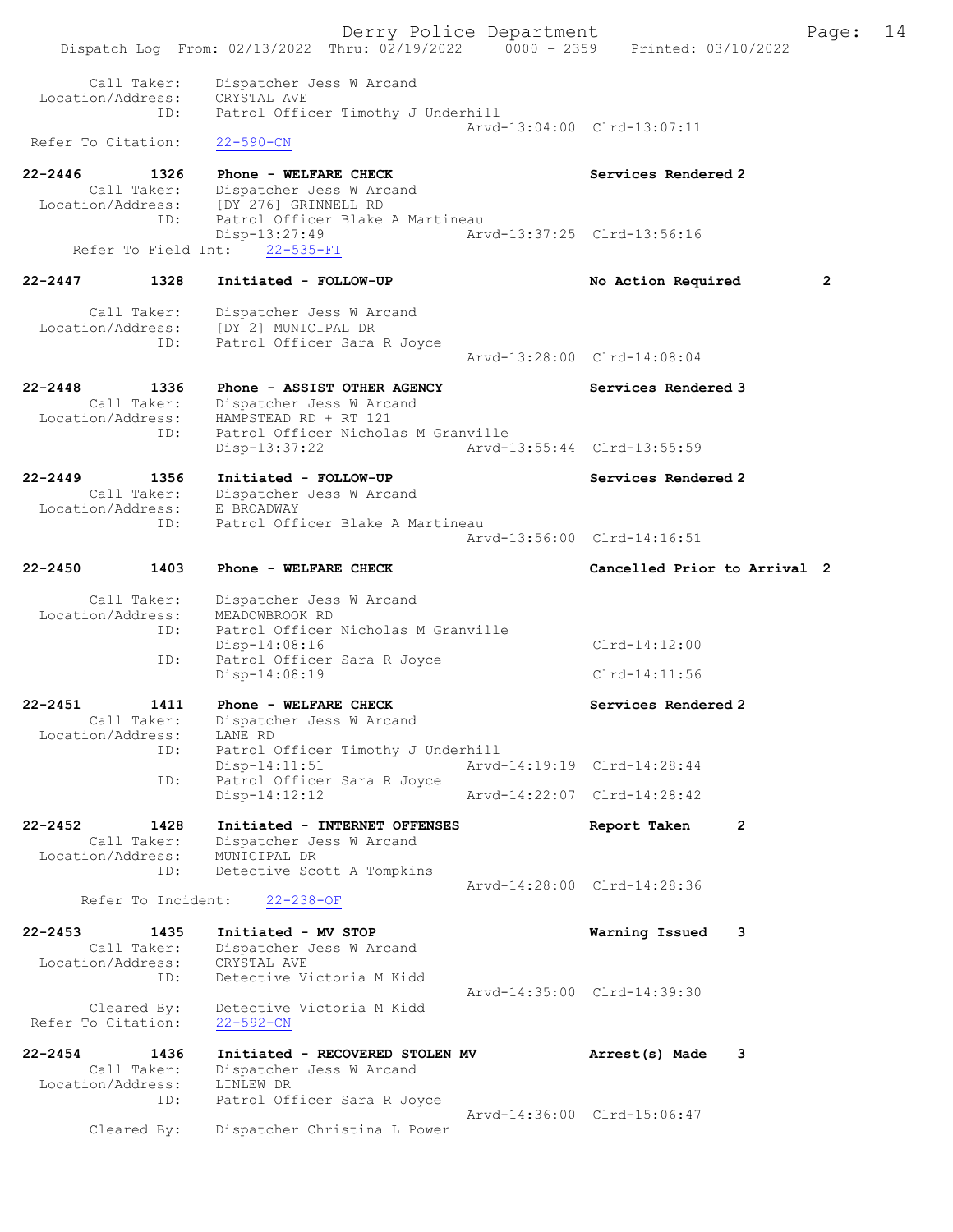Derry Police Department Fage: 15

|                | Dispatch Log From: 02/13/2022 Thru: 02/19/2022<br>$0000 - 2359$<br>Printed: 03/10/2022 |
|----------------|----------------------------------------------------------------------------------------|
| ID:            | Patrol Officer Timothy J Underhill                                                     |
|                | $Disp-14:36:56$<br>Arvd-14:38:45 Clrd-16:01:50                                         |
| Cleared By:    | Dispatcher Christina L Power                                                           |
| ID:            | Patrol Officer Brian J Landry                                                          |
|                | Arvd-14:37:48 Clrd-14:44:38<br>$Disp-14:37:33$                                         |
| ID:            | Patrol Officer James M McClafferty                                                     |
|                | Arvd-14:38:37 Clrd-14:44:40<br>Disp-14:37:36                                           |
| ID:            | Patrol Officer Nicholas M Granville                                                    |
|                | Disp-14:38:52<br>Arvd-14:38:54 Clrd-15:06:42                                           |
| Cleared By:    | Dispatcher Christina L Power                                                           |
| ID:            | Sergeant Seth Plumer                                                                   |
|                | Disp-14:40:33<br>Arvd-14:40:36 Clrd-15:07:58                                           |
| Cleared By:    | Dispatcher Christina L Power                                                           |
| ID:            | Patrol Officer Joshua W Morse                                                          |
|                | Disp-15:11:01<br>Arvd-15:11:04 Clrd-16:01:53                                           |
|                | Patrol Officer Scott M Beegan                                                          |
|                |                                                                                        |
| Dispatched By: | Lieutenant Shawn P O'Donaghue                                                          |
| Arrived By:    | Lieutenant Shawn P O'Donaghue                                                          |
| Cleared By:    | Dispatcher Christina L Power                                                           |
| ID:            | Patrol Officer Sara R Joyce                                                            |
|                | Disp-16:00:51<br>Arvd-16:00:52 Clrd-16:47:41                                           |
| Dispatched By: | Dispatcher Christina L Power                                                           |
| Arrived By:    | Dispatcher Christina L Power                                                           |
| Cleared By:    | Dispatcher Christina L Power                                                           |
| ID:            | Sergeant Jeffrey M Dawe                                                                |
|                | Disp-16:06:40<br>Arvd-16:06:41 Clrd-16:31:35                                           |
| Dispatched By: | Dispatcher Christina L Power                                                           |
| Arrived By:    | Dispatcher Christina L Power                                                           |
| Cleared By:    | Dispatcher Christina L Power                                                           |
| ID:            | Patrol Officer Sara R Joyce                                                            |
|                | Arvd-18:21:58 Clrd-19:05:03<br>Disp-18:18:45                                           |
| Dispatched By: | Dispatcher Christina L Power                                                           |
| Arrived By:    | Dispatcher Christina L Power                                                           |
| Cleared By:    | Dispatcher Christina L Power                                                           |
| Narrative:     |                                                                                        |
|                | 02/14/2022 1442 ONE IN CUSTODY                                                         |
|                |                                                                                        |
| Narrative:     | 02/14/2022 1448 436 EN ROUTE TO HQ WITH ONE SM 51024.9                                 |
|                |                                                                                        |
| Narrative:     |                                                                                        |
|                | 02/14/2022 1451 OFF AT HQ EM 51025.8                                                   |
|                |                                                                                        |
|                |                                                                                        |
| Narrative:     |                                                                                        |
|                | 02/14/2022 1600 mv released to owner.                                                  |
|                |                                                                                        |
| Narrative:     |                                                                                        |
|                | 02/14/2022 1601 enroute to PMC s/m 51025.8                                             |
|                |                                                                                        |
| Narrative:     |                                                                                        |
|                | 02/14/2022 1605 off at PMC e/m 51027.3                                                 |
|                |                                                                                        |
| Narrative:     |                                                                                        |
|                | 02/14/2022 1632 clear PMC enroute to hq's s/m 51027.4                                  |
|                |                                                                                        |
| Narrative:     |                                                                                        |
|                | charged with; DUI, receiving stolen property (fel) and                                 |
|                | operating after suspension.                                                            |
|                | Acevedo, Argenis                                                                       |
|                | homeless                                                                               |
|                | dob 112194                                                                             |
|                |                                                                                        |
|                |                                                                                        |
| Narrative:     |                                                                                        |
|                | 02/14/2022 1639 off at hq's e/m 51028.9                                                |
|                |                                                                                        |
| Narrative:     |                                                                                        |
|                |                                                                                        |
|                | 02/14/2022 1647 placed in cell #3                                                      |
| Narrative:     |                                                                                        |
|                |                                                                                        |
|                | 02/14/2022 1733 held on preventive detention per BC                                    |
|                |                                                                                        |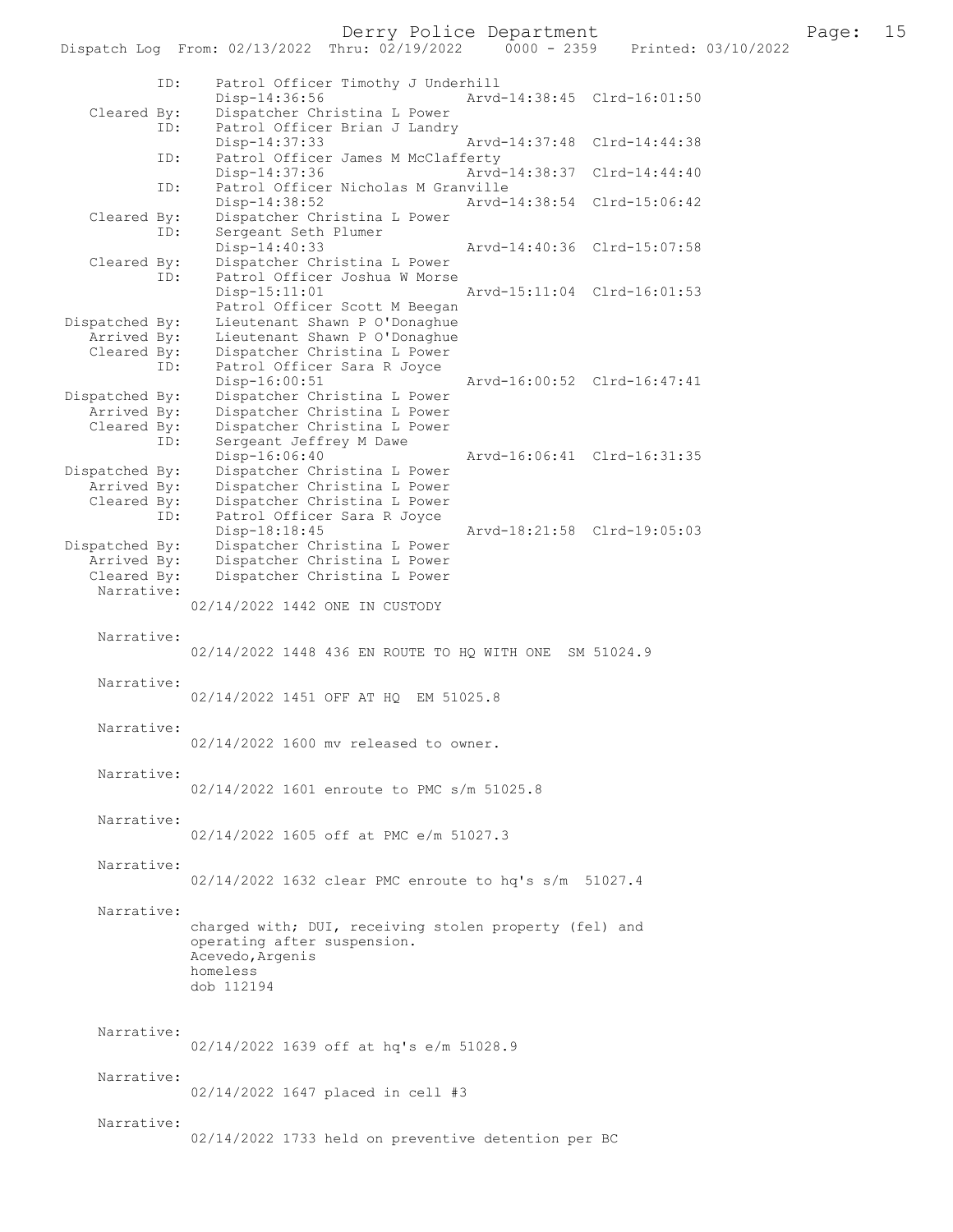Derry Police Department Fage: 16 Dispatch Log From: 02/13/2022 Thru: 02/19/2022 0000 - 2359 Printed: 03/10/2022 Narrative: 02/14/2022 1822 enroute to RCJ s/m 51029.0 Narrative: 02/14/2022 1855 off at RCJ e/m 51050.5 Refer To Arrest: 22-136-AR 22-2455 1515 Initiated - MV STOP Warning Issued 3 Call Taker: Dispatcher Christina L Power Location/Address: FOLSOM RD ID: Patrol Officer Nathan S Lavoie Arvd-15:15:00 Clrd-15:25:10 Refer To Citation: 22-593-CN 22-2456 1536 Phone - VIN CHECK North Services Rendered 3 Call Taker: Dispatcher Christina L Power Location/Address: FROST RD ID: Patrol Officer Michael P Accorto Disp-15:37:16 Arvd-15:48:56 Clrd-16:00:26 22-2457 1537 Phone - WELFARE CHECK Services Rendered 2 Call Taker: Dispatcher Christina L Power Location/Address: ALADDIN CIR ID: Patrol Officer Casey J Noyes Disp-15:47:49 Arvd-15:47:50 Clrd-16:11:57 Narrative: checked and no issues. Refer To Field Int: 22-537-FI 22-2458 1549 Phone - ANIMAL COMPLAINT COMPRESS Report Taken 1 Call Taker: Dispatcher Christina L Power Location/Address: MIDDLERIDGE RD ID: Patrol Officer Michael P Accorto Disp-16:02:01 Arvd-16:17:13 Clrd-17:23:48 ID: Patrol Officer Casey J Noyes<br>Disp-16:31:40 Arvd-16:38:38 Clrd-17:06:16 ID: Sergeant Jeffrey M Dawe Disp-16:31:44 Arvd-16:59:42 Clrd-17:23:51 Narrative: dog placed in pound Refer To Incident: 22-239-OF 22-2459 1603 Initiated - MV STOP Summons Issued 3 Call Taker: Dispatcher Christina L Power Location/Address: OAK ST ID: Captain Vernon L Thomas Arvd-16:03:00 Clrd-16:13:48 ID: Detective Victoria M Kidd Disp-16:04:09 Arvd-16:04:10 Clrd-16:13:46 22-2460 1619 Phone - WELFARE CHECK Services Rendered 2 Call Taker: Dispatcher Christina L Power 2460<br>Call Taker: Dispatence<br>Location/Address: LINLEW DR ID: Patrol Officer Casey J Noyes Disp-16:20:44 Arvd-16:26:26 Clrd-16:26:39 ID: Patrol Officer Nathan S Lavoie Disp-16:20:48 Arvd-16:22:37 Clrd-16:34:46 Narrative: checked and all was in order. Refer To Field Int: 22-546-FI 22-2461 1631 Walk-In - ASSIST CITIZEN ADVICE GIVEN 3 Call Taker: Patrol Officer Scott M Beegan Location/Address: [DY 2] MUNICIPAL DR

ID: Patrol Officer Joshua W Morse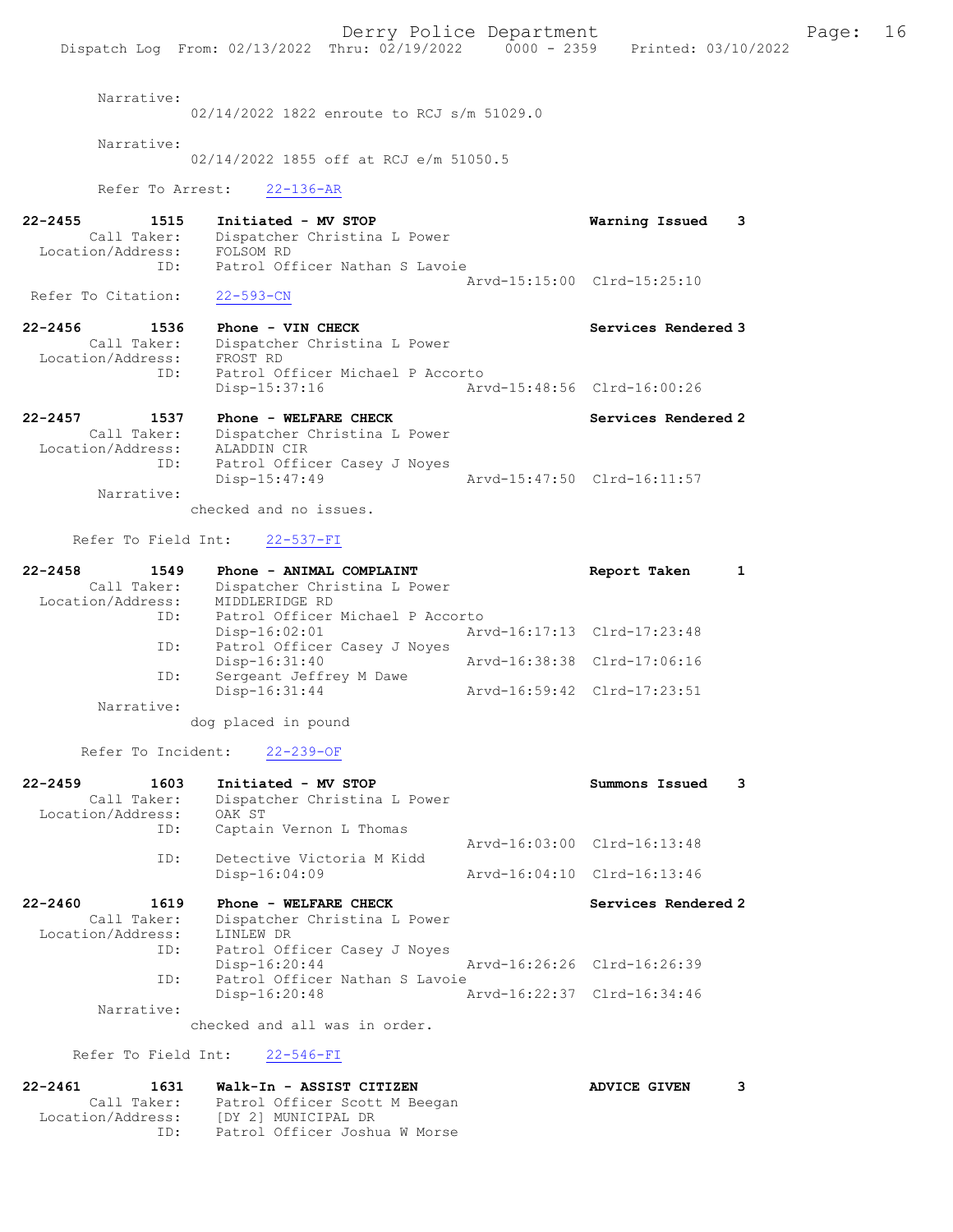Derry Police Department Fage: 17 Dispatch Log From: 02/13/2022 Thru: 02/19/2022 0000 - 2359 Printed: 03/10/2022 Disp-16:32:04 Arvd-16:32:06 Clrd-16:55:42 Patrol Officer Scott M Beegan 22-2462 1650 Initiated - FOLLOW-UP Cleared 2 Call Taker: Dispatcher Christina L Power Location/Address: MUNICIPAL DR ID: Patrol Officer Sara R Joyce Arvd-16:50:00 Clrd-18:18:31 22-2463 1654 Initiated - MV STOP Warning Issued 3 Call Taker: Dispatcher Christina L Power Location/Address: PEABODY RD ID: Patrol Officer Nathan S Lavoie Arvd-16:54:00 Clrd-17:03:21<br>22-594-CN Refer To Citation: 22-2464 1655 Walk-In - ASSIST CITIZEN Assistance Rendered 3 Call Taker: Patrol Officer Scott M Beegan Location/Address: [DY 2] MUNICIPAL DR ID: Patrol Officer Joshua W Morse Disp-16:56:38 Arvd-16:56:41 Clrd-17:22:48 Patrol Officer Scott M Beegan Cleared By: Dispatcher Christina L Power 22-2465 1706 Initiated - MV ACCIDENT Report Taken 1 Call Taker: Dispatcher Christina L Power Location/Address: ROCKINGHAM RD ID: Patrol Officer Casey J Noyes Arvd-17:06:00 Clrd-17:33:26 Narrative: HEYWARD VS COUGHLAN, reportable Refer To Accident: 22-94-AC 22-2466 1728 Initiated - MV STOP Warning Issued 3 Call Taker: Dispatcher Christina L Power Location/Address: TSIENNETO RD ID: Patrol Officer Nathan S Lavoie Arvd-17:28:00 Clrd-17:36:34<br>22-595-CN Refer To Citation: 22-2467 1732 Phone - MV CHECK Services Rendered 1 Call Taker: Dispatcher Christina L Power Location/Address: E BROADWAY ID: Patrol Officer Michael P Accorto<br>Disp-17:33:24 Arv Disp-17:33:24 Arvd-17:36:59 Clrd-18:13:39 ID: Patrol Officer Casey J Noyes Disp-17:33:36 Arvd-17:38:23 Clrd-18:00:14 ID: Sergeant Jeffrey M Dawe Disp-17:33:40 Arvd-17:37:00 Clrd-17:41:09 Narrative: mv parked in the municipal lot Refer To Field Int: 22-538-FI 22-2468 1737 Phone - ASSIST OTHER AGENCY Report Taken 3 Call Taker: Dispatcher Christina L Power Location/Address: JENNY DICKEY HILL RD ID: Patrol Officer Nathan S Lavoie Disp-17:38:32 Arvd-17:45:28 Clrd-18:05:34 ID: Patrol Officer Collin Kennedy Disp-17:38:35 Arvd-17:45:31 Clrd-18:05:47 ID: Sergeant Jeffrey M Dawe<br>Disp-17:46:05 Disp-17:46:05 Arvd-18:00:16 Clrd-18:05:46 Narrative: snowmobile in Beaver Lake.

Narrative: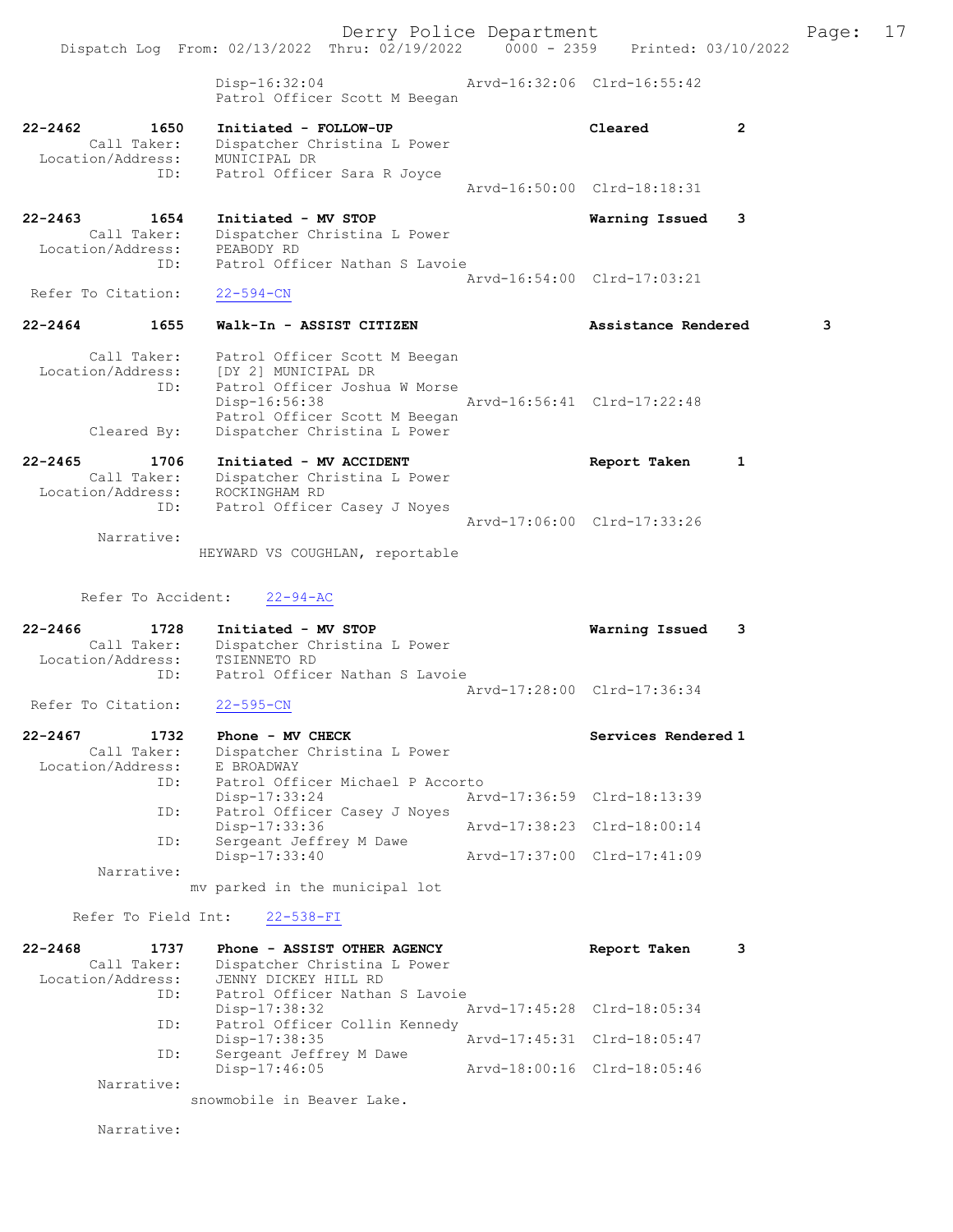02/14/2022 1745 Fish/Game notified

## Refer To Incident: 22-240-OF

| 22-2469<br>1816                                                | Phone - RESTRAINING ORDER VIOLATION                                                                                                                     | $\mathbf{2}$<br>Arrest(s) Made |
|----------------------------------------------------------------|---------------------------------------------------------------------------------------------------------------------------------------------------------|--------------------------------|
| Call Taker:<br>Location/Address:                               | Dispatcher Christina L Power<br><b>BALLARD RD</b>                                                                                                       |                                |
| ID:                                                            | Patrol Officer Michael P Accorto<br>Disp-18:17:50                                                                                                       | Arvd-18:27:06 Clrd-20:52:14    |
| ID:                                                            | Patrol Officer Casey J Noyes<br>Disp-18:17:54                                                                                                           | Arvd-18:37:29 Clrd-20:52:16    |
| ID:                                                            | Patrol Officer Collin Kennedy<br>Disp-18:18:00                                                                                                          | Arvd-18:27:07 Clrd-20:52:24    |
| ID:                                                            | Sergeant Jeffrey M Dawe<br>Disp-18:18:03<br>Arvd-18:37:30                                                                                               | $Clrd-20:52:19$                |
| ID:                                                            | Patrol Officer Nathan S Lavoie<br>Disp-18:39:03                                                                                                         | Clrd-18:39:06                  |
| Dispatched By:<br>Cleared By:<br>ID:                           | Patrol Officer Robert Corwin<br>Patrol Officer Robert Corwin<br>Patrol Officer Nathan S Lavoie                                                          |                                |
| ID:                                                            | Disp-19:03:38<br>Patrol Officer Collin Kennedy                                                                                                          | Arvd-19:09:43 Clrd-20:43:08    |
| Narrative:                                                     | Disp-21:43:10                                                                                                                                           | Arvd-22:11:03 Clrd-22:40:43    |
|                                                                | 02/14/2022 1929 entrance gained                                                                                                                         |                                |
| Narrative:                                                     | 02/14/2022 1940 LPD canine requested and enroute                                                                                                        |                                |
| Narrative:                                                     | 02/14/2022 1955 LPD on scene                                                                                                                            |                                |
| Narrative:                                                     | 02/14/2022 2008 DFD requested to stage                                                                                                                  |                                |
| Narrative:                                                     | 02/14/2022 2023 one in custody                                                                                                                          |                                |
| Narrative:                                                     | 02/14/2022 2032 721 enroute to hq's 39964.3                                                                                                             |                                |
| Narrative:                                                     | charged with burglary, resisting and violation of a<br>restraining order. off at hq's e/m 39968.8 with;<br>Farah, Mario<br>homeless<br>dob 122494       |                                |
| Narrative:                                                     | $02/14/2022$ 2143 transporting to RCJ s/m 39968.8                                                                                                       |                                |
| Narrative:                                                     | 02/14/2022 2211 off at RCJ e/m 39990.5                                                                                                                  |                                |
| Refer To Arrest:<br>Refer To Incident:                         | $22 - 137 - AR$<br>$22 - 241 - OF$                                                                                                                      |                                |
| $22 - 2470$<br>1837<br>Call Taker:<br>Location/Address:<br>ID: | Phone - CUSTOMER PROBLEM<br>Patrol Officer Robert Corwin<br>[DY 2258] E BROADWAY<br>Patrol Officer Nathan S Lavoie                                      | SENT ON THEIR WAY 2            |
| Refer To Field Int:                                            | Arvd-18:40:56 Clrd-19:03:04<br>Disp-18:39:14<br>Arrived By: Dispatcher Christina L Power<br>Cleared By: Dispatcher Christina L Power<br>$22 - 545 - FI$ |                                |
| $22 - 2471$<br>2042                                            | Initiated - FOLLOW-UP                                                                                                                                   | Services Rendered 2            |
| Call Taker:<br>Location/Address:<br>ID:                        | Dispatcher Christina L Power<br>MUNICIPAL DR<br>Patrol Officer Sara R Joyce                                                                             |                                |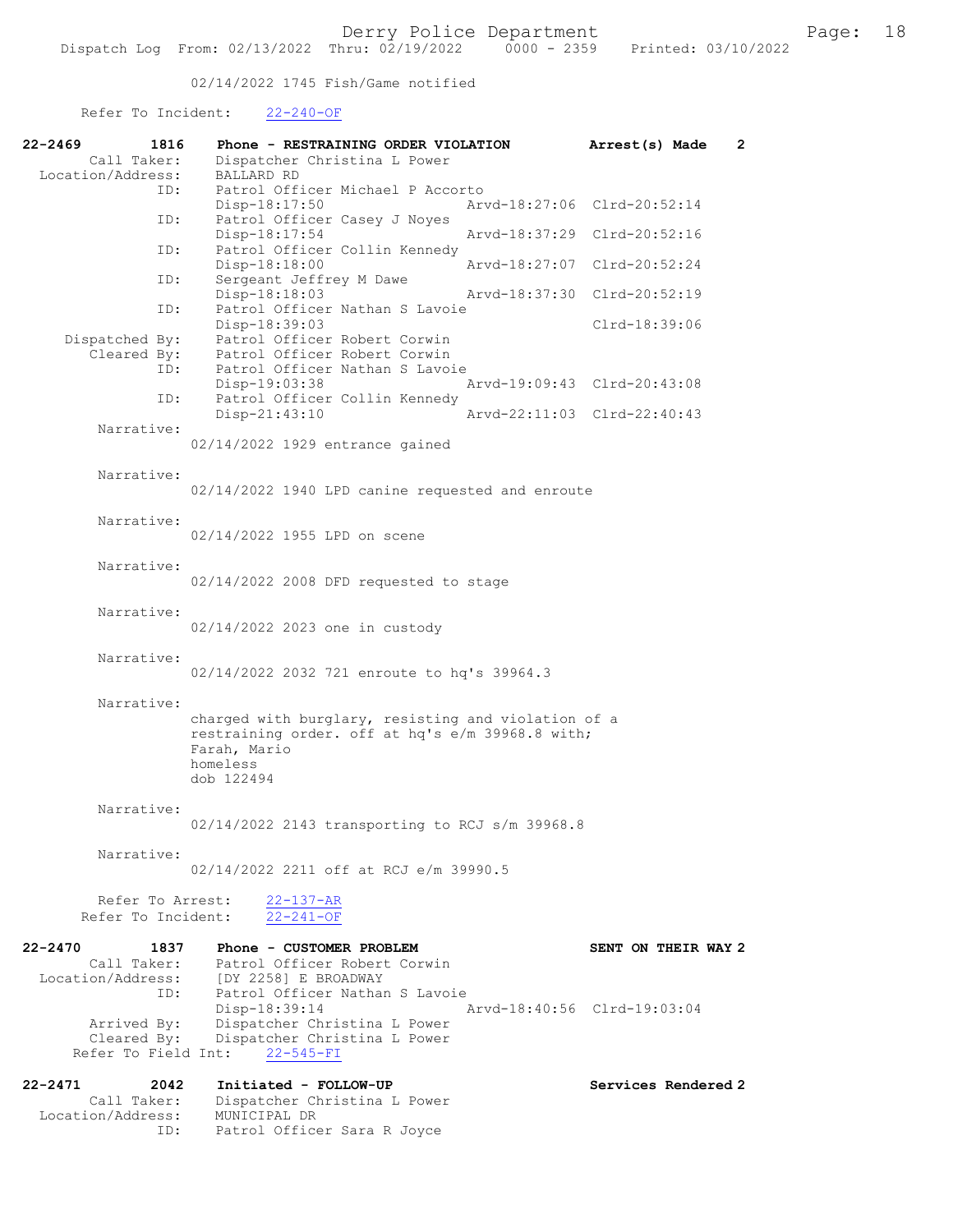Arvd-20:42:00 Clrd-22:59:55 Cleared By: Dispatcher Christine D Carlson 22-2472 2226 Phone - DISTURBANCE Report Taken 1 Call Taker: Dispatcher Christina L Power Location/Address: THORNTON ST ID: Patrol Officer Nathan S Lavoie Disp-22:26:52 Arvd-22:29:02 Clrd-22:59:48 Cleared By: Dispatcher Christine D Carlson ID: Patrol Officer Casey J Noyes Disp-22:26:56 Arvd-22:31:39 Clrd-22:59:46 Cleared By: Dispatcher Christine D Carlson Refer To Incident: 22-242-OF For Date:  $02/15/2022 -$  Tuesday 22-2473 0114 Phone - NOISE COMPLAINT Quieted on Request 2 Call Taker: Dispatcher Christine D Carlson Location/Address: LARAWAY CT ID: Patrol Officer Jack Stafford Disp-01:15:59 Arvd-01:19:02 Clrd-01:25:57 ID: Patrol Officer Collin Kennedy Disp-01:16:01 Arvd-01:19:01 Clrd-01:25:56 Narrative: 02/15/2022 0115 Loud tv Refer To Field Int: 22-542-FI 22-2474 0119 Phone - MV REPO No Action Required 1 Call Taker: Dispatcher Christine D Carlson Location/Address: BIRCH ST Narrative: 02/15/2022 0119 Owner aware 22-2475 0426 Phone - SUSPICIOUS ACTIVITY Vehicle checked 2 Call Taker: Dispatcher Christine D Carlson Location/Address: MANCHESTER RD ID: Patrol Officer Nikita Tomnyuk Disp-04:27:22 Arvd-04:31:27 Clrd-04:37:43<br>ID: Patrol Officer Awess Abdulkadir Patrol Officer Awess Abdulkadir Disp-04:31:21 Arvd-04:31:28 Clrd-04:37:40 Narrative: 02/15/2022 0427 light colored suv w/ lights on Refer To Field Int: 22-553-FI 22-2476 0547 Phone - ANIMAL COMPLAINT Services Rendered 1 Call Taker: Dispatcher Christine D Carlson Location/Address: LANE RD ID: Patrol Officer Michael Carnazzo Disp-05:48:02 Arvd-05:53:23 Clrd-06:50:08 ID: Patrol Officer Nikita Tomnyuk Disp-05:48:02 Arvd-05:53:21 Clrd-06:32:29 ID: Sergeant James M Belanger Disp-06:00:46 Arvd-06:00:48 Clrd-06:32:31 Narrative: 02/15/2022 0548 Caller states raccoon in the residence Narrative: 02/15/2022 0629 Fish & Game notified Refer To Incident: 22-243-OF 22-2477 0600 Phone - ASSIST OTHER AGENCY Report Taken 3 Call Taker: Dispatcher Christine D Carlson Location/Address: FAIRFAX AVE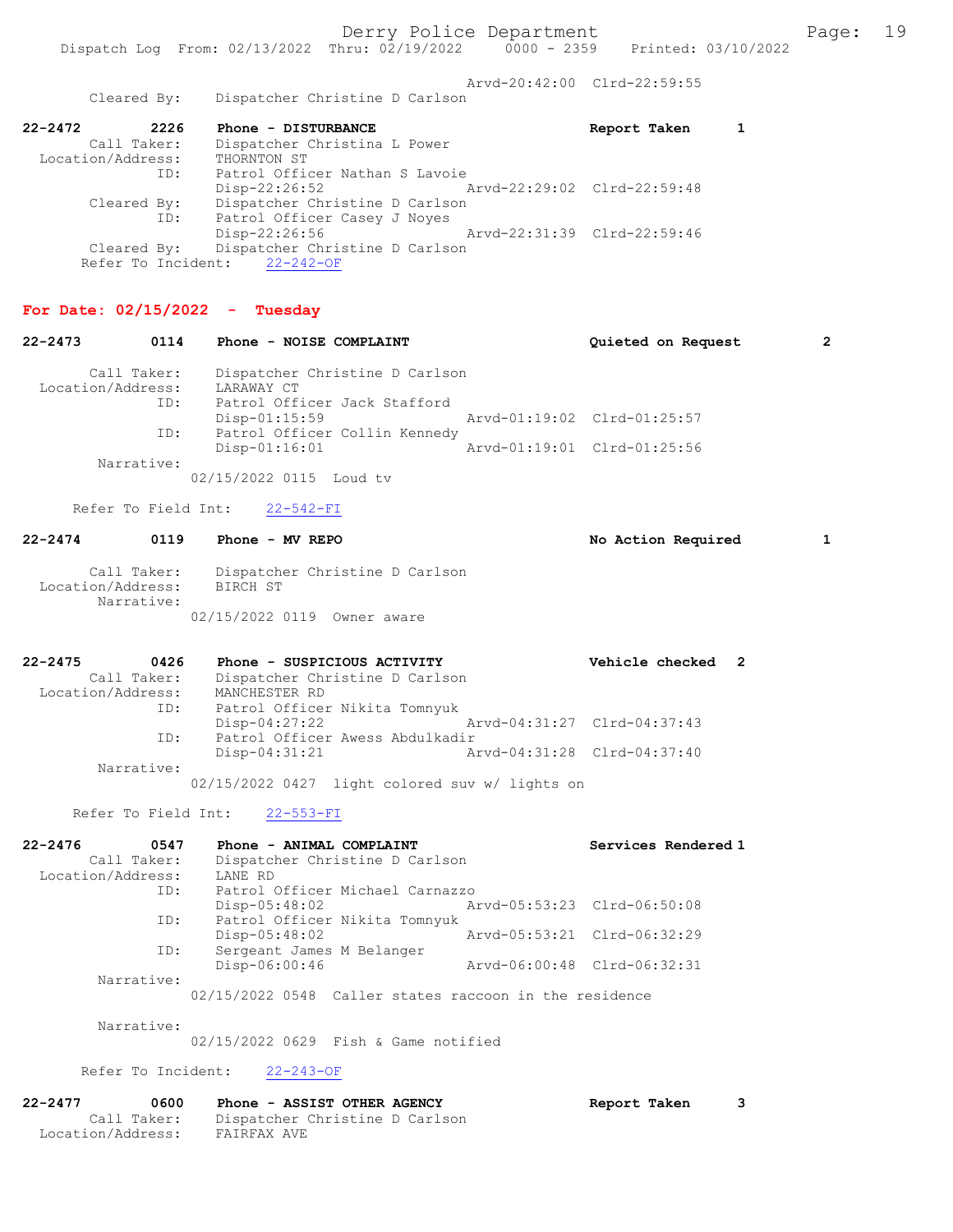Derry Police Department Fage: 20 Dispatch Log From: 02/13/2022 Thru: 02/19/2022 0000 - 2359 Printed: 03/10/2022 ID: Patrol Officer Jack Stafford Disp-06:00:39 Arvd-06:00:41 Clrd-06:42:05 ID: Patrol Officer James M McClafferty Disp-06:36:30 Arvd-06:41:06 Clrd-10:13:25 Cleared By: Dispatcher Jonathon S Pickering ID: Patrol Officer Brendan S Holden Disp-10:10:24 Arvd-10:13:24 Clrd-12:28:29 Dispatched By: Dispatcher Jonathon S Pickering Arrived By: Dispatcher Jonathon S Pickering Cleared By: Dispatcher Jonathon S Pickering Refer To Incident: 22-245-OF 22-2478 0751 Phone - WELFARE CHECK Services Rendered 2 Call Taker: Dispatcher Jonathon S Pickering Location/Address: FAIRWAY DR ID: Patrol Officer Brendan S Holden Disp-07:51:44 Arvd-07:58:19 Clrd-08:14:07 ID: Patrol Officer Timothy J Underhill Disp-07:51:46 Arvd-08:02:13 Clrd-08:14:06 Narrative: 02/15/2022 0802 DFD requested and responding Narrative: 02/15/2022 0804 DFD on scene Refer To Field Int: 22-539-FI 22-2479 0815 Initiated - MV CHECK Vehicle checked 1 Call Taker: Dispatcher Jonathon S Pickering Location/Address: FAIRWAY DR + FOREST RIDGE RD ID: Patrol Officer Brendan S Holden Arvd-08:15:00 Clrd-08:51:27 22-2480 0850 Phone - ANIMAL COMPLAINT Services Rendered 1 Call Taker: Dispatcher Jonathon S Pickering Location/Address: TSIENNETO RD ID: Patrol Officer Brendan S Holden Disp-09:04:15 Arvd-09:07:36 Clrd-09:18:21 22-2481 0900 Initiated - PROPERTY CHECK Services Rendered 2 Call Taker: Dispatcher Jonathon S Pickering Location/Address: FORDWAY ST ID: Patrol Officer Blake A Martineau Arvd-09:00:00 Clrd-09:07:17 Narrative: 02/15/2022 0907 one dog inside 22-2482 0912 Initiated - ANIMAL COMPLAINT Services Rendered 1 Call Taker: Dispatcher Jonathon S Pickering Location/Address: LANE RD ID: Patrol Officer Timothy J Underhill Arvd-09:12:00 Clrd-09:33:28 22-2483 0933 Initiated - ATTEMPTED PAPER SERVICE Not Served 2 Call Taker: Dispatcher Jonathon S Pickering Location/Address: DIAMOND DR ID: Patrol Officer Blake A Martineau Arvd-09:33:00 Clrd-09:39:55 22-2484 0942 Initiated - WELFARE CHECK Report Taken 2 Call Taker: Dispatcher Jonathon S Pickering Location/Address: E BROADWAY ID: Patrol Officer Cody Johnson Arvd-09:42:00 Clrd-09:42:32 Refer To Incident: 22-244-OF 22-2485 1009 Phone - MV ACCIDENT Services Rendered 1 Call Taker: Dispatcher Jonathon S Pickering Location/Address: BYPASS 28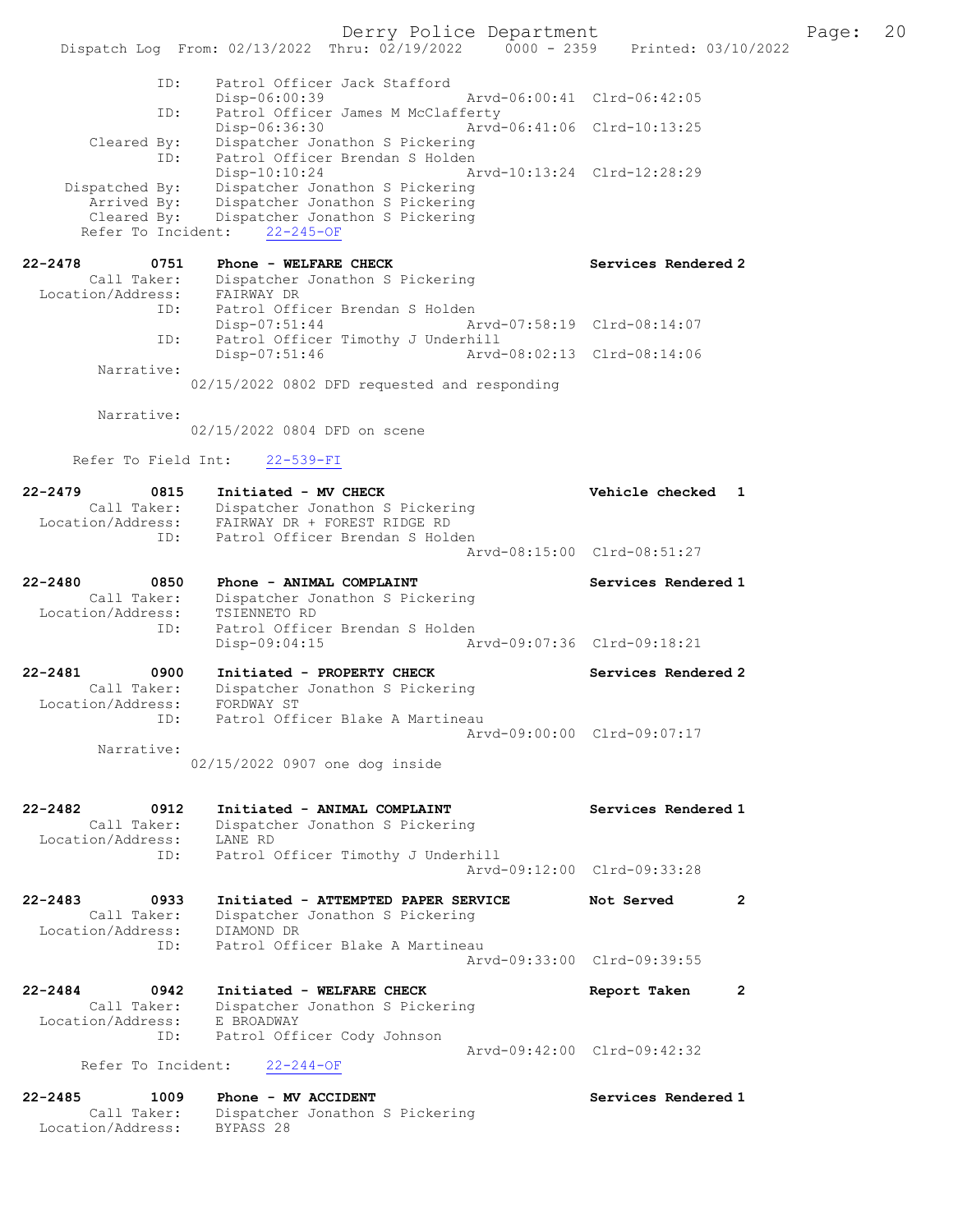Derry Police Department Fage: 21 Dispatch Log From: 02/13/2022 Thru: 02/19/2022 0000 - 2359 Printed: 03/10/2022 ID: Patrol Officer Timothy J Underhill Disp-10:10:29 Arvd-10:18:25 Clrd-10:27:31 Narrative: 02/15/2022 1018 off with NH 4974176 Refer To Accident: 22-95-AC 22-2486 1015 Phone - FOUND/LOST PROPERTY Services Rendered 3 Patrol Officer Kevin L Davies<br>[DY 2] MUNICIPAL DR Call Taker:<br>Location/Address:<br>ID: Patrol Officer Kevin L Davies<br>Disp-10:17:36 Disp-10:17:36 Arvd-10:17:38 Clrd-10:19:20 Refer To Field Int: 22-540-FI 22-2487 1319 Phone - ASSIST OTHER AGENCY No Action Required 3 Call Taker: Dispatcher Jonathon S Pickering Location/Address: FAIRFAX AVE ID: Patrol Officer Brendan S Holden Disp-13:20:05 Arvd-13:24:06 Clrd-14:00:19 ID: Sergeant Jeffrey M Dawe Disp-13:24:09 Arvd-13:24:10 Clrd-13:55:00 Narrative: 02/15/2022 1400 handled by other agency Refer To Field Int: 22-646-FI 22-2488 1324 Phone - THEFT Report Taken 2 Call Taker: Patrol Officer Kevin L Davies Location/Address: [DY 2] MUNICIPAL DR ID: Patrol Officer Kevin L Davies Disp-13:25:00 Arvd-13:25:02 Clrd-13:25:14 Refer To Incident: 22-246-OF 22-2489 1333 Phone - KEEP THE PEACE Services Rendered 2 Call Taker: Dispatcher Jonathon S Pickering Location/Address: WINDHAM DEPOT RD ID: Patrol Officer Timothy J Underhill Disp-13:33:39 Arvd-13:53:33 Clrd-13:57:27 ID: Patrol Officer Blake A Martineau Disp-13:33:42 Arvd-13:53:34 Clrd-13:57:28<br>ID: Sergeant Jeffrey M Dawe Disp-15:55.72<br>Sergeant Jeffrey M Dawe<br>Disp-13:55:03 Disp-13:55:03 Arvd-13:55:04 Clrd-13:57:29 Refer To Field Int: 22-2490 1409 Initiated - SUSPICIOUS ACTIVITY Services Rendered 2 Call Taker: Dispatcher Jonathon S Pickering Location/Address: BIRCH ST ID: Dispatcher Jonathon S Pickering Arvd-14:09:00 Clrd-14:52:04 Narrative: 02/15/2022 1409 third party report of school bus passing Refer To Field Int: 22-548-FI 22-2491 1427 Walk-In - WARRANT ARREST 2 Call Taker: Patrol Officer Kevin L Davies Location/Address: [DY 2] MUNICIPAL DR ID: Patrol Officer Kevin L Davies Disp-14:28:15 Arvd-14:28:18 Clrd-15:35:22 Cleared By: Dispatcher Jess W Arcand ID: Sergeant Jared Knox<br>Disp-15:34:10 Disp-15:34:10 Arvd-15:34:12 Clrd-15:35:27 Dispatched By: Dispatcher Jess W Arcand Arrived By: Dispatcher Jess W Arcand Cleared By: Dispatcher Jess W Arcand Narrative: 02/15/2022 1448 subject turning himself in on a warrant

Narrative: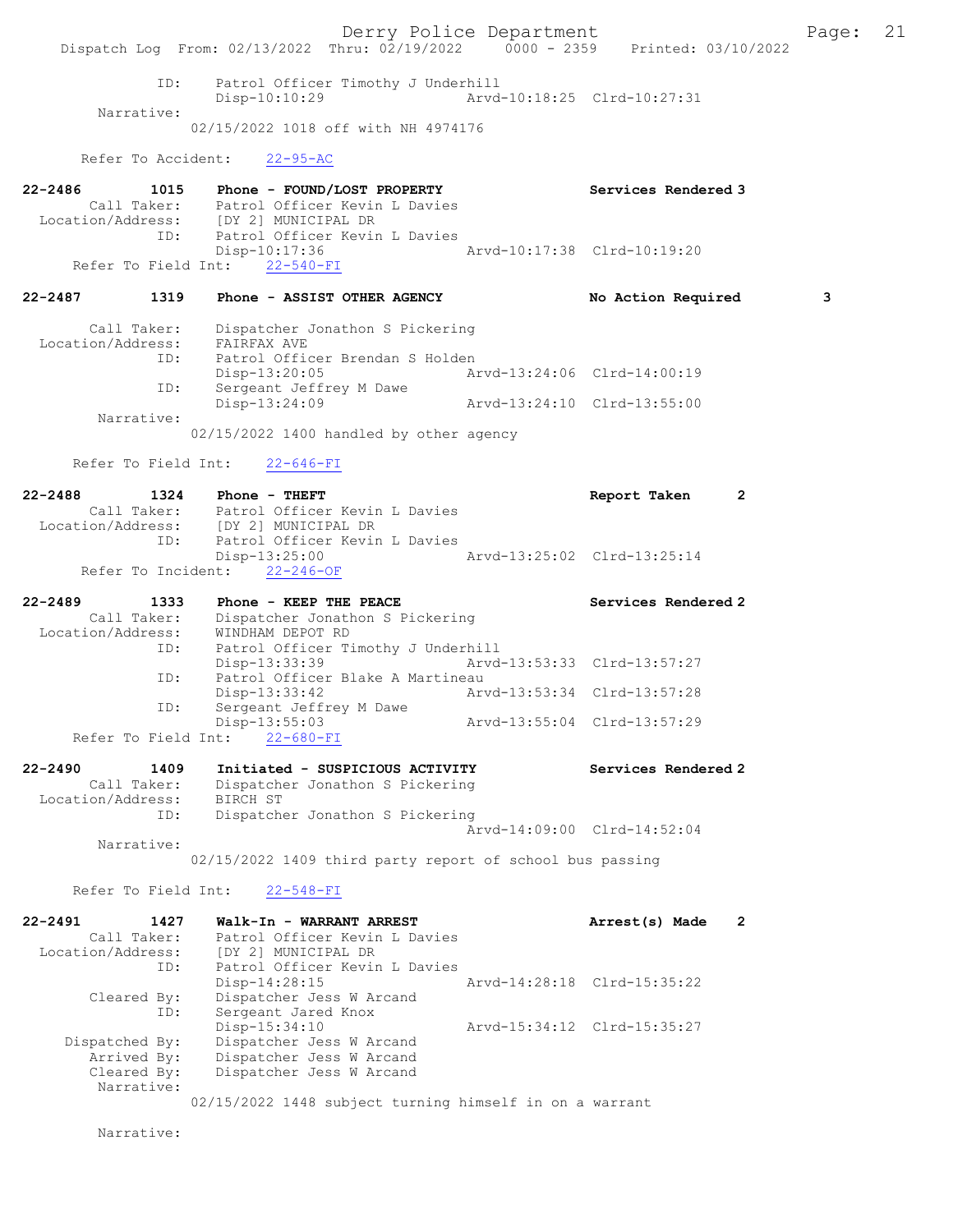Dispatch Log From: 02/13/2022 Thru: 02/19/2022 0000 - 2359 Printed: 03/10/2022 02/15/2022 1448 Subject Info: David Wheeler 80r Derryfield Rd Derry, NH DOB:2/26/63 Arrested for Reckless Conduct Narrative: 02/15/2022 1534 RELEASED ON \$1000 PR BAIL WITH SUPERIOR COURT 3/3/22 PER BC MENCIS Refer To Arrest: 22-138-AR 22-2492 1433 Phone - ASSIST OTHER AGENCY ADVICE GIVEN 3 Call Taker: Dispatcher Jonathon S Pickering Location/Address: LINLEW DR ID: Patrol Officer Brendan S Holden Disp-14:34:27 Arvd-14:40:46 Clrd-14:50:13 ID: Sergeant Jeffrey M Dawe<br>Disp-14:34:30 Disp-14:34:30 Arvd-14:40:47 Clrd-14:50:12 22-2493 1532 Initiated - PED CHECK 1988 Arrest(s) Made 2 Call Taker: Dispatcher Jess W Arcand Location/Address: LARAWAY CT ID: Patrol Officer Samuel J Troy Arvd-15:32:00 Clrd-16:27:35<br>TD: Patrol Officer Joshua W Morse Patrol Officer Joshua W Morse Disp-15:34:04 Arvd-15:34:21 Clrd-15:49:49 Patrol Officer Michael P Accorto<br>ID: Sergeant Jared Knox Sergeant Jared Knox Disp-15:39:05 Arvd-15:39:07 Clrd-15:49:47<br>ID: Patrol Officer Kevin L Davies Patrol Officer Kevin L Davies<br>Disp-15:49:52 Disp-15:49:52 Arvd-15:49:54 Clrd-16:34:46 Narrative: 02/15/2022 1535 ONE IN CUSTODY ON A DERRY WARRANT FOR DISORDERLY CONDUCT (X2) Narrative: 02/15/2022 1545 423 EN ROUTE TO HQ WITH ONE SM 51108.7 Narrative: 02/15/2022 1549 OFF AT HQ EM 51109.4 Narrative: 02/15/2022 1607 IDENTIFIED AS: JUSTIN MILLER 3 LARAWAY CT APT 2A DERRY NH DOB 6/25/90 Narrative: 02/15/2022 1627 RELEASED ON \$1000 PR BAIL WITH COURT 4/14/22 PER BC MENCIS Refer To Arrest: 22-139-AR 22-2494 1550 Initiated - SUBPOENA DELIVERY Served 1 Call Taker: Dispatcher Jess W Arcand Location/Address: ENGLISH RANGE RD ess: ANGLISH KANGE RD<br>ID: Patrol Officer Melissa M Houde Arvd-15:50:00 Clrd-15:52:50 22-2495 1639 Initiated - MV CHECK Vehicle checked 1 Call Taker: Dispatcher Jess W Arcand Location/Address: ASHLEIGH DR ID: Patrol Officer Samuel J Troy Arvd-16:39:00 Clrd-16:44:07 22-2496 1642 Initiated - SUBPOENA DELIVERY Not Served 1 Call Taker: Dispatcher Jess W Arcand

Derry Police Department The Page: 22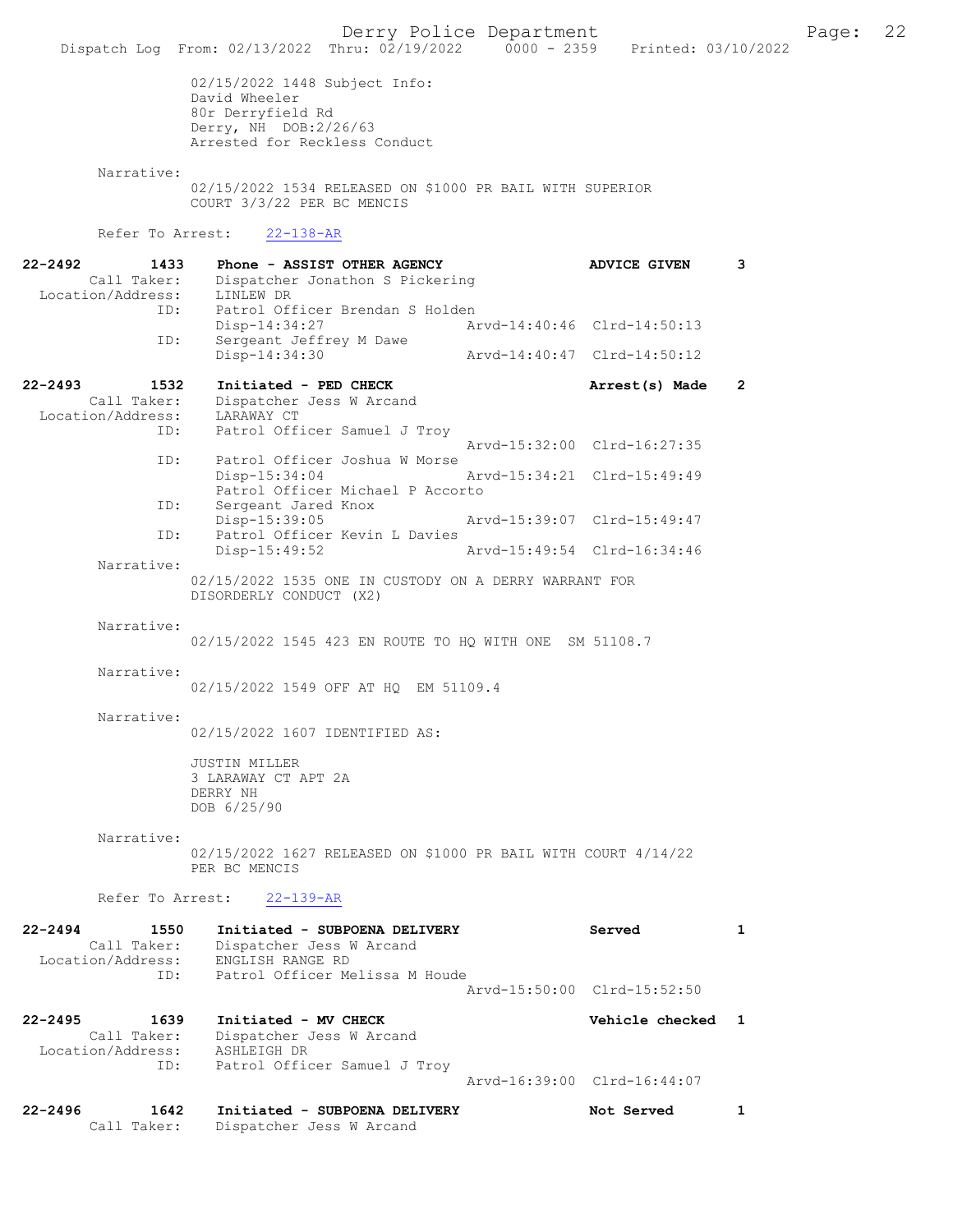|                              | Dispatch Log From: 02/13/2022 Thru: 02/19/2022 0000 - 2359 Printed: 03/10/2022 |                             |
|------------------------------|--------------------------------------------------------------------------------|-----------------------------|
| Location/Address: PEBBLE LN  | ID: Patrol Officer Melissa M Houde                                             | Arvd-16:42:00 Clrd-16:44:54 |
|                              |                                                                                |                             |
| 22-2497<br>1702              | Initiated - MV STOP                                                            | 3<br>Warning Issued         |
| Call Taker:                  | Dispatcher Jess W Arcand                                                       |                             |
| Location/Address: RT 28      |                                                                                |                             |
|                              | ID: Patrol Officer Joshua W Morse                                              |                             |
|                              |                                                                                | Arvd-17:02:00 Clrd-17:09:58 |
|                              | Patrol Officer Michael P Accorto                                               |                             |
| Refer To Citation:           | $22 - 597 - CN$                                                                |                             |
| $22 - 2498$<br>1703          | Phone - SUSPICIOUS ACTIVITY                                                    | Services Rendered 2         |
| Call Taker:                  | Dispatcher Jess W Arcand                                                       |                             |
| Location/Address: FAIRWAY DR |                                                                                |                             |
| ID:                          | Patrol Officer Samuel J Troy                                                   |                             |
|                              | $Disp-17:10:04$<br>Arvd-17:11:53 Clrd-17:21:14                                 |                             |
| ID:                          | Patrol Officer Joshua W Morse                                                  |                             |
|                              | Disp-17:10:11 Arvd-17:12:14 Clrd-17:21:11                                      |                             |
|                              | Patrol Officer Michael P Accorto                                               |                             |

 ID: Sergeant Jared Knox Disp-17:17:18 Arvd-17:17:27 Clrd-17:21:02 Narrative:

02/15/2022 1703 ODOR OF MARIJUANA

| 22-2499 | 1718              | 911 - UNATTENDED DEATH                              |               | Report Taken                | $\mathbf{2}^{\prime}$ |
|---------|-------------------|-----------------------------------------------------|---------------|-----------------------------|-----------------------|
|         | Call Taker:       | Dispatcher Jess W Arcand                            |               |                             |                       |
|         | Location/Address: | SOUTH AVE                                           |               |                             |                       |
|         | ID:               | Patrol Officer Casey J Noyes                        |               |                             |                       |
|         |                   | Disp-17:20:03                                       |               | Arvd-17:20:51 Clrd-20:42:04 |                       |
|         | ID:               | Patrol Officer Melissa M Houde                      |               |                             |                       |
|         |                   | Disp-17:20:07                                       |               | Arvd-17:21:52 Clrd-18:13:52 |                       |
|         | ID:               | Sergeant Jared Knox                                 |               |                             |                       |
|         |                   | Disp-17:21:07                                       | Arvd-17:21:49 | $Clrd-17:21:53$             |                       |
|         | ID:               | Sergeant Jared Knox                                 |               |                             |                       |
|         |                   | Disp-17:21:56                                       | Arvd-17:22:45 | Clrd-20:42:05               |                       |
|         | ID:               | Patrol Officer Joshua W Morse                       |               |                             |                       |
|         |                   | Disp-17:43:51                                       |               | $Clrd-17:44:00$             |                       |
|         |                   | Patrol Officer Michael P Accorto                    |               |                             |                       |
|         | Dispatched By:    | Lieutenant Shawn P O'Donaghue                       |               |                             |                       |
|         | ID:               | Patrol Officer Kevin L Davies                       |               |                             |                       |
|         |                   | Disp-17:57:22                                       |               | Arvd-18:00:50 Clrd-19:16:25 |                       |
|         | ID:               | Detective Sergeant Ryan O'Rourke                    |               |                             |                       |
|         |                   | Disp-18:37:48                                       | Arvd-18:37:50 | Clrd-20:56:29               |                       |
|         | ID:               | Detective Mark Borgatti                             |               |                             |                       |
|         |                   | Disp-18:37:54                                       |               | Arvd-18:37:59 Clrd-20:59:23 |                       |
|         | ID:               | Detective Kimberly M Bouse                          |               |                             |                       |
|         |                   | Disp-18:37:57                                       |               | Arvd-18:38:01 Clrd-20:59:25 |                       |
|         | Narrative:        |                                                     |               |                             |                       |
|         |                   | 02/15/2022 1807 720 OFF AT THE POUND                |               |                             |                       |
|         |                   |                                                     |               |                             |                       |
|         | Narrative:        |                                                     |               |                             |                       |
|         |                   | 02/15/2022 1815 MESSAGE LEFT WITH A3                |               |                             |                       |
|         |                   |                                                     |               |                             |                       |
|         | Narrative:        |                                                     |               |                             |                       |
|         |                   | 02/15/2022 1816 A2 NOTIFIED                         |               |                             |                       |
|         |                   |                                                     |               |                             |                       |
|         | Narrative:        |                                                     |               |                             |                       |
|         |                   | 02/15/2022 1816 A1 NOTIFIED                         |               |                             |                       |
|         | Narrative:        |                                                     |               |                             |                       |
|         |                   | 02/15/2022 1821 RCSD NOTIFIED TO PAGE M.E. AND C.A. |               |                             |                       |
|         |                   |                                                     |               |                             |                       |
|         | Narrative:        |                                                     |               |                             |                       |
|         |                   | 02/15/2022 1823 C.A. CONWAY NOTIFIED                |               |                             |                       |
|         |                   |                                                     |               |                             |                       |
|         | Narrative:        |                                                     |               |                             |                       |
|         |                   | 02/15/2022 1824 M.E. FOLEY NOTIFIED                 |               |                             |                       |
|         |                   |                                                     |               |                             |                       |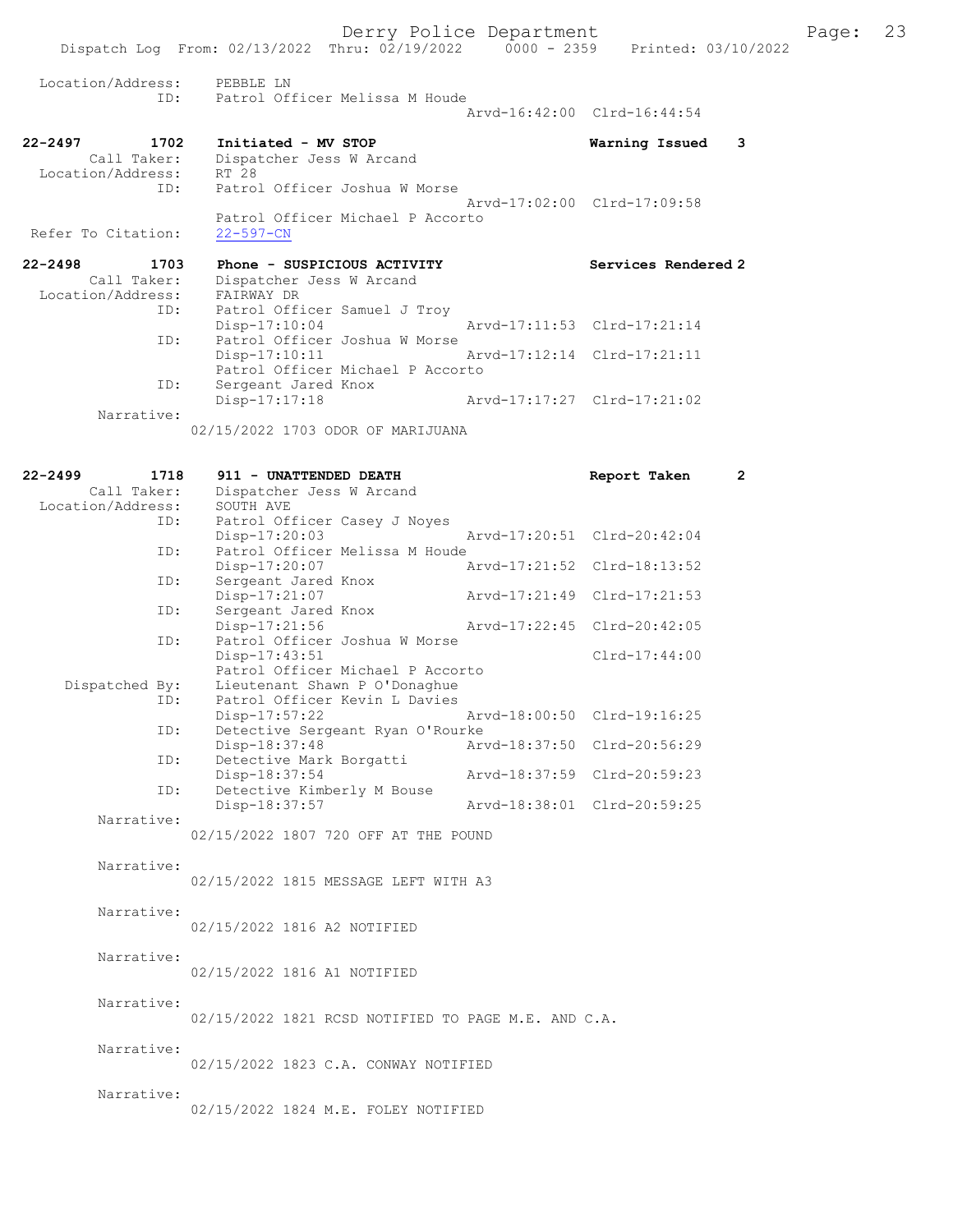Derry Police Department The Page: 24 Dispatch Log From:  $02/13/2022$  Thru:  $02/19/2022$  0000 - 2359 Printed: 03/10/2022 Narrative: 02/15/2022 1926 M.E. ON SCENE Narrative: 02/15/2022 2000 PEABODY'S NOTIFIED AND RESPONDING Refer To Incident: 22-247-OF 22-2500 1725 Phone - TRAFFIC CONTROL Services Rendered 3 Call Taker: Dispatcher Jess W Arcand Location/Address: CRYSTAL AVE ID: Patrol Officer Samuel J Troy<br>Disp-17:34:24 Disp-17:34:24 Arvd-17:34:26 Clrd-17:34:27 22-2501 1744 911 - MV ACCIDENT Call Taker: Dispatcher Jess W Arcand Arrest(s) Made 1 Call Taker: Dispatcher Jess W Arcand Location/Address: TSIENNETO RD + BEAVER RD ID: Patrol Officer Joshua W Morse Disp-17:44:28 Arvd-17:48:26 Clrd-18:54:40 Patrol Officer Michael P Accorto<br>Cleared By: Patrol Officer Collin Kennedy Cleared By: Patrol Officer Collin Kennedy ID: Patrol Officer Samuel J Troy Disp-17:44:31 Arvd-17:48:24 Clrd-22:10:04 ID: Patrol Officer Collin Kennedy Disp-21:53:37 Arvd-21:53:39 Clrd-22:10:05 Narrative: 02/15/2022 1748 OFF WITH NH 3161672 Narrative: 02/15/2022 1816 CHECKING SOBRIETY Narrative: 02/15/2022 1825 423 HAS ONE IN CUSTODY FOR DUI Narrative: 02/15/2022 1830 423 EN ROUTE TO HQ WITH ONE SM 51128.6 Narrative: 02/15/2022 1833 NEXT ON LIST SPACETOWN AUTO NOTIFIED AND RESPONDING Narrative: 02/15/2022 1835 OFF AT HQ EM 51130.2 Narrative: 02/15/2022 1847 SPACETOWN ON SCENE Narrative: 02/15/2022 1854 TRANSPORTING ONE TO PMC SM 51130.2 Narrative: 02/15/2022 1902 OFF AT PMC EM 51131.8 Narrative: 02/15/2022 1916 BLOOD DRAW Narrative: 02/15/2022 1926 EN ROUTE TO HQ FROM PMC SM 51131.8 Narrative: 02/15/2022 1933 OFF AT HQ EM 51133.5 Narrative: 02/15/2022 2011 IDENTIFIED AS: VERONICA THOMAS 25 LINLEW DR APT 2 DERRY NH DOB 9/30/67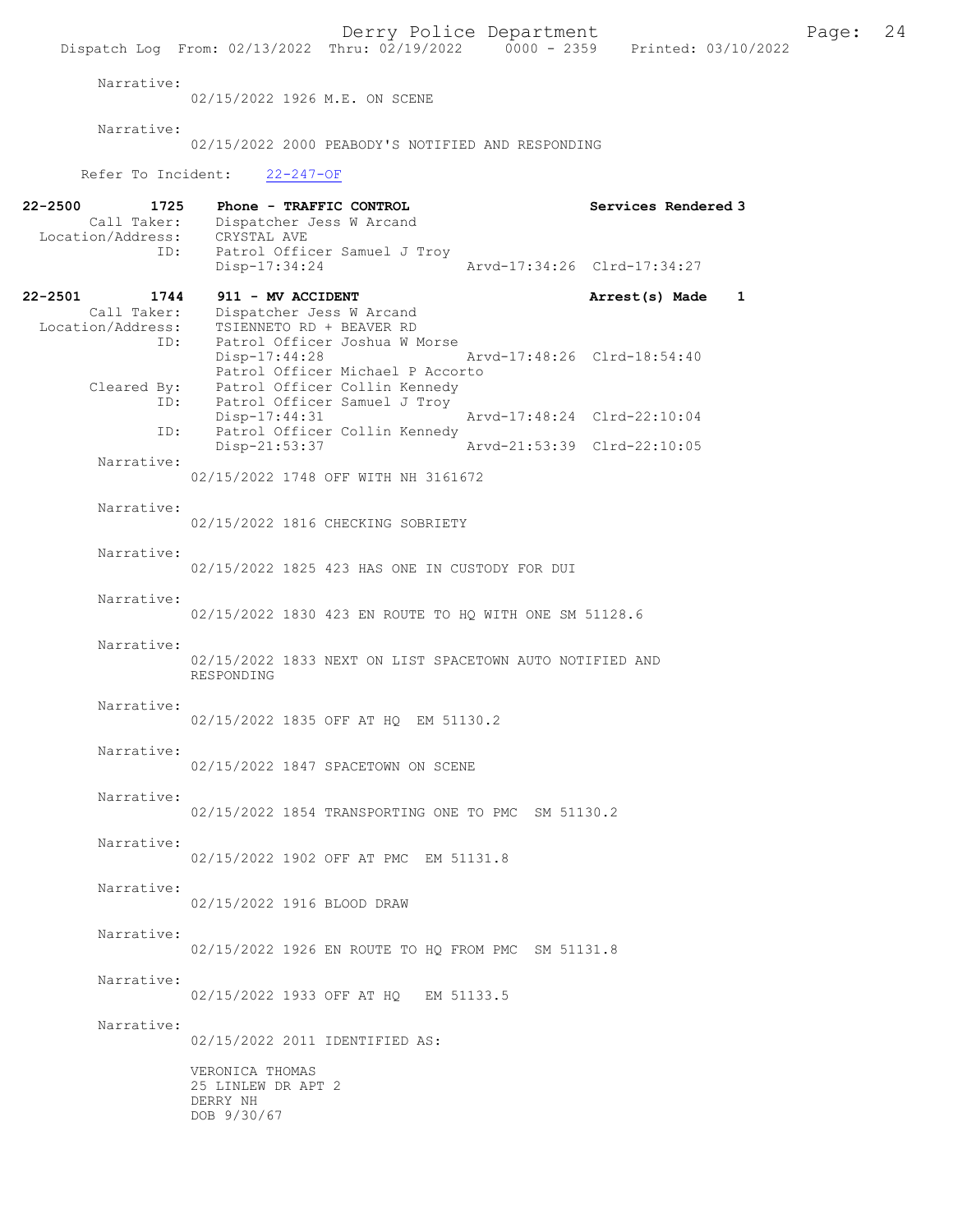Derry Police Department Form Page: 25 Dispatch Log From: 02/13/2022 Thru: 02/19/2022 0000 - 2359 Printed: 03/10/2022 Narrative: 02/15/2022 2012 PLACED IN CELL 1 Narrative: 02/15/2022 2055 SUBJECT CHECKED Narrative: 02/15/2022 2201 RELEASED ON PR BAIL WITH COURT 4/14/22 PER MENCIS Refer To Arrest:  $\frac{22-140-AR}{22-96-AC}$ Refer To Accident: 22-2502 1903 Phone - MV LOCKOUT Services Rendered 2 Call Taker: Dispatcher Jess W Arcand<br>.ion/Address: CRYSTAL AVE Location/Address:<br>ID: Patrol Officer Joshua W Morse Disp-19:04:10 Arvd-19:09:15 Clrd-19:15:58 Patrol Officer Michael P Accorto 22-2503 1911 Phone - ANNOYING PHONE CALLS Services Rendered 3 Call Taker: Dispatcher Jess W Arcand<br>tion/Address: ELM ST Location/Address:<br>ID: Patrol Officer Joshua W Morse<br>Disp-19:20:21 Disp-19:20:21 Arvd-19:34:55 Clrd-20:31:09 Patrol Officer Michael P Accorto<br>ht: 22-248-OF Refer To Incident: 22-2504 2044 Walk-In - PAPER SERVICE Summons Issued 3<br>Call Taker: Dispatcher Jess W Arcand Dispatcher Jess W Arcand<br>DIAMOND DR Location/Address:<br>ID: Patrol Officer Collin Kennedy<br>Disp-20:44:59 Arvd-20:45:01 Clrd-20:55:32 Refer To Summons: 22-141-AR 22-2505 2058 Initiated - FOLLOW-UP No Action Required 2 Call Taker: Dispatcher Jess W Arcand<br>ion/Address: MUNICIPAL DR Location/Address:<br>TD: Patrol Officer Melissa M Houde Arvd-20:58:00 Clrd-21:10:05 22-2506 2102 Initiated - FOLLOW-UP No Action Required 2 Call Taker: Dispatcher Jess W Arcand<br>ion/Address: WARNER HILL RD Location/Address:<br>ID: Patrol Officer Joshua W Morse Arvd-21:02:00 Clrd-21:14:02 Patrol Officer Michael P Accorto 22-2507 2124 Initiated - FOLLOW-UP No Action Required 2 Call Taker: Dispatcher Jess W Arcand<br>ion/Address: BIRCH ST Location/Address:<br>ID: Patrol Officer Joshua W Morse Arvd-21:24:00 Clrd-21:53:29 Patrol Officer Michael P Accorto 22-2508 2313 Phone - WELFARE CHECK Transported to Hospital 2 Call Taker: Dispatcher Christine D Carlson Location/Address: ALADDIN CIR Patrol Officer Andrew R Kennedy<br>Disp-23:14:37 Ar Disp-23:14:37 Arvd-23:17:42 Clrd-02/16/2022 @ 00:24:09 ID: Patrol Officer Kevin L Davies<br>Disp-23:14:39 Disp-23:14:39 Arvd-23:19:06 Clrd-23:38:12 ID: Sergeant James M Belanger Disp-23:16:25 Arvd-23:16:26 Clrd-02/16/2022 @ 00:24:01 Narrative: 02/15/2022 2318 S4 off w/ subject in parking lot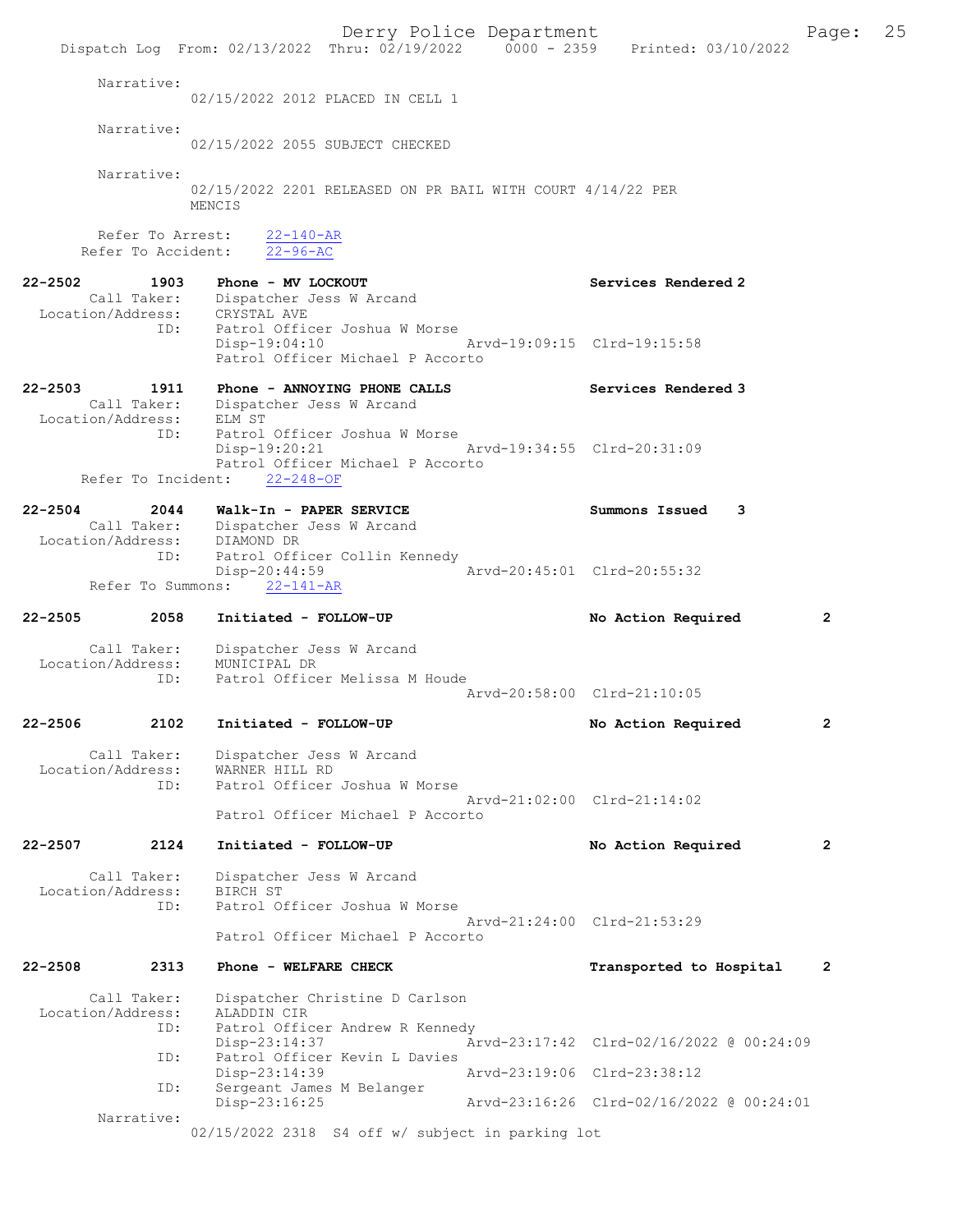Narrative:

02/15/2022 2337 335 transporting one to PMC, s/m: 47,948.6

Narrative:

02/15/2022 2339 335 off at PMC, e/m: 47,949.2

Refer To Arrest: 22-142-AR

22-2509 2352 Radio - ASSIST OTHER AGENCY Report Taken 3 Call Taker: Dispatcher Christine D Carlson Location/Address: PARKLAND DR ID: Patrol Officer Kevin L Davies<br>Disp-23:52:43 Disp-23:52:43 Arvd-23:54:51 Clrd-02/16/2022 @ 00:24:02 Refer To Incident: 22-249-OF

### For Date:  $02/16/2022 -$  Wednesday

| 22-2510<br>0029     | Initiated - Parking Enforcement                             | Services Rendered 1         |                |
|---------------------|-------------------------------------------------------------|-----------------------------|----------------|
| Call Taker:         | Dispatcher Christine D Carlson                              |                             |                |
| Location/Address:   | E BROADWAY                                                  |                             |                |
| ID:                 | Patrol Officer Awess Abdulkadir                             |                             |                |
|                     |                                                             | Arvd-00:29:00 Clrd-00:29:41 |                |
|                     |                                                             |                             |                |
| $22 - 2511$<br>0037 | Initiated - PROPERTY CHECK                                  | Services Rendered 2         |                |
| Call Taker:         | Dispatcher Christine D Carlson                              |                             |                |
| Location/Address:   | ROLLINS ST                                                  |                             |                |
| ID:                 | Patrol Officer Awess Abdulkadir                             |                             |                |
|                     |                                                             | Arvd-00:37:00 Clrd-00:37:54 |                |
| $22 - 2512$<br>0108 |                                                             | Services Rendered 1         |                |
| Call Taker:         | Initiated - Parking Enforcement                             |                             |                |
| Location/Address:   | Dispatcher Christine D Carlson<br>ABBOTT ST                 |                             |                |
| ID:                 | Patrol Officer Awess Abdulkadir                             |                             |                |
|                     |                                                             | Aryd-01:08:00 Clrd-01:08:40 |                |
|                     |                                                             |                             |                |
| $22 - 2513$<br>0619 | Initiated - MV STOP                                         | Warning Issued              | 3              |
| Call Taker:         | Dispatcher Christine D Carlson                              |                             |                |
| Location/Address:   | TSIENNETO RD + PINKERTON ST                                 |                             |                |
| ID:                 | Sergeant James M Belanger                                   |                             |                |
|                     |                                                             | Arvd-06:19:00 Clrd-06:24:39 |                |
| Refer To Citation:  | $22 - 599 - CN$                                             |                             |                |
|                     |                                                             |                             |                |
|                     |                                                             |                             |                |
| $22 - 2514$<br>0634 | Phone - SUSPICIOUS ACTIVITY                                 | Vehicle Towed               | $\overline{2}$ |
| Call Taker:         | Dispatcher Christine D Carlson                              |                             |                |
| Location/Address:   | CHASES GROVE RD                                             |                             |                |
| ID:                 | Patrol Officer Nikita Tomnyuk                               |                             |                |
|                     | Disp-06:35:46                                               | Arvd-06:50:33 Clrd-08:22:14 |                |
| Cleared By:         | Dispatcher Jonathon S Pickering                             |                             |                |
| ID:                 | Sergeant James M Belanger                                   |                             |                |
|                     | Disp-06:56:47                                               | Arvd-06:56:48 Clrd-08:34:45 |                |
| Cleared By:         | Dispatcher Jonathon S Pickering                             |                             |                |
| ID:                 | Patrol Officer Melissa M Houde                              |                             |                |
|                     | Disp-08:08:27                                               | Arvd-08:22:14 Clrd-08:34:21 |                |
| Dispatched By:      | Dispatcher Jonathon S Pickering                             |                             |                |
| Arrived By:         | Dispatcher Jonathon S Pickering                             |                             |                |
| Cleared By:         | Dispatcher Jonathon S Pickering                             |                             |                |
| Narrative:          |                                                             |                             |                |
|                     | 02/16/2022 0635<br>Small silver car parked by bus stop      |                             |                |
|                     |                                                             |                             |                |
| Narrative:          |                                                             |                             |                |
|                     | 02/16/2022 0801 next on the list for a silver Mitsubishi    |                             |                |
|                     | Outlander color silver (plate NH 4314082 - does not match), |                             |                |
|                     | Recovery Solutions assigned                                 |                             |                |
|                     |                                                             |                             |                |
| Narrative:          |                                                             |                             |                |
|                     | 02/16/2022 0824 Recovery Solutions on scene                 |                             |                |

Refer To Incident: 22-250-OF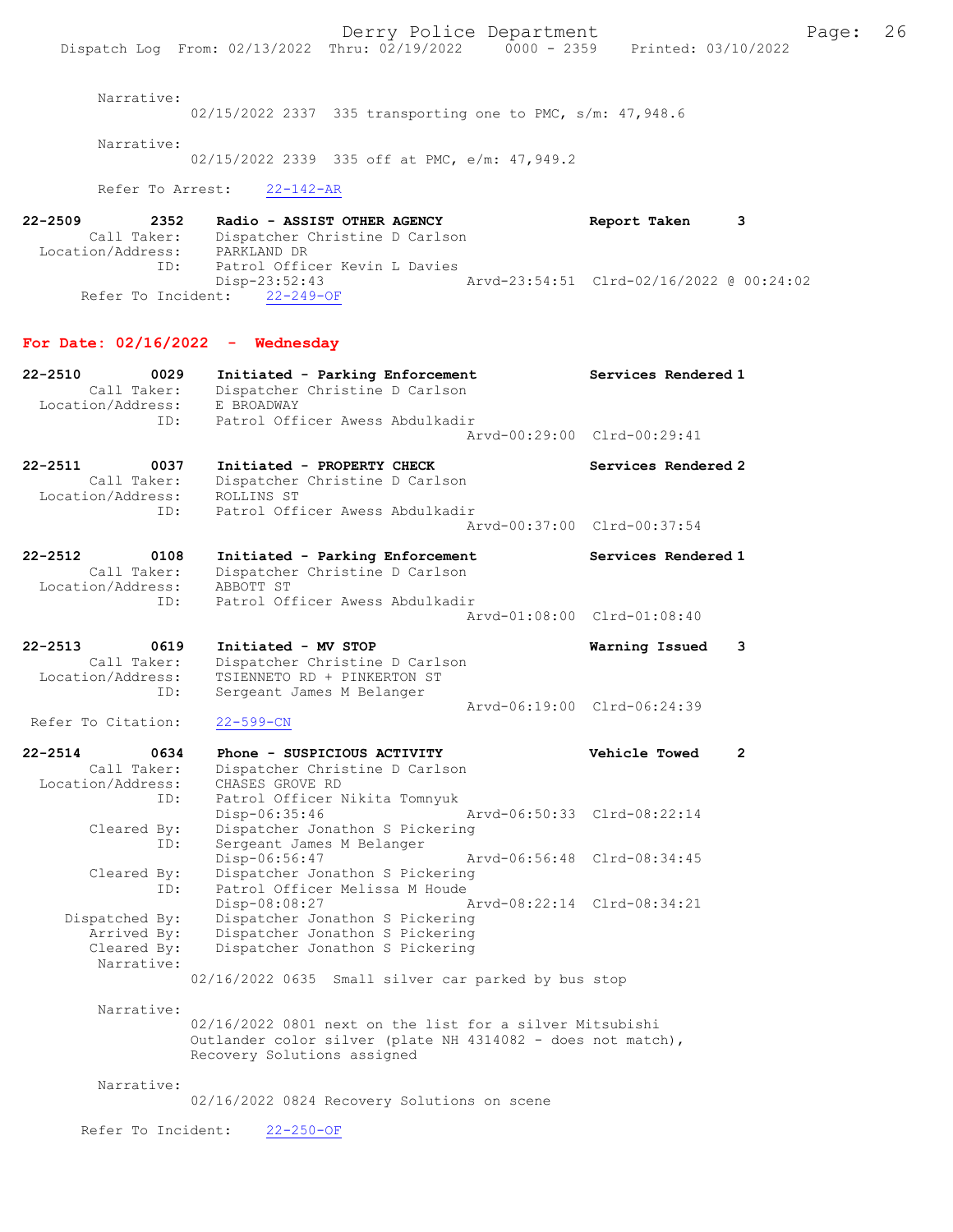Dispatch Log From: 02/13/2022 Thru: 02/19/2022 0000 - 2359 Printed: 03/10/2022

| 22-2515     | 0637<br>Call Taker:<br>Location/Address:        | Initiated - MV STOP<br>Dispatcher Christine D Carlson<br>N MAIN ST                                                                   | Warning Issued              | 3            |
|-------------|-------------------------------------------------|--------------------------------------------------------------------------------------------------------------------------------------|-----------------------------|--------------|
|             | ID:                                             | Sergeant James M Belanger                                                                                                            |                             |              |
|             | Refer To Citation:                              | $22 - 600 - CN$                                                                                                                      | Arvd-06:37:00 Clrd-06:42:11 |              |
| $22 - 2516$ | 0834<br>Call Taker:<br>Location/Address:        | Initiated - SUBPOENA DELIVERY<br>Dispatcher Jonathon S Pickering<br>CHASES GROVE RD<br>Patrol Officer Melissa M Houde                | Not Served                  | $\mathbf{1}$ |
|             | ID:                                             |                                                                                                                                      | Arvd-08:34:00 Clrd-08:39:17 |              |
| $22 - 2517$ | 0838<br>Call Taker:<br>Location/Address:<br>ID: | Phone - ANIMAL COMPLAINT<br>Dispatcher Jonathon S Pickering<br>[DY 188] CRYSTAL AVE<br>Patrol Officer Charles L Doherty              | Services Rendered 1         |              |
|             | Narrative:                                      | $Disp-08:38:11$                                                                                                                      | Arvd-08:38:20 Clrd-08:41:12 |              |
|             |                                                 | 02/16/2022 0840 struck turkey, moved to side of the road,<br>DPW notified                                                            |                             |              |
| $22 - 2518$ | 0916<br>Call Taker:<br>Location/Address:        | Initiated - ATTEMPTED PAPER SERVICE<br>Dispatcher Jonathon S Pickering<br>ENGLISH RANGE RD                                           | Not Served                  | $\mathbf{2}$ |
|             | ID:                                             | Patrol Officer Brendan S Holden                                                                                                      | Arvd-09:16:00 Clrd-09:27:06 |              |
| $22 - 2519$ | 0917                                            | Phone - ASSIST OTHER AGENCY                                                                                                          | No Action Required          | з            |
|             | Call Taker:<br>Location/Address:<br>ID:         | Dispatcher Jonathon S Pickering<br>ROCKINGHAM RD<br>Patrol Officer Melissa M Houde                                                   |                             |              |
|             | Narrative:                                      | Arvd-09:22:04 Clrd-09:26:51<br>Disp-09:17:40                                                                                         |                             |              |
|             |                                                 | 02/16/2022 0926 DFD off with an alarm, no assistance needed                                                                          |                             |              |
| $22 - 2520$ | 1004<br>Call Taker:<br>Location/Address:<br>ID: | Phone - MEDICAL EMERGENCY<br>Dispatcher Jonathon S Pickering<br>WARNER HILL RD<br>Patrol Officer Charles L Doherty                   | Services Rendered 1         |              |
|             | ID:                                             | Disp-10:04:37<br>Patrol Officer Melissa M Houde                                                                                      | Arvd-10:26:09 Clrd-10:31:50 |              |
|             | Refer To Field Int:                             | Disp-10:04:38<br>$22 - 555 - FI$                                                                                                     | Arvd-10:26:08 Clrd-10:52:25 |              |
|             |                                                 |                                                                                                                                      |                             |              |
| $22 - 2521$ | 1026<br>Call Taker:<br>Location/Address:<br>ID: | Walk-In - WARRANT ARREST<br>Patrol Officer Scott M Beegan<br>[DY 2] MUNICIPAL DR<br>Patrol Officer Joshua W Morse                    | Arrest(s) Made              | $\mathbf{2}$ |
|             | Cleared By:                                     | $Disp-10:26:55$<br>Patrol Officer Scott M Beegan<br>Dispatcher Jonathon S Pickering                                                  | Arvd-10:26:57 Clrd-11:45:26 |              |
|             | Narrative:                                      | 02/16/2022 1033 Subject turning himself in on a warrant                                                                              |                             |              |
|             | Narrative:                                      | 02/16/2022 1122 Subject Info:<br>John Fitzgerald<br>20 Hunnewell St<br>Melrose, MA DOB:12/17/65<br>Arrested for Criminal Threatening |                             |              |
|             | Narrative:                                      | $02/16/2022$ 1145 released on a summons, court date $4/14/22$                                                                        |                             |              |

Refer To Arrest: 22-144-AR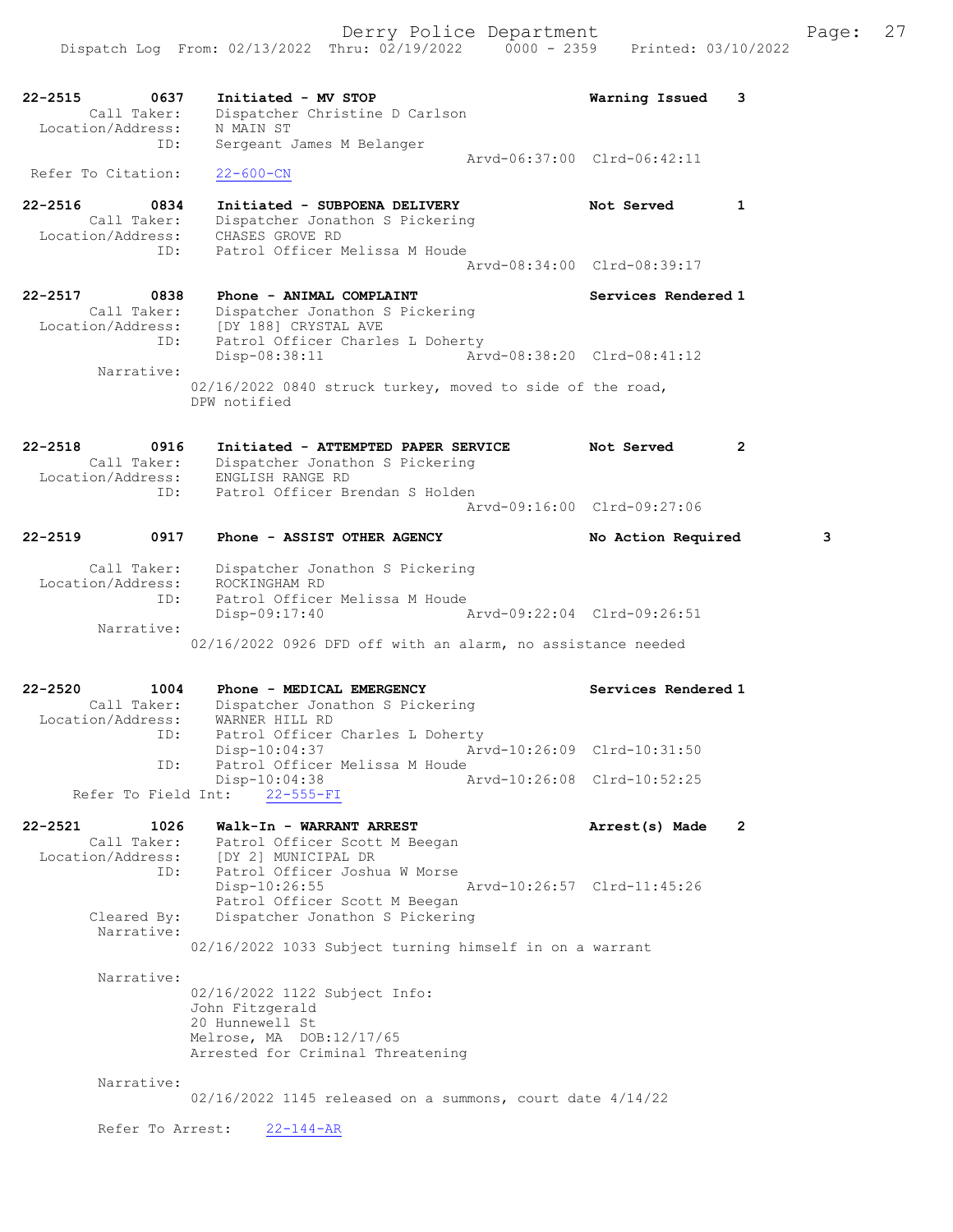22-2522 1215 Initiated - JUVENILE OFFENSES Matter Mediated 2 Call Taker: Dispatcher Kaitlyn A Fitzgerald Location/Address: [DY 250] PINKERTON ST ID: Patrol Officer James M McClafferty Arvd-12:15:00 Clrd-12:20:05 Cleared By: Patrol Officer James M McClafferty Refer To Field Int: 22-556-FI 22-2523 1221 Phone - ABANDONED 911 No Action Required 1 Call Taker: Dispatcher Kaitlyn A Fitzgerald Location/Address: [DY 163] PINKERTON ST ID: Patrol Officer Charles L Doherty Disp-12:23:58 Arvd-12:24:52 Clrd-12:25:08 Narrative: 02/16/2022 1226 false by employee 22-2524 1228 Phone - ATTEMPTED PAPER SERVICE No Action Required 2 Call Taker: Dispatcher Kaitlyn A Fitzgerald<br>Location/Address: [DY 2005] BYPASS 28 [DY 2005] BYPASS 28 22-2525 1231 Phone - DOMESTIC DISTURBANCE Report Taken 1 Call Taker: Dispatcher Kaitlyn A Fitzgerald Location/Address: ELM ST ID: Patrol Officer Charles L Doherty<br>Disp-12:33:14 Arvd-12:41:55 Clrd-12:55:51 Disp-12:33:14 Arvd-12:41:55 Clrd-12:55:51 Cleared By: Dispatcher Jonathon S Pickering ID: Patrol Officer Nicholas M Granville Disp-12:33:42 Arvd-12:41:52 Clrd-12:55:50 Cleared By: Dispatcher Jonathon S Pickering<br>ID: Sergeant James M Belanger .<br>Sergeant James M Belanger<br>Disp-12:39:17 Arvd-12:42:00 Clrd-12:55:53 Cleared By: Dispatcher Jonathon S Pickering Refer To Field Int: 22-557-FI 22-2526 1248 Phone - WARRANT ARREST Summons Issued 2 Call Taker: Dispatcher Kaitlyn A Fitzgerald Location/Address: [DY 2] MUNICIPAL DR ID: Patrol Officer Joshua W Morse Disp-12:49:13 Arvd-12:49:18 Clrd-12:59:06 Patrol Officer Scott M Beegan<br>Cleared By: Patrol Officer Scott M Beegan Patrol Officer Scott M Beegan Narrative: 02/16/2022 1300 Released on a Derry District court date of April 21, 2022 at 0815 hours. Narrative: 02/16/2022 1317 Subject Info: Waldenei Sousa 6 W Broadway Derry, NH DOB:8/10/81 Summons issued for Disobeying Traffic Control Device and Op Without a Valid License Refer To Arrest: 22-145-AR 22-2527 1256 Phone - ASSAULT Report Taken 1<br>Call Taker: Dispatcher Jonathon S Pickering Dispatcher Jonathon S Pickering<br>E BROADWAY Location/Address:<br>TD: Patrol Officer Nicholas M Granville<br>Disp-12:59:49 Arvd-1 Disp-12:59:49 Arvd-13:02:26 Clrd-13:34:40 Refer To Incident: 22-252-OF 22-2528 1258 Phone - WELFARE CHECK ADVICE GIVEN 2 Call Taker: Dispatcher Jonathon S Pickering Location/Address: FAIRFAX AVE ID: Patrol Officer Melissa M Houde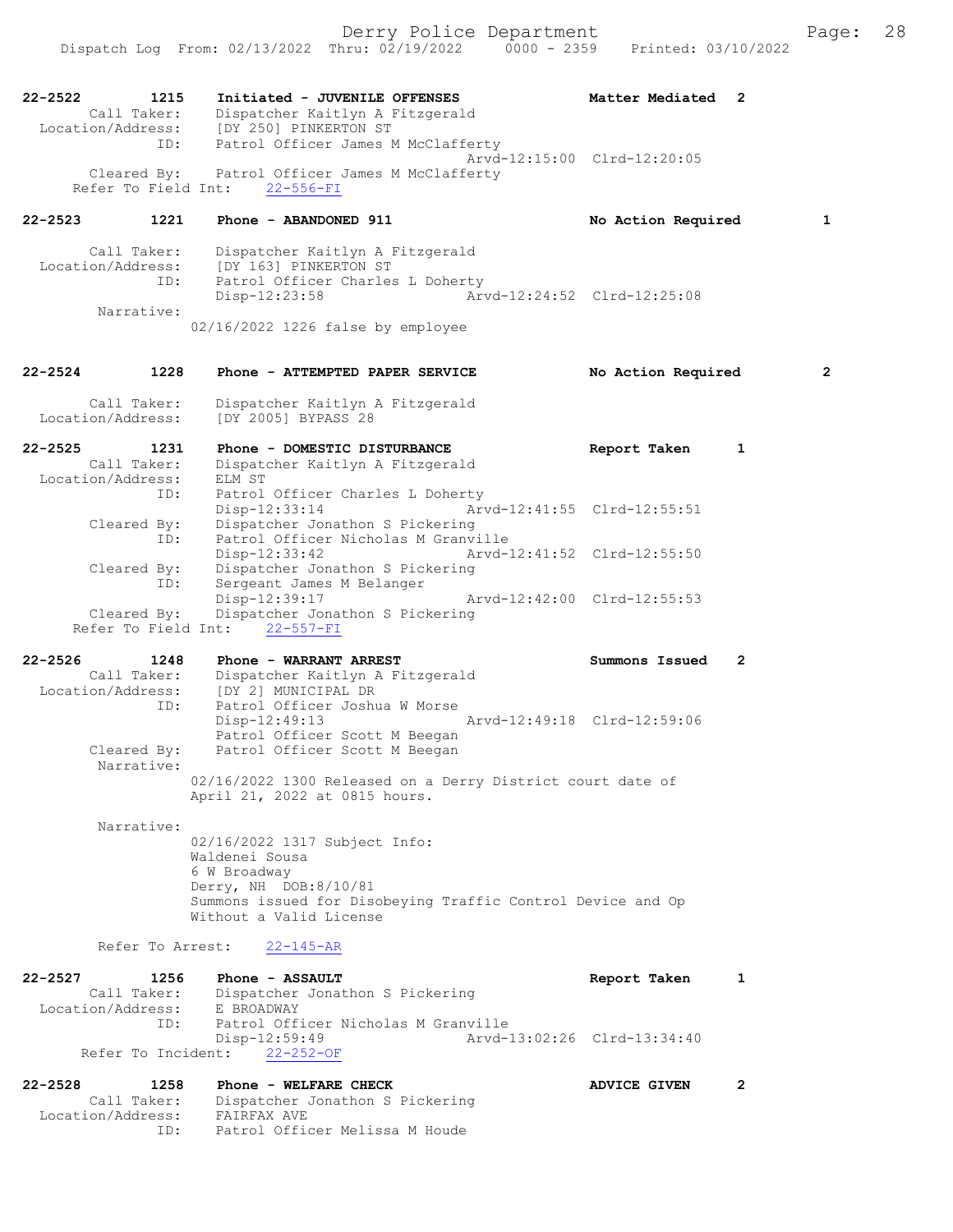Dispatch Log From: 02/13/2022 Thru: 02/19/2022 0000 - 2359 Printed: 03/10/2022

 Disp-12:59:25 Arvd-13:01:02 Clrd-13:31:27 Refer To Incident: 22-253-OF

22-2529 1305 Phone - DELIVER A MESSAGE Message Delivered 1 Call Taker: Dispatcher Jonathon S Pickering Location/Address: [DY 3015] DEER RUN DR ID: Patrol Officer Brendan S Holden Disp-14:28:55 Arvd-14:39:23 Clrd-14:51:56 22-2530 1348 Initiated - MV CHECK Vehicle checked 1 Call Taker: Dispatcher Jonathon S Pickering Location/Address: [DY 250] PINKERTON ST ID: Patrol Officer James M McClafferty Arvd-13:48:00 Clrd-14:11:05 Cleared By: Dispatcher Kaitlyn A Fitzgerald

#### 22-2531 1354 Phone - THEFT Report Taken 2 Call Taker: Lieutenant Robert F Smith Location/Address: [DY 2154] AIKEN ST ID: Patrol Officer Nicholas M Granville Disp-13:56:01 Arvd-14:06:31 Clrd-14:27:39 Arrived By: Dispatcher Jonathon S Pickering Cleared By: Dispatcher Jonathon S Pickering ID: Patrol Officer Charles L Doherty Disp-13:56:09 Arvd-13:56:13 Clrd-14:06:29<br>Cleared By: Dispatcher Jonathon S Pickering Dispatcher Jonathon S Pickering Narrative: Theft of a package

Refer To Incident: 22-254-OF

| 22-2532           | 1404        | Initiated - MV STOP             | Warning Issued 3            |  |
|-------------------|-------------|---------------------------------|-----------------------------|--|
|                   | Call Taker: | Dispatcher Kaitlyn A Fitzgerald |                             |  |
| Location/Address: |             | [DY 3025] TSIENNETO RD          |                             |  |
|                   | TD:         | Patrol Officer Brendan S Holden |                             |  |
|                   |             |                                 | Arvd-14:04:00 Clrd-14:09:50 |  |

Refer To Citation: 22-601-CN

22-2533 1407 Phone - WELFARE CHECK Services Rendered 2 Call Taker: Dispatcher Kaitlyn A Fitzgerald Location/Address: [DY 613] FORDWAY EXT ID: Patrol Officer Charles L Doherty Disp-14:09:39 Arvd-14:10:39 Clrd-14:27:55 Arrived By: Dispatcher Jonathon S Pickering Cleared By: Dispatcher Jonathon S Pickering Narrative:

02/16/2022 1409 eldery female on the side of the road.

 Narrative: 02/16/2022 1417 418 transporting to Twinbrook Dr s/m: 51200.9

Narrative:

02/16/2022 1420 418 off on Twinbrook Dr e/m: 51202.5

Narrative:

02/16/2022 1428 no issues found, transported home

22-2534 1450 Initiated - ATTEMPTED PAPER SERVICE Served 2 Call Taker: Dispatcher Jonathon S Pickering Location/Address: [DY 2] MUNICIPAL DR ID: Patrol Officer Joshua W Morse Arvd-14:50:00 Clrd-14:51:50 Patrol Officer Scott M Beegan Refer To Arrest: 22-146-AR

| $22 - 2535$       | 1453        | Phone - Loose Dog Complaint     | Matter Rectified 2 |  |
|-------------------|-------------|---------------------------------|--------------------|--|
|                   | Call Taker: | Dispatcher Jonathon S Pickering |                    |  |
| Location/Address: |             | MISTY MORNING DR                |                    |  |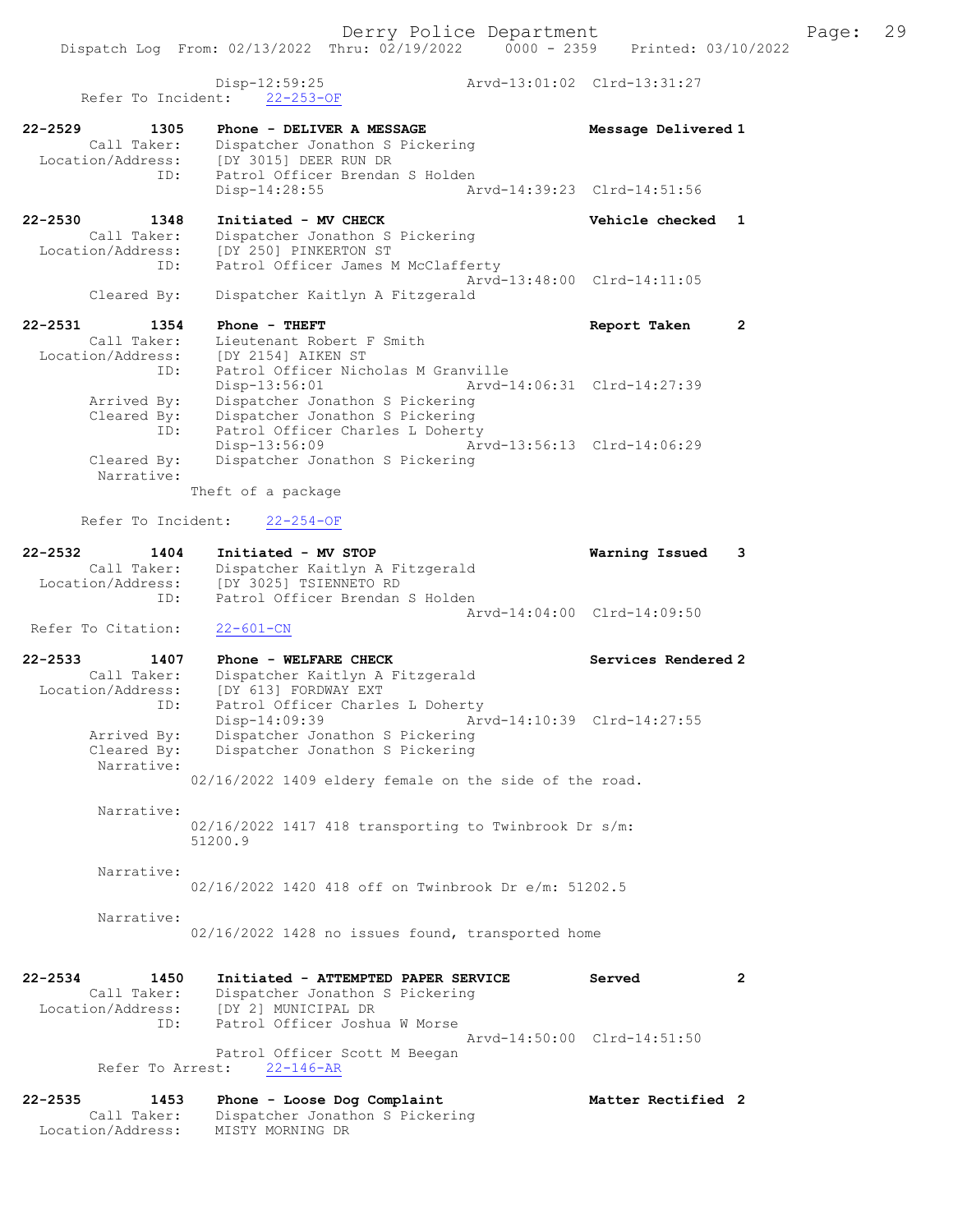Derry Police Department<br>Page: 30 Printed: 03/10/2022 Printed: 03/10/2022 Dispatch Log From: 02/13/2022 Thru: 02/19/2022 ID: Patrol Officer Samuel J Troy Disp-15:06:38 Arvd-15:11:17 Clrd-15:35:16 Dispatched By: Patrol Officer Robert Corwin Arrived By: Factor Officer Robert Corwin<br>Arrived By: Patrol Officer Robert Corwin Cleared By: Patrol Officer Robert Corwin ID: Patrol Officer Michael P Accorto Disp-15:28:16 Clrd-15:28:18 Dispatched By: Patrol Officer Robert Corwin Cleared By: Patrol Officer Robert Corwin Narrative: 02/16/2022 1517 en route to the pound Narrative: 02/16/2022 1528 off at pound Med blk/white Collie/Shep. Mix Refer To Field Int: 22-587-FI 22-2536 1455 Phone - SUSPICIOUS ACTIVITY No Action Required 2 Call Taker: Dispatcher Jonathon S Pickering Location/Address: [DY 1702] E BROADWAY ID: Patrol Officer Andrew R Kennedy Disp-15:07:54 Arvd-15:12:57 Clrd-15:20:34<br>Dispatched By: Patrol Officer Robert Corwin Patrol Officer Robert Corwin Arrived By: Patrol Officer Robert Corwin Cleared By: Patrol Officer Robert Corwin Narrative: 02/16/2022 1455 protesting group causing a traffic hazard 22-2537 1521 911 - MEDICAL EMERGENCY Transported to Hospital 1 Call Taker: Patrol Officer Robert Corwin<br>ion/Address: [DY 1820] B ST Location/Address: ext.<br>ID: Patrol Officer Timothy J Underhill<br>Disp-15:21:50 Arvd Disp-15:21:50 Arvd-15:24:38 Clrd-16:02:23<br>TD: Sergeant Jared Knox Sergeant Jared Knox<br>Disp-15:21:55 Disp-15:21:55 Arvd-15:53:34 Clrd-16:46:10<br>TD: Patrol Officer Samuel J Trov Patrol Officer Samuel J Troy Disp-15:36:10 Arvd-15:39:50 Clrd-16:46:12 Narrative: 02/16/2022 1524 employee's arm stuck in machine Narrative: 02/16/2022 1525 off with DFD Narrative: 02/16/2022 1539 24 following ambulance down to PMC Narrative: 02/16/2022 1543 24 off at PMC Refer To Incident: 22-255-OF 22-2538 1521 Phone - NOISE COMPLAINT Arrest(s) Made 2 Call Taker: Patrol Officer Robert Corwin Location/Address: WALL ST<br>ID: Patrol ( Patrol Officer Andrew R Kennedy<br>Disp-15:22:58 Ar Disp-15:22:58 Arvd-15:27:03 Clrd-16:02:04 Narrative: Red vehicle blasting music Narrative: 02/16/2022 1601 both released to parents Refer To Arrest: 22-147-AR Refer To Summons: 22-148-AR

22-2539 1527 Phone - ANIMAL COMPLAINT 1527 2539 1527 Phone - ANIMAL COMPLAINT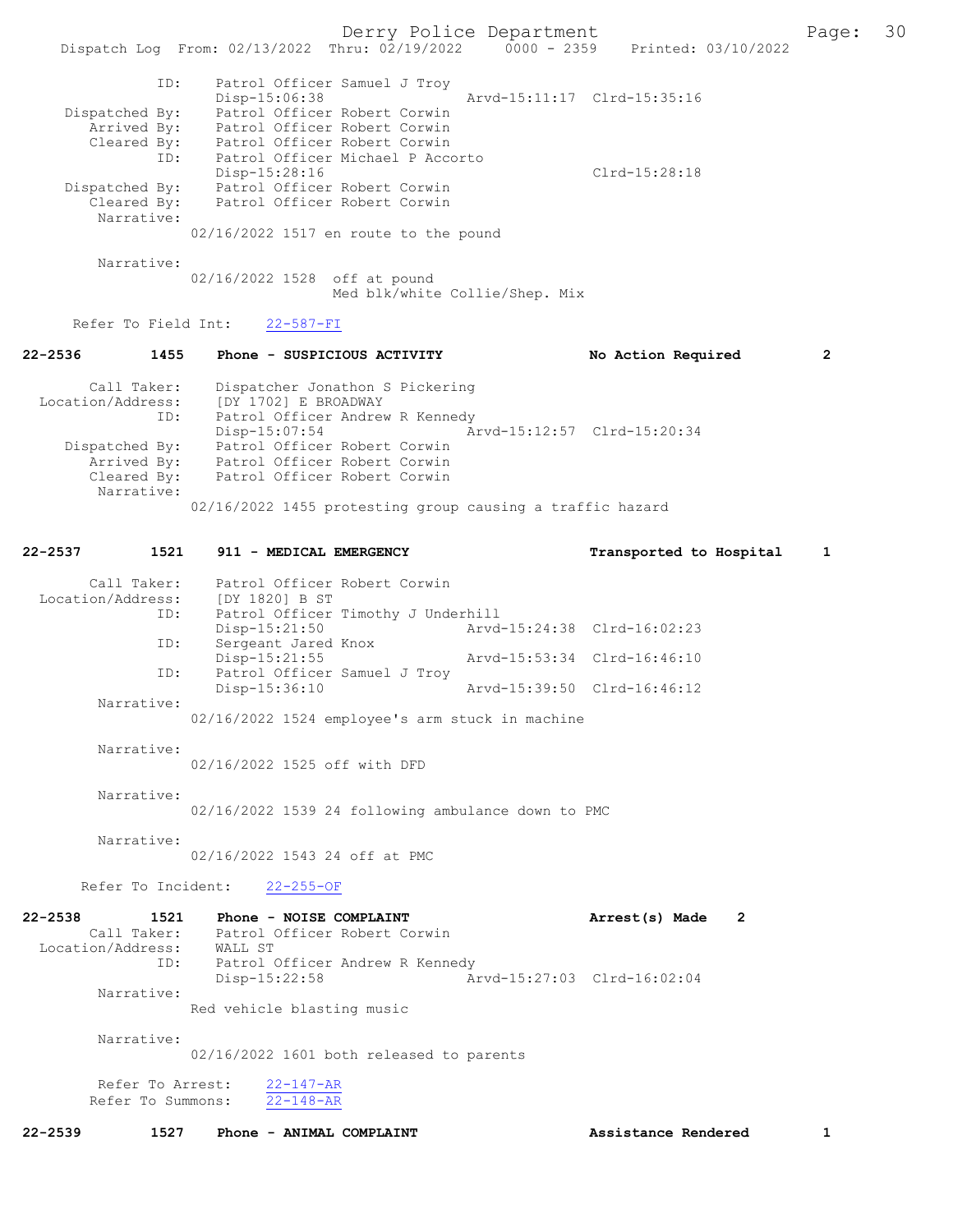Call Taker: Patrol Officer Robert Corwin Location/Address: HUMPHREY RD ID: Patrol Officer Michael P Accorto Disp-15:28:27 Arvd-15:33:51 Clrd-15:53:22 Narrative: possum Narrative: 02/16/2022 1553 animal relocated 22-2540 1646 Other - SUSPICIOUS ACTIVITY Services Rendered 2 Call Taker: Patrol Officer Robert Corwin Location/Address: [DY 146] ASHLEIGH DR ID: Sergeant Jared Knox Disp-16:47:51 Arvd-17:03:58 Clrd-17:27:45 ID: Patrol Officer Timothy J Underhill Disp-16:47:54 Arvd-17:03:53 Clrd-17:27:40<br>ID: Patrol Officer Samuel J Troy ID: Patrol Officer Samuel J Troy Disp-16:47:56 Arvd-17:03:56 Clrd-17:27:42 Refer To Field Int: 22-586-FI 22-2541 1650 Walk-In - THEFT Report Taken 2 Call Taker: Patrol Officer Scott M Beegan Location/Address: [DY 2] MUNICIPAL DR ID: Patrol Officer Joshua W Morse Disp-16:50:50 Arvd-16:50:53 Clrd-17:49:55 Patrol Officer Scott M Beegan Cleared By: Patrol Officer Robert Corwin Narrative: Theft from a Motor Vehicle Refer To Incident: 22-256-OF 22-2542 1656 Initiated - MV STOP Warning Issued 3 Call Taker: Patrol Officer Robert Corwin Location/Address: E BROADWAY ID: Patrol Officer Andrew R Kennedy  $\bar{A}rvd-16:56:00$  Clrd-17:04:02<br>22-602-CN Refer To Citation: 22-2543 1729 Phone - WELFARE CHECK No Action Required 2 Call Taker: Patrol Officer Robert Corwin Location/Address: FAIRFAX AVE ID: Patrol Officer Timothy J Underhill<br>Disp-17:30:06 Mrvd-17:34:23 Clrd-17:55:47 Disp-17:30:06 Arvd-17:34:23 Clrd-17:55:47 ID: Patrol Officer Samuel J Troy Disp-17:30:19 Arvd-17:34:25 Clrd-17:55:49 ID: Sergeant Jared Knox Disp-17:30:30 Arvd-17:34:28 Clrd-17:55:53 22-2544 1730 Initiated - PAPER SERVICE Not Served 3 Call Taker: Patrol Officer Robert Corwin Location/Address: WINDHAM DEPOT RD ID: Patrol Officer Michael P Accorto Arvd-17:30:00 Clrd-17:42:21 22-2545 1742 Initiated - PAPER SERVICE 1997 Not Served 3 Call Taker: Patrol Officer Robert Corwin Location/Address: LANE RD ID: Patrol Officer Michael P Accorto Arvd-17:42:00 Clrd-17:49:42 22-2546 1805 Alarm - ALARM, BURGLAR False Alarm 1 Call Taker: Patrol Officer Robert Corwin Location/Address: [DY 384] BIRCH ST ID: Patrol Officer Andrew R Kennedy<br>Disp-18:06:50 Ar Disp-18:06:50 Arvd-18:07:15 Clrd-18:32:59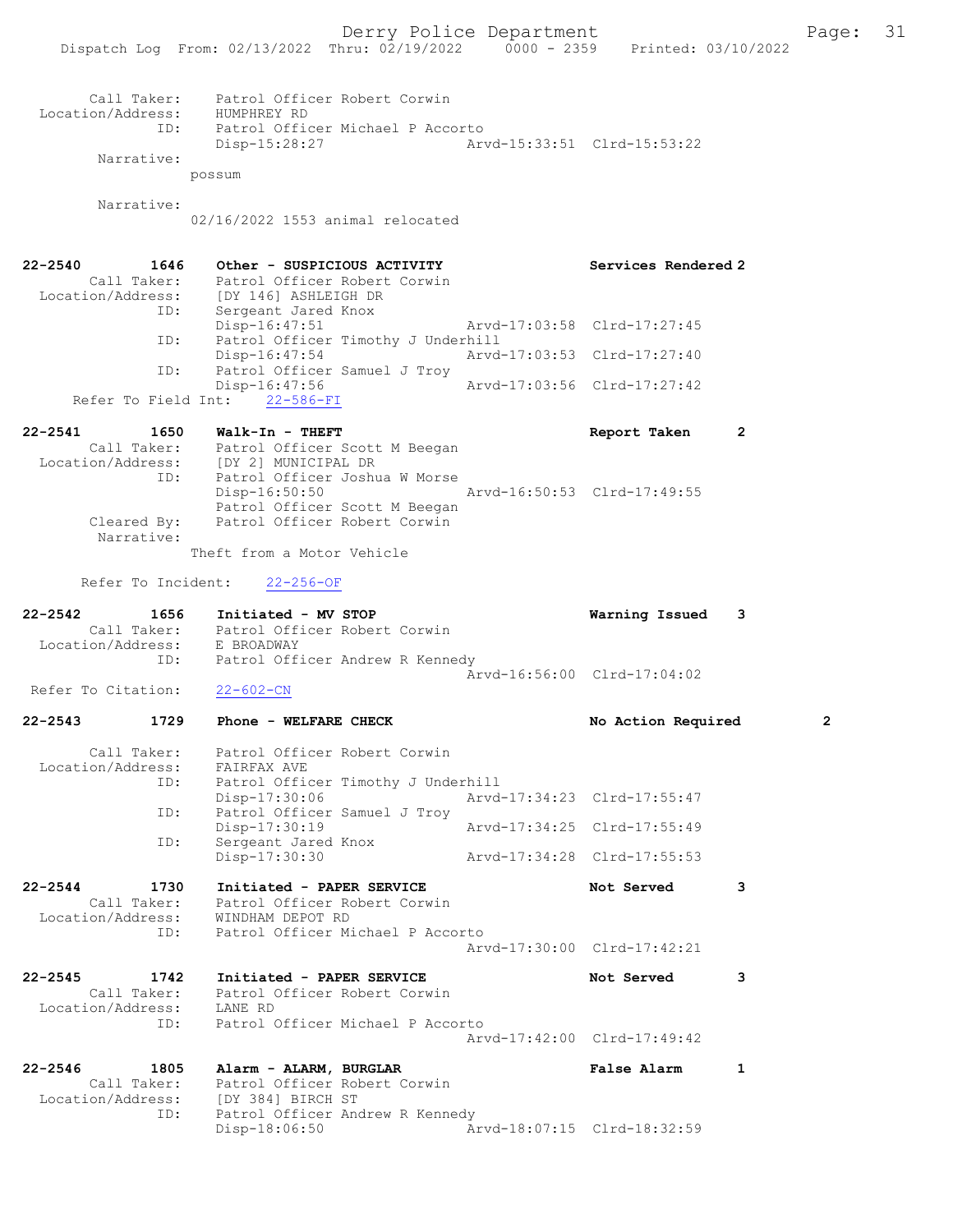Refer To Field Int: 22-589-FI

| 1833<br>$22 - 2547$              | 911 - DOMESTIC DISTURBANCE                                                | Verbal in Nature 1          |                         |
|----------------------------------|---------------------------------------------------------------------------|-----------------------------|-------------------------|
|                                  | Call Taker: Patrol Officer Robert Corwin                                  |                             |                         |
| Location/Address: MARTIN ST      |                                                                           |                             |                         |
| ID:                              | Patrol Officer Michael P Accorto                                          |                             |                         |
|                                  | Arvd-18:42:32 Clrd-19:05:13<br>Disp-18:34:06                              |                             |                         |
|                                  | Cleared By: Patrol Officer Collin Kennedy                                 |                             |                         |
| ID:                              | Patrol Officer Andrew R Kennedy                                           |                             |                         |
|                                  | Disp-18:34:08 Arvd-18:37:51 Clrd-19:05:14                                 |                             |                         |
|                                  | Cleared By: Patrol Officer Collin Kennedy                                 |                             |                         |
|                                  | Refer To Field Int: 22-559-FI                                             |                             |                         |
|                                  |                                                                           |                             |                         |
|                                  |                                                                           |                             |                         |
|                                  | 22-2548 1905 Initiated - PAPER SERVICE                                    | Served                      | 3                       |
|                                  | Call Taker: Patrol Officer Robert Corwin                                  |                             |                         |
| Location/Address: WARNER HILL RD |                                                                           |                             |                         |
|                                  | ID: Patrol Officer Michael P Accorto                                      |                             |                         |
|                                  |                                                                           | Arvd-19:05:00 Clrd-19:05:41 |                         |
|                                  |                                                                           |                             |                         |
| $22 - 2549$<br>1926              | Initiated - MV STOP                                                       | Warning Issued              | $\overline{\mathbf{3}}$ |
| Call Taker:                      | Patrol Officer Collin Kennedy                                             |                             |                         |
| ID:                              | Location/Address: RT 28 + WINDHAM DEPOT RD<br>Detective Daniel J McCarthy |                             |                         |

 Arvd-19:26:00 Clrd-19:30:21 Cleared By: Patrol Officer Robert Corwin

| $22 - 2550$       | 1927        | Phone - ALARM, BURGLAR       |                                    |                             | False Alarm |  |
|-------------------|-------------|------------------------------|------------------------------------|-----------------------------|-------------|--|
|                   | Call Taker: |                              | Patrol Officer Collin Kennedy      |                             |             |  |
| Location/Address: |             | [DY 1822] CRYSTAL AVE        |                                    |                             |             |  |
|                   | ID:         | Patrol Officer Samuel J Troy |                                    |                             |             |  |
|                   |             | Disp-19:29:40                |                                    | Arvd-19:33:40 Clrd-19:39:18 |             |  |
|                   | Arrived By: | Patrol Officer Robert Corwin |                                    |                             |             |  |
|                   | ID:         |                              | Patrol Officer Timothy J Underhill |                             |             |  |
|                   |             | Disp-19:29:49                |                                    | Arvd-19:33:42 Clrd-19:39:16 |             |  |
|                   | Arrived By: | Patrol Officer Robert Corwin |                                    |                             |             |  |
|                   | Narrative:  |                              |                                    |                             |             |  |

front door motion

Refer To Field Int: 22-590-FI

22-2551 1930 Phone - SUSPICIOUS ACTIVITY ADVICE GIVEN 2 Call Taker: Patrol Officer Robert Corwin Location/Address: ESCUMBUIT RD ID: Patrol Officer Michael P Accorto Disp-20:19:06 Arvd-20:35:43 Clrd-21:07:42 Arrived By: Patrol Officer Collin Kennedy Refer To Field Int: 22-560-FI

22-2552 2004 Phone - ABANDONED 911 False Alarm 1 Call Taker: Patrol Officer Robert Corwin Location/Address: [DY 277] HOOD RD ID: Patrol Officer Andrew R Kennedy Disp-20:05:36 Arvd-20:12:09 Clrd-20:18:57 ID: Patrol Officer Michael P Accorto Disp-20:05:49 Arvd-20:12:20 Clrd-20:18:59 Narrative:

Elevator

#### Refer To Field Int: 22-588-FI

| $22 - 2553$                      | 2049 | Phone - DELIVER A MESSAGE                                     | No Action Required          |  |
|----------------------------------|------|---------------------------------------------------------------|-----------------------------|--|
| Call Taker:<br>Location/Address: |      | Patrol Officer Collin Kennedy<br>[DY 3639] BALLARD RD         |                             |  |
|                                  | ID:  | Patrol Officer Collin Kennedy<br>Disp-20:56:28                | Clrd-20:56:39               |  |
|                                  | ID:  | Patrol Officer Andrew R Kennedy<br>Disp-20:56:36              | Arvd-21:18:50 Clrd-21:31:10 |  |
| Cleared By:                      |      | Patrol Officer Robert Corwin<br>Refer To Field Int: 22-561-FI |                             |  |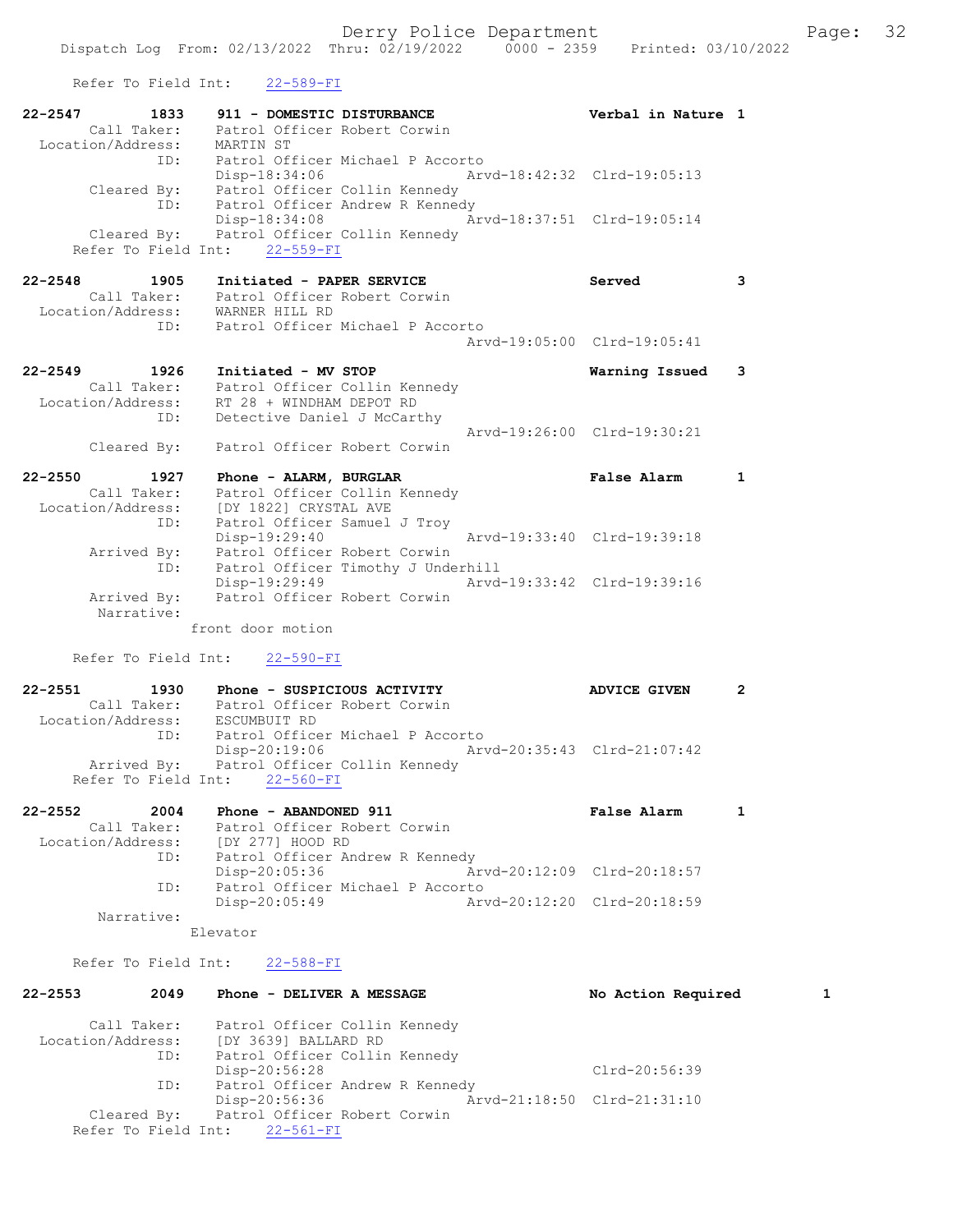|                    | ------------                    |                             | <u> -</u> | -- |
|--------------------|---------------------------------|-----------------------------|-----------|----|
| Call Taker:        | Dispatcher Christine D Carlson  |                             |           |    |
| Location/Address:  | E BROADWAY                      |                             |           |    |
| ID:                | Patrol Officer Awess Abdulkadir |                             |           |    |
|                    |                                 | Aryd-23:17:00 Clrd-23:25:57 |           |    |
| Refer To Citation: | $22 - 603 - CN$                 |                             |           |    |

| 22-2556           | 2317 | Initiated - MV CHECK            | Vehicle checked 1           |  |
|-------------------|------|---------------------------------|-----------------------------|--|
| Call Taker:       |      | Dispatcher Christine D Carlson  |                             |  |
| Location/Address: |      | YOUNG RD                        |                             |  |
|                   | ID:  | Patrol Officer Monica Ricci     |                             |  |
|                   |      |                                 | Arvd-23:17:00 Clrd-23:23:51 |  |
|                   | ID:  | Patrol Officer Andrew R Kennedy |                             |  |
|                   |      | $Disp-23:21:58$                 | Arvd-23:21:59 Clrd-23:23:49 |  |

#### 22-2557 2327 Initiated - MV CHECK Summons Issued 1 Call Taker: Dispatcher Christine D Carlson Location/Address: ROLLINS ST ID: Patrol Officer Awess Abdulkadir Arvd-23:27:00 Clrd-02/17/2022 @ 00:05:18<br>ID: Patrol Officer Andrew R Kennedy Patrol Officer Andrew R Kennedy Disp-23:30:12 Arvd-23:30:13 Clrd-02/17/2022 @ 00:05:16 ID: Sergeant Patrick H Dawson Disp-23:37:27 Arvd-23:37:28 Clrd-23:56:24 Refer To Summons: 22-150-AR

# For Date: 02/17/2022 - Thursday

| 0052<br>22-2558                                                      | Initiated - MV STOP                                                                        | No Action Required          | 3 |
|----------------------------------------------------------------------|--------------------------------------------------------------------------------------------|-----------------------------|---|
| Call Taker:<br>Location/Address:                                     | Dispatcher Christine D Carlson<br>BIRCH ST                                                 |                             |   |
|                                                                      | ID: Patrol Officer Awess Abdulkadir                                                        |                             |   |
|                                                                      |                                                                                            | Arvd-00:52:00 Clrd-00:59:06 |   |
| 22-2559<br>0158<br>Call Taker:<br>Location/Address: PARKLAND DR      | Initiated - PAPER SERVICE<br>Dispatcher Christine D Carlson                                | Could Not Locate 3          |   |
| ID:                                                                  | Patrol Officer Andrew R Kennedy                                                            | Arvd-01:58:00 Clrd-02:06:53 |   |
| $22 - 2560$<br>0400<br>Call Taker:<br>Location/Address: KINGSBURY ST | Phone - SUSPICIOUS ACTIVITY<br>Dispatcher Christine D Carlson                              | Services Rendered 2         |   |
| ID:                                                                  | Patrol Officer Awess Abdulkadir                                                            |                             |   |
| Narrative:                                                           | $Disp-04:01:12$                                                                            | Arvd-04:09:22 Clrd-04:20:09 |   |
|                                                                      | 02/17/2022 0401 Report of small white van parked in front<br>of residence and acting susp. |                             |   |

# Refer To Field Int: 22-599-FI

| 22-2561           | 0538 | Initiated - MV STOP            | Warning Issued 3            |  |
|-------------------|------|--------------------------------|-----------------------------|--|
| Call Taker:       |      | Dispatcher Christine D Carlson |                             |  |
| Location/Address: |      | HAMPSTEAD RD                   |                             |  |
|                   | ID:  | Sergeant Patrick H Dawson      |                             |  |
|                   |      |                                | Arvd-05:38:00 Clrd-05:41:51 |  |

### Refer To Citation: 22-604-CN

| 22-2562 | 0541              | Initiated - MV STOP            | Warning Issued |  |
|---------|-------------------|--------------------------------|----------------|--|
|         | Call Taker:       | Dispatcher Christine D Carlson |                |  |
|         | Location/Address: | BYPASS 28 + EASTGATE RD        |                |  |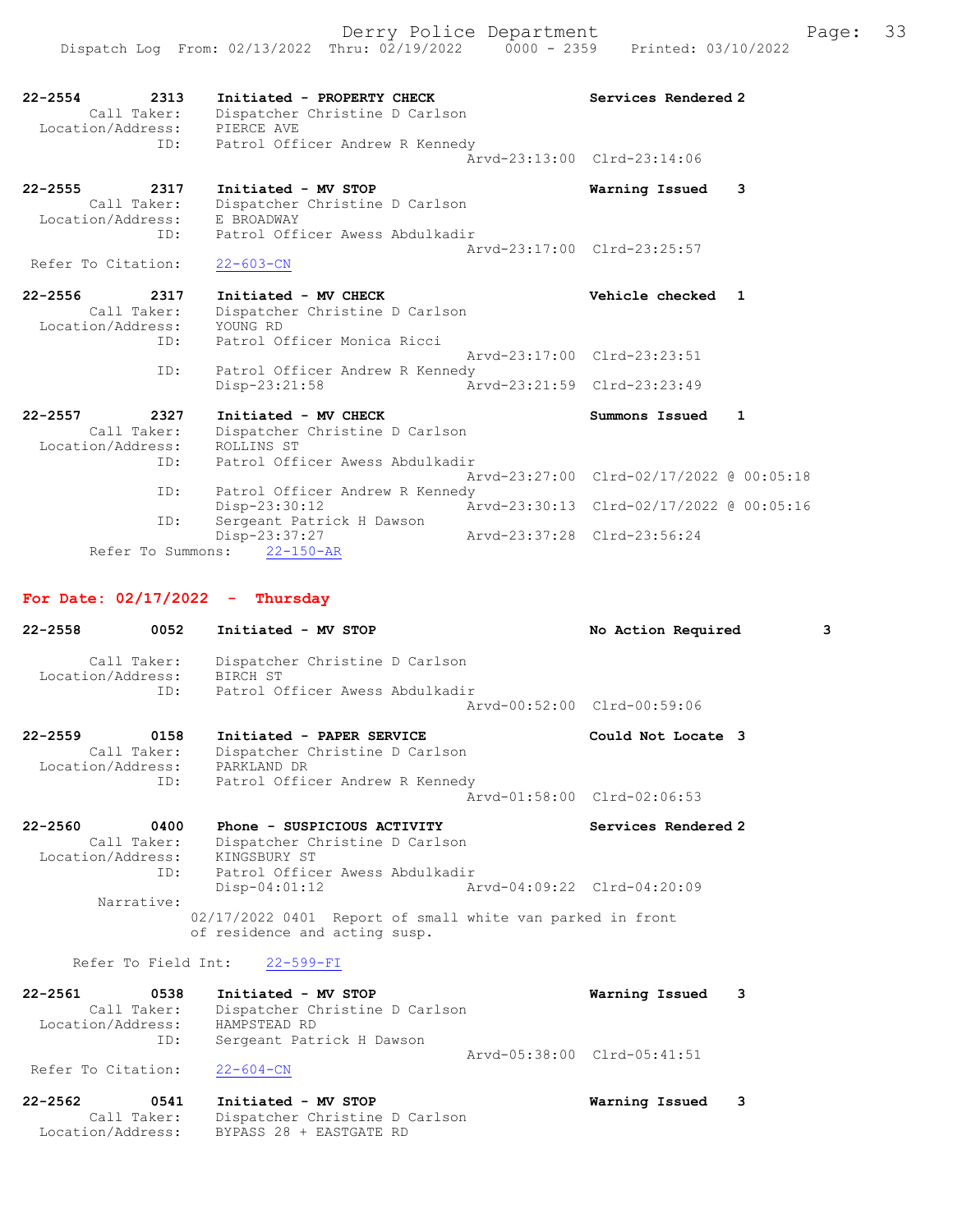Derry Police Department Fage: 34 Dispatch Log From: 02/13/2022 Thru: 02/19/2022 0000 - 2359 Printed: 03/10/2022 ID: Patrol Officer Monica Ricci Arvd-05:41:00 Clrd-05:45:46<br>22-605-CN Refer To Citation: 22-2563 0556 Initiated - MV STOP Warning Issued 3 Call Taker: Dispatcher Christine D Carlson Location/Address: S MAIN ST + DEXTER ST ID: Patrol Officer Nikita Tomnyuk Arvd-05:56:00 Clrd-06:00:57 Refer To Citation: 22-606-CN 22-2564 0605 Initiated - MV STOP Warning Issued 3 Call Taker: Dispatcher Christine D Carlson Location/Address: HAMPSTEAD RD + DAMREN RD ID: Sergeant Patrick H Dawson Arvd-06:05:00 Clrd-06:09:16 Refer To Citation: 22-607-CN 22-2565 0610 Initiated - MV STOP Warning Issued 3 Call Taker: Dispatcher Christine D Carlson Location/Address: KENDALL POND RD ID: Patrol Officer Andrew R Kennedy Arvd-06:10:00 Clrd-06:18:59 Refer To Citation: 22-609-CN 22-2566 0611 Initiated - MV STOP Warning Issued 3 Call Taker: Dispatcher Christine D Carlson Location/Address: E DERRY RD + CARDINAL CIR ID: Patrol Officer Scott M Beegan Arvd-06:11:00 Clrd-06:15:39<br>22-608-CN Refer To Citation: 22-2567 0619 Initiated - MV STOP Warning Issued 3 Call Taker: Dispatcher Christine D Carlson Location/Address: E DERRY RD + PINE ISLE DR ID: Patrol Officer Scott M Beegan Arvd-06:19:00 Clrd-06:23:50 Refer To Citation: 22-610-CN 22-2568 0651 Initiated - MV STOP Warning Issued 3 Call Taker: Dispatcher Jess W Arcand Location/Address: S MAIN ST ID: Patrol Officer Scott M Beegan Arvd-06:51:21 Clrd-07:01:32<br>22-611-CN Refer To Citation: 22-2569 0710 Initiated - MV STOP Warning Issued 3 Call Taker: Dispatcher Jess W Arcand Location/Address: E DERRY RD ID: Patrol Officer Scott M Beegan Arvd-07:10:00 Clrd-07:20:07 Refer To Citation: 22-612-CN 22-2570 0734 Phone - DISABLED MV Vehicle Towed 3 Call Taker: Lieutenant Michael T Muncey Location/Address: MANCHESTER RD ID: Patrol Officer Charles L Doherty<br>Disp-07:35:15 Arv Disp-07:35:15 Arvd-07:38:29 Clrd-08:13:01 Arrived By: Dispatcher Jess W Arcand Cleared By: Dispatcher Jess W Arcand ID: Sergeant Seth Plumer Disp-07:38:02 Arvd-07:38:05 Clrd-08:03:58 Dispatched By: Dispatcher Jess W Arcand Arrived By: Dispatcher Jess W Arcand Cleared By: Dispatcher Jess W Arcand ID: Patrol Officer Nicholas M Granville Arvd-07:40:50 Clrd-07:40:52 Narrative: 02/17/2022 0746 OWNER CONTACTED AAA PRIOR TO ARRIVAL.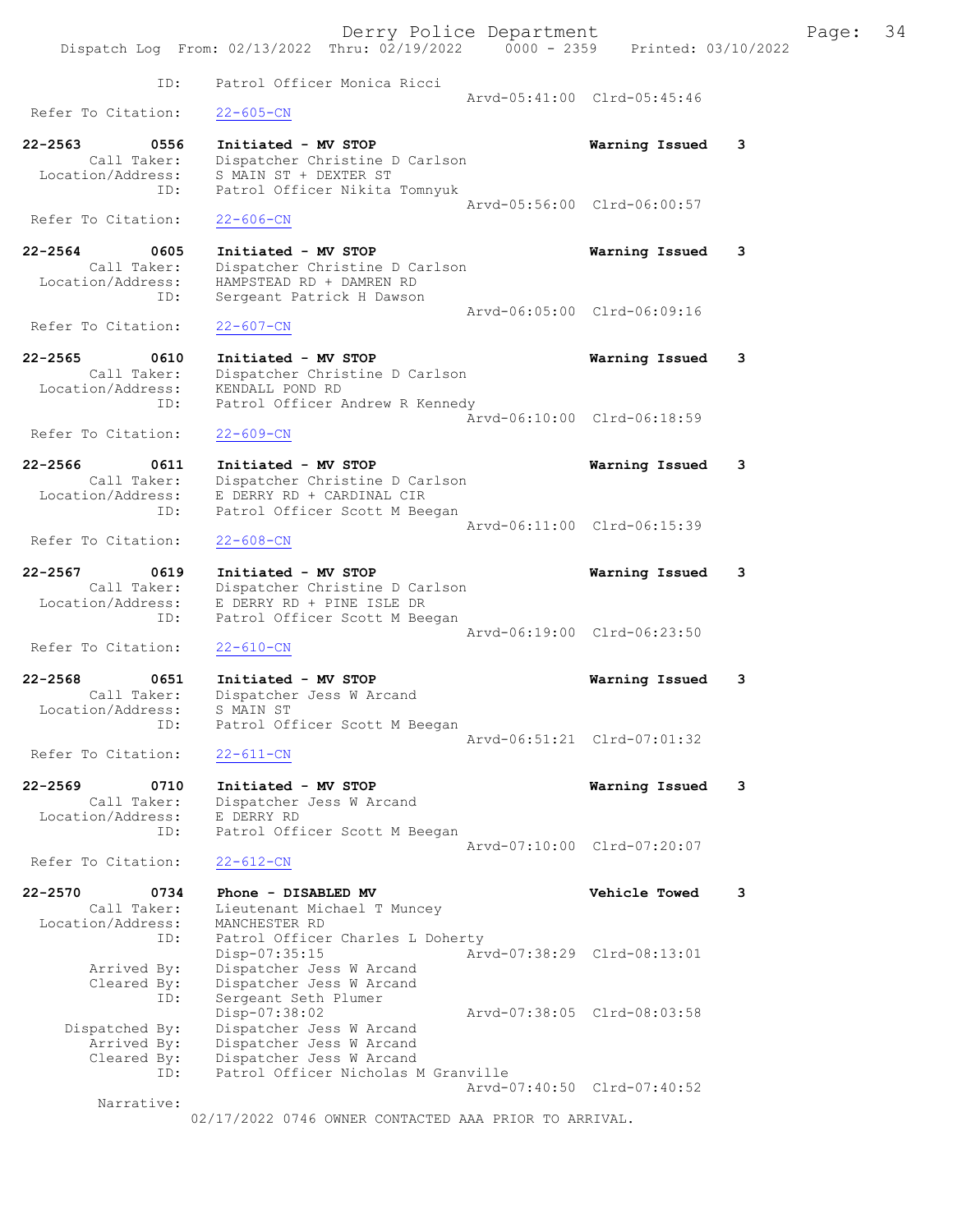02/17/2022 0804 AAA ON SCENE

| 22-2571<br>0735                  | Initiated - MV STOP                        | Warning Issued<br>3         |
|----------------------------------|--------------------------------------------|-----------------------------|
| Call Taker:<br>Location/Address: | Dispatcher Jess W Arcand<br>PINEHURST AVE  |                             |
| ID:                              | Patrol Officer Scott M Beegan              |                             |
|                                  |                                            | Arvd-07:35:00 Clrd-07:39:41 |
| Refer To Citation:               | $22 - 613 - CN$                            |                             |
| $22 - 2572$<br>0740              | Initiated - FOLLOW-UP                      | 2<br>No Action Required     |
| Call Taker:                      | Lieutenant Michael T Muncey                |                             |
| Location/Address:                | [DY 2745] HOOD RD                          |                             |
| ID:                              | Patrol Officer Nicholas M Granville        |                             |
|                                  |                                            | Arvd-07:40:00 Clrd-08:09:58 |
| Cleared By:                      | Dispatcher Jess W Arcand                   |                             |
| ID:                              | Dispatcher Jess W Arcand                   |                             |
|                                  | Disp-08:05:26                              | Arvd-08:05:42 Clrd-08:06:01 |
| Dispatched By:                   | Dispatcher Jess W Arcand                   |                             |
| Arrived By:                      | Dispatcher Jess W Arcand                   |                             |
| Cleared By:                      | Dispatcher Jess W Arcand                   |                             |
| $22 - 2573$<br>0747              | Initiated - MV STOP                        | Warning Issued<br>3         |
| Call Taker:                      | Dispatcher Jess W Arcand                   |                             |
| Location/Address:                | ISLAND POND RD                             |                             |
| ID:                              | Patrol Officer Timothy J Underhill         |                             |
|                                  |                                            | Arvd-07:47:00 Clrd-07:52:17 |
| Refer To Citation:               | $22 - 614 - CN$                            |                             |
| $22 - 2574$<br>0748              | Phone - ROAD HAZARD                        | Services Rendered 2         |
| Call Taker:                      | Dispatcher Jess W Arcand                   |                             |
| Location/Address:                | ISLAND POND RD                             |                             |
| ID:                              | Patrol Officer Timothy J Underhill         |                             |
|                                  | Disp-07:53:21                              | Arvd-08:01:00 Clrd-08:02:12 |
|                                  |                                            |                             |
| $22 - 2575$<br>0754              | Initiated - MV STOP                        | Warning Issued<br>3         |
| Call Taker:                      | Dispatcher Jess W Arcand                   |                             |
| Location/Address:<br>ID:         | S MAIN ST<br>Patrol Officer Scott M Beegan |                             |
|                                  |                                            | Arvd-07:54:00 Clrd-08:01:26 |
| Refer To Citation:               | $22 - 615 - CN$                            |                             |
|                                  |                                            |                             |
| $22 - 2576$<br>0813              | Initiated - MV STOP                        | Warning Issued<br>3         |
| Call Taker:                      | Dispatcher Jess W Arcand                   |                             |
| Location/Address:                | E DERRY RD                                 |                             |
| ID:                              | Patrol Officer Sara R Joyce                | Aryd-08:13:00 Clrd-08:23:07 |
| Refer To Citation:               | $22 - 616 - CN$                            |                             |
|                                  |                                            |                             |
| $22 - 2577$<br>0831              | Initiated - MV STOP                        | Warning Issued<br>3         |
| Call Taker:                      | Dispatcher Jess W Arcand                   |                             |
| Location/Address:                | E DERRY RD                                 |                             |
| ID:                              | Patrol Officer Scott M Beegan              |                             |
|                                  |                                            | Arvd-08:31:00 Clrd-08:38:34 |
| Refer To Citation:               | $22 - 617 - CN$                            |                             |
| 0838<br>$22 - 2578$              | Initiated - MV STOP                        | Warning Issued<br>3         |
| Call Taker:                      | Dispatcher Jess W Arcand                   |                             |
| Location/Address:                | E BROADWAY                                 |                             |
| ID:                              | Patrol Officer Scott M Beegan              |                             |
|                                  |                                            | Arvd-08:38:00 Clrd-08:48:17 |
| Refer To Citation:               | $22 - 618 - CN$                            |                             |
| $22 - 2579$<br>0840              | Initiated - MV STOP                        | Summons Issued<br>3         |
| Call Taker:                      | Dispatcher Jess W Arcand                   |                             |
| Location/Address:                | ROCKINGHAM RD                              |                             |
| ID:                              | Patrol Officer Timothy J Underhill         |                             |
|                                  |                                            | Arvd-08:40:00 Clrd-08:49:51 |
|                                  |                                            |                             |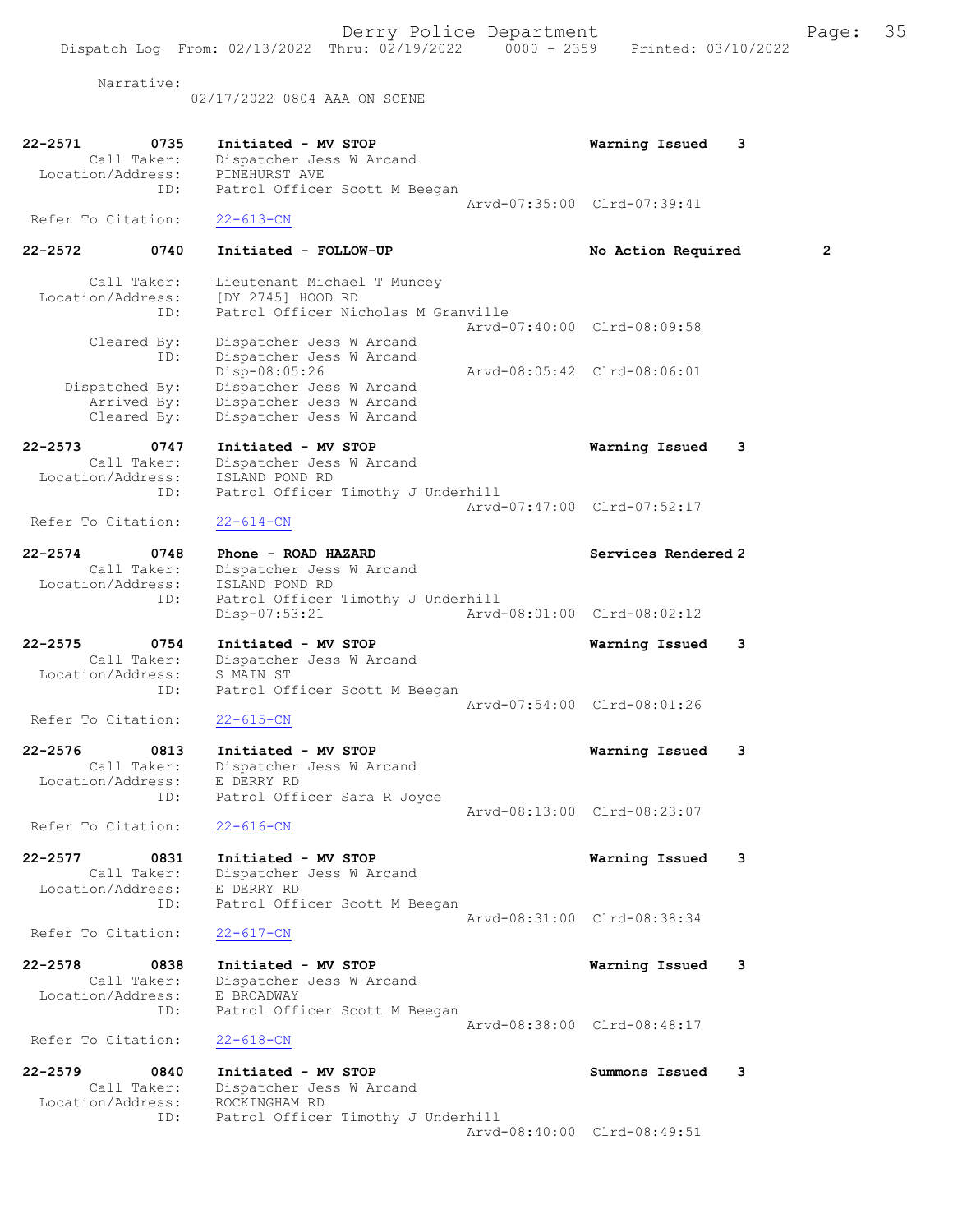Refer To Citation: 22-816-001006 22-2580 0852 Initiated - MV STOP Warning Issued 3 Call Taker: Dispatcher Jess W Arcand Location/Address: KENDALL POND RD ID: Patrol Officer Scott M Beegan Arvd-08:52:00 Clrd-08:58:29 Refer To Citation: 22-619-CN 22-2581 0855 Initiated - Child Advocacy Center Services Rendered 3 Call Taker: Dispatcher Jess W Arcand Location/Address: BIRCH ST ID: Detective Victoria M Kidd Arvd-08:55:00 Clrd-12:32:07 22-2582 0903 Initiated - FOLLOW-UP No Action Required 2 Call Taker: Dispatcher Jess W Arcand Location/Address: B ST ID: Patrol Officer Timothy J Underhill Arvd-09:03:00 Clrd-09:46:05 22-2583 0908 Phone - Loose Dog Complaint Services Rendered 2 Call Taker: Dispatcher Jess W Arcand Location/Address: FRANKLIN ST EXT + B ST ID: Patrol Officer Charles L Doherty Disp-09:13:22 Arvd-09:15:12 Clrd-09:35:44 ID: Detective Kimberly M Bouse Disp-09:13:48 Arvd-09:13:50 Clrd-09:15:44 Narrative: 02/17/2022 0908 TWO LOOSE DOGS RUNNING IN THE AREA Narrative: 02/17/2022 0922 SMALL BLACK/WHITE DOG TAKEN TO THE POUND 22-2584 0919 Initiated - MV STOP Warning Issued 3 Call Taker: Dispatcher Jess W Arcand Location/Address: E DERRY RD ID: Patrol Officer Scott M Beegan Arvd-09:19:00 Clrd-09:24:21<br>22-620-CN Refer To Citation: 22-2585 0926 Initiated - MV STOP Warning Issued 3 Call Taker: Dispatcher Jess W Arcand Location/Address: E DERRY RD ID: Patrol Officer Scott M Beegan Arvd-09:26:00 Clrd-09:46:26 Refer To Citation: 22-621-CN 22-2586 0937 Phone - SUSPICIOUS ACTIVITY Could Not Locate 2 Call Taker: Dispatcher Jess W Arcand Location/Address: KENDALL POND RD ID: Patrol Officer Nicholas M Granville<br>Disp-09:40:05 Arvd-0 Disp-09:40:05 Arvd-09:42:15 Clrd-09:47:44 Narrative: 02/17/2022 0939 ELDERLY FEMALE WALKING ON THE RAIL TRAIL 22-2587 0946 Initiated - FOLLOW-UP No Action Required 2 Call Taker: Dispatcher Jess W Arcand Location/Address: MUNICIPAL DR ID: Patrol Officer Timothy J Underhill Arvd-09:46:00 Clrd-10:05:23 22-2588 0946 Initiated - MV STOP Warning Issued 3 Call Taker: Dispatcher Jess W Arcand Location/Address: S MAIN ST ID: Patrol Officer Scott M Beegan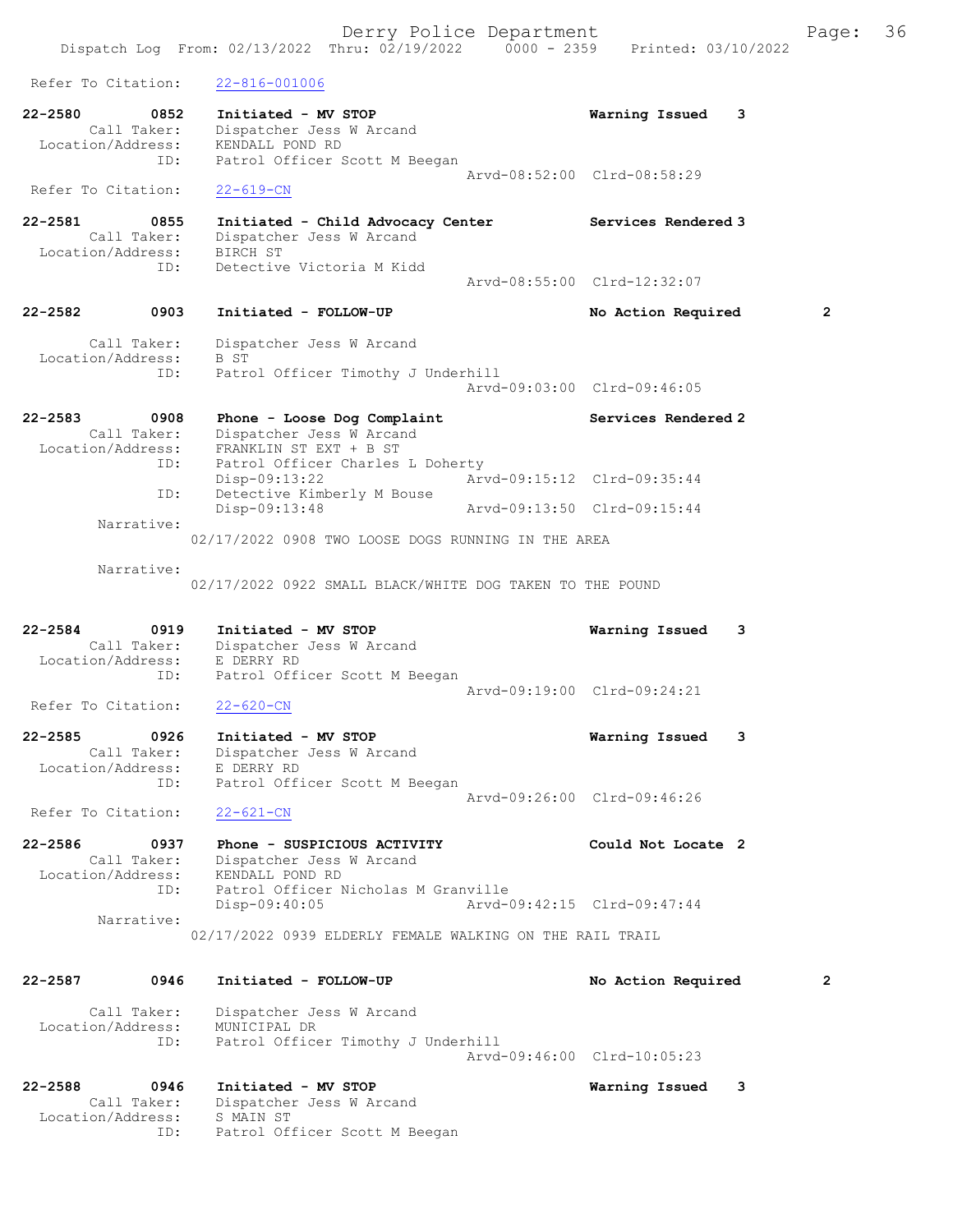Arvd-09:46:00 Clrd-09:50:48 Refer To Citation: 22-622-CN 22-2589 0957 Initiated - FOLLOW-UP No Action Required 2 Call Taker: Dispatcher Jess W Arcand Location/Address: MUNICIPAL DR<br>TD: Patrol Office Patrol Officer Sara R Joyce Arvd-09:57:00 Clrd-10:01:30 Cleared By: Lieutenant Michael T Muncey 22-2592 0958 Walk-In - FINGERPRINTS Services Rendered 3 Call Taker: Dispatcher Jess W Arcand<br>ion/Address: MUNICIPAL DR Location/Address:<br>ID: Patrol Officer Jeffrey R Pike Disp-10:06:34 Arvd-10:06:36 Clrd-10:13:55 22-2590 1000 911 - MV ACCIDENT Report Taken 1 Call Taker: Dispatcher Jess W Arcand<br>ion/Address: S MAIN ST Location/Address:<br>ID: Patrol Officer Charles L Doherty<br>Disp-10:00:23 Ar Arvd-10:03:50 Clrd-13:50:55 ID: Patrol Officer Nicholas M Granville Disp-10:00:27 Arvd-10:02:41 Clrd-13:50:55<br>TD: Patrol Officer Sara R Jovce Patrol Officer Sara R Joyce<br>Disp-10:01:47 Disp-10:01:47 Arvd-10:04:43 Clrd-13:07:32<br>Dispatched By: Lieutenant Michael T Muncey<br>ID: Sergeant Seth Plumer Lieutenant Michael T Muncey -- ..<br>Sergeant Seth Plumer Disp-10:02:33 Arvd-10:04:29 Clrd-13:50:55 Dispatched By: Lieutenant Michael T Muncey ID: Patrol Officer Tyler S Daniel<br>Disp-10:07:57 Mrvd-10:13:36 Clrd-12:34:10 Disp-10:07:57 Arvd-10:13:36 Clrd-12:34:10 Dispatched By: Lieutenant Michael T Muncey ID: Patrol Officer Adam J Petkus Disp-10:08:00 Arvd-10:18:20 Clrd-13:50:55 Dispatched By: Lieutenant Michael T Muncey ID: Detective Benjamin J Doyle<br>Disp-11:38:19 Disp-11:38:19 Arvd-11:52:03 Clrd-12:55:42 ID: Patrol Officer Timothy J Underhill<br>Disp-12:32:32 Arvd Disp-12:32:32 Arvd-12:32:34 Clrd-13:50:55 Narrative: 02/17/2022 1002 Fire on scene Narrative: 02/17/2022 1012 OFF WITH NH 3623133, NH KNA3, NH 2PN27 AND NH MACK1&2 Narrative: 02/17/2022 1053 418 OFF AT PMC Narrative: 02/17/2022 1221 WRECKERS REQUESTED. BIRCH STREET (NH# KNA3) LBP (NH# 2P927) RECOVERY SOLUTIONS (NH# 3623133) Narrative: 02/17/2022 1223 BIRCH STREET COLLISION ON SCENE Narrative: 02/17/2022 1226 RECOVERY SOLUTIONS ON SCENE Narrative: 02/17/2022 1231 LBP ON SCENE Refer To Incident: 22-260-OF Refer To Accident: 22-97-AC 22-2591 1005 Phone - MEDICAL EMERGENCY 18 Assistance Rendered 1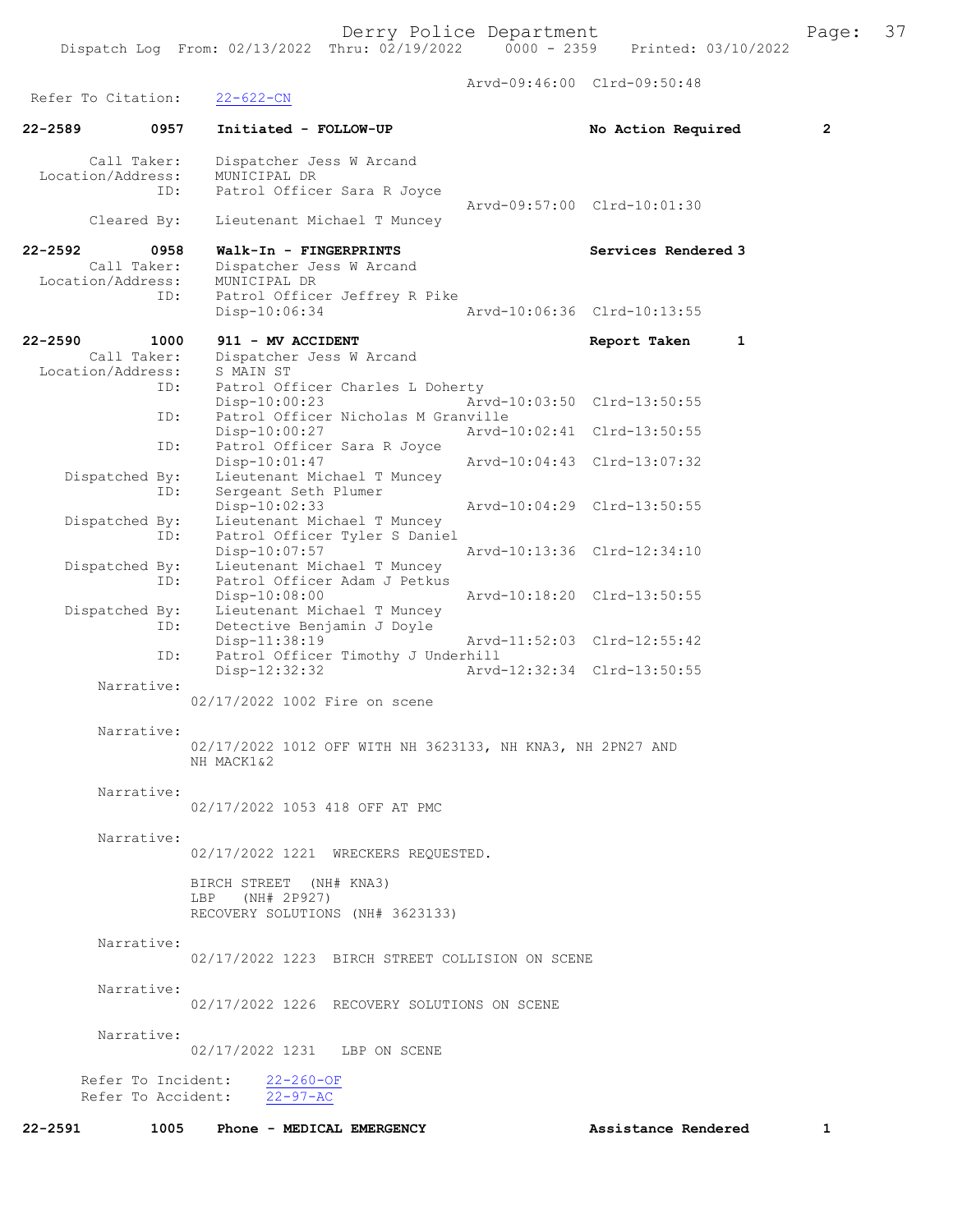| Call Taker:<br>Location/Address: | Dispatcher Jess W Arcand<br>LINLEW DR          |                             |  |
|----------------------------------|------------------------------------------------|-----------------------------|--|
| ID:                              | Patrol Officer Timothy J Underhill             |                             |  |
|                                  | Disp-10:05:32<br>Refer To Field Int: 22-567-FI | Aryd-10:07:52 Clrd-10:32:59 |  |

| 22-2593           | 1108        | Walk-In - HIT AND RUN         | Report Taken                |  |
|-------------------|-------------|-------------------------------|-----------------------------|--|
|                   | Call Taker: | Dispatcher Jess W Arcand      |                             |  |
| Location/Address: |             | TSIENNETO RD                  |                             |  |
|                   | ID:         | Patrol Officer Jeffrey R Pike |                             |  |
|                   |             | Disp-11:09:41                 | Arvd-11:09:47 Clrd-11:12:00 |  |
|                   |             | Refer To Incident: 22-257-OF  |                             |  |

| 22-2594           | 1119        | Phone - ANIMAL COMPLAINT           | Services Rendered 1         |
|-------------------|-------------|------------------------------------|-----------------------------|
|                   | Call Taker: | Dispatcher Jess W Arcand           |                             |
| Location/Address: |             | FORDWAY ST                         |                             |
|                   | ID:         | Patrol Officer Timothy J Underhill |                             |
|                   |             | Disp-11:19:49                      | Arvd-11:19:52 Clrd-11:29:49 |
|                   | Narrative:  |                                    |                             |

02/17/2022 1119 DOG RELEASED TO OWNER

Refer To Field Int: 22-585-FI

| $22 - 2595$ | 1149              | Phone - JUVENILE OFFENSES                  | Gone on Arrival 2           |  |
|-------------|-------------------|--------------------------------------------|-----------------------------|--|
|             | Call Taker:       | Dispatcher Jess W Arcand                   |                             |  |
|             | Location/Address: | ROLLINS ST                                 |                             |  |
|             | ID:               | Patrol Officer Sara R Joyce                |                             |  |
|             |                   | Disp-13:09:50                              | Arvd-13:15:01 Clrd-13:17:59 |  |
|             | Narrative:        |                                            |                             |  |
|             |                   | 02/17/2022 1149 JUVENILES POSSIBLY SMOKING |                             |  |

| 22-2596           | 1203 | Initiated - MV STOP                          | Warning Issued | $\sim$ 3 |
|-------------------|------|----------------------------------------------|----------------|----------|
| Call Taker:       |      | Dispatcher Jess W Arcand                     |                |          |
| Location/Address: |      | FOREST RIDGE RD                              |                |          |
|                   | ID:  | Administrative Sergeant Christopher R Talbot |                |          |
|                   |      | Arvd-12:03:00 Clrd-12:07:02                  |                |          |

| 22-2597<br>1234   | Initiated - DEPARTMENT INFO        | Report Taken                |  |
|-------------------|------------------------------------|-----------------------------|--|
| Call Taker:       | Dispatcher Jess W Arcand           |                             |  |
| Location/Address: | PINKERTON ST                       |                             |  |
| ID:               | Patrol Officer James M McClafferty |                             |  |
|                   |                                    | Arvd-12:34:00 Clrd-12:37:34 |  |

Refer To Incident: 22-258-OF

| 22-2598           | 1307 | Initiated - DEPARTMENT INFO   | Report Taken                |  |
|-------------------|------|-------------------------------|-----------------------------|--|
| Call Taker:       |      | Dispatcher Jess W Arcand      |                             |  |
| Location/Address: |      | PINKERTON ST                  |                             |  |
|                   | ID:  | Patrol Officer Brian J Landry |                             |  |
|                   |      |                               | Arvd-13:07:00 Clrd-13:08:08 |  |

Refer To Incident: 22-259-OF

```
22-2599 1349 Initiated - DEPARTMENT INFO Report Taken 3 
 Call Taker: Dispatcher Jess W Arcand
 Location/Address: MUNICIPAL DR
 ID: Detective Kevin G Ruppel
                   Arvd-13:49:00 Clrd-13:49:43<br>22-261-OF
```
Refer To Incident:

| $22 - 2600$       | 1359        | Phone - UNWANTED SUBJECT        | Gone on Arrival 2           |  |
|-------------------|-------------|---------------------------------|-----------------------------|--|
|                   | Call Taker: | Dispatcher Jess W Arcand        |                             |  |
| Location/Address: |             | MEADOWBROOK RD                  |                             |  |
|                   | ID:         | Patrol Officer Sara R Joyce     |                             |  |
|                   |             | $Disp-14:01:55$                 | Arvd-14:15:12 Clrd-14:33:10 |  |
|                   | Cleared By: | Dispatcher Kaitlyn A Fitzgerald |                             |  |
|                   | ID:         | Sergeant Seth Plumer            |                             |  |
|                   |             | $Disp-14:02:12$                 | Arvd-14:19:00 Clrd-14:33:12 |  |
|                   | Cleared By: | Dispatcher Kaitlyn A Fitzgerald |                             |  |
|                   |             | Refer To Field Int: 22-584-FI   |                             |  |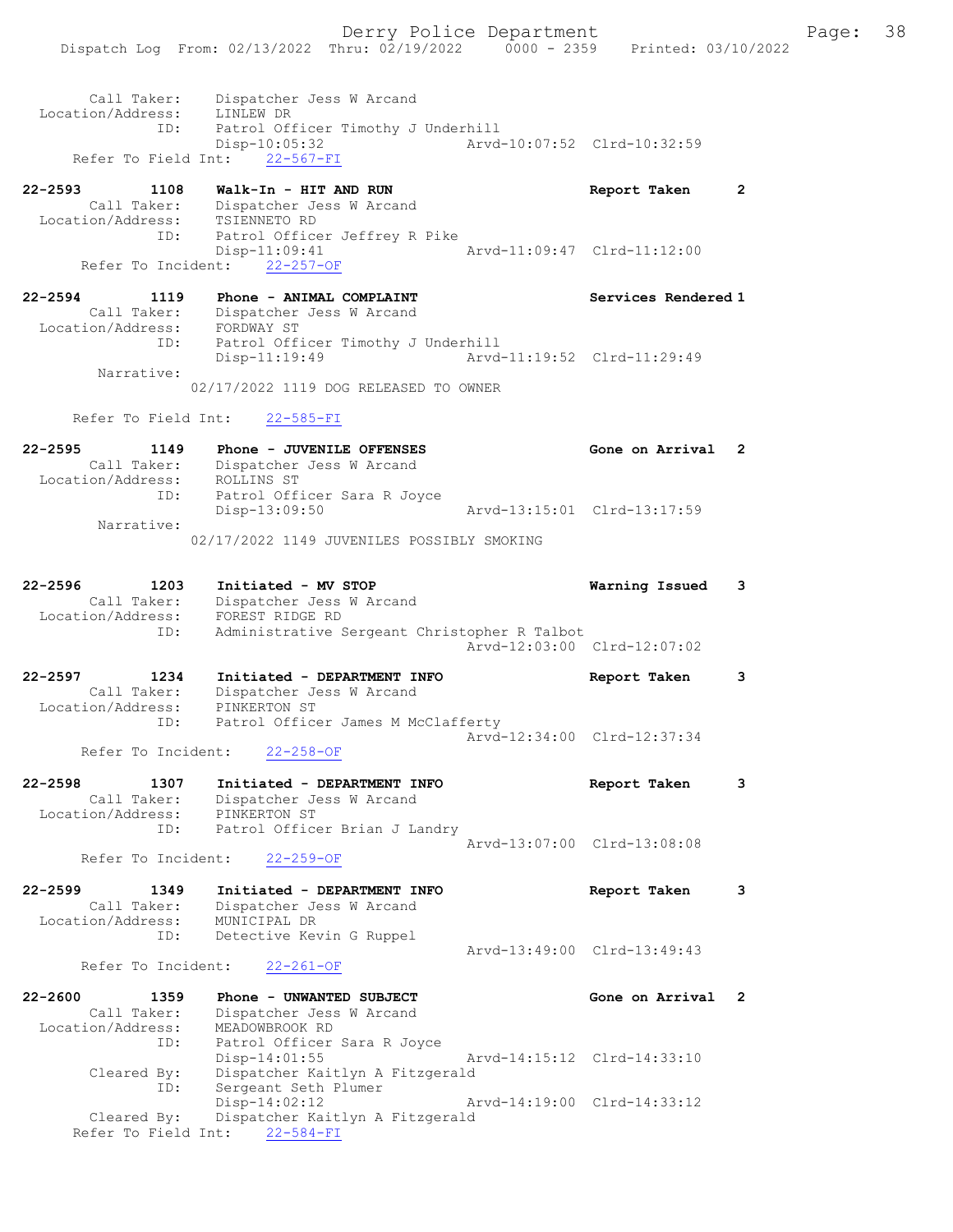| 22-2601<br>1400<br>Call Taker:                                     | Phone - ANIMAL COMPLAINT<br>Dispatcher Jess W Arcand                                              | Services Rendered 1         |                       |
|--------------------------------------------------------------------|---------------------------------------------------------------------------------------------------|-----------------------------|-----------------------|
| Location/Address:<br>ID:                                           | FORDWAY ST<br>Patrol Officer Sara R Joyce<br>Disp-14:00:36                                        | Aryd-14:00:38 Clrd-14:00:55 |                       |
| Refer To Field Int:                                                | $22 - 583 - FI$                                                                                   |                             |                       |
| $22 - 2602$<br>1417                                                | Phone - WELFARE CHECK                                                                             | Report Taken                | $\mathbf{2}^{\prime}$ |
| Call Taker:<br>Location/Address:<br>ID:                            | Lieutenant Michael T Muncey<br>BLACKBERRY RD<br>Patrol Officer Michael P Accorto<br>Disp-16:53:19 | Arvd-16:53:32 Clrd-17:17:05 |                       |
| Dispatched By:<br>Arrived By:<br>Cleared By:<br>Refer To Incident: | Sergeant Jared Knox<br>Sergeant Jared Knox<br>Detective Victoria M Kidd<br>$22 - 263 - OF$        |                             |                       |
| $22 - 2603$<br>1424                                                | Initiated - FOLLOW-UP                                                                             | Cleared                     | $\overline{2}$        |
| Call Taker:<br>Location/Address:<br>ID:                            | Dispatcher Jess W Arcand<br>COURTHOUSE LN<br>Patrol Officer Cody Johnson                          |                             |                       |
| Cleared By:                                                        | Detective Victoria M Kidd                                                                         | Arvd-14:24:00 Clrd-15:36:35 |                       |
| $22 - 2604$<br>1531<br>Call Taker:                                 | Initiated - MV STOP<br>Detective Victoria M Kidd                                                  | Warning Issued              | 3                     |
| Location/Address:                                                  | E BROADWAY                                                                                        |                             |                       |
| ID:                                                                | Patrol Officer James M McClafferty                                                                | Arvd-15:31:00 Clrd-15:36:19 |                       |
| Refer To Citation:                                                 | $22 - 623 - CN$                                                                                   |                             |                       |
| $22 - 2605$<br>1543<br>Call Taker:                                 | 911 - ERRATIC OPERATION<br>Detective Victoria M Kidd                                              | Investigated                | $\mathbf{2}$          |
| Location/Address:                                                  | WINDHAM DEPOT RD                                                                                  |                             |                       |
| ID:                                                                | Patrol Officer Michael P Accorto<br>$Disp-15:44:57$                                               | Arvd-15:48:20 Clrd-15:56:28 |                       |
| ID:                                                                | Patrol Officer Ryan M Panaro                                                                      |                             |                       |
| ID:                                                                | Disp-15:45:09<br>Sergeant Jeffrey M Dawe                                                          | Arvd-15:48:22 Clrd-15:56:22 |                       |
|                                                                    | Disp-15:46:53                                                                                     | Arvd-15:48:24 Clrd-15:56:25 |                       |
| 22-2606<br>1546<br>Call Taker:                                     | Initiated - MV STOP<br>Patrol Officer James M McClafferty                                         | Warning Issued              | 3                     |
| Location/Address:<br>ID:                                           | W BROADWAY<br>Patrol Officer James M McClafferty                                                  |                             |                       |
| Cleared By:<br>Refer To Citation:                                  | Detective Victoria M Kidd<br>$22 - 624 - CN$                                                      | Arvd-15:46:48 Clrd-15:47:50 |                       |
|                                                                    |                                                                                                   |                             |                       |
| 22-2607<br>1547<br>Call Taker:<br>Location/Address:                | Initiated - MV STOP<br>Detective Victoria M Kidd<br>OLD CHESTER RD                                | Summons Issued              | 3                     |
| ID:                                                                | Patrol Officer Nathan S Lavoie                                                                    | Arvd-15:47:00 Clrd-15:57:35 |                       |
| Refer To Citation:                                                 | $22 - 816 - 000003$                                                                               |                             |                       |
| $22 - 2608$<br>1547                                                | Initiated - WELFARE CHECK                                                                         | Report Taken                | $\mathbf{2}$          |
| Call Taker:<br>Location/Address:                                   | Detective Victoria M Kidd<br>FAIRWAY DR                                                           |                             |                       |
| ID:                                                                | Detective Peter A Houlis                                                                          |                             |                       |
| Refer To Incident:                                                 | $22 - 262 - 0F$                                                                                   | Arvd-15:47:00 Clrd-15:48:51 |                       |
| $22 - 2609$<br>1553                                                | Phone - DOMESTIC DISTURBANCE                                                                      | Verbal in Nature 1          |                       |
| Call Taker:<br>Location/Address:                                   | Detective Victoria M Kidd<br>FAIRWAY DR                                                           |                             |                       |
| ID:                                                                | Patrol Officer Samuel J Troy                                                                      |                             |                       |
| ID:                                                                | Disp-15:57:49<br>Patrol Officer Nathan S Lavoie                                                   | Arvd-16:01:18 Clrd-16:11:45 |                       |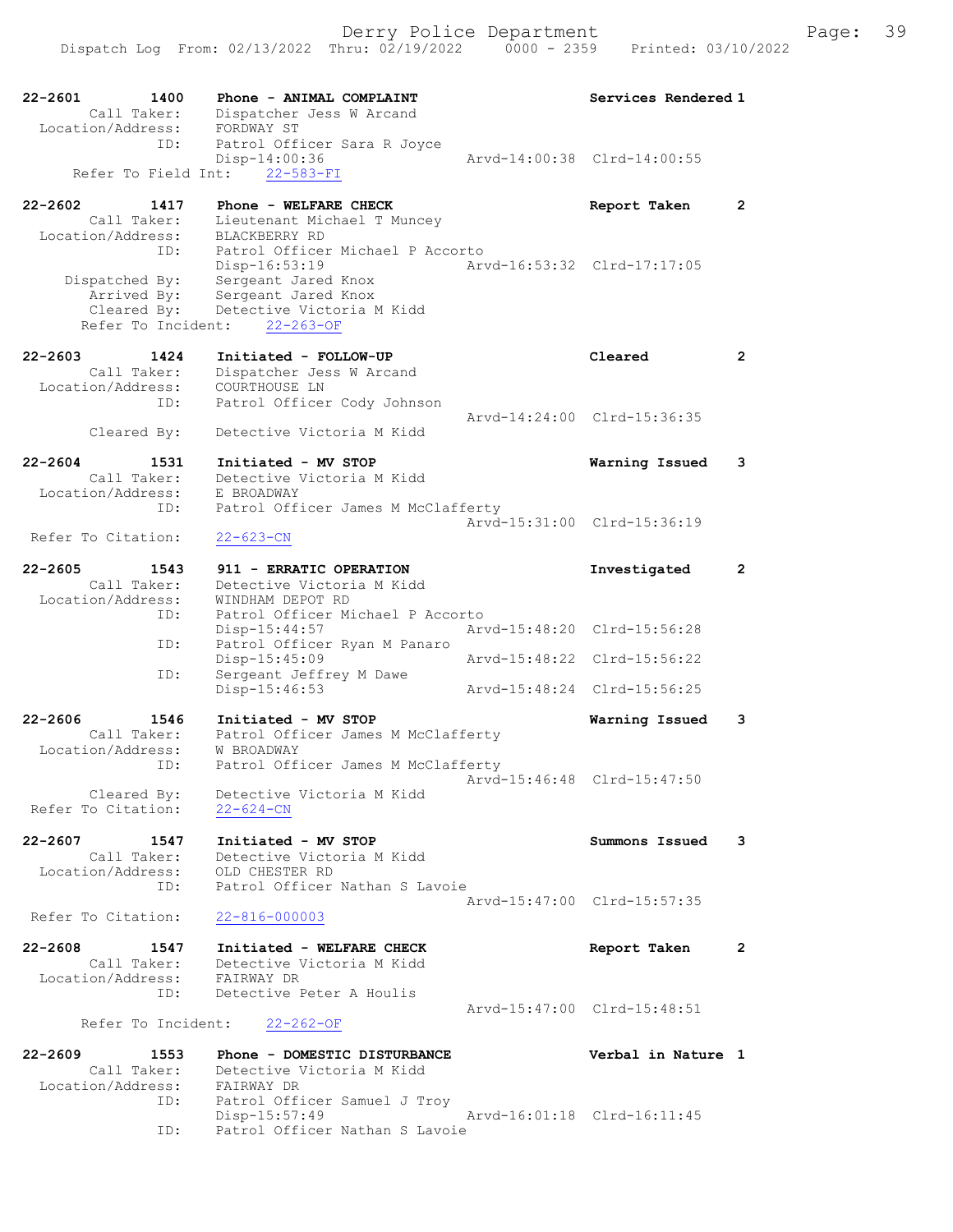Dispatch Log From: 02/13/2022 Thru: 02/19/2022 0000 - 2359 Printed: 03/10/2022

Disp-15:58:11 Arvd-16:02:17 Clrd-16:09:17

 Refer To Field Int: 22-572-FI 22-2610 1558 Initiated - MV STOP Warning Issued 3 Detective Victoria M Kidd Location/Address: W BROADWAY ID: Patrol Officer James M McClafferty Arvd-15:58:00 Clrd-16:04:41<br>22-625-CN Refer To Citation: 22-2611 1600 Phone - INVOL EMERGENCY ADMISSION Transported to Hospital 2 Call Taker: Sergeant Jared Knox<br>ion/Address: ALADDIN CIR Location/Address: ID: Patrol Officer Michael P Accorto<br>Disp-16:00:29 Mrvd-16:08:52 Clrd-16:17:38 Disp-16:00:29 Arvd-16:08:52 Clrd-16:17:38 Arrived By: Detective Victoria M Kidd Cleared By: Detective Victoria M Kidd ID: Patrol Officer Ryan M Panaro<br>Disp-16:00:33 Disp-16:00:33 Arvd-16:08:50 Clrd-16:21:44 Arrived By: Detective Victoria M Kidd Cleared By: Detective Victoria M Kidd ID: Sergeant Jeffrey M Dawe Disp-16:00:37 <br>Arrived By: Detective Victoria M Kidd Arrived By: Detective Victoria M Kidd Arrived By: Detective Victoria M Kidd<br>Cleared By: Detective Victoria M Kidd Detective Victoria M Kidd Narrative: 02/17/2022 1610 316 en route with one to PMC. S/M 48177.2 Narrative: 02/17/2022 1612 316 off at PMC. E/M: 48177.8 22-2612 1606 Phone - SUSPICIOUS ACTIVITY Cone on Arrival 2<br>Call Taker: Detective Victoria M Kidd Detective Victoria M Kidd Location/Address: RAILROAD AVE<br>ID: Patrol Office Patrol Officer Samuel J Troy<br>Disp-16:16:23 Arvd-16:18:10 Clrd-16:25:57 ID: Patrol Officer Nathan S Lavoie<br>Disp-16:16:45 Disp-16:16:45 Arvd-16:17:58 Clrd-16:18:00 Th: The Patrol Officer Michael P Accorto<br>Disp-16:17:43 Ar Disp-16:17:43 Arvd-16:19:34 Clrd-16:25:59<br>ID: Sergeant Jeffrey M Dawe Sergeant Jeffrey M Dawe<br>Disp-16:19:43 Disp-16:19:43 Arvd-16:23:07 Clrd-16:25:50 22-2613 1609 Initiated - MV STOP 1609 Varning Issued 3<br>Call Taker: Detective Victoria M Kidd Call Taker: Detective Victoria M Kidd Location/Address: W BROADWAY ID: Patrol Officer James M McClafferty Arvd-16:09:00 Clrd-16:13:48<br>22-626-CN Refer To Citation: 22-2614 1618 Initiated - MV STOP 1997 1891 1891 1891 1892 1894 1895 1998 1998 1999 1991 1991 1992 1994 1998 1 Detective Victoria M Kidd<br>W BROADWAY Location/Address:<br>ID: Patrol Officer James M McClafferty Arvd-16:18:00 Clrd-16:23:40 Refer To Citation: 22-627-CN 22-2615 1626 Phone - ASSIST OTHER AGENCY Transported to Hospital 3 Call Taker: Detective Victoria M Kidd<br>Location/Address: [DY 2311 TSIENNETO RD Location/Address: [DY 231] TSIENNETO RD ID: Patrol Officer Nathan S Lavoie<br>Disp-16:27:43 Disp-16:27:43 Arvd-16:30:21 Clrd-16:58:43<br>TD: Patrol Officer Samuel J Trov Patrol Officer Samuel J Troy<br>Disp-16:27:47 Arvd-16:32:21 Clrd-16:39:15 ID: Sergeant Jeffrey M Dawe<br>Disp-16:36:35 Disp-16:36:35 Arvd-16:36:38 Clrd-16:39:17 Narrative: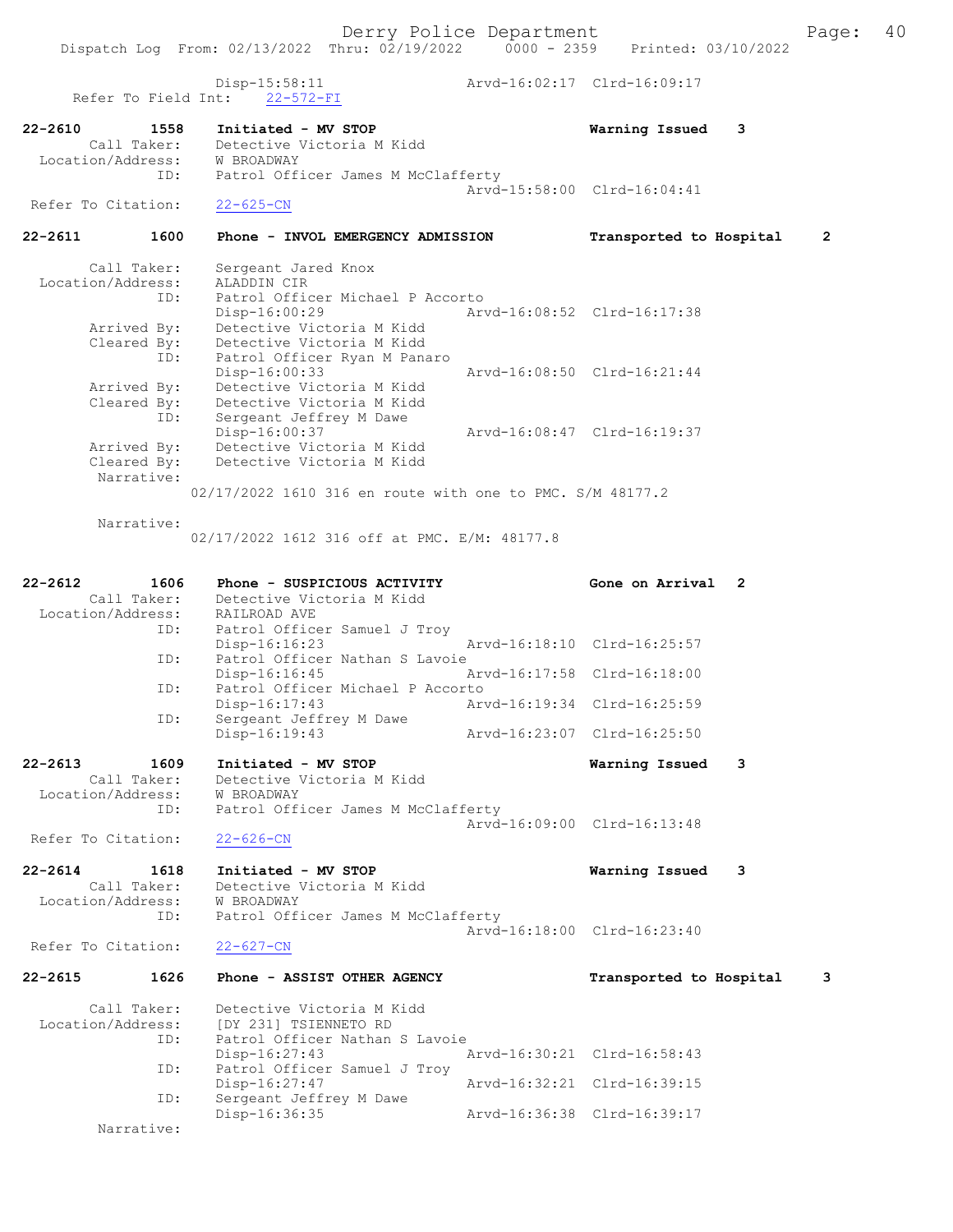02/17/2022 1638 117 en route to PMC with one. S/M: 66137.0

Narrative:

02/17/2022 1647 117 off at PMC. E/M: 66138.8

Refer To Field Int: 22-573-FI

| 22-2616<br>1628<br>Call Taker: | Initiated - MV STOP<br>Detective Victoria M Kidd                        | Warning Issued              | 3              |
|--------------------------------|-------------------------------------------------------------------------|-----------------------------|----------------|
| Location/Address:<br>ID:       | W BROADWAY<br>Patrol Officer James M McClafferty                        |                             |                |
|                                |                                                                         | Arvd-16:28:00 Clrd-16:36:09 |                |
| Refer To Citation:             | $22 - 628 - CN$                                                         |                             |                |
| 22-2617<br>1630<br>Call Taker: | Phone - WELFARE CHECK<br>Sergeant Jared Knox                            | Arrest(s) Made              | $\overline{2}$ |
| Location/Address:              | FAIRWAY DR                                                              |                             |                |
| ID:                            | Sergeant Jeffrey M Dawe                                                 |                             |                |
|                                | Disp-18:15:42                                                           | Clrd-18:15:49               |                |
| Dispatched By:<br>Cleared By:  | Detective Victoria M Kidd<br>Detective Victoria M Kidd                  |                             |                |
| ID:                            | Patrol Officer Michael P Accorto                                        |                             |                |
|                                | Disp-18:36:32                                                           | Arvd-18:39:18 Clrd-20:11:20 |                |
| Dispatched By:                 | Detective Victoria M Kidd                                               |                             |                |
| Arrived By:                    | Detective Victoria M Kidd                                               |                             |                |
| Cleared By:                    | Detective Victoria M Kidd                                               |                             |                |
| ID:                            | Sergeant Jeffrey M Dawe                                                 |                             |                |
| Dispatched By:                 | Disp-18:39:14<br>Detective Victoria M Kidd                              | Arvd-18:39:15 Clrd-19:36:18 |                |
| Arrived By:                    | Detective Victoria M Kidd                                               |                             |                |
| ID:                            | Patrol Officer Samuel J Troy                                            |                             |                |
|                                | Disp-18:56:53                                                           | Arvd-18:56:56 Clrd-19:37:07 |                |
| Dispatched By:                 | Detective Victoria M Kidd                                               |                             |                |
| Arrived By:                    | Detective Victoria M Kidd                                               |                             |                |
| ID:                            | Patrol Officer Kevin L Davies                                           |                             |                |
|                                | $Disp-19:41:37$                                                         | Arvd-20:16:32 Clrd-21:38:31 |                |
| Dispatched By:<br>Arrived By:  | Detective Victoria M Kidd<br>Detective Victoria M Kidd                  |                             |                |
| Cleared By:                    | Detective Victoria M Kidd                                               |                             |                |
| Narrative:                     |                                                                         |                             |                |
|                                | 02/17/2022 1922 S9 reports one in custody for Stalking.                 |                             |                |
| Narrative:                     |                                                                         |                             |                |
|                                | 02/17/2022 1927 222 en route to DPDHQ. s/m: 69067.4                     |                             |                |
|                                |                                                                         |                             |                |
| Narrative:                     |                                                                         |                             |                |
|                                | 02/17/2022 1933 222 off at HQ. e/m: 69069.5                             |                             |                |
|                                |                                                                         |                             |                |
| Narrative:                     |                                                                         |                             |                |
|                                | 02/17/2022 2005 720 en route to Rockingham County Jail. S/M:<br>40111.6 |                             |                |
|                                |                                                                         |                             |                |
| Narrative:                     |                                                                         |                             |                |
|                                | 02/17/2022 2021 ICE notified.                                           |                             |                |
|                                |                                                                         |                             |                |
| Narrative:                     |                                                                         |                             |                |
|                                | 02/17/2022 2035 720 off at Rockingham County Jail. E/M:                 |                             |                |
|                                | 40133.2.                                                                |                             |                |
| Refer To Arrest:               | $22 - 154 - AR$                                                         |                             |                |
| 22-2618<br>1643                | Initiated - MV STOP                                                     | Warning Issued              | 3              |
| Call Taker:                    | Detective Victoria M Kidd                                               |                             |                |
| Location/Address:              | W BROADWAY                                                              |                             |                |
| ID:                            | Patrol Officer James M McClafferty                                      |                             |                |
|                                |                                                                         | Arvd-16:43:00 Clrd-16:48:15 |                |
| Refer To Citation:             | $22 - 629 - CN$                                                         |                             |                |
| 22-2619<br>1653                | Initiated - MV STOP                                                     | Summons Issued              | 3              |
| Call Taker:                    | Detective Victoria M Kidd                                               |                             |                |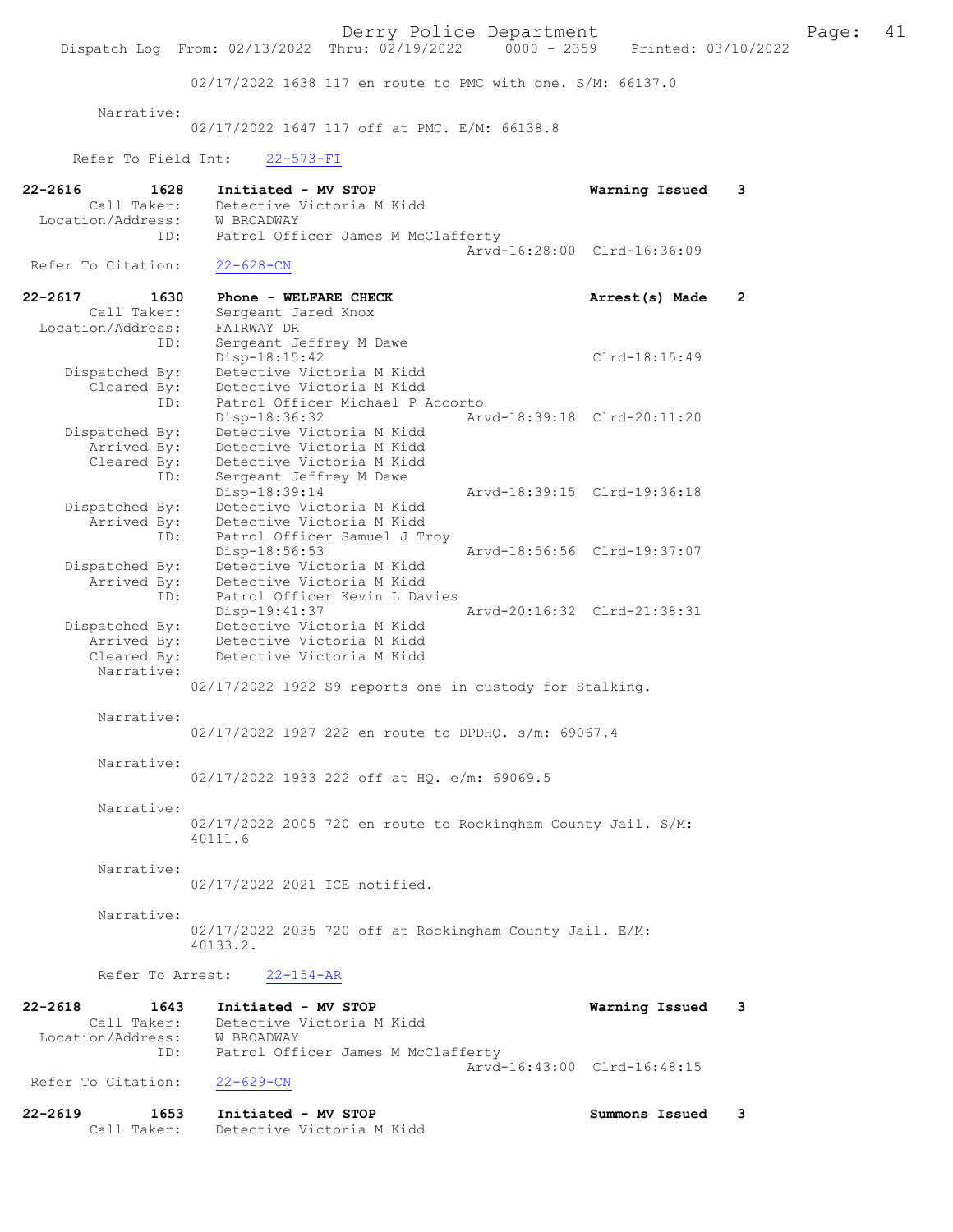Derry Police Department Fage: 42 Dispatch Log From: 02/13/2022 Thru: 02/19/2022 0000 - 2359 Printed: 03/10/2022 Location/Address: W BROADWAY ID: Patrol Officer James M McClafferty Arvd-16:53:00 Clrd-17:02:05<br>22-816-010010 Refer To Citation: 22-2620 1711 Initiated - MV STOP Warning Issued 3 Call Taker: Detective Victoria M Kidd Location/Address: W BROADWAY ID: Patrol Officer James M McClafferty Arvd-17:11:00 Clrd-17:17:58 Cleared By: Sergeant Jared Knox Refer To Citation: 22-630-CN 22-2621 1725 Initiated - MV STOP 128 No Action Required 3 Call Taker: Detective Victoria M Kidd Location/Address: W BROADWAY ID: Patrol Officer James M McClafferty Arvd-17:25:00 Clrd-17:28:15 22-2622 1743 Initiated - MV STOP Warning Issued 3 Call Taker: Detective Victoria M Kidd Location/Address: W BROADWAY ID: Patrol Officer James M McClafferty Arvd-17:43:00 Clrd-17:47:24 Refer To Citation: 22-631-CN 22-2623 1750 Phone - WARRANT ARREST Arrest(s) Made 2 Call Taker: Detective Victoria M Kidd Location/Address: [SLM] VETERANS MEMORIAL PKWY ID: Patrol Officer Kevin L Davies Disp-18:01:47 Arvd-18:29:16 Clrd-19:07:51 Arrived By: Patrol Officer Robert Corwin ID: Patrol Officer Robert Corwin Disp-19:08:09 Arvd-19:08:12 Clrd-19:17:15 Narrative: Salem Reports 1 in custody on DPD Warrant for Criminal Mischief. Identified as: Seth Strandberg 1/2/2002 24 Chappy Ln. Salem, NH 03079 Narrative: 02/17/2022 1836 en route to PD s/m 40100.2 Narrative: 02/17/2022 1859 off at PD e/m 40111.5 Narrative: 02/17/2022 1916 Subject released on a summons with a court date of 4/21/2022. Refer To Arrest: 22-152-AR 22-2624 1814 Phone - DOMESTIC DISTURBANCE Verbal in Nature 1 Call Taker: Detective Victoria M Kidd Location/Address:<br>ID: IIIIII<br>BRISTOL CT<br>Patrol Officer Samuel J Troy Disp-18:15:07 Arvd-18:19:51 Clrd-18:32:25<br>ID: Patrol Officer Nathan S Lavoie Patrol Officer Nathan S Lavoie<br>Disp-18:15:29 A Disp-18:15:29 Arvd-18:19:53 Clrd-18:32:08<br>TD: Sergeant Jeffrey M Dawe Disp Iorrocal<br>Sergeant Jeffrey M Dawe<br>Disp-18:16:02 Disp-18:16:02 Arvd-18:19:49 Clrd-18:32:04 Refer To Field Int: 22-574-FI

22-2625 1825 Phone - ASSIST CITIZEN ADVICE GIVEN 3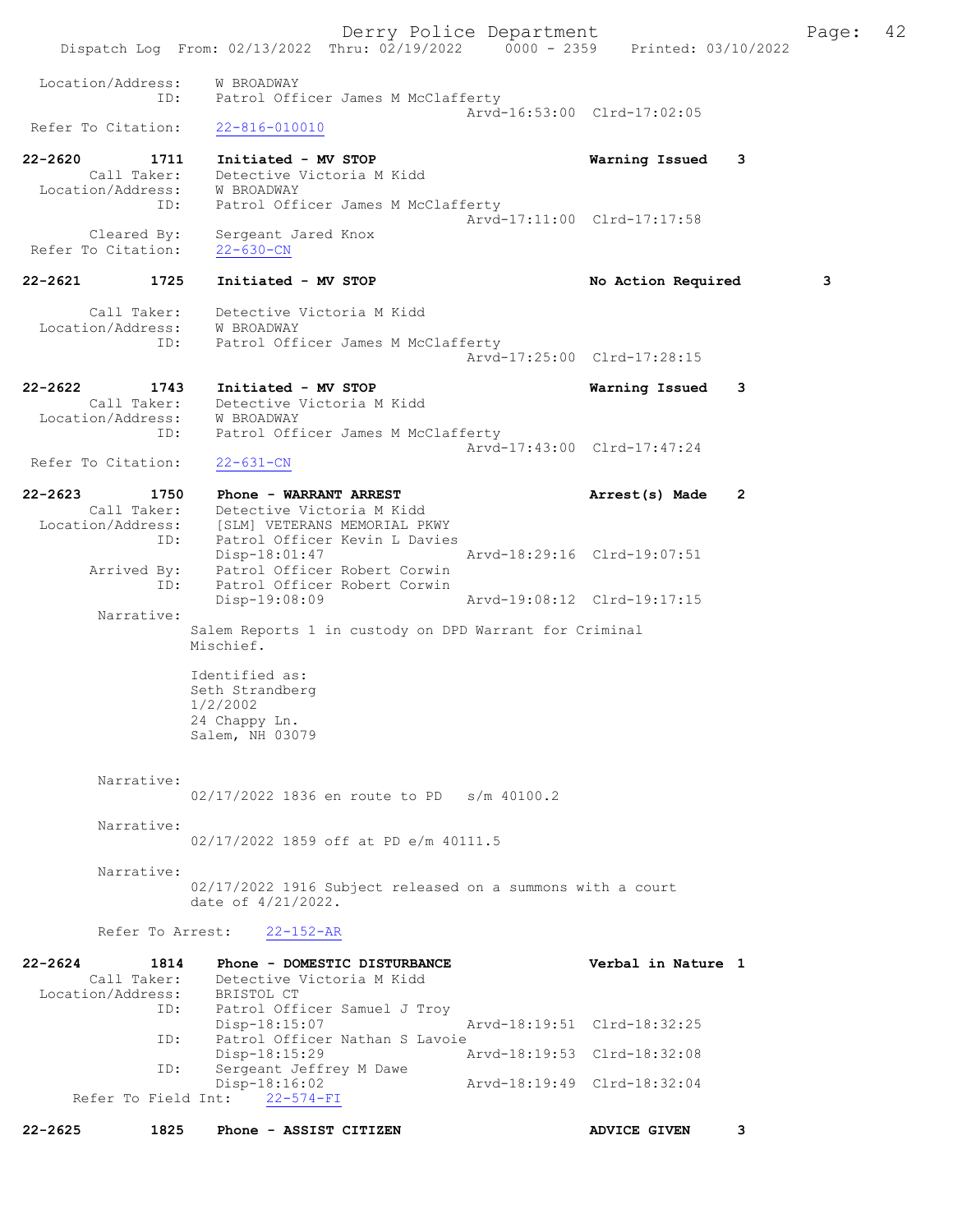Derry Police Department Fage: 43 Dispatch Log From: 02/13/2022 Thru: 02/19/2022 0000 - 2359 Printed: 03/10/2022 Call Taker: Patrol Officer Robert Corwin Location/Address: MANNING ST ID: Patrol Officer Ryan M Panaro Disp-18:41:44 Arvd-18:45:17 Clrd-19:06:07 Dispatched By: Detective Victoria M Kidd Arrived By: Detective Victoria M Kidd Cleared By: Detective Victoria M Kidd Refer To Field Int: 22-582-FI 22-2626 1845 Initiated - MV STOP Warning Issued 3 Call Taker: Detective Victoria M Kidd Location/Address: CRYSTAL AVE ID: Patrol Officer James M McClafferty Arvd-18:45:00 Clrd-18:47:01<br>22-632-CN Refer To Citation: 22-2627 1908 Initiated - FOLLOW-UP Cleared 2 Call Taker: Detective Victoria M Kidd Location/Address: [DY 2] MUNICIPAL DR ID: Patrol Officer Kevin L Davies Arvd-19:08:00 Clrd-19:41:28 22-2628 1920 Walk-In - SERVE SUMMONS Served 3 Call Taker: Detective Victoria M Kidd Location/Address: [DY 2] MUNICIPAL DR ID: Patrol Officer Robert Corwin Disp-19:22:11 Arvd-19:22:15 Clrd-19:24:59 Refer To Arrest: 22-153-AR 22-2629 1943 Initiated - FOLLOW-UP Cleared 2 Call Taker: Detective Victoria M Kidd Location/Address: [DY 2] MUNICIPAL DR ID: Patrol Officer Samuel J Troy Arvd-19:43:00 Clrd-21:31:34 22-2630 2011 Initiated - FOLLOW-UP Cleared 2 Call Taker: Detective Victoria M Kidd Location/Address: [DY 2] MUNICIPAL DR ID: Patrol Officer Ryan M Panaro Arvd-20:11:00 Clrd-21:05:23 22-2631 2034 Other - MV REPO Cleared 1 Call Taker: Detective Victoria M Kidd Location/Address: HIGHLAND AVE Narrative: 2014 Toyota RAV4 Black by Jmac Distribution Llc. Owner is aware 22-2632 2132 Walk-In - DELIVER A MESSAGE Message Delivered 1 Call Taker: Patrol Officer Robert Corwin Location/Address: ALADDIN CIR ID: Patrol Officer Ryan M Panaro Disp-21:32:58 Arvd-21:34:45 Clrd-21:55:34 Arrived By: Detective Victoria M Kidd Cleared By: Detective Victoria M Kidd 22-2633 2155 Phone - DISTURBANCE Report Taken 1 Call Taker: Patrol Officer Robert Corwin Location/Address: PERLEY RD ID: Patrol Officer Kevin L Davies Disp-21:55:53 Arvd-21:58:23 Clrd-22:07:58 Arrived By: Detective Victoria M Kidd Cleared By: Detective Victoria M Kidd ID: Patrol Officer Nathan S Lavoie Disp-21:55:55 Arvd-21:58:56 Clrd-22:07:29 Arrived By: Detective Victoria M Kidd Cleared By: Detective Victoria M Kidd ID: Sergeant Jeffrey M Dawe<br>Disp-22:04:25 Disp-22:04:25 Arvd-22:04:27 Clrd-22:07:33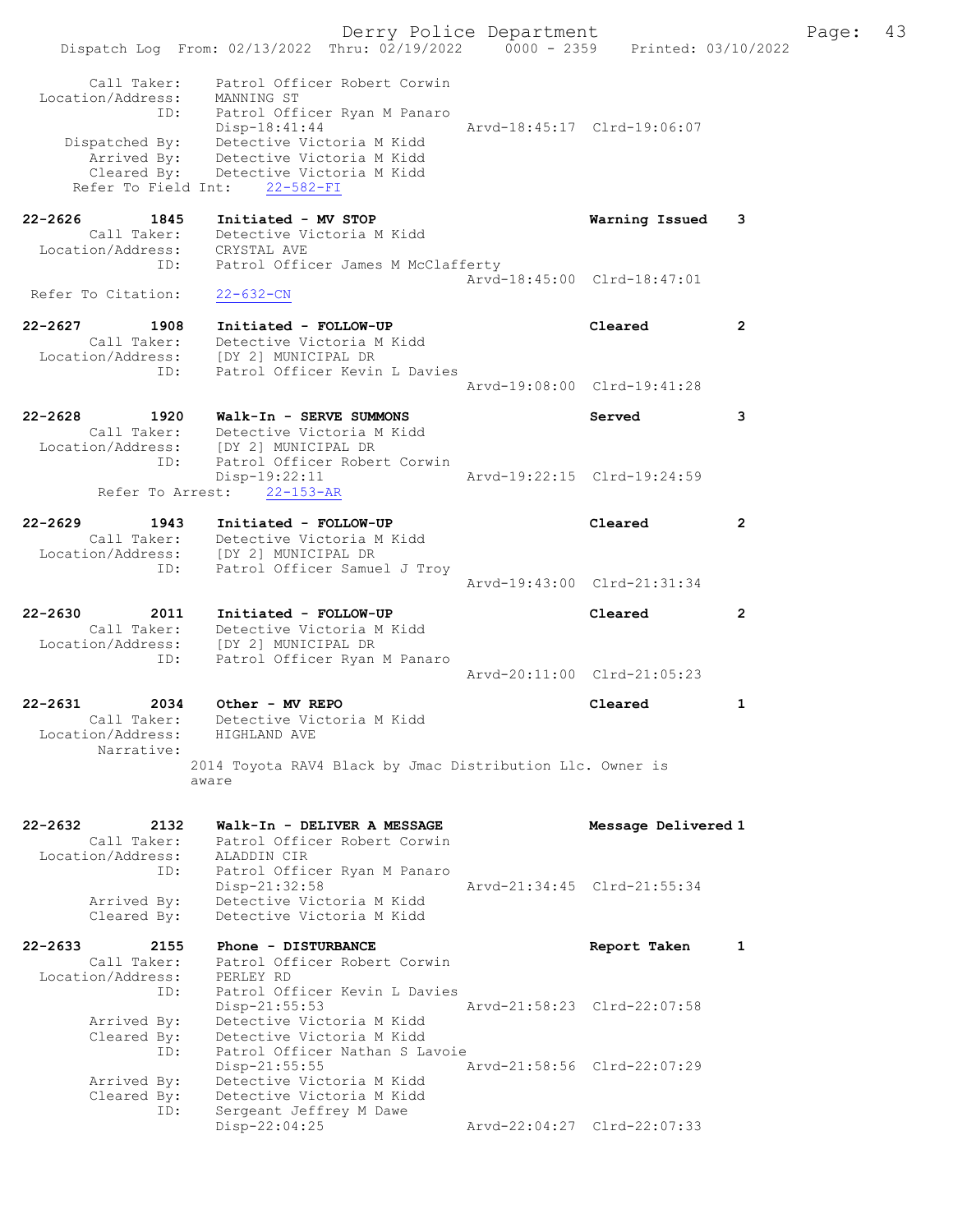|                                                                            | Dispatch Log From: 02/13/2022 Thru: 02/19/2022 0000 - 2359 Printed: 03/10/2022                                  | Derry Police Department     |                                          | Page:                | 44 |
|----------------------------------------------------------------------------|-----------------------------------------------------------------------------------------------------------------|-----------------------------|------------------------------------------|----------------------|----|
| Dispatched By:<br>Cleared By:<br>Narrative:                                | Detective Victoria M Kidd<br>Arrived By: Detective Victoria M Kidd<br>Detective Victoria M Kidd                 |                             |                                          |                      |    |
|                                                                            | woman yelling                                                                                                   |                             |                                          |                      |    |
| Refer To Incident:                                                         | $22 - 264 - OF$                                                                                                 |                             |                                          |                      |    |
| $22 - 2634$<br>2321                                                        | Radio - MV STOP<br>Call Taker: Patrol Officer Charles L Doherty                                                 |                             | Warning Issued                           | 3                    |    |
|                                                                            | Location/Address: E BROADWAY<br>ID: Patrol Officer Awess Abdulkadir<br>$Disp-23:21:46$                          | Arvd-23:21:48 Clrd-23:47:10 |                                          |                      |    |
| ID:                                                                        | Sergeant Patrick H Dawson<br>Disp-23:33:05                                                                      | Arvd-23:33:08 Clrd-23:47:07 |                                          |                      |    |
| ID:                                                                        | Patrol Officer Andrew R Kennedy<br>Disp-23:33:11                                                                | Arvd-23:33:21 Clrd-23:47:05 |                                          |                      |    |
| ID:                                                                        | Patrol Officer Michael Carnazzo<br>Disp-23:33:13                                                                | Arvd-23:33:24 Clrd-23:47:03 |                                          |                      |    |
| Refer To Citation:<br>Narrative:                                           | $22 - 633 - CN$<br>2221750                                                                                      |                             |                                          |                      |    |
|                                                                            |                                                                                                                 |                             |                                          |                      |    |
| 22-2635                                                                    | 2350 Radio - MV STOP<br>Call Taker: Patrol Officer Charles L Doherty                                            |                             | Warning Issued                           | 3                    |    |
| Location/Address: S MAIN ST<br>ID: Patrol Of:<br>ID:<br>Refer To Citation: | Patrol Officer Michael Carnazzo<br>Disp-23:50:36<br>$22 - 634 - CN$                                             | Arvd-23:50:39 Clrd-23:56:46 |                                          |                      |    |
| Narrative:                                                                 | 4923465                                                                                                         |                             |                                          |                      |    |
| 22-2636<br>2357                                                            | Radio - MV CHECK<br>Call Taker: Patrol Officer Charles L Doherty<br>Location/Address: [DY 302] ROCKINGHAM RD    |                             | Investigated                             | 1                    |    |
| ID:                                                                        | Sergeant Patrick H Dawson<br>Disp-23:59:29                                                                      |                             | Arvd-23:59:31 Clrd-02/18/2022 @ 00:00:45 |                      |    |
| ID:                                                                        | Patrol Officer Michael Carnazzo<br>Disp-23:59:34                                                                |                             | Arvd-23:59:37 Clrd-02/18/2022 @ 00:00:48 |                      |    |
| For Date: $02/18/2022 -$ Friday                                            |                                                                                                                 |                             |                                          |                      |    |
| 0006<br>22-2637<br>Call Taker:<br>Location:<br>ID:                         | Radio - PROPERTY CHECK<br>Patrol Officer Charles L Doherty<br>ALEXANDER CARR<br>Patrol Officer Andrew R Kennedy |                             | Cleared                                  | $\overline{2}$       |    |
|                                                                            | $Disp-00:07:19$                                                                                                 |                             | Arvd-00:07:22 Clrd-00:07:24              |                      |    |
| 22-2638<br>0123<br>Call Taker:<br>Location/Address:                        | Radio - PROPERTY CHECK<br>Patrol Officer Charles L Doherty<br>[DY 3352] ROCKINGHAM RD                           |                             | Cleared                                  | $\mathbf{2}^{\circ}$ |    |
| ID:                                                                        | Patrol Officer Michael Carnazzo<br>$Disp-01:23:57$                                                              | Arvd-01:23:59 Clrd-01:24:02 |                                          |                      |    |
| 22-2639<br>0208<br>Call Taker:<br>Location/Address:                        | Phone - WELFARE CHECK<br>Patrol Officer Charles L Doherty<br>FAIRWAY DR                                         |                             | Arrest(s) Made                           | $\overline{2}$       |    |
| ID:<br>ID:                                                                 | Patrol Officer Michael Carnazzo<br>Disp-02:10:16<br>Patrol Officer Awess Abdulkadir                             | Arvd-02:14:13 Clrd-04:24:34 |                                          |                      |    |
| ID:                                                                        | $Disp-02:10:18$<br>Sergeant Patrick H Dawson                                                                    | Arvd-02:14:15 Clrd-04:50:43 |                                          |                      |    |
|                                                                            | $Disp-02:10:20$<br>Patrol Officer Monica Ricci                                                                  | Arvd-02:14:17 Clrd-02:51:57 |                                          |                      |    |
| ID:                                                                        | $Disp-02:22:55$                                                                                                 | Arvd-02:27:24 Clrd-03:34:48 |                                          |                      |    |
| Narrative:                                                                 | unwanted suicidal male with drugs                                                                               |                             |                                          |                      |    |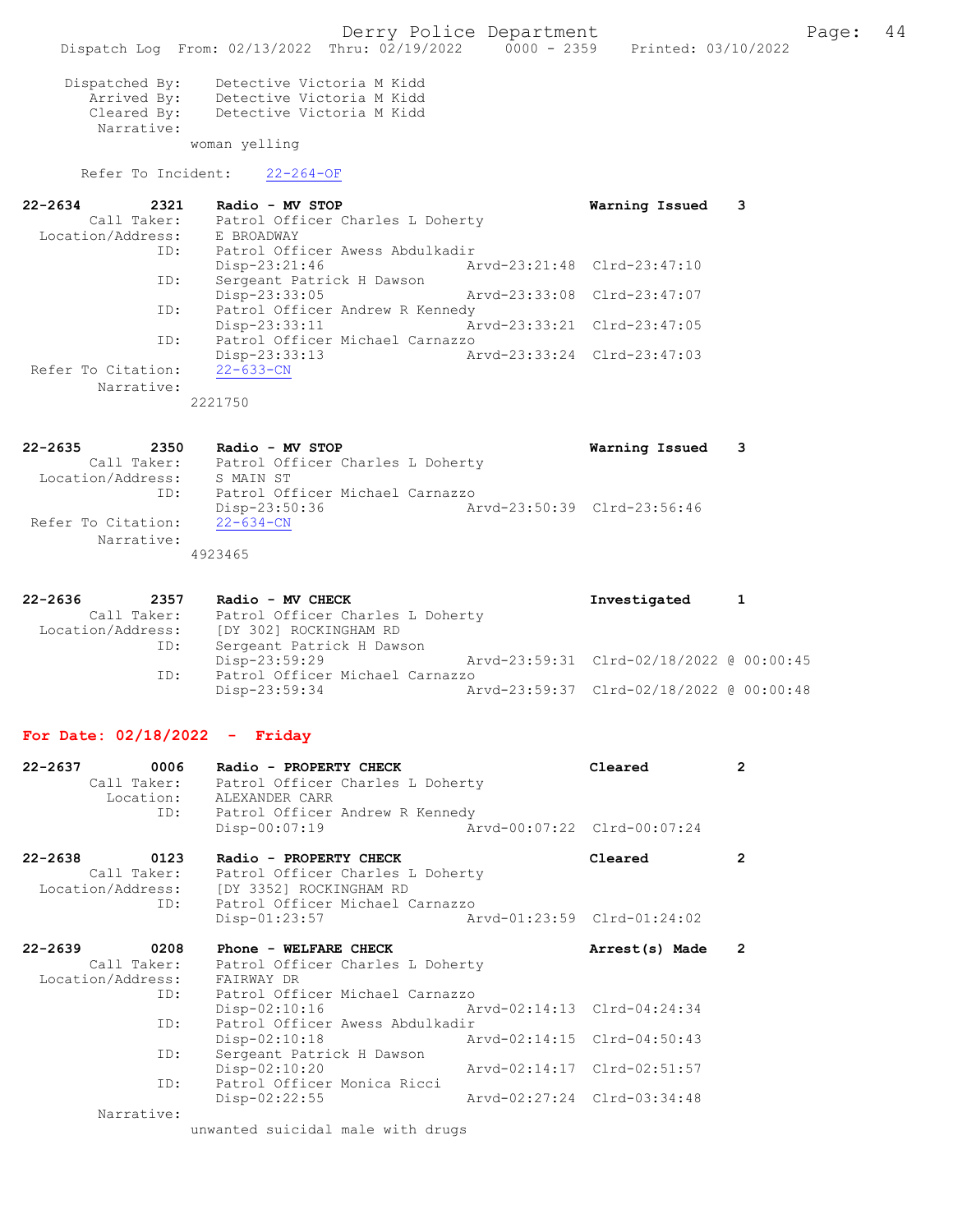| Narrative:                          | 02/18/2022 0234 one in custody                                                                 |                             |                             |              |   |
|-------------------------------------|------------------------------------------------------------------------------------------------|-----------------------------|-----------------------------|--------------|---|
| Narrative:                          | 02/18/2022 0239 243 transporting to HQ 69111.2                                                 |                             |                             |              |   |
|                                     |                                                                                                |                             |                             |              |   |
| Narrative:                          | 02/18/2022 0245 234 off at sally port 69113.4                                                  |                             |                             |              |   |
| Narrative:                          | 02/18/2022 0328 BC Mencis notified and responding                                              |                             |                             |              |   |
| Narrative:                          | 02/18/2022 0328 Christopher Cortez 10/21/83<br>Endangering the welfare and Poss Cont Substance |                             |                             |              |   |
| Narrative:                          | 02/18/2022 0330 placed in cell 3                                                               |                             |                             |              |   |
| Narrative:                          | 02/18/2022 0347 BC on scene                                                                    |                             |                             |              |   |
| Narrative:                          | 02/18/2022 0407 bail set at \$3000 PR Rock Cty CD 03/10/22                                     |                             |                             |              |   |
|                                     | Refer To Arrest: 22-155-AR                                                                     |                             |                             |              |   |
| $22 - 2640$                         | 0214 Radio - MV STOP                                                                           |                             | Warning Issued              | 3            |   |
|                                     | Call Taker: Patrol Officer Charles L Doherty<br>Location/Address: [DY 1338] E BROADWAY         |                             |                             |              |   |
| ID:                                 | Patrol Officer Andrew R Kennedy<br>$Disp-02:15:09$                                             | Arvd-02:15:14 Clrd-02:19:33 |                             |              |   |
| ID:                                 | Patrol Officer Monica Ricci<br>Disp-02:15:20                                                   | Arvd-02:15:22 Clrd-02:19:39 |                             |              |   |
| Refer To Citation:                  | $22 - 635 - CN$                                                                                |                             |                             |              |   |
| 22-2641<br>0312                     | Phone - ALARM, BURGLAR<br>Call Taker: Patrol Officer Charles L Doherty                         |                             | Investigated                | $\mathbf{1}$ |   |
| Location/Address: E BROADWAY<br>ID: | Patrol Officer Andrew R Kennedy<br>Disp-03:13:22                                               | Arvd-03:13:24 Clrd-03:19:30 |                             |              |   |
| Narrative:                          | audible alarm in the area of $# 72$                                                            |                             |                             |              |   |
| $22 - 2642$<br>0459                 | Radio - MV STOP                                                                                |                             | Warning Issued              | 3            |   |
| Call Taker:<br>Location/Address:    | Patrol Officer Charles L Doherty<br>S MAIN ST                                                  |                             |                             |              |   |
| ID:<br>Refer To Citation:           | Patrol Officer Andrew R Kennedy<br>Disp-04:59:37<br>$22 - 636 - CN$                            |                             | Arvd-04:59:39 Clrd-05:05:51 |              |   |
| $22 - 2643$<br>0541                 | Phone - ASSIST CITIZEN                                                                         |                             | Assistance Rendered         |              | 3 |
| Call Taker:<br>Location/Address:    | Patrol Officer Charles L Doherty<br>MALLARD CT                                                 |                             |                             |              |   |
| ID:                                 | Patrol Officer Monica Ricci<br>Disp-05:42:56                                                   |                             | Arvd-05:48:55 Clrd-05:56:03 |              |   |
| 0722<br>22-2644                     | Phone - ASSAULT                                                                                |                             | Arrest(s) Made              | 1            |   |
| Call Taker:<br>Location/Address:    | Dispatcher Jess W Arcand<br>PINKERTON ST                                                       |                             |                             |              |   |
| ID:                                 | Patrol Officer Charles L Doherty                                                               |                             |                             |              |   |
| ID:                                 | Disp-07:22:43<br>Patrol Officer Brian J Landry                                                 |                             | Arvd-07:23:40 Clrd-08:35:10 |              |   |
| ID:                                 | Disp-07:22:45<br>Patrol Officer Sara R Joyce                                                   |                             | Arvd-07:23:40 Clrd-09:08:08 |              |   |
| ID:                                 | Disp-07:56:38<br>Patrol Officer James M McClafferty                                            |                             | Arvd-07:56:42 Clrd-08:01:42 |              |   |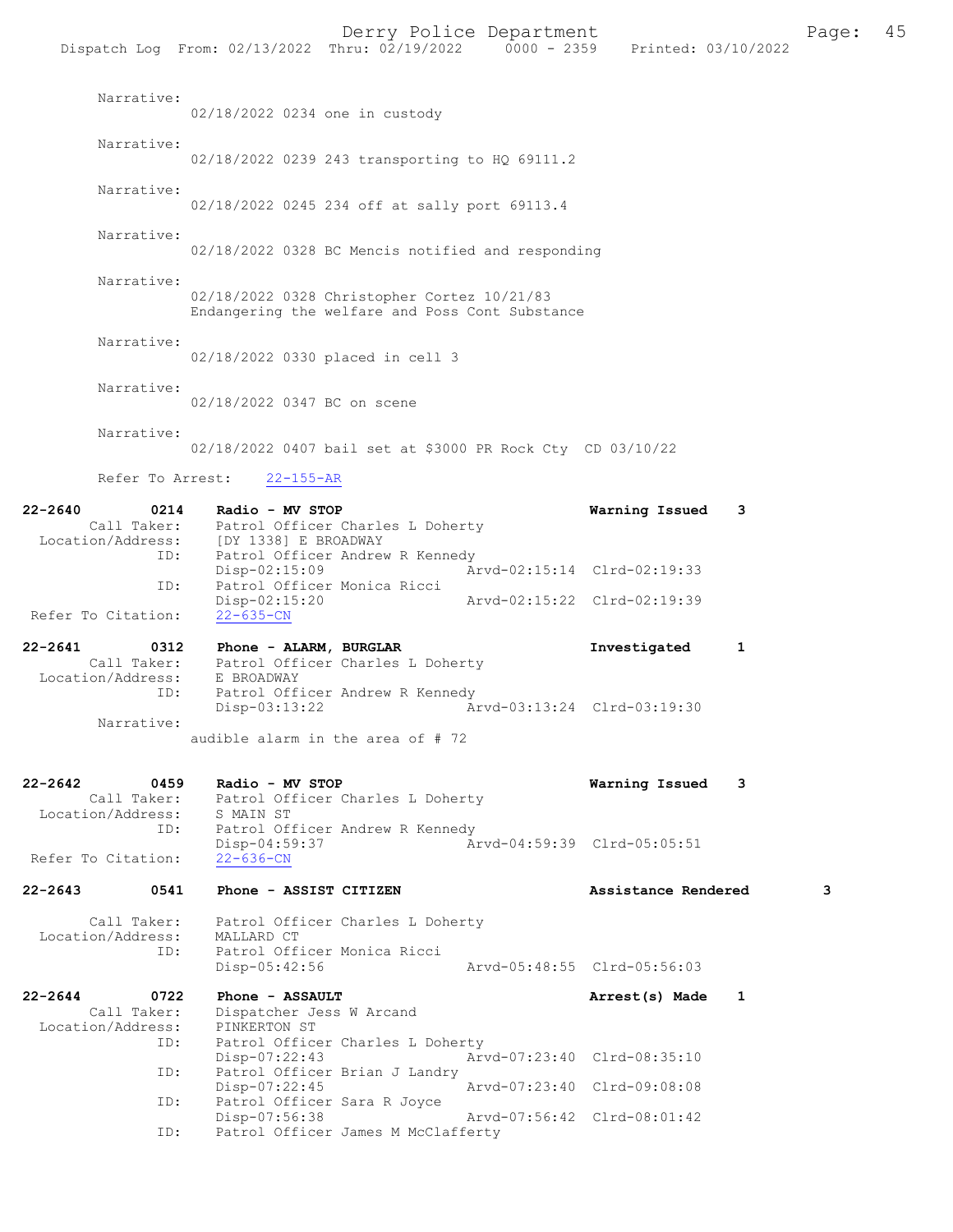|                                          | Dispatch Log From: 02/13/2022 Thru: 02/19/2022 0000 - 2359 Printed: 03/10/2022 | Derry Police Department             |                             | Page: | 46 |
|------------------------------------------|--------------------------------------------------------------------------------|-------------------------------------|-----------------------------|-------|----|
| ID:                                      | Disp-08:02:03<br>Sergeant Seth Plumer                                          |                                     | Arvd-08:07:20 Clrd-08:19:53 |       |    |
|                                          | Disp-08:09:02                                                                  |                                     | Arvd-08:11:49 Clrd-08:19:50 |       |    |
| Narrative:                               | 02/18/2022 0824 602 AND 618 ON A PED CHECK ON PERLEY RD                        |                                     |                             |       |    |
| Narrative:                               | 02/18/2022 0825 ONE IN CUSTODY                                                 |                                     |                             |       |    |
| Narrative:                               | 02/18/2022 0828 602 EN ROUTE TO HQ WITH ONE SM 104770                          |                                     |                             |       |    |
| Narrative:                               | 02/18/2022 0831 602 OFF AT HQ EM 104771                                        |                                     |                             |       |    |
| Narrative:                               | 02/18/2022 0846 IDENTIFIED AS JUVENILE                                         |                                     |                             |       |    |
| Narrative:                               | 02/18/2022 0906 PLACED IN CELL 1                                               |                                     |                             |       |    |
| Narrative:                               | 02/18/2022 0958 JUVENILE RELEASED TO PARENT                                    |                                     |                             |       |    |
| Refer To Arrest:<br>Refer To Incident:   | $22 - 156 - AR$<br>$22 - 266 - OF$                                             |                                     |                             |       |    |
| 22-2645                                  | 0755 Phone - TREE (S) DOWN                                                     |                                     | Services Rendered 1         |       |    |
| Location/Address:                        | Call Taker: Dispatcher Jess W Arcand<br>HAMPSTEAD RD                           |                                     |                             |       |    |
| ID:                                      | Disp-07:58:43                                                                  | Patrol Officer Nicholas M Granville | Arvd-08:05:40 Clrd-08:13:49 |       |    |
| ID:                                      | Sergeant Seth Plumer<br>Disp-08:01:33                                          |                                     | Arvd-08:01:36 Clrd-08:08:58 |       |    |
| ID:                                      | Patrol Officer Sara R Joyce                                                    |                                     |                             |       |    |
| Narrative:                               | Disp-08:01:45                                                                  |                                     | Arvd-08:01:48 Clrd-08:23:22 |       |    |
|                                          | 02/18/2022 0820 DPW REQUESTED AND ON SCENE                                     |                                     |                             |       |    |
| 22-2646                                  | 0813 911 - DOWN WIRE                                                           |                                     | Services Rendered 2         |       |    |
| Call Taker:<br>Location/Address: DREW RD | Dispatcher Jess W Arcand                                                       |                                     |                             |       |    |
| ID:                                      |                                                                                | Patrol Officer Nicholas M Granville |                             |       |    |
| ID:                                      | $Disp-08:14:05$<br>Sergeant Seth Plumer                                        |                                     | Arvd-08:21:33 Clrd-10:13:34 |       |    |
| Narrative:                               | Disp-08:55:36                                                                  |                                     | Aryd-08:55:38 Clrd-08:55:40 |       |    |
|                                          | 02/18/2022 0834 DFD ON SCENE AND NOTIFIED EVERSOURCE                           |                                     |                             |       |    |
| Narrative:                               | 02/18/2022 0844 EVERSOURCE ON SCENE                                            |                                     |                             |       |    |
| 22-2647<br>0814<br>Call Taker:           | 911 - TREE (S) DOWN<br>Dispatcher Jess W Arcand                                |                                     | Services Rendered 1         |       |    |
| Location/Address:                        | ISLAND POND RD                                                                 |                                     |                             |       |    |
| ID:                                      | Disp-08:15:27                                                                  | Patrol Officer Blake A Martineau    | Arvd-08:27:33 Clrd-09:52:53 |       |    |
| ID:                                      | Disp-08:46:13                                                                  | Patrol Officer James M McClafferty  | Arvd-08:46:17 Clrd-08:47:09 |       |    |
| ID:                                      | Sergeant Seth Plumer<br>Disp-08:58:20                                          |                                     | Arvd-08:58:22 Clrd-09:18:58 |       |    |
| Narrative:                               | 02/18/2022 0834 DFD ON SCENE AND EVERSOURCE NOTIFIED                           |                                     |                             |       |    |
| Narrative:                               | 02/18/2022 0856 DPW ON SCENE                                                   |                                     |                             |       |    |
| Narrative:                               |                                                                                |                                     |                             |       |    |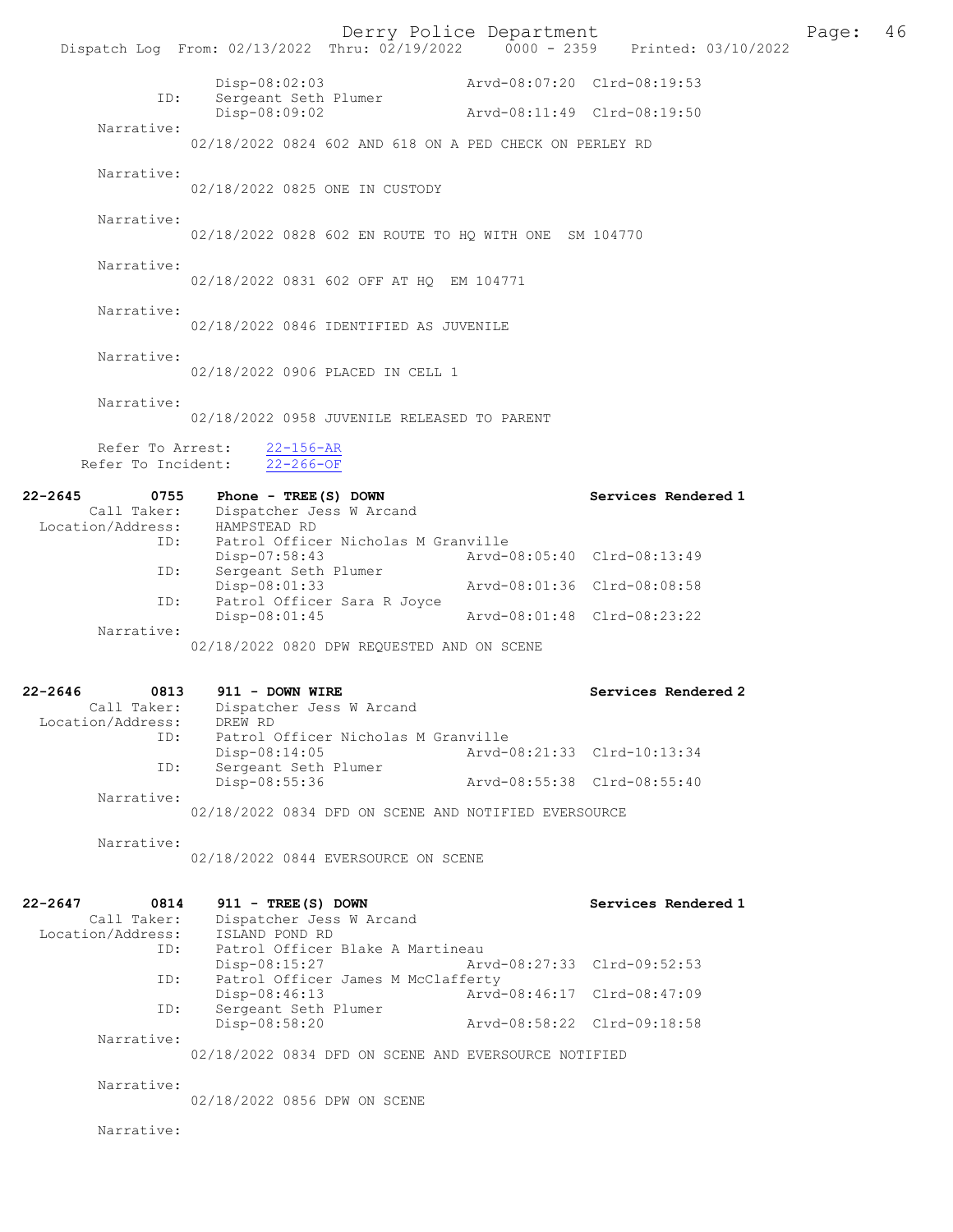02/18/2022 0901 EVERSOURCE ON SCENE

| 22-2648<br>0821<br>Call Taker:                     | Phone - ALARM, BURGLAR<br>Dispatcher Jess W Arcand<br>Location/Address: [DY 192] GULF RD | <b>False Alarm</b>           | 1              |
|----------------------------------------------------|------------------------------------------------------------------------------------------|------------------------------|----------------|
| ID:<br>ID:                                         | Patrol Officer James M McClafferty<br>$Disp-08:22:18$<br>Sergeant Seth Plumer            | $Clrd-08:22:00$              |                |
|                                                    | Disp-08:24:08                                                                            | Arvd-08:31:47 Clrd-08:39:03  |                |
| ID:                                                | Patrol Officer Sara R Joyce<br>$Disp-08:24:14$                                           | Arvd-08:33:15 Clrd-08:39:05  |                |
| ID:<br>Refer To Field Int:                         | Patrol Officer James M McClafferty<br>Disp-08:25:16<br>$22 - 617 - FI$                   | Arvd-08:35:12 Clrd-08:39:07  |                |
|                                                    |                                                                                          |                              |                |
| $22 - 2649$<br>0822<br>Location/Address: PERLEY RD | Initiated - PED CHECK<br>Call Taker: Dispatcher Jess W Arcand                            | Services Rendered 2          |                |
| ID:                                                | Patrol Officer James M McClafferty                                                       |                              |                |
|                                                    |                                                                                          | Arvd-08:22:00 Clrd-08:25:16  |                |
| $22 - 2650$<br>0835                                | $Walk-In - TREE(S)$ DOWN                                                                 | Services Rendered 1          |                |
| Call Taker:<br>Location/Address: BYPASS 28         | Dispatcher Jess W Arcand                                                                 |                              |                |
| ID:                                                | Patrol Officer Blake A Martineau                                                         |                              |                |
| Narrative:                                         | Disp-10:24:34                                                                            | Arvd-10:28:38 Clrd-10:32:18  |                |
|                                                    | 02/18/2022 0836 TREE BRANCH                                                              |                              |                |
| 22-2651<br>0837                                    | Walk-In - KEEP THE PEACE                                                                 | Could Not Locate 2           |                |
|                                                    | Call Taker: Dispatcher Jess W Arcand<br>Location/Address: RICHARDSON DR                  |                              |                |
| ID:                                                | Patrol Officer Sara R Joyce<br>Disp-08:47:34                                             | Arvd-09:06:19 Clrd-09:15:02  |                |
| 22-2652<br>0853                                    | Phone - ROAD HAZARD                                                                      | Services Rendered 2          |                |
| Call Taker:                                        | Dispatcher Jess W Arcand                                                                 |                              |                |
| ID:                                                | Location/Address: BOWERS RD + FORDWAY ST<br>Patrol Officer James M McClafferty           |                              |                |
|                                                    | Disp-08:54:41                                                                            | Arvd-09:01:23 Clrd-10:30:13  |                |
| Narrative:                                         |                                                                                          |                              |                |
|                                                    | 02/18/2022 0854 DOWN STOP SIGN. DPW NOTIFIED                                             |                              |                |
| 22-2653<br>0906                                    | Phone - DOWN WIRE                                                                        | Services Rendered 2          |                |
| Call Taker:<br>Location/Address:                   | Dispatcher Jess W Arcand<br>LANE RD                                                      |                              |                |
| ID:                                                | Patrol Officer Blake A Martineau                                                         |                              |                |
|                                                    | Disp-09:59:37                                                                            | Arvd-10:04:45 Clrd-10:17:14  |                |
| 22-2654<br>0924                                    | Phone - WELFARE CHECK                                                                    | Report Taken                 | $\overline{2}$ |
| Call Taker:                                        | Dispatcher Jess W Arcand                                                                 |                              |                |
| Location/Address:<br>ID:                           | ASHLEIGH DR<br>Patrol Officer Sara R Joyce                                               |                              |                |
|                                                    | Disp-09:27:47                                                                            | Arvd-09:35:03 Clrd-10:03:13  |                |
| Cleared By:<br>ID:                                 | Lieutenant Robert F Smith<br>Sergeant Seth Plumer                                        |                              |                |
|                                                    | Disp-09:32:04                                                                            | Arvd-09:44:00 Clrd-10:03:09  |                |
| Cleared By:<br>ID:                                 | Lieutenant Robert F Smith<br>Patrol Officer Blake A Martineau                            |                              |                |
|                                                    | Disp-09:53:27                                                                            | $Clrd-09:55:45$              |                |
| Refer To Incident:                                 | $22 - 265 - OF$                                                                          |                              |                |
| $22 - 2655$<br>0925                                | Phone - KEEP THE PEACE                                                                   | Cancelled Prior to Arrival 2 |                |

 Call Taker: Dispatcher Jess W Arcand Location/Address: E BROADWAY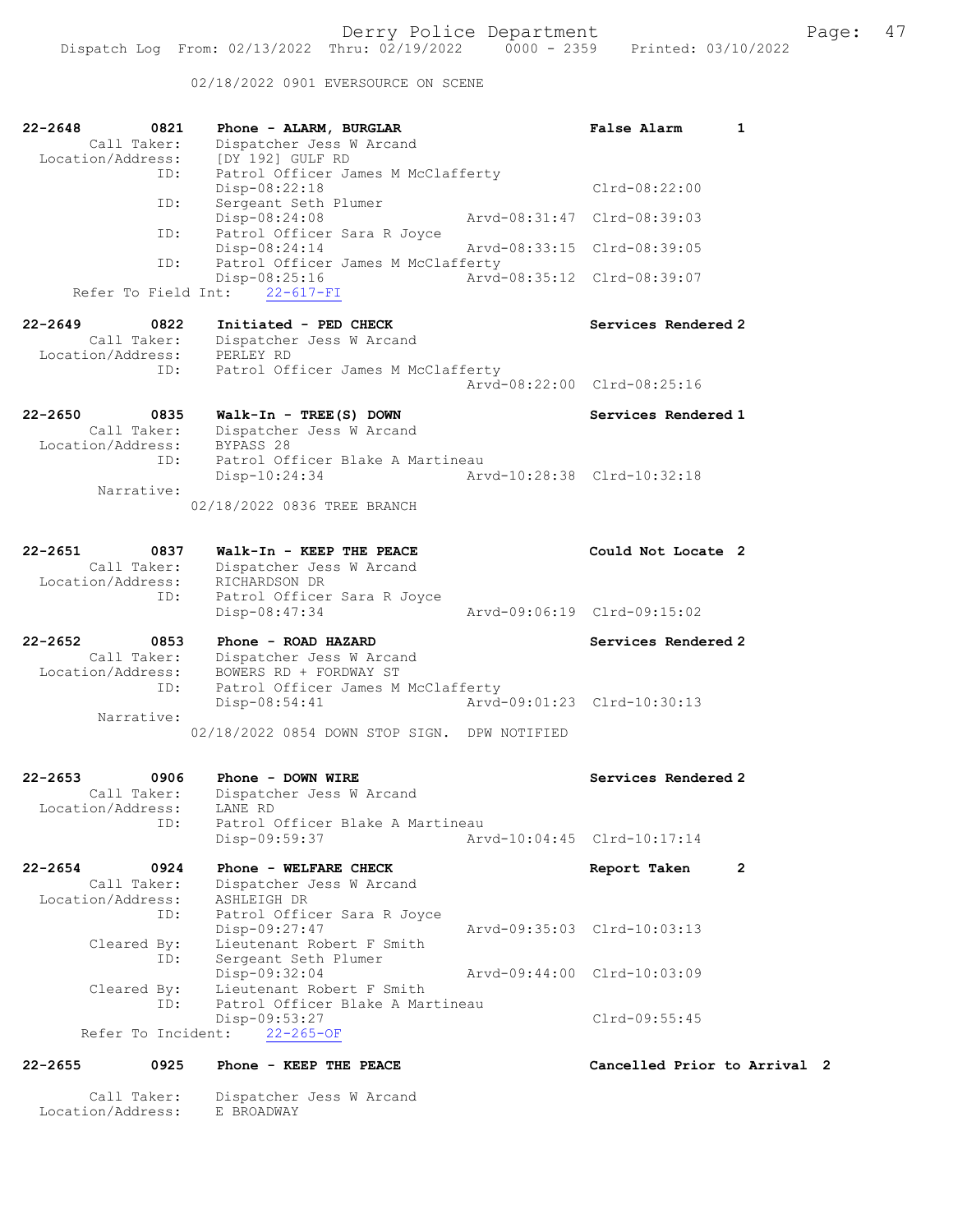| $22 - 2656$ | 0927<br>Call Taker:<br>Location/Address: | Phone - LARCENY /FORGERY/ FRAUD<br>Dispatcher Jess W Arcand<br>DORIS ST                         | Unfounded                                          | $\overline{2}$ |                |
|-------------|------------------------------------------|-------------------------------------------------------------------------------------------------|----------------------------------------------------|----------------|----------------|
|             | ID:<br>Refer To Field Int:               | Patrol Officer Sara R Joyce<br>$Disp-12:21:40$<br>$22 - 597 - FI$                               | Arvd-12:29:17 Clrd-12:43:02                        |                |                |
| $22 - 2657$ | 0948<br>Call Taker:<br>Location/Address: | Phone - VIN CHECK<br>Dispatcher Jess W Arcand<br>BAYBERRY LN                                    | Services Rendered 3                                |                |                |
|             | ID:                                      | Patrol Officer James M McClafferty<br>Disp-11:03:32                                             | Arvd-11:16:36 Clrd-11:30:32                        |                |                |
| $22 - 2658$ | 1004<br>Call Taker:<br>Location/Address: | Initiated - FOLLOW-UP<br>Dispatcher Jess W Arcand<br>MUNICIPAL DR                               | Services Rendered 2                                |                |                |
|             | ID:                                      | Patrol Officer Sara R Joyce                                                                     | Arvd-10:04:00 Clrd-10:33:07                        |                |                |
| $22 - 2659$ | 1033<br>Call Taker:<br>Location/Address: | Initiated - FOLLOW-UP<br>Dispatcher Jess W Arcand<br>ASHLEIGH DR                                | Could Not Locate 2                                 |                |                |
|             | ID:                                      | Patrol Officer Sara R Joyce                                                                     | Arvd-10:33:00 Clrd-12:21:35                        |                |                |
|             | ID:                                      | Patrol Officer Blake A Martineau<br>Disp-10:33:46                                               | Arvd-10:37:19 Clrd-12:23:42                        |                |                |
|             | ID:                                      | Sergeant Seth Plumer<br>Disp-11:59:52                                                           | Arvd-11:59:54 Clrd-12:23:40                        |                |                |
| 22-2660     | 1041                                     | Initiated - FOLLOW-UP                                                                           | No Action Required                                 |                | $\mathbf{2}$   |
|             | Call Taker:<br>Location/Address:<br>ID:  | Dispatcher Jess W Arcand<br>ISLAND POND RD<br>Patrol Officer Charles L Doherty                  |                                                    |                |                |
|             |                                          |                                                                                                 | Arvd-10:41:00 Clrd-11:39:24                        |                |                |
| 22-2661     | 1051                                     | Phone - SUSPICIOUS ACTIVITY                                                                     | Cancelled Prior to Arrival 2                       |                |                |
|             | Call Taker:<br>Location/Address:<br>ID:  | Dispatcher Jess W Arcand<br>ASHLEIGH DR<br>Patrol Officer Nicholas M Granville<br>Disp-10:53:06 | $Clrd-11:01:49$                                    |                |                |
| $22 - 2662$ | 1057                                     | Initiated - LARCENY /FORGERY/ FRAUD                                                             | Report Taken                                       | $\overline{2}$ |                |
|             | Call Taker:<br>ID:                       | Detective Victoria M Kidd<br>Location/Address: LESLEY CIR<br>Detective Victoria M Kidd          |                                                    |                |                |
|             | Refer To Incident:                       | $22 - 267 - OF$                                                                                 | Arvd-10:57:00 Clrd-11:38:54                        |                |                |
| $22 - 2663$ | 1133<br>Call Taker:<br>Location/Address: | Phone - KEEP THE PEACE<br>Dispatcher Jess W Arcand<br>RICHARDSON DR                             | <b>ADVICE GIVEN</b>                                | $\overline{2}$ |                |
|             | ID:                                      | Patrol Officer Nicholas M Granville<br>Disp-12:25:50                                            | $Clrd-12:26:59$                                    |                |                |
|             | ID:                                      | Patrol Officer Blake A Martineau<br>Disp-12:27:20                                               | Arvd-12:35:12 Clrd-12:51:58                        |                |                |
| 22-2664     | 1204                                     | Phone - SECURITY /OPEN DOOR/WINDOW                                                              | No Action Required                                 |                | $\overline{2}$ |
|             | Call Taker:<br>Location/Address:<br>ID:  | Dispatcher Jess W Arcand<br>ROCCO DR<br>Patrol Officer Blake A Martineau                        |                                                    |                |                |
|             | ID:                                      | $Disp-12:26:04$<br>Sergeant Seth Plumer                                                         | $Clrd-12:27:04$                                    |                |                |
|             | ID:                                      | Disp-12:26:10<br>Patrol Officer Nicholas M Granville                                            | Arvd-12:37:14 Clrd-12:43:16                        |                |                |
| $22 - 2665$ | 1256                                     | Disp-12:27:13<br>Initiated - DISABLED MV                                                        | Arvd-12:31:41 Clrd-12:43:20<br>Services Rendered 3 |                |                |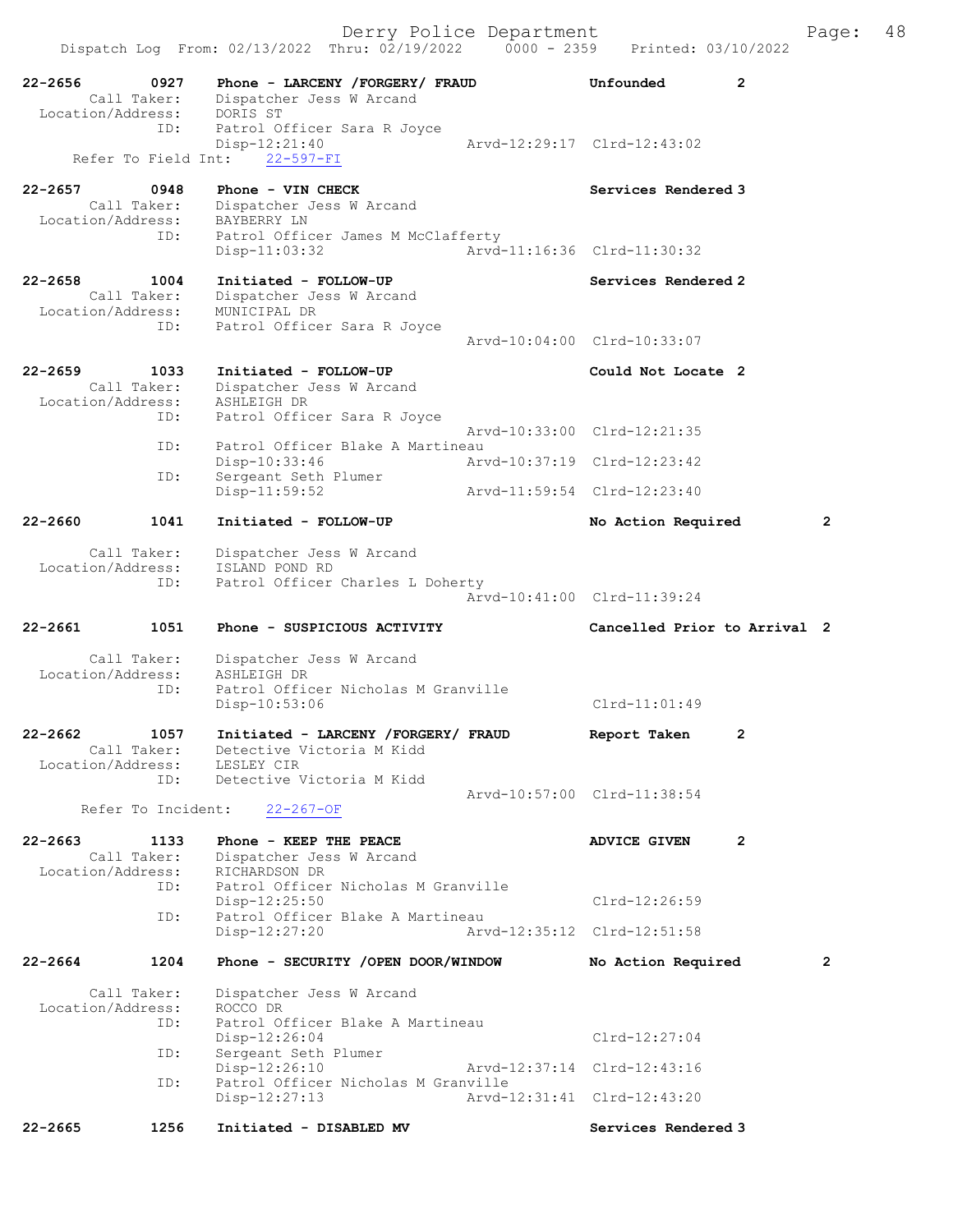Derry Police Department The Page: 49 Dispatch Log From: 02/13/2022 Thru: 02/19/2022 0000 - 2359 Printed: 03/10/2022 Call Taker: Dispatcher Jess W Arcand Location/Address: FOLSOM RD ID: Sergeant Seth Plumer Arvd-12:56:00 Clrd-13:12:08 ID: Patrol Officer Nicholas M Granville<br>Disp-13:05:38 Arvd-1 Disp-13:05:38 Arvd-13:10:26 Clrd-13:22:56 Narrative: 02/18/2022 1306 NEXT ON LIST LBP TOWING NOTIFIED AND RESPONDING Narrative: 02/18/2022 1315 WRECKER ON SCENE 22-2666 1258 Initiated - DRUG VIOLATION Arrest(s) Made 2 Call Taker: Dispatcher Jess W Arcand Location/Address: PINKERTON ST ID: Patrol Officer Charles L Doherty Arvd-12:58:00 Clrd-14:50:28 ID: Patrol Officer Blake A Martineau Disp-13:03:24 Clrd-13:13:10 ID: Patrol Officer Nicholas M Granville Disp-13:25:46 Arvd-13:28:44 Clrd-14:28:30 ID: Patrol Officer Blake A Martineau Disp-13:25:48 Arvd-13:28:47 Clrd-13:41:39 ID: Patrol Officer Sara R Joyce Disp-13:34:39 Arvd-13:34:45 Clrd-13:41:35 Narrative: 02/18/2022 1335 ONE IN CUSTODY Narrative: 02/18/2022 1340 309 EN ROUTE TO HQ WITH ONE SM 14851 Narrative: 02/18/2022 1345 OFF AT HQ EM 14852.1 Narrative: 02/18/2022 1350 ONE JUVENILE RELASED ON SCENE TO PARENT Narrative: 02/18/2022 1350 SECOND JUVENILE CHARGED WITH RESISTING ARREST AND POSSESSION OF CONTROLLED DRUG Narrative: 02/18/2022 1450 SECOND JUVENILE RELEASED TO A PARENT 22-2667 1316 Initiated - MV CHECK Vehicle checked 1 Call Taker: Dispatcher Jess W Arcand Location/Address: ASHLEIGH DR<br>ID: Patrol Offic Patrol Officer Blake A Martineau Arvd-13:16:00 Clrd-13:25:33<br>22-608-FI Refer To Field Int: 22-2668 1320 Phone - ASSIST OTHER AGENCY Cancelled Prior to Arrival 3 Call Taker: Dispatcher Jess W Arcand<br>.on/Address: DREW RD Location/Address:<br>ID: Patrol Officer James M McClafferty Disp-13:20:37 Clrd-13:25:20 22-2669 1327 Other - Drop Box Maintenance 1988 Report Taken 3 Call Taker: Dispatcher Jess W Arcand Refer To Incident: 22-268-OF 22-2670 1427 911 - JUVENILE OFFENSES TRANSPORTED to Hospital 2 Call Taker: Dispatcher Jess W Arcand Location/Address: WINDHAM RD

ID: Patrol Officer Sara R Joyce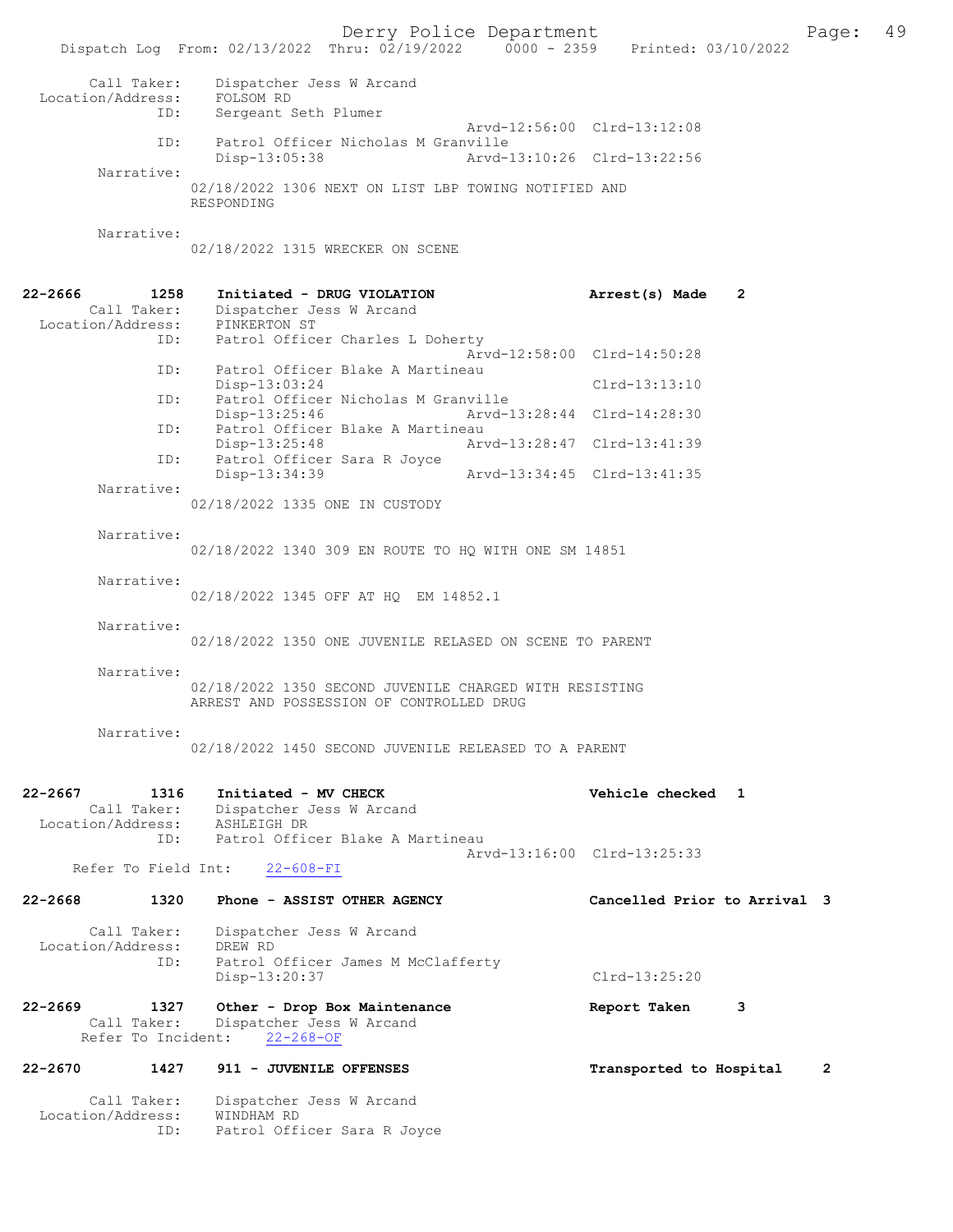Derry Police Department The Page: 50 Dispatch Log From: 02/13/2022 Thru: 02/19/2022 0000 - 2359 Printed: 03/10/2022 Disp-14:28:47 Arvd-14:35:03 Clrd-15:37:30 Cleared By: Dispatcher Christina L Power ID: Patrol Officer Nicholas M Granville Disp-14:29:22 Arvd-14:33:34 Clrd-15:37:33 Cleared By: Dispatcher Christina L Power Narrative: transported to PMC via DFD Refer To Field Int: 22-579-FI 22-2671 1431 Initiated - CRIMINAL THREAT CONFINERT Report Taken 2 Call Taker: Dispatcher Jess W Arcand Location/Address: PINKERTON ST<br>ID: Patrol Office Patrol Officer Brian J Landry Arvd-14:31:00 Clrd-14:45:18 Refer To Incident: 22-269-OF 22-2672 1509 Phone - DEPARTMENT INFO Cleared 3 Call Taker: Dispatcher Christina L Power Location/Address: MUNICIPAL DR ID: Detective Peter A Houlis Disp-15:11:28 Arvd-15:11:29 Clrd-15:11:36 Refer To Field Int: 22-578-FI 22-2673 1530 Radio - FOLLOW-UP Cleared 2 Call Taker: Dispatcher Christina L Power Location/Address: PERLEY RD ID: Patrol Officer Awess Abdulkadir<br>Disp-15:30:35 Ar Disp-15:30:35 Arvd-15:30:43 Clrd-15:37:10 ID: Patrol Officer Samuel J Troy Disp-15:30:42 Arvd-15:30:51 Clrd-15:37:09 22-2674 1539 Phone - DOMESTIC DISTURBANCE Verbal in Nature 1 Call Taker: Dispatcher Christina L Power Location/Address: FAIRWAY DR ID: Patrol Officer Awess Abdulkadir Disp-15:41:30 Arvd-15:42:10 Clrd-16:01:46 ID: Patrol Officer Samuel J Troy Arvd-15:42:11 Clrd-16:01:44 Narrative: yelling in the building Narrative: bet mother/daughter Refer To Field Int: 22-580-FI 22-2675 1557 Phone - MV ACCIDENT Report Taken 1 Call Taker: Dispatcher Christina L Power Location/Address: CRYSTAL AVE ID: Patrol Officer Nathan S Lavoie Disp-15:57:52 Arvd-15:59:45 Clrd-16:33:13 Refer To Citation: Narrative: Silva v. Miele Reportable Refer To Accident: 22-98-AC

22-2676 1614 Phone - KEEP THE PEACE No. 22-2676 Services Rendered 2 Call Taker: Dispatcher Christina L Power Location/Address: MEADOWBROOK RD<br>TD: Patrol Officer Patrol Officer Awess Abdulkadir<br>Disp-16:14:56 Ar Disp-16:14:56 Arvd-16:22:19 Clrd-17:06:46 ID: Patrol Officer Samuel J Troy Disp-16:15:00 Arvd-16:22:19 Clrd-17:06:48 Refer To Field Int: 22-647-FI

| 22-2677 | 1634 | Initiated - PED CHECK                    | SENT ON THEIR WAY 2 |  |  |
|---------|------|------------------------------------------|---------------------|--|--|
|         |      | Call Taker: Dispatcher Christina L Power |                     |  |  |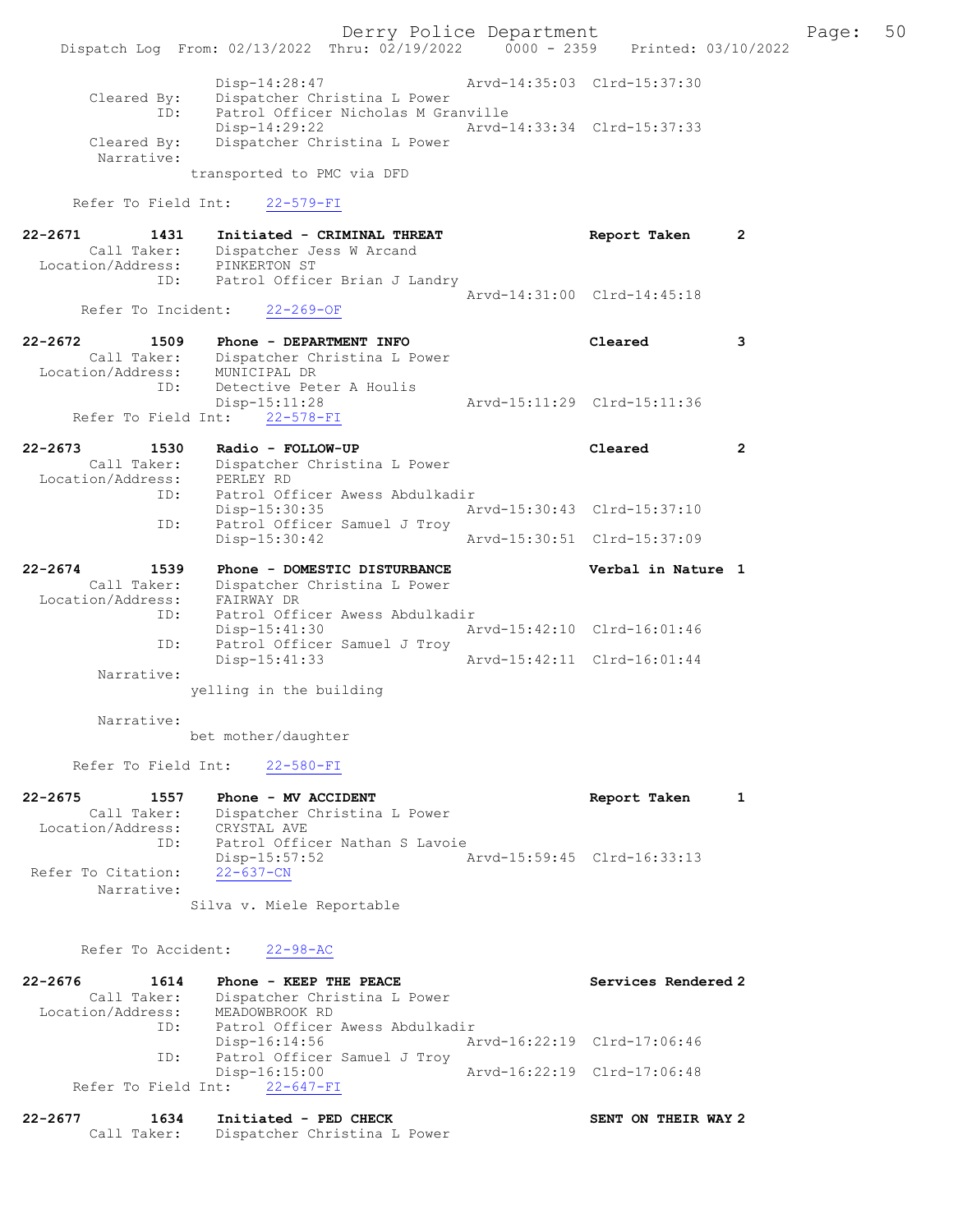Derry Police Department The Page: 51 Dispatch Log From: 02/13/2022 Thru: 02/19/2022 0000 - 2359 Printed: 03/10/2022 Location/Address: HOODKROFT DR ID: Patrol Officer Michael Carnazzo Arvd-16:34:00 Clrd-16:35:11 22-2678 1644 Initiated - PED CHECK Arrest(s) Made 2 Call Taker: Dispatcher Christina L Power<br>ion/Address: E BROADWAY Location/Address:<br>TD: Patrol Officer Michael Carnazzo Arvd-16:44:00 Clrd-17:23:36 ID: Patrol Officer Nathan S Lavoie Disp-16:52:48 Arvd-16:52:50 Clrd-17:22:31 Narrative: 02/18/2022 1655 one in custody on a DPD warrant for credit card fraud and possession of a controlled substance. Narrative: 02/18/2022 1658 enroute to hq's s/m 14870.0 Narrative: 02/18/2022 1700 off at hq's e/m 14871.2 Narrative: 02/18/2022 1806 released on \$500 PR with a DDC court date of 4/21 and \$1000 PR with a SC date of 3/10 22-2679 1655 Phone - ALARM, BURGLAR False Alarm 1 Call Taker: Sergeant Jeffrey M Dawe Location/Address: [DY 285] BIRCH ST ID: Patrol Officer Awess Abdulkadir<br>Disp-17:07:00 Mrvd-17:13:12 Clrd-17:22:42 Disp-17:07:00 Arvd-17:13:12 Clrd-17:22:42 Dispatched By: Dispatcher Christina L Power Arrived By: Dispatcher Christina L Power Cleared By: Dispatcher Christina L Power ID: Patrol Officer Samuel J Troy Disp-17:07:04 Arvd-17:13:13 Clrd-17:22:44 Dispatched By: Dispatcher Christina L Power Arrived By: Dispatcher Christina L Power Cleared By: Dispatcher Christina L Power Narrative: 02/18/2022 1656 ENTRY DOOR Narrative: security notified to reset the alarm Refer To Field Int: 22-649-FI 22-2680 1723 Phone - WELFARE CHECK Investigated 2 Call Taker: Dispatcher Christina L Power Location/Address: EMERALD DR<br>ID: Patrol Offi Patrol Officer Awess Abdulkadir<br>Disp-17:25:37 A Disp-17:25:37 Arvd-17:36:11 Clrd-17:58:54 Cleared By: Sergeant Jeffrey M Dawe ID: Patrol Officer Collin Kennedy Disp-17:41:17 Clrd-17:43:56 Narrative: two small children Refer To Field Int: 22-581-FI 22-2681 1725 Phone - WELFARE CHECK 12 Transported to Hospital 2 Call Taker: Sergeant Jeffrey M Dawe Location/Address: [DY 146] ASHLEIGH DR<br>ID: Patrol Officer Nathan Patrol Officer Nathan S Lavoie<br>Disp-17:26:09 1 Disp-17:26:09 Arvd-17:26:34 Clrd-18:40:33<br>Arrived By: Dispatcher Christina L Power

Dispatcher Christina L Power

ID: Patrol Officer Samuel J Troy

Cleared By: Dispatcher Christina L Power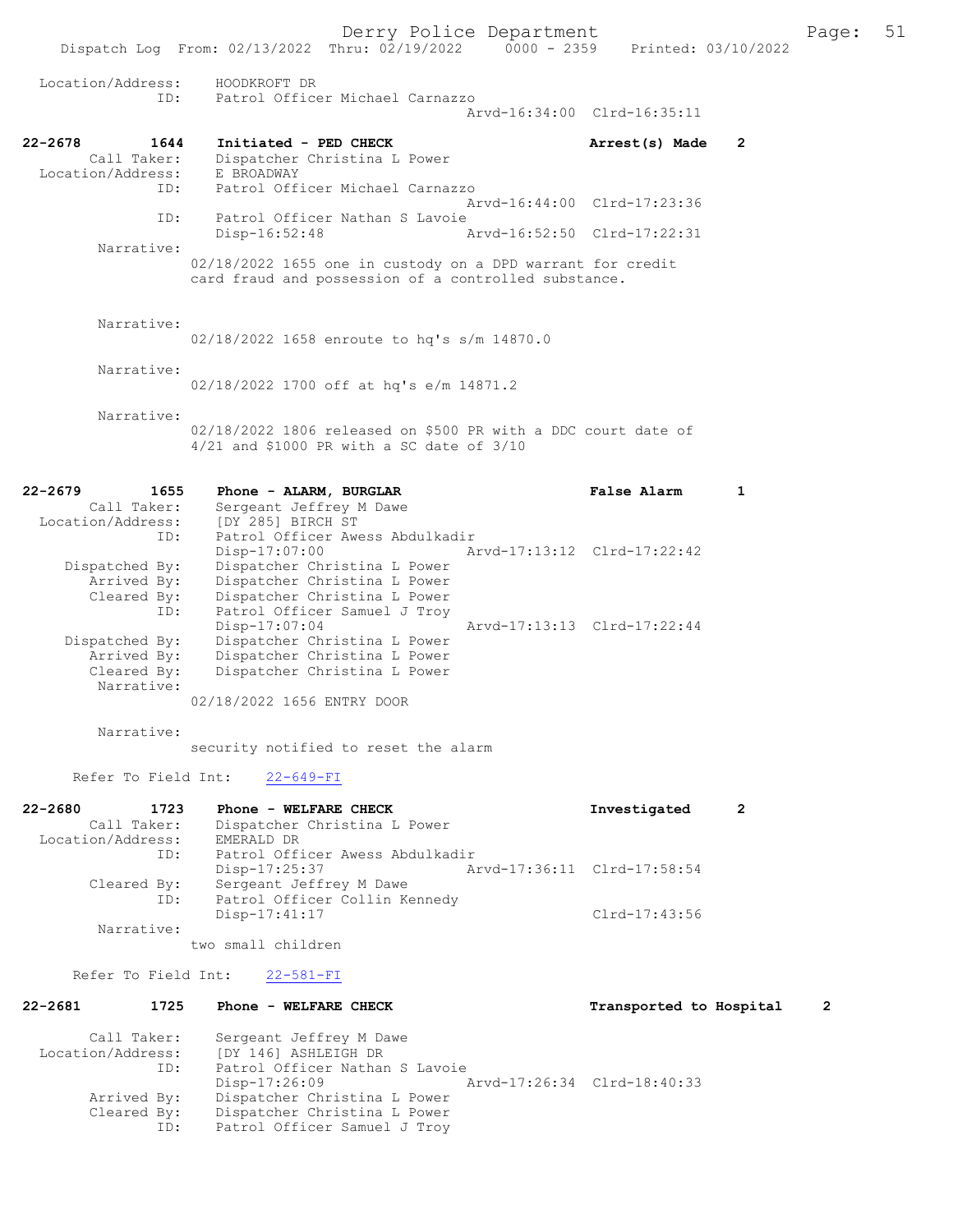|                                              | Dispatch Log From: 02/13/2022 Thru: 02/19/2022 0000 - 2359 Printed: 03/10/2022 | Derry Police Department                                                                       |                             |                             |                | Page:          | 52 |
|----------------------------------------------|--------------------------------------------------------------------------------|-----------------------------------------------------------------------------------------------|-----------------------------|-----------------------------|----------------|----------------|----|
| Arrived By:<br>Cleared By:                   | $Disp-17:26:12$<br>ID:                                                         | Dispatcher Christina L Power<br>Dispatcher Christina L Power<br>Patrol Officer Collin Kennedy | Arvd-17:31:09 Clrd-18:40:31 |                             |                |                |    |
| Dispatched By:<br>Arrived By:<br>Cleared By: | $Disp-17:47:06$                                                                | Dispatcher Christina L Power<br>Dispatcher Christina L Power<br>Dispatcher Christina L Power  | Arvd-17:47:07 Clrd-18:17:58 |                             |                |                |    |
| Narrative:                                   |                                                                                | 02/18/2022 1728 ped check inside the store                                                    |                             |                             |                |                |    |
| Narrative:                                   |                                                                                | 02/18/2022 1729 one in custody on an IEA                                                      |                             |                             |                |                |    |
| Narrative:                                   |                                                                                | 02/18/2022 1752 transporting one to PMC s/m 51401.7                                           |                             |                             |                |                |    |
| Narrative:                                   |                                                                                | 02/18/2022 1801 off at PMC e/m 51404.0                                                        |                             |                             |                |                |    |
| 22-2682<br>Call Taker:<br>Location/Address:  | 1726<br>Initiated - FOLLOW-UP<br>MUNICIPAL DR                                  | Dispatcher Christina L Power                                                                  |                             | Cleared                     | $\mathbf{2}$   |                |    |
|                                              | ID:<br>ID:                                                                     | Patrol Officer Michael Carnazzo<br>Patrol Officer Awess Abdulkadir                            | Aryd-17:26:00 Clrd-18:48:59 |                             |                |                |    |
|                                              | Disp-18:42:54                                                                  |                                                                                               |                             | $Clrd-18:42:57$             |                |                |    |
| 22-2683                                      | 1818<br>Initiated - FOLLOW-UP                                                  |                                                                                               |                             | Transported to Hospital     |                | $\overline{2}$ |    |
| Call Taker:<br>Location/Address:             | COLES GROVE RD<br>ID:                                                          | Dispatcher Christina L Power<br>Patrol Officer Collin Kennedy                                 | Arvd-18:18:00 Clrd-18:40:08 |                             |                |                |    |
| 22-2684                                      | 1839<br>Walk-In - IDENTITY THEFT                                               |                                                                                               |                             | Report Taken                | 2              |                |    |
| Call Taker:<br>Location/Address:             | [DY 2] MUNICIPAL DR<br>ID:                                                     | Patrol Officer Robert Corwin<br>Patrol Officer Robert Corwin                                  |                             |                             |                |                |    |
| Refer To Incident:                           | Disp-18:41:26<br>$22 - 270 - OF$                                               |                                                                                               | Arvd-18:41:28 Clrd-18:50:24 |                             |                |                |    |
| 22-2685<br>Call Taker:<br>Location/Address:  | 1842<br>PLEASANT ST                                                            | Phone - SUSPICIOUS ACTIVITY<br>Dispatcher Christina L Power                                   |                             | Arrest(s) Made              | $\overline{2}$ |                |    |
|                                              | ID:<br>Disp-18:42:51                                                           | Patrol Officer Nathan S Lavoie                                                                | Arvd-18:46:59 Clrd-19:55:30 |                             |                |                |    |
|                                              | ID:<br>Disp-18:43:00                                                           | Patrol Officer Awess Abdulkadir                                                               | Arvd-18:46:59 Clrd-19:55:26 |                             |                |                |    |
|                                              | ID:<br>Disp-18:43:05                                                           | Patrol Officer Samuel J Troy<br>Patrol Officer Collin Kennedy                                 |                             | Arvd-18:47:00 Clrd-19:55:33 |                |                |    |
| Narrative:                                   | ID:<br>$Disp-18:43:09$                                                         |                                                                                               | Arvd-18:47:01 Clrd-21:03:03 |                             |                |                |    |
|                                              |                                                                                | 02/18/2022 1950 one in protective custody                                                     |                             |                             |                |                |    |
| Narrative:                                   |                                                                                | 02/18/2022 1954 enroute to hq's s/m 22134.7                                                   |                             |                             |                |                |    |
| Narrative:                                   |                                                                                | 02/18/2022 1959 off at hq's e/m 22135.4                                                       |                             |                             |                |                |    |
| Narrative:                                   |                                                                                | 02/18/2022 2016 enroute RCJ s/m 22135.4                                                       |                             |                             |                |                |    |
| Narrative:                                   |                                                                                | 02/18/2022 2045 off at RCJ e/m 22157.0                                                        |                             |                             |                |                |    |
|                                              | Refer To $P/C$ : 22-161-AR                                                     |                                                                                               |                             |                             |                |                |    |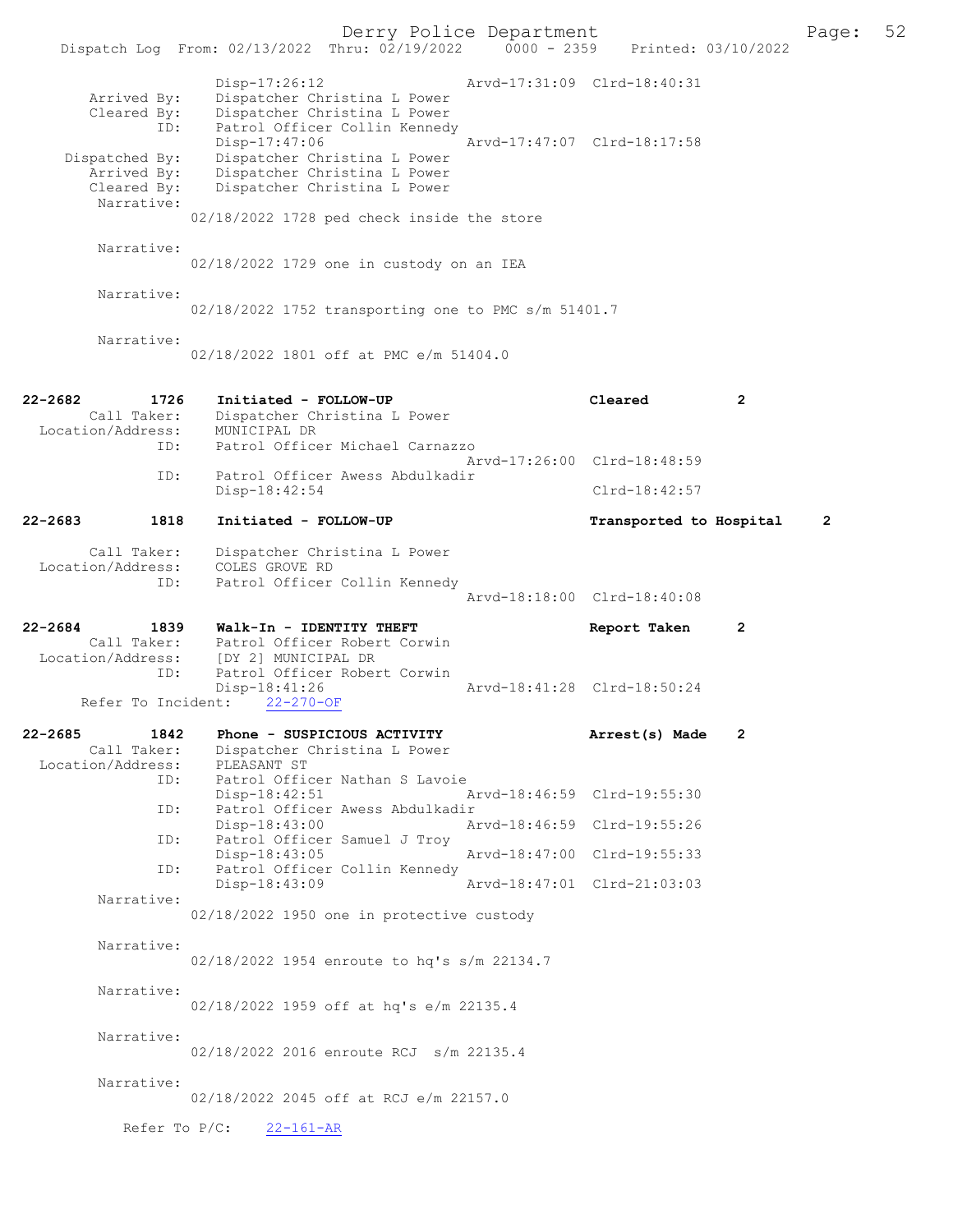Refer To Incident: 22-271-OF

Cleared By: Patrol Officer Robert Corwin

| $22 - 2686$<br>1843<br>Call Taker:<br>Location/Address:    | Walk-In - SEXUAL OFFENDER REGISTRATION<br>Dispatcher Christina L Power<br>MUNICIPAL DR                                                                                                                                 | Services Rendered 1                                    |
|------------------------------------------------------------|------------------------------------------------------------------------------------------------------------------------------------------------------------------------------------------------------------------------|--------------------------------------------------------|
| ID:                                                        | Detective Mark Borgatti<br>$Disp-18:44:15$                                                                                                                                                                             | Arvd-18:44:17 Clrd-18:44:18                            |
| 22-2687<br>1850                                            | Phone - PARKING COMPLAINT                                                                                                                                                                                              | Cancelled Prior to Arrival 1                           |
| Call Taker:<br>Location/Address:<br>Narrative:             | Sergeant Jeffrey M Dawe<br>[DY 1217] CRYSTAL AVE<br>02/18/2022 1851 NH 3293064                                                                                                                                         |                                                        |
| $22 - 2688$<br>1916<br>Call Taker:<br>Location/Address:    | Phone - LARCENY / FORGERY / FRAUD<br>Dispatcher Christina L Power<br>HAMPSTEAD RD                                                                                                                                      | Report Taken<br>2                                      |
| ID:<br>Refer To Incident:                                  | Patrol Officer Nathan S Lavoie<br>Disp-20:03:26<br>$22 - 272 - OF$                                                                                                                                                     | Arvd-20:03:35 Clrd-20:53:19                            |
| $22 - 2689$<br>2023                                        | Phone - DISTURBANCE                                                                                                                                                                                                    | 1<br>Quieted on Request                                |
| Call Taker:<br>Location/Address:                           | Dispatcher Christina L Power<br>FAIRWAY DR                                                                                                                                                                             |                                                        |
| ID:                                                        | Patrol Officer Awess Abdulkadir<br>Disp-20:38:47                                                                                                                                                                       | Arvd-20:45:08 Clrd-21:06:54                            |
| ID:                                                        | Patrol Officer Samuel J Troy<br>Disp-20:38:49                                                                                                                                                                          | Arvd-20:45:03 Clrd-21:06:56                            |
| Refer To Field Int:                                        | $22 - 648 - FI$                                                                                                                                                                                                        |                                                        |
| $22 - 2690$<br>2109<br>Call Taker:<br>Location/Address:    | Phone - WARRANT ARREST<br>Dispatcher Christina L Power<br>CRYSTAL AVE                                                                                                                                                  | 2<br>Arrest(s) Made                                    |
| ID:<br>ID:                                                 | Patrol Officer Samuel J Troy<br>$Disp-21:09:39$<br>Patrol Officer Michael Carnazzo                                                                                                                                     | Arvd-21:09:43 Clrd-21:59:46                            |
| ID:                                                        | $Disp-21:09:42$<br>Patrol Officer Awess Abdulkadir                                                                                                                                                                     | Arvd-21:09:44 Clrd-21:36:10                            |
| Narrative:                                                 | Disp-21:26:40                                                                                                                                                                                                          | Arvd-21:26:44 Clrd-21:36:07                            |
|                                                            | 02/18/2022 2115 one in custody on a DPD warrant for<br>suspension of registration, muffler, prevention of noise and<br>operating after suspension.<br>Wilson, Brock<br>12 Fieldstone Dr<br>Hampstead, NH<br>dob 080195 |                                                        |
| Narrative:                                                 | 02/18/2022 2120 enroute to hq's s/m 51412.6                                                                                                                                                                            |                                                        |
| Narrative:                                                 | 02/18/2022 2124 off at hq's e/m 51413                                                                                                                                                                                  |                                                        |
| Narrative:                                                 | 02/18/2022 2159 released on a summons with a court date of<br>4/21                                                                                                                                                     |                                                        |
| Refer To Arrest:                                           | $22 - 163 - AR$                                                                                                                                                                                                        |                                                        |
| 22-2691<br>2220<br>Call Taker:<br>Location/Address:<br>ID: | Phone - ALARM, BURGLAR<br>Dispatcher Christina L Power<br>[DY 1310] BIRCH ST<br>Patrol Officer Michael Carnazzo<br>Disp-22:21:21                                                                                       | <b>False Alarm</b><br>1<br>Arvd-22:25:10 Clrd-22:37:56 |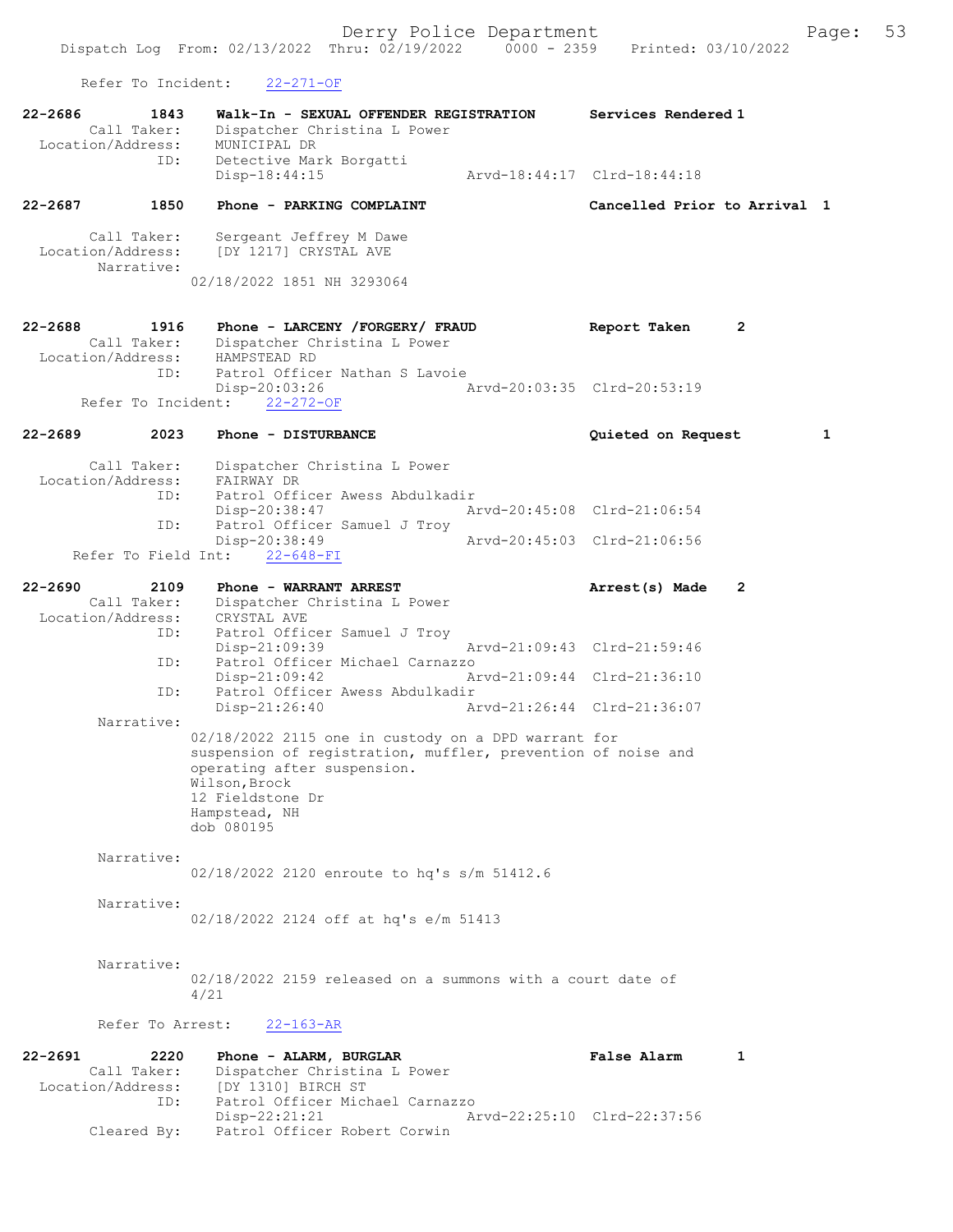Derry Police Department Fage: 54 Dispatch Log From: 02/13/2022 Thru: 02/19/2022 0000 - 2359 Printed: 03/10/2022 ID: Patrol Officer Samuel J Troy Disp-22:21:23 Clrd-22:21:43 ID: Patrol Officer Nathan S Lavoie Disp-22:21:45 Arvd-22:22:39 Clrd-22:37:58 Cleared By: Patrol Officer Robert Corwin Refer To Field Int: 22-650-FI 22-2692 2255 Initiated - MV STOP Warning Issued 3 Call Taker: Patrol Officer Robert Corwin Location/Address: BYPASS 28 ID: Patrol Officer Collin Kennedy Arvd-22:55:00 Clrd-23:04:16<br>22-638-CN Refer To Citation: 22-2693 2304 Initiated - MV STOP Warning Issued 3 Call Taker: Dispatcher Jonathon S Pickering Location/Address: BYPASS 28 + LINLEW DR ID: Patrol Officer Collin Kennedy Arvd-23:04:00 Clrd-23:12:50 Refer To Citation: 22-639-CN Refer To Citation: 22-816-003013 22-2694 2312 Initiated - MV STOP Warning Issued 3 Call Taker: Dispatcher Jonathon S Pickering Location/Address: CRYSTAL AVE ID: Patrol Officer Andrew R Kennedy Arvd-23:12:00 Clrd-23:19:51 ID: Patrol Officer Monica Ricci Disp-23:16:08 Arvd-23:16:09 Clrd-23:19:51 Refer To Citation: 22-2695 2320 Phone - DOMESTIC DISTURBANCE Verbal in Nature 1 Call Taker: Dispatcher Jonathon S Pickering Location/Address: FOREST RIDGE RD ID: Patrol Officer Monica Ricci Disp-23:21:29 Arvd-23:27:03 Clrd-23:45:51 ID: Patrol Officer Collin Kennedy Disp-23:21:30 Arvd-23:25:52 Clrd-23:45:50 ID: Sergeant Patrick H Dawson Disp-23:21:56 Arvd-23:25:09 Clrd-23:45:50 ID: Patrol Officer Michael Carnazzo<br>Disp-23:36:22 Ar Disp-23:36:22 Arvd-23:36:22 Clrd-23:45:52 Narrative: 02/18/2022 2345 all subjects uncooperative Refer To Field Int: 22-592-FI 22-2696 2352 Initiated - MV CHECK SENT ON THEIR WAY 1 Call Taker: Patrol Officer Robert Corwin Location/Address: RT 28 ID: Patrol Officer Michael Carnazzo Arvd-23:52:00 Clrd-23:55:04 Cleared By: Dispatcher Jonathon S Pickering 22-2697 2355 Initiated - MV STOP Warning Issued 3 Call Taker: Dispatcher Jonathon S Pickering Location/Address: [DY 280] S MAIN ST ID: Patrol Officer Andrew R Kennedy Arvd-23:55:00 Clrd-02/19/2022 @ 00:04:14 Refer To Citation: 22-641-CN For Date: 02/19/2022 - Saturday

| $22 - 2698$       | 0000        | Phone - DISTURBANCE             | Arrest(s) Made              | $\mathbf{1}$ |
|-------------------|-------------|---------------------------------|-----------------------------|--------------|
|                   | Call Taker: | Dispatcher Jonathon S Pickering |                             |              |
| Location/Address: |             | FOREST RIDGE RD                 |                             |              |
|                   | TD:         | Patrol Officer Monica Ricci     |                             |              |
|                   |             | Disp-00:02:53                   | Arvd-00:03:56 Clrd-02:08:22 |              |
|                   | ID:         | Patrol Officer Collin Kennedy   |                             |              |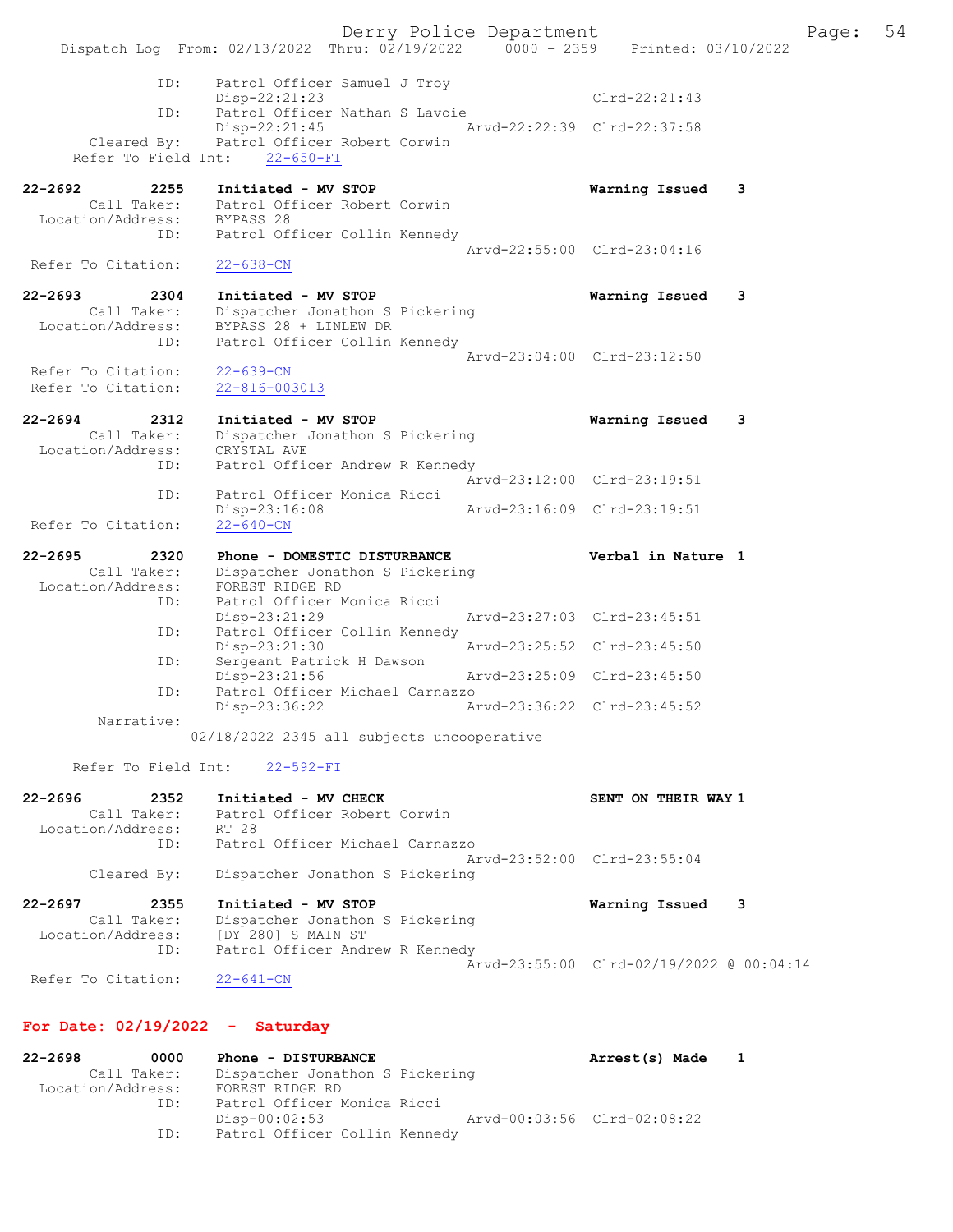Derry Police Department<br>hru:  $02/19/2022$  0000 - 2359 Printed: 03/10/2022 Dispatch Log From: 02/13/2022 Thru: 02/19/2022 Disp-00:02:55 Arvd-00:03:56 Clrd-00:59:42 ID: Sergeant Patrick H Dawson<br>Disp-00:02:57 Disp-00:02:57 Arvd-00:03:55 Clrd-00:59:31<br>ID: Patrol Officer Michael Carnazzo Patrol Officer Michael Carnazzo<br>Disp-00:04:29 A Disp-00:04:29 Arvd-00:04:30 Clrd-00:57:23<br>ID: Patrol Officer Andrew R Kennedy Patrol Officer Andrew R Kennedy Disp-00:06:10 Arvd-00:09:34 Clrd-00:57:22 ID: Patrol Officer Awess Abdulkadir Disp-00:09:35 Arvd-00:09:36 Clrd-00:59:43 Narrative: 02/19/2022 0046 S7 reports one in custody Narrative: 02/19/2022 0051 429 transporting subject to DPDHQ s/m: 51423.7 Narrative: 02/19/2022 0056 429 off at DPDHQ e/m: 51425.6 Narrative: 02/19/2022 0123 placed in cell #3 Narrative: 02/19/2022 0123 Subject Info: Cory Jardine 4 Pumpkin Cir Exeter, NH DOB:6/6/01 Arrested for Domestic Violence (assault 2 cts) Narrative: 02/19/2022 0205 bail set at PR bail, court date 4/21/22 Narrative: 02/19/2022 0208 Jardine released to sober party Refer To Arrest: 22-164-AR 22-2699 0059 Phone - PED CHECK 22-2699 0059 Phone - PED CHECK 2 Dispatcher Jonathon S Pickering<br>FAIRWAY DR Location/Address: ID: Sergeant Patrick H Dawson<br>Disp-00:59:34 Disp-00:59:34 Arvd-01:00:15 Clrd-02:08:55<br>ID: Patrol Officer Awess Abdulkadir Patrol Officer Awess Abdulkadir<br>Disp-00:59:50 A Disp-00:59:50 Arvd-01:00:14 Clrd-02:24:50 ID: Patrol Officer Collin Kennedy Arvd-01:15:01 Clrd-02:08:45 ID: Patrol Officer Michael Carnazzo Disp-01:15:45 Arvd-01:15:46 Clrd-02:24:51 ID: Patrol Officer Andrew R Kennedy Disp-01:44:18 Arvd-01:44:20 Clrd-02:24:52 Narrative: 02/19/2022 0101 off with two juveniles Narrative: 02/19/2022 0115 two in custody Narrative: 02/19/2022 0118 133 transporting a male juvenile s/m: 69233.4

 Narrative: 02/19/2022 0118 335 transporting a female juvenile s/m: 66346.4

Narrative:

02/19/2022 0124 335 off at DPDHQ e/m: 66348.3

Narrative:

02/19/2022 0125 133 off at DPDHQ e/m: 69235.4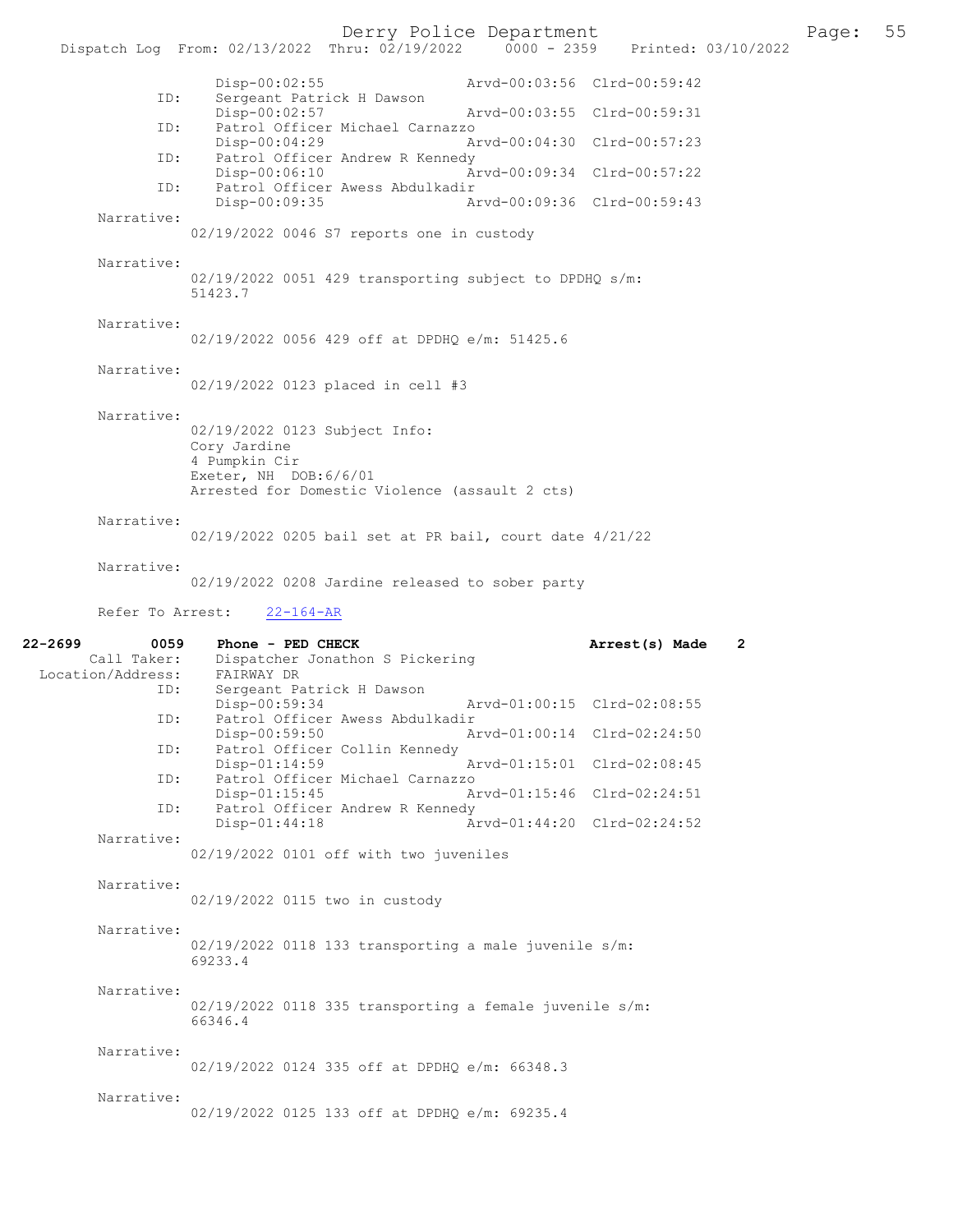Derry Police Department The Page: 56 Dispatch Log From: 02/13/2022 Thru: 02/19/2022 0000 - 2359 Printed: 03/10/2022 Narrative: 02/19/2022 0205 male juvenile released to parent Narrative: 02/19/2022 0224 female released to parent Refer To Incident: 22-273-OF 22-2700 0223 Phone - SUSPICIOUS ACTIVITY Could Not Locate 2 Call Taker: Dispatcher Jonathon S Pickering Location/Address: SILVESTRI CIR ID: Patrol Officer Monica Ricci<br>Disp-02:24:36 Disp-02:24:36 Arvd-02:37:21 Clrd-02:37:28 ID: Patrol Officer Michael Carnazzo Disp-02:24:59 Arvd-02:37:21 Clrd-02:37:28 ID: Sergeant Patrick H Dawson Disp-02:25:01 Arvd-02:37:21 Clrd-02:37:28 ID: Patrol Officer Andrew R Kennedy<br>Disp-02:32:06 Ar Disp-02:32:06 Arvd-02:37:21 Clrd-02:37:28 Narrative: 02/19/2022 0225 caller reporting loud noise inside the building Refer To Field Int: 22-600-FI 22-2701 0732 Initiated - PROPERTY CHECK Services Rendered 2 Call Taker: Dispatcher Jess W Arcand Location/Address: FORDWAY ST ID: Patrol Officer Nicholas M Granville Arvd-07:32:00 Clrd-07:39:53 22-2702 0737 Initiated - MV STOP Warning Issued 3 Call Taker: Dispatcher Jess W Arcand Location/Address: PINGREE HILL RD ID: Patrol Officer Brendan S Holden Arvd-07:37:00 Clrd-07:43:34 Refer To Citation: 22-642-CN 22-2703 0826 Initiated - MV STOP Warning Issued 3 Call Taker: Dispatcher Jess W Arcand Location/Address: CRYSTAL AVE ID: Patrol Officer Sara R Joyce Arvd-08:26:00 Clrd-08:31:12<br>22-643-CN Refer To Citation: 22-2704 0909 Initiated - MV STOP Warning Issued 3 Call Taker: Dispatcher Jess W Arcand Location/Address: ROCKINGHAM RD<br>ID: Patrol Officer Patrol Officer Blake A Martineau Arvd-09:09:00 Clrd-09:14:51 Refer To Citation: 22-644-CN 22-2705 0951 Initiated - FOLLOW-UP No Action Required 2 Call Taker: Dispatcher Jess W Arcand Location/Address: MUNICIPAL DR ID: Detective Victoria M Kidd Arvd-09:51:00 Clrd-13:46:10 22-2706 1000 Initiated - FOLLOW-UP Cleared 2 Call Taker: Patrol Officer Scott M Beegan Location/Address: SOUTH AVE ID: Patrol Officer Sara R Joyce Arvd-10:00:00 Clrd-10:10:40 ID: Patrol Officer Blake A Martineau<br>Disp-10:01:08 Arw Disp-10:01:08 Arvd-10:01:12 Clrd-10:10:38 22-2707 1034 Phone - WELFARE CHECK ADVICE GIVEN 2 Call Taker: Patrol Officer Scott M Beegan Location/Address: FAIRWAY DR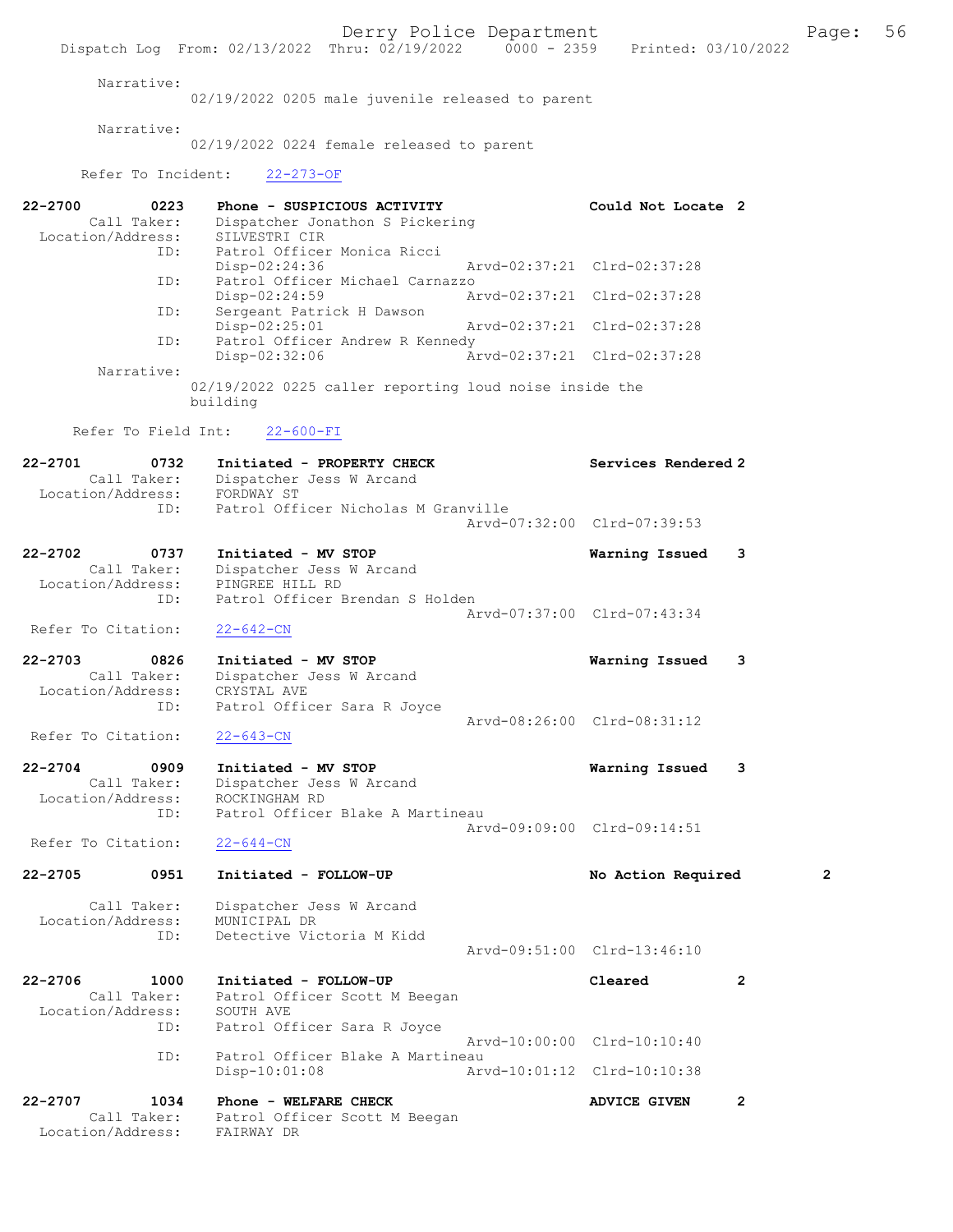Derry Police Department Fage: 57 Dispatch Log From: 02/13/2022 Thru: 02/19/2022 0000 - 2359 Printed: 03/10/2022 ID: Patrol Officer Sara R Joyce Disp-10:37:41 Arvd-10:42:56 Clrd-11:10:51 Arrived By: Dispatcher Jess W Arcand ID: Patrol Officer Brendan S Holden Disp-10:37:57 Arvd-10:42:58 Clrd-10:56:29 Arrived By: Dispatcher Jess W Arcand Narrative: 02/19/2022 1111 Welfare was checked, No issues. Refer To Field Int: 22-631-FI 22-2709 1044 Phone - FOUND/LOST PROPERTY Collected for Disposal 3 Call Taker: Patrol Officer Scott M Beegan Location/Address: HOODKROFT DR ID: Patrol Officer Sara R Joyce Disp-11:12:48 Arvd-11:17:06 Clrd-11:20:42 Arrived By: Dispatcher Jess W Arcand Refer To Field Int: 22-632-FI 22-2708 1048 911 - ERRATIC OPERATION Could Not Locate 2 Call Taker: Dispatcher Jess W Arcand Location/Address: TSIENNETO RD ID: Patrol Officer Blake A Martineau Disp-10:50:06 Arvd-10:50:50 Clrd-11:03:42 22-2710 1126 Initiated - SUBPOENA DELIVERY Not Served 1 Call Taker: Dispatcher Jess W Arcand Location/Address: ALADDIN CIR ID: Patrol Officer Melissa M Houde Arvd-11:26:00 Clrd-11:29:58 22-2711 1129 Initiated - MV STOP Warning Issued 3 Call Taker: Dispatcher Jess W Arcand Location/Address: E BROADWAY ID: Patrol Officer Brendan S Holden Arvd-11:29:00 Clrd-11:41:31 ID: Patrol Officer Blake A Martineau Disp-11:29:50 Arvd-11:32:28 Clrd-11:41:33 Refer To Citation: 22-645-CN 22-2712 1142 Initiated - SUBPOENA DELIVERY Not Served 1 Call Taker: Dispatcher Jess W Arcand Location/Address: RAILROAD AVE ID: Patrol Officer Melissa M Houde Arvd-11:42:00 Clrd-11:45:06 22-2713 1148 Initiated - SUBPOENA DELIVERY Served 1 Call Taker: Dispatcher Jess W Arcand Location/Address: CENTRAL ST ID: Patrol Officer Melissa M Houde Arvd-11:48:00 Clrd-11:53:38 22-2714 1219 Phone - SUSPICIOUS ACTIVITY Services Rendered 2 Call Taker: Dispatcher Jess W Arcand Location/Address: S RANGE RD ID: Patrol Officer Blake A Martineau Disp-12:20:29 Arvd-12:25:17 Clrd-12:35:24 22-2715 1243 Phone - ALARM, BURGLAR FALSE Ralse Alarm 1 Call Taker: Dispatcher Jess W Arcand Location/Address: [DY 2470] BIRCH ST ID: Patrol Officer Blake A Martineau Disp-12:44:13 Arvd-12:44:23 Clrd-12:47:55 ID: Patrol Officer Melissa M Houde Disp-12:44:20 Clrd-12:45:35 Refer To Field Int: 22-598-FI

22-2716 1257 Phone - ALARM, BURGLAR FALSE Ralse Alarm 1 Call Taker: Dispatcher Jess W Arcand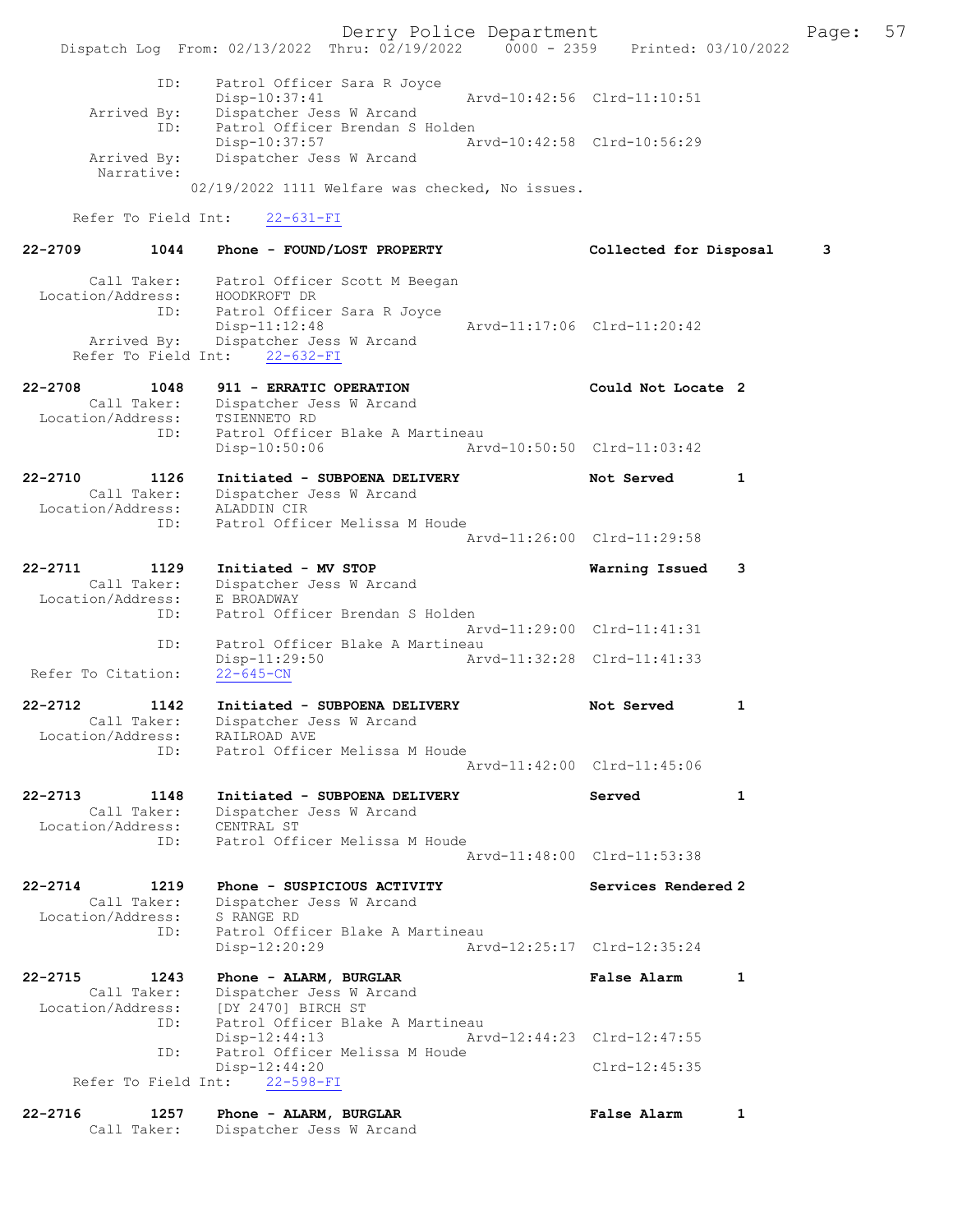Derry Police Department Fage: 58 Dispatch Log From: 02/13/2022 Thru: 02/19/2022 0000 - 2359 Printed: 03/10/2022 Location/Address: [DY 2294] DIANA RD ID: Patrol Officer Melissa M Houde Disp-12:58:23 Arvd-13:06:33 Clrd-13:09:20<br>TD: Patrol Officer Brendan S Holden ID: Patrol Officer Brendan S Holden Disp-12:58:32 Arvd-13:06:32 Clrd-13:09:15 Refer To Field Int: 22-603-FI 22-2717 1259 911 - WELFARE CHECK CHECK Cleared 2 Call Taker: Dispatcher Jess W Arcand Location/Address: FAIRWAY DR ID: Patrol Officer Sara R Joyce Disp-13:07:54 Arvd-13:14:39 Clrd-13:22:02 Cleared By: Patrol Officer Scott M Beegan ID: Patrol Officer Melissa M Houde Disp-13:09:33 Arvd-13:15:18 Clrd-13:22:00 Cleared By: Patrol Officer Scott M Beegan Refer To Field Int: 22-634-FI 22-2718 1317 Phone - NOISE COMPLAINT SENT ON THEIR WAY 2 Call Taker: Patrol Officer Scott M Beegan Location/Address: FROST RD ID: Patrol Officer Melissa M Houde Disp-13:23:50 Arvd-13:31:08 Clrd-13:59:34 Dispatched By: Dispatcher Jess W Arcand Arrived By: Dispatcher Jess W Arcand Cleared By: Dispatcher Jess W Arcand ID: Patrol Officer Blake A Martineau Disp-13:23:53 Arvd-13:43:10 Clrd-13:59:32 Dispatched By: Dispatcher Jess W Arcand Arrived By: Dispatcher Jess W Arcand Cleared By: Dispatcher Jess W Arcand Refer To Field Int: 22-676-FI 22-2719 1324 911 - DISTURBANCE Assistance Rendered 1 Call Taker: Dispatcher Jess W Arcand Location/Address: PINYON PL ID: Patrol Officer Brendan S Holden Disp-13:25:00 <br>
D: Patrol Officer Sara R Joyce <br>
D: Patrol Officer Sara R Joyce Patrol Officer Sara R Joyce<br>Disp-13:25:03 Arvd-13:34:25 Clrd-14:02:32 Narrative: 02/19/2022 1417 DETERMINED TO BE IN LONDONDERRY. LONDONDERRY POLICE NOTIFIED 22-2720 1343 Phone - DISTURBANCE Services Rendered 1 Call Taker: Dispatcher Jess W Arcand Location/Address: PARKLAND DR ID: Detective Victoria M Kidd<br>Disp-13:47:07 Disp-13:47:07 Arvd-13:54:41 Clrd-14:43:56 ID: Patrol Officer Melissa M Houde<br>Disp-14:01:23 A Arvd-14:09:32 Clrd-14:43:58 Refer To Field Int: 22-620-FI Refer To Field Int: 22-622-FI 22-2721 1344 Phone - TREE(S) DOWN Services Rendered 1 Call Taker: Dispatcher Jess W Arcand Location/Address: WARNER HILL RD ID: Patrol Officer Blake A Martineau Disp-14:03:24 Arvd-14:13:29 Clrd-14:35:20<br>Dispatched By: Lieutenant Robert F Smith Lieutenant Robert F Smith Narrative: 02/19/2022 1344 LOW TREE BRANCH Narrative: 02/19/2022 1432 DPW ON SCENE

22-2722 1347 Phone - MV ACCIDENT **Report Taken** 1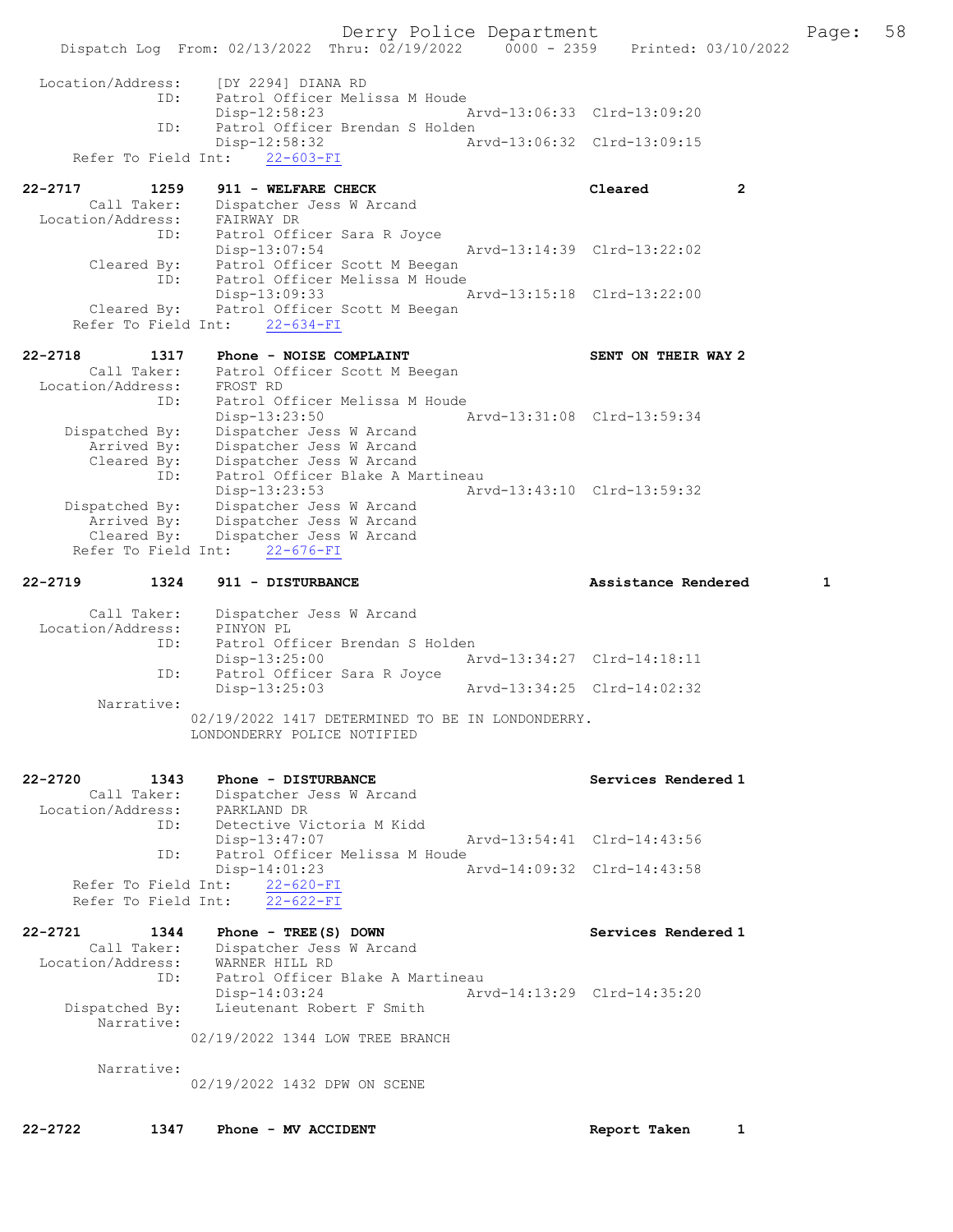Derry Police Department Fage: 59 Dispatch Log From: 02/13/2022 Thru: 02/19/2022 0000 - 2359 Printed: 03/10/2022 Call Taker: Dispatcher Jess W Arcand Location/Address: N MAIN ST ID: Patrol Officer Sara R Joyce Disp-14:02:43 Arvd-14:08:43 Clrd-14:30:16 Refer To Citation: 22-646-CN Narrative: 02/19/2022 1410 OFF WITH NH 4190151 AND NH 2314808 Narrative: 02/19/2022 1432 Arria v. Hoffmaster. NONREPORTABLE. Refer To Accident: 22-99-AC 22-2723 1358 Phone - NEIGHBORHOOD DISPUTE Matter Mediated 2 Call Taker: Lieutenant Robert F Smith Location/Address: ELM ST ID: Patrol Officer Sara R Joyce Disp-14:30:54 Arvd-14:35:43 Clrd-15:02:20 Dispatched By: Dispatcher Jess W Arcand Arrived By: Dispatcher Jess W Arcand Cleared By: Dispatcher Christina L Power ID: Patrol Officer Brendan S Holden Disp-14:30:57 Arvd-14:35:44 Clrd-15:02:18 Dispatched By: Dispatcher Jess W Arcand Arrived By: Dispatcher Jess W Arcand Cleared By: Dispatcher Christina L Power Narrative: Neighbor is sending harassing texts. Refer To Field Int: 22-633-FI 22-2724 1508 Phone - KEEP THE PEACE Network Services Rendered 2 Call Taker: Dispatcher Christina L Power Location/Address: LARAWAY CT ID: Patrol Officer Ryan M Panaro Disp-15:11:45 Arvd-15:15:09 Clrd-15:24:22 ID: Patrol Officer Nathan S Lavoie<br>Disp-15:11:46 Ar Arvd-15:15:10 Clrd-15:24:21 Refer To Field Int: 22-651-FI 22-2725 1527 Initiated - SUBPOENA DELIVERY 1 Not Served 1 Call Taker: Dispatcher Christina L Power Location/Address: BYPASS 28 ID: Patrol Officer Melissa M Houde Arvd-15:27:00 Clrd-15:31:18 22-2726 1542 Initiated - SUBPOENA DELIVERY Not Served 1 Call Taker: Dispatcher Christina L Power Location/Address: PEMBROKE DR ID: Patrol Officer Melissa M Houde Arvd-15:42:00 Clrd-15:47:27 Cleared By: Lieutenant Michael T Muncey 22-2727 1554 Phone - KEEP THE PEACE Network Services Rendered 2 Call Taker: Dispatcher Christina L Power Location/Address: E BROADWAY ID: Patrol Officer Ryan M Panaro<br>Disp-15:58:10 Disp-15:58:10 Arvd-15:59:33 Clrd-16:10:34<br>ID: Patrol Officer Nathan S Lavoie Patrol Officer Nathan S Lavoie<br>Disp-15:58:11 A Disp-15:58:11 Arvd-16:03:11 Clrd-16:10:32 Refer To Field Int: 22-593-FI 22-2728 1614 Initiated - SERVE RESTRAINING ORDER Not Served 2 Call Taker: Dispatcher Christina L Power Location/Address: HAMPSTEAD RD ID: Patrol Officer Melissa M Houde Arvd-16:14:00 Clrd-16:16:51 22-2729 1627 Radio - SERVE RESTRAINING ORDER Served 2 Call Taker: Dispatcher Christina L Power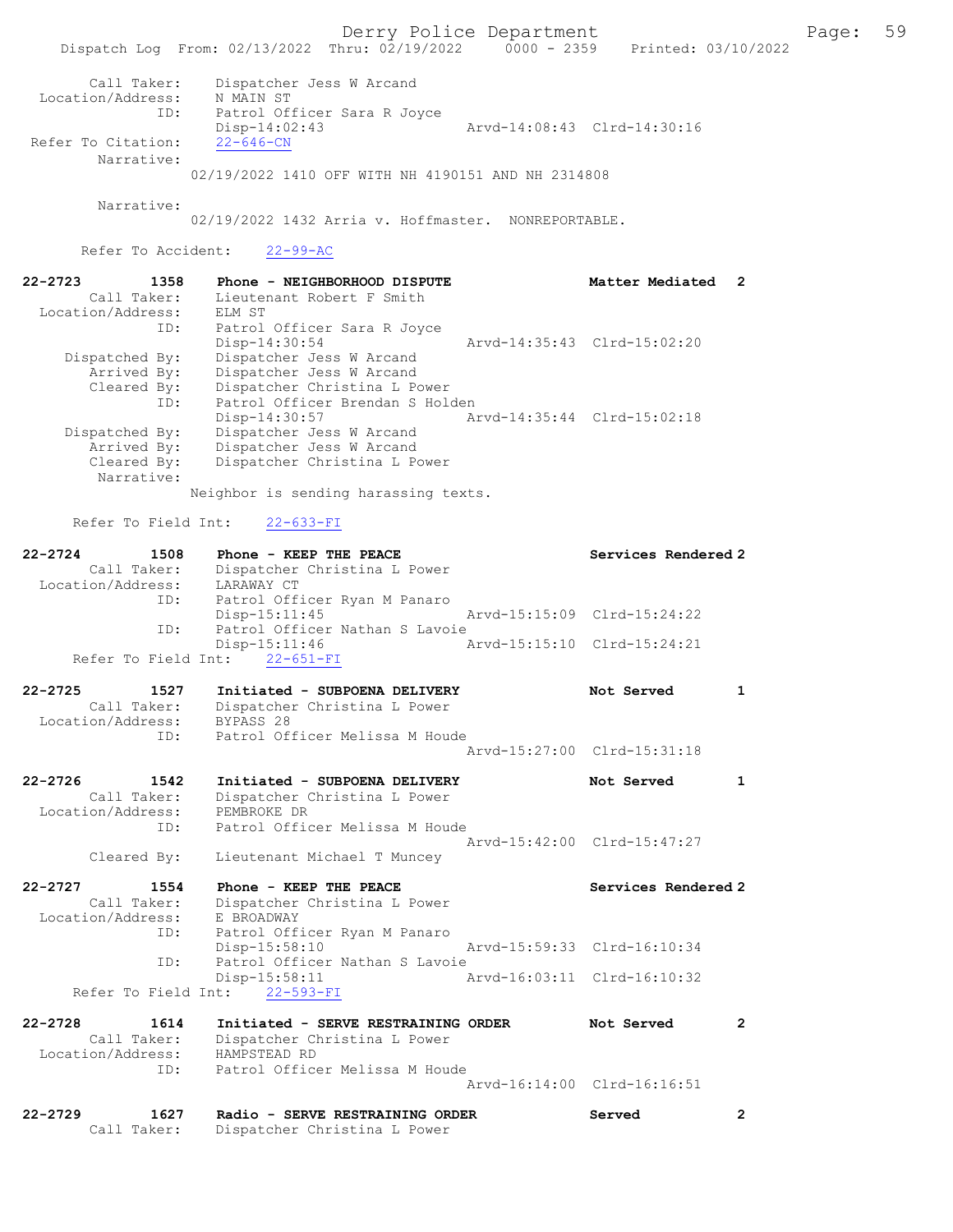Derry Police Department The Rage: 60 Dispatch Log From: 02/13/2022 Thru: 02/19/2022 0000 - 2359 Printed: 03/10/2022 Location/Address: HAMPSTEAD RD ID: Patrol Officer Melissa M Houde Disp-16:27:36<br>TD: Patrol Officer Nathan S Lay Patrol Officer Nathan S Lavoie<br>Disp-16:27:37 Disp-16:27:37 Arvd-16:31:24 Clrd-16:40:24<br>ID: Patrol Officer Nathan S Lavoie Patrol Officer Nathan S Lavoie Disp-16:58:42 Arvd-17:05:29 Clrd-17:10:37 Refer To Incident: 22-274-OF 22-2730 1711 Phone - VEHICLE OFF THE ROAD SENT ON THEIR WAY 2 Call Taker: Dispatcher Christina L Power Location/Address: RT 28 ID: Patrol Officer Sara R Joyce Disp-17:11:29 Arvd-17:20:10 Clrd-17:30:44 ID: Patrol Officer Nathan S Lavoie Disp-17:11:33 Arvd-17:20:10 Clrd-17:27:46 Cleared By: Lieutenant Michael T Muncey 22-2731 1720 Phone - DRUG OVERDOSE Report Taken 2 Call Taker: Dispatcher Christina L Power Location/Address: E BROADWAY ESS. E DROMENTIC<br>ID: Patrol Officer Ryan M Panaro<br>Disp-17:20:33 Disp-17:20:33 Arvd-17:20:35 Clrd-18:02:45 ID: Patrol Officer Nathan S Lavoie<br>Disp-17:33:41 A Disp-17:33:41 Arvd-17:33:42 Clrd-17:43:30 Narrative: 02/19/2022 1732 DFD requested Narrative: 02/19/2022 1735 DFD on scene Narrative: 02/19/2022 1743 DFD transported to PMC via DFD Refer To Incident: 22-275-OF 22-2732 1736 Phone - MV ACCIDENT **Report Taken** 1 Call Taker: Dispatcher Christina L Power Location/Address: COLLETTES GROVE RD ID: Patrol Officer Melissa M Houde Disp-17:36:57 Arvd-17:55:32 Clrd-18:20:02 Arrived By: Patrol Officer Robert Corwin ID: Patrol Officer Sara R Joyce Disp-17:37:02 <br>22-648-CN<br>22-648-CN Refer To Citation: Narrative: 02/19/2022 1755 off with NH #4365731 Narrative: 02/19/2022 1755 DFD on scene Narrative: 02/19/2022 1802 next AAA requested for NH 4869864 Narrative: 02/19/2022 1820 AAA cancelled Narrative: Dabreo v. Herzog v. Ricard Reportable Refer To Accident: 22-100-AC 22-2733 1831 Phone - ASSIST CITIZEN SENT ON THEIR WAY 3 Call Taker: Dispatcher Christina L Power Location/Address: TSIENNETO RD + MANCHESTER RD ID: Patrol Officer Ryan M Panaro<br>Disp-18:31:56 Disp-18:31:56 Arvd-18:34:47 Clrd-18:54:03<br>TD: Patrol Officer Nathan S Lavoie ---.<br>Patrol Officer Nathan S Lavoie<br>Disp-18:32:00 A Disp-18:32:00 Arvd-18:32:53 Clrd-18:54:20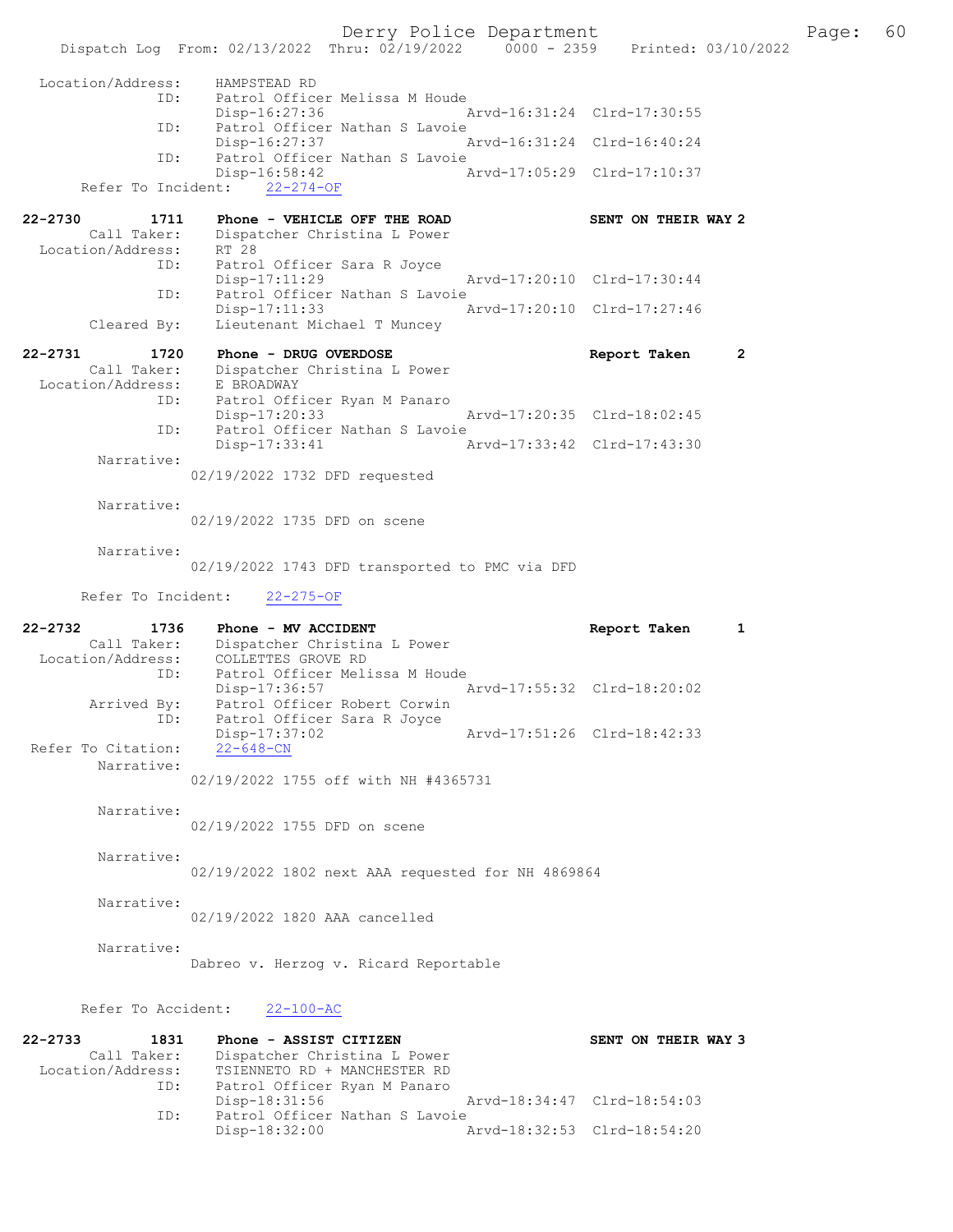| Refer To Field Int:                                            | $22 - 626 - FI$                                                                                                                   |                                                            |
|----------------------------------------------------------------|-----------------------------------------------------------------------------------------------------------------------------------|------------------------------------------------------------|
| $22 - 2734$<br>1835<br>Call Taker:<br>Location/Address:<br>ID: | Phone - MV ACCIDENT<br>Dispatcher Christina L Power<br>TSIENNETO RD<br>Patrol Officer Ryan M Panaro<br>Disp-18:54:30              | 1<br>Report Taken<br>Arvd-18:54:34 Clrd-19:09:53           |
| ID:<br>Arrived By:                                             | Patrol Officer Nathan S Lavoie<br>Disp-18:54:33<br>Patrol Officer Robert Corwin                                                   | Arvd-18:59:36 Clrd-19:13:31                                |
| ID:<br>Refer To Citation:<br>Narrative:                        | Patrol Officer Sara R Joyce<br>Disp-19:00:21<br>$22 - 650 - CN$                                                                   | Arvd-19:00:22 Clrd-19:09:51                                |
|                                                                | 02/19/2022 1846 next on the list for NH CN 9P228, Birch St<br>collision assigned                                                  |                                                            |
| Narrative:                                                     | 02/19/2022 1859 wrecker on scene                                                                                                  |                                                            |
| Narrative:                                                     | Reportable: Robertshaw v. Bolduc                                                                                                  |                                                            |
| Refer To Accident:                                             | $22 - 101 - AC$                                                                                                                   |                                                            |
| $22 - 2735$<br>2005<br>Call Taker:<br>Location/Address:<br>ID: | Initiated - MV STOP<br>Dispatcher Christina L Power<br>CRYSTAL AVE<br>Patrol Officer Scott M Beegan                               | Warning Issued<br>3                                        |
| Refer To Citation:                                             | $22 - 651 - CN$                                                                                                                   | Arvd-20:05:00 Clrd-20:11:27                                |
| $22 - 2736$<br>2009<br>Call Taker:<br>Location/Address:<br>ID: | Initiated - MV STOP<br>Dispatcher Christina L Power<br>MANCHESTER RD<br>Patrol Officer Collin Kennedy                             | 3<br>Warning Issued                                        |
| ID:                                                            | Patrol Officer Nathan S Lavoie                                                                                                    | Arvd-20:09:00 Clrd-20:17:35                                |
| Refer To Citation:                                             | Disp-20:11:39<br>$22 - 652 - CN$                                                                                                  | Arvd-20:11:40 Clrd-20:17:32                                |
| $22 - 2737$<br>2023<br>Call Taker:<br>Location/Address:<br>ID: | Initiated - MV STOP<br>Dispatcher Christina L Power<br>E BROADWAY<br>Patrol Officer Scott M Beegan                                | 3<br>Warning Issued                                        |
| Refer To Citation:                                             | $22 - 653 - CN$                                                                                                                   | Arvd-20:23:00 Clrd-20:29:02                                |
| $22 - 2738$<br>2031<br>Call Taker:<br>Location/Address:        | Initiated - MV STOP<br>Dispatcher Christina L Power<br>S MAIN ST                                                                  | Warning Issued<br>3                                        |
| ID:<br>Cleared By:<br>Refer To Citation:                       | Patrol Officer Scott M Beegan<br>Patrol Officer Robert Corwin<br>$22 - 654 - CN$                                                  | Arvd-20:31:00 Clrd-20:36:12                                |
| $22 - 2739$<br>2033                                            | Phone - SUSPICIOUS ACTIVITY                                                                                                       | Taken to Family/Guardian/Other                             |
| $\mathbf{2}$<br>Call Taker:<br>Location/Address:<br>ID:        | Patrol Officer Robert Corwin<br>[DY 2113] CRYSTAL AVE<br>Patrol Officer Nathan S Lavoie                                           |                                                            |
| Arrived By:<br>Cleared By:<br>ID:                              | $Disp-20:35:52$<br>Dispatcher Christina L Power<br>Dispatcher Christina L Power<br>Patrol Officer Collin Kennedy<br>Disp-20:36:25 | Arvd-20:36:40 Clrd-21:01:04<br>Arvd-20:40:46 Clrd-21:00:42 |
|                                                                |                                                                                                                                   |                                                            |

Cleared By: Dispatcher Christina L Power

Narrative:

MALE IN AND OUT OF ROADWAY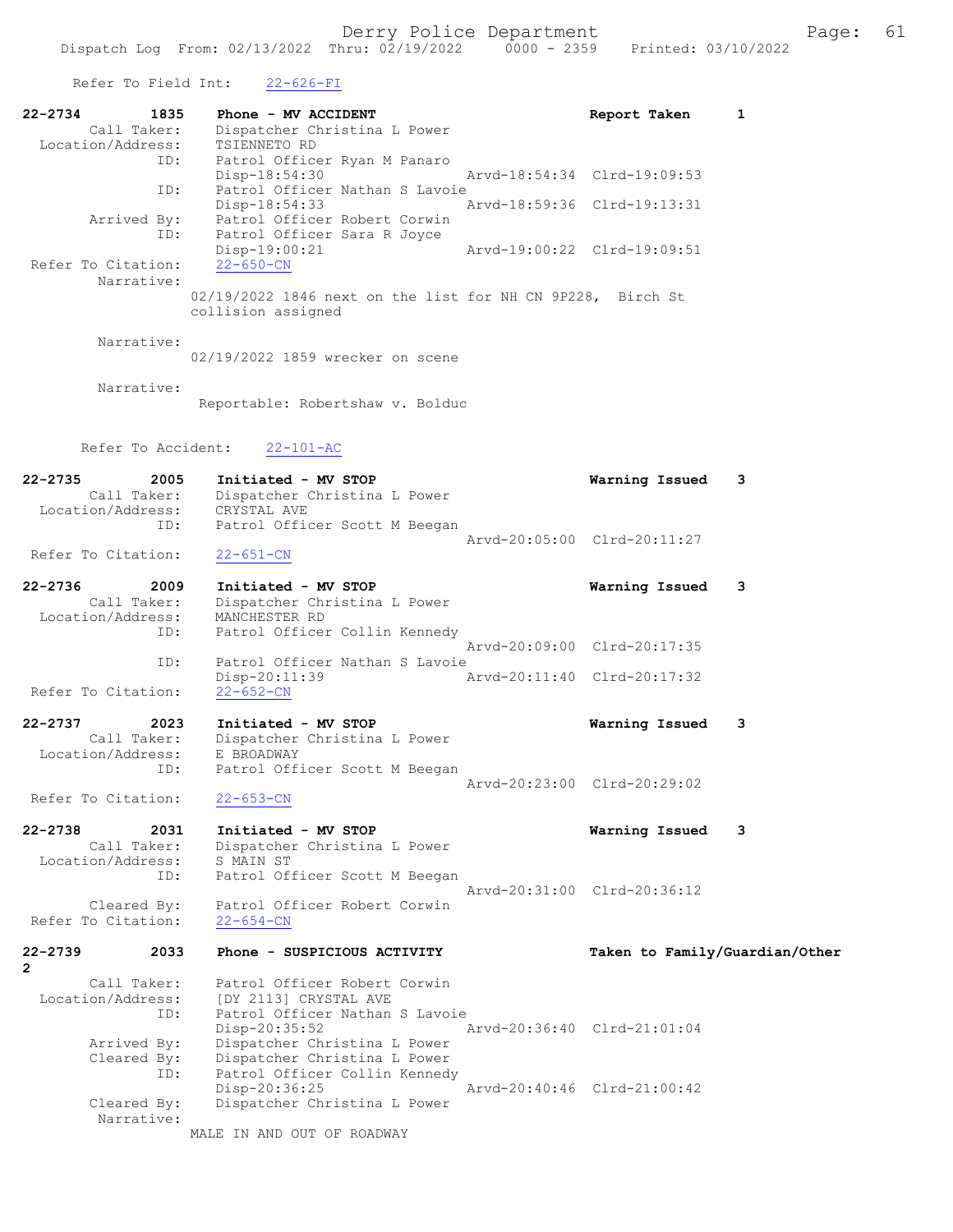22-2740 2051 Initiated - MV STOP Warning Issued 3

Narrative:

turned over to a parent

Refer To Field Int: 22-594-FI

| Call Taker:<br>Location/Address:<br>ID:                                   | Dispatcher Christina L Power<br>MANCHESTER RD<br>Patrol Officer Scott M Beegan                                  |               |                             |
|---------------------------------------------------------------------------|-----------------------------------------------------------------------------------------------------------------|---------------|-----------------------------|
| Refer To Citation:                                                        | $22 - 655 - CN$                                                                                                 |               | Arvd-20:51:00 Clrd-20:56:48 |
| 22-2741<br>2052<br>Call Taker:<br>Location/Address:                       | Initiated - MV CHECK<br>Dispatcher Christina L Power<br>N MAIN ST                                               |               | Vehicle checked<br>1        |
| ID:                                                                       | Detective Mark Borgatti                                                                                         |               | Arvd-20:52:00 Clrd-20:53:01 |
| 22-2742<br>2110<br>Call Taker:<br>Location/Address:                       | Initiated - MV STOP<br>Dispatcher Christina L Power<br>MANCHESTER RD                                            |               | 3<br>Warning Issued         |
| ID:<br>Cleared By:                                                        | Patrol Officer Scott M Beegan<br>Patrol Officer Robert Corwin                                                   |               | Arvd-21:10:00 Clrd-21:15:50 |
| Refer To Citation:<br>22-2743<br>2117<br>Call Taker:<br>Location/Address: | $22 - 656 - CN$<br>Initiated - MV CHECK<br>Dispatcher Christina L Power<br>MANCHESTER RD                        |               | SENT ON THEIR WAY 1         |
| ID:<br>Refer To Field Int:                                                | Patrol Officer Scott M Beegan<br>$22 - 685 - FI$                                                                |               | Arvd-21:17:00 Clrd-21:22:38 |
| 22-2744<br>2146<br>Call Taker:<br>Location/Address:                       | Phone - ATTEMPTED PAPER SERVICE<br>Dispatcher Christina L Power<br>CONCORD AVE                                  |               | Could Not Locate 2          |
| ID:                                                                       | Patrol Officer Nathan S Lavoie<br>Disp-21:47:05                                                                 |               | Arvd-21:50:19 Clrd-21:57:24 |
| ID:                                                                       | Patrol Officer Collin Kennedy<br>Disp-21:47:06                                                                  | Arvd-21:50:20 | $Clrd-21:57:22$             |
| 22-2745<br>2147<br>Call Taker:<br>Location/Address:<br>ID:                | Initiated - MV STOP<br>Dispatcher Christina L Power<br>BIRCH ST<br>Patrol Officer Scott M Beegan                |               | Warning Issued<br>3         |
| Refer To Citation:                                                        | $22 - 657 - CN$                                                                                                 |               | Arvd-21:47:00 Clrd-21:52:48 |
| 22-2746<br>2217<br>Call Taker:<br>Location/Address:                       | Initiated - MV STOP<br>Dispatcher Christina L Power<br>CRYSTAL AVE                                              |               | Warning Issued<br>3         |
| ID:<br>Refer To Citation:                                                 | Patrol Officer Scott M Beegan<br>$22 - 659 - CN$                                                                | Arvd-22:17:00 | Clrd-22:21:39               |
| 22-2747<br>2234<br>Call Taker:<br>Location/Address:                       | Phone - CUSTOMER PROBLEM<br>Patrol Officer Robert Corwin<br>[DY 146] ASHLEIGH DR                                |               | SENT ON THEIR WAY 2         |
| ID:<br>Arrived By:<br>Cleared By:<br>ID:                                  | Patrol Officer Nathan S Lavoie<br>Disp-22:34:57<br>Dispatcher Christina L Power<br>Dispatcher Christina L Power |               | Arvd-22:35:35 Clrd-22:44:05 |
| Arrived By:<br>Cleared By:                                                | Patrol Officer Collin Kennedy<br>Disp-22:34:59<br>Dispatcher Christina L Power<br>Dispatcher Christina L Power  | Arvd-22:39:06 | $Clrd-22:44:03$             |

22-2748 2247 Initiated - MV STOP Warning Issued 3

Call Taker: Dispatcher Christina L Power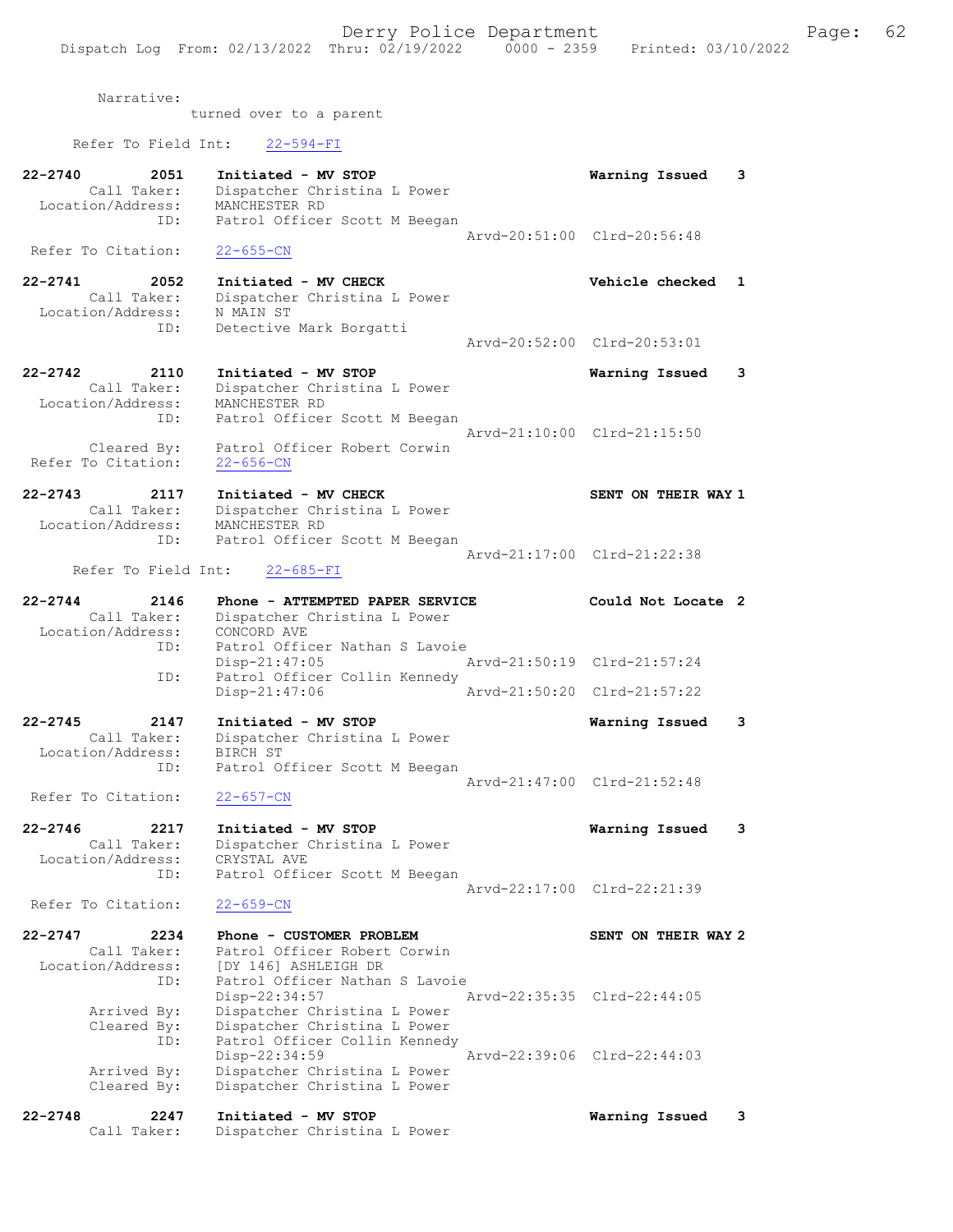Derry Police Department The Page: 63 Dispatch Log From: 02/13/2022 Thru: 02/19/2022 0000 - 2359 Printed: 03/10/2022 Location/Address: CRYSTAL AVE ID: Patrol Officer Scott M Beegan Arvd-22:47:00 Clrd-22:52:52 Cleared By: Patrol Officer Robert Corwin 22-2749 2312 Initiated - MV STOP Warning Issued 3 Call Taker: Dispatcher Jonathon S Pickering<br>Location/Address: E BROADWAY a (1992)<br>Call Taker: Dispatence<br>tion/Address: E BROADWAY<br>ID: Patrol Off: Patrol Officer Scott M Beegan Arvd-23:12:40 Clrd-23:20:35 Cleared By: Dispatcher Kaitlyn A Fitzgerald<br>To Citation: 22-660-CN Refer To Citation: 22-2750 2328 Initiated - PROPERTY CHECK No Action Required 2 Call Taker: Dispatcher Jonathon S Pickering Location/Address: PIERCE AVE ID: Sergeant Patrick H Dawson Arvd-23:28:00 Clrd-23:28:59 22-2751 2331 Initiated - PROPERTY CHECK No Action Required 2 Call Taker: Dispatcher Kaitlyn A Fitzgerald Location/Address: ROLLINS ST ID: Patrol Officer Monica Ricci Arvd-23:31:00 Clrd-23:32:55 22-2752 2334 Initiated - MV STOP Warning Issued 3 Call Taker: Lieutenant Michael T Muncey Location/Address: OAK ST ID: Patrol Officer Monica Ricci Arvd-23:34:00 Clrd-23:40:41 Cleared By: Dispatcher Kaitlyn A Fitzgerald<br>To Citation: 22-661-CN Refer To Citation: 22-2753 2336 Phone - NOISE COMPLAINT Quieted on Request 2 Call Taker: Dispatcher Kaitlyn A Fitzgerald Location/Address: DERRY WAY ID: Patrol Officer Collin Kennedy<br>Disp-23:43:11 Mard-23:46:51 Clrd-02/20/2022 @ 00:00:54 Disp-23:43:11 Arvd-23:46:51 Clrd-02/20/2022 @ 00:00:54 Cleared By: Dispatcher Jonathon S Pickering ID: Patrol Officer Monica Ricci Disp-23:43:11 Arvd-23:46:54 Clrd-02/20/2022 @ 00:00:53 Cleared By: Dispatcher Jonathon S Pickering ID: Sergeant Patrick H Dawson Disp-23:49:33 Arvd-23:49:38 Clrd-02/20/2022 @ 00:00:55<br>Cleared By: Dispatcher Jonathon S Pickering Dispatcher Jonathon S Pickering Narrative: KIDS RUNNING IN HALLWAY Refer To Field Int: 22-665-FI 22-2754 2339 Initiated - MV STOP Warning Issued 3 Call Taker: Dispatcher Kaitlyn A Fitzgerald Location/Address: E BROADWAY + BOYD RD ID: Patrol Officer Scott M Beegan Arvd-23:39:00 Clrd-23:43:28 Refer To Citation: 22-662-CN 22-2755 2344 Initiated - MV STOP Warning Issued 3 Call Taker: Dispatcher Kaitlyn A Fitzgerald Call Taker: Dispatcher Kai<br>Location/Address: ROCKINGHAM RD<br>ID: Patrol Officer Patrol Officer Nikita Tomnyuk Arvd-23:44:00 Clrd-23:51:28 Cleared By: Dispatcher Jonathon S Pickering ID: Sergeant Patrick H Dawson Disp-23:46:06 Arvd-23:46:10 Clrd-23:47:03 Refer To Citation: